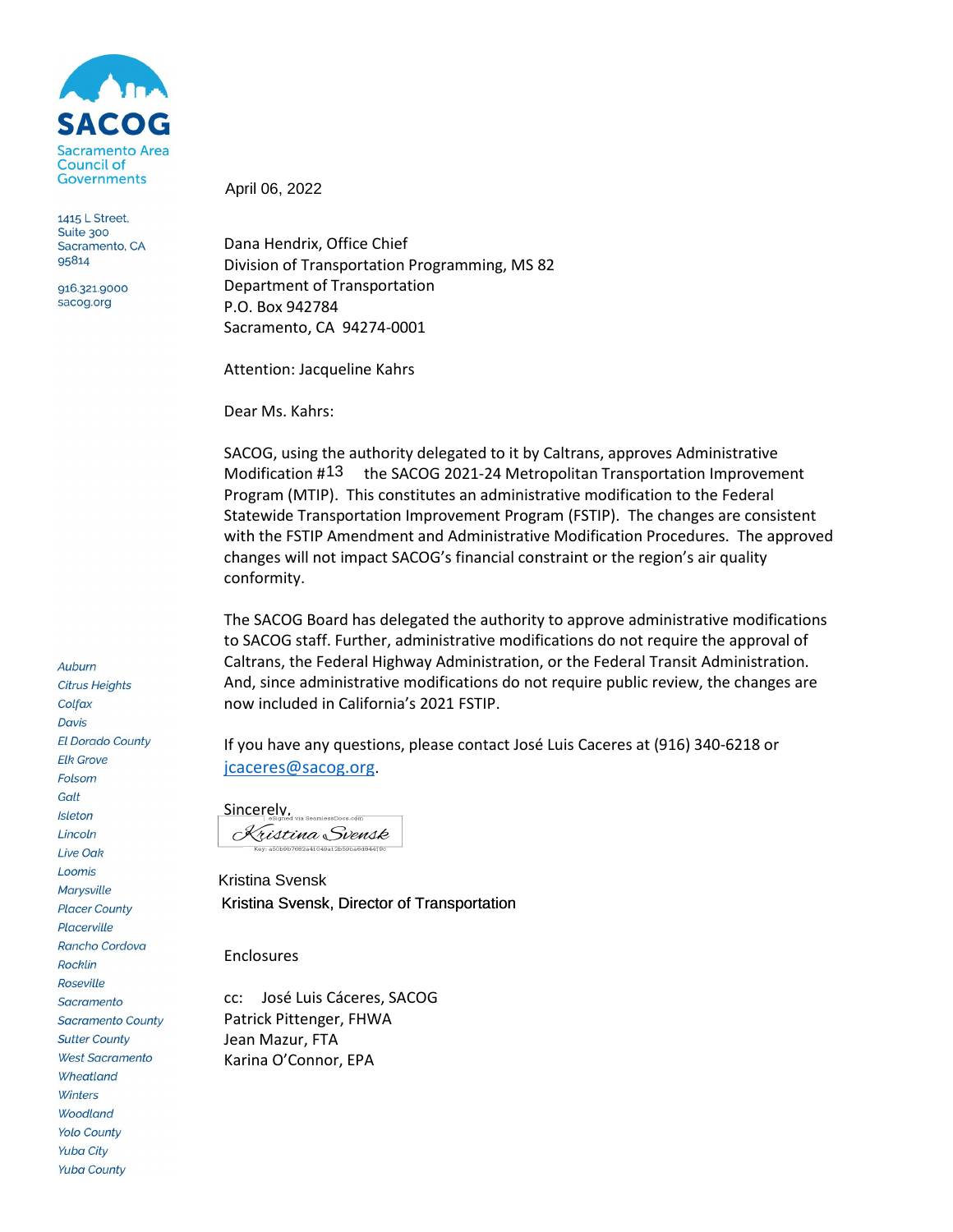| Pct<br>Change | <b>Sponsor Comments</b>                                                                                                                                                           | Project<br>Index |
|---------------|-----------------------------------------------------------------------------------------------------------------------------------------------------------------------------------|------------------|
|               |                                                                                                                                                                                   |                  |
|               | Program 2021 Regional Funding Program (M&M and Community<br>5% Design) award. Revise/simplify title per sponsor. -JL 3/15/2022                                                    | 1                |
|               | Transfer \$542,955 of RSTP to SAC25060. The funds are eligible for<br>transfer because they were part of a fund consolidation                                                     |                  |
|               | -10% agreement dated June 2, 2021. AR 2/10/2022                                                                                                                                   | 2                |
|               |                                                                                                                                                                                   |                  |
| 11%           |                                                                                                                                                                                   | 3                |
|               | Program local funds as AC, apply Toll Credits, increase PE cost. Per<br>13% Zach Bosch. Carry over changes to 2023 MTIP. -JL 3/25/2022                                            | 4                |
|               |                                                                                                                                                                                   |                  |
| $-13%$        |                                                                                                                                                                                   | 5                |
|               |                                                                                                                                                                                   |                  |
|               | 0% Project completed on 6/28/21. jd 3/8/22                                                                                                                                        | 6                |
|               | Update project description, funding, and completion year.<br>Approved changes at June 2021 CTC (SHOPP Amendment #20H-<br>-89% 008). jd 3/8/22                                     | $\overline{7}$   |
|               | New project programmed at March 2022 CTC. CMGC parent<br>project (3F070/CAL21379) split into three child projects<br>(3F071/CAL21379, 3F072/CAL21389, 3F073/CAL21390). jd 3/23/22 | 8                |
|               | New project programmed at March 2022 CTC. CMGC parent<br>project (3F070/CAL21379) split into three child projects<br>(3F071/CAL21379, 3F072/CAL21389, 3F073/CAL21390). jd 3/22/22 | 9                |
|               | 0% Project completed on 12/9/21. jd 3/14/22                                                                                                                                       | 10               |
|               | New 2022 SHOPP Project. SW 3/23/2022                                                                                                                                              | 11               |
|               | -53% Update description and add Construction funding. jd 3/19/22                                                                                                                  | 12               |

|                 |                       |                                                                                  |                      | Cost                |                    |               |                                                                                                                                               |                |
|-----------------|-----------------------|----------------------------------------------------------------------------------|----------------------|---------------------|--------------------|---------------|-----------------------------------------------------------------------------------------------------------------------------------------------|----------------|
| ID.             | <b>Lead Agency</b>    | <b>Title</b>                                                                     | <b>Cost Previous</b> | <b>Cost Revised</b> | Cost Change        | Pct<br>Change | <b>Sponsor Comments</b>                                                                                                                       | Proje<br>Inde  |
|                 |                       |                                                                                  |                      |                     |                    |               |                                                                                                                                               |                |
| <b>REG18043</b> | <b>RT</b>             | <b>SVS Loop (Final Design &amp;</b><br>Construction)                             | \$83,037,572         | \$87,600,572        | \$4,563,000        |               | Program 2021 Regional Funding Program (M&M and Community<br>5% Design) award. Revise/simplify title per sponsor. -JL 3/15/2022                |                |
|                 | Sacramento            |                                                                                  |                      |                     |                    |               | Transfer \$542,955 of RSTP to SAC25060. The funds are eligible for<br>transfer because they were part of a fund consolidation                 |                |
| <b>SAC25035</b> | County                | Power Inn Rd. Improvement                                                        | \$5,192,000          | \$4,649,045         | (5542, 955)        |               | -10% agreement dated June 2, 2021. AR 2/10/2022                                                                                               | 2              |
| Group13         |                       | <b>Grouped Projects for Traffic Signal</b><br>Synchronization                    | \$5,923,554          | \$6,554,120         | \$630,566          | 11%           |                                                                                                                                               | 3              |
|                 |                       |                                                                                  |                      |                     |                    |               |                                                                                                                                               |                |
| SAC25310        | <b>City of Folsom</b> | Sub-Project of Group13 - ITS Master<br>Plan and Implementation                   | \$4,985,434          | \$5,616,000         | \$630,566          |               | Program local funds as AC, apply Toll Credits, increase PE cost. Per<br>13% Zach Bosch. Carry over changes to 2023 MTIP. -JL 3/25/2022        | 4              |
|                 |                       | <b>Grouped Projects for Bridge</b><br><b>Rehabilitation and Reconstruction -</b> |                      |                     |                    |               |                                                                                                                                               |                |
| Group34         |                       | <b>SHOPP Program</b>                                                             | \$1,088,931,400      | \$948,944,400       | ( \$139, 987, 000] | $-13%$        |                                                                                                                                               |                |
|                 |                       |                                                                                  |                      |                     |                    |               |                                                                                                                                               |                |
| CAL20717        | <b>Caltrans D3</b>    | Sub-Project of Group34 - US 50<br><b>Bridge Rehab at Sawmill UC</b>              | \$11,494,000         | \$11,494,000        | \$0                |               | 0% Project completed on 6/28/21. jd 3/8/22                                                                                                    | 6              |
| CAL20774        | Caltrans D3           | Sub-Project of Group34 - 1-5 Permit<br><b>Load Mobility Improvement</b>          | \$247,230,000        | \$26,690,000        | ( \$220, 540, 000) |               | Update project description, funding, and completion year.<br>Approved changes at June 2021 CTC (SHOPP Amendment #20H-<br>-89% 008). jd 3/8/22 | $\overline{7}$ |
|                 |                       |                                                                                  |                      |                     |                    |               |                                                                                                                                               |                |
|                 |                       | Sub-Project of Group34 - SR 51<br>American River Bridge Child Project            |                      |                     |                    |               | New project programmed at March 2022 CTC. CMGC parent<br>project (3F070/CAL21379) split into three child projects                             |                |
| CAL21389        | Caltrans D3           | #2                                                                               | \$0\$                | \$10,950,000        | \$10,950,000       |               | (3F071/CAL21379, 3F072/CAL21389, 3F073/CAL21390). jd 3/23/22                                                                                  | 8              |
|                 |                       | Sub-Project of Group34 - SR 51<br>American River Bridge Child Project            |                      |                     |                    |               | New project programmed at March 2022 CTC. CMGC parent<br>project (3F070/CAL21379) split into three child projects                             |                |
| CAL21390        | Caltrans D3           | #3                                                                               | \$0\$                | \$64,198,000        | \$64,198,000       |               | (3F071/CAL21379, 3F072/CAL21389, 3F073/CAL21390). jd 3/22/22                                                                                  | 9              |
|                 |                       |                                                                                  |                      |                     |                    |               |                                                                                                                                               |                |
| CAL20766        | Caltrans D3           | Sub-Project of Group34 - SR 99<br>Bridge Rehab at 21st Avenue UC                 | \$5,843,000          | \$5,843,000         | \$0                |               | 0% Project completed on 12/9/21. jd 3/14/22                                                                                                   | 10             |
|                 |                       |                                                                                  |                      |                     |                    |               |                                                                                                                                               |                |
|                 |                       | Sub-Project of Group34 - Willow                                                  |                      |                     |                    |               |                                                                                                                                               |                |
| CAL21396        | Caltrans D3           | Slough Bridge Replacement                                                        | \$0\$                | \$17,520,000        | \$17,520,000       |               | New 2022 SHOPP Project. SW 3/23/2022                                                                                                          | 11             |
|                 |                       |                                                                                  |                      |                     |                    |               |                                                                                                                                               |                |
| CAL20788        | Caltrans D3           | Sub-Project of Group34 - Rio Vista<br><b>Bridge Operation Overhaul</b>           | \$22,860,000         | \$10,745,000        | ( \$12, 115, 000)  |               | -53% Update description and add Construction funding. jd 3/19/22                                                                              | 12             |

# Administrative Modification #13 to the 2021-24 MTIP Section 1: Summary of Changes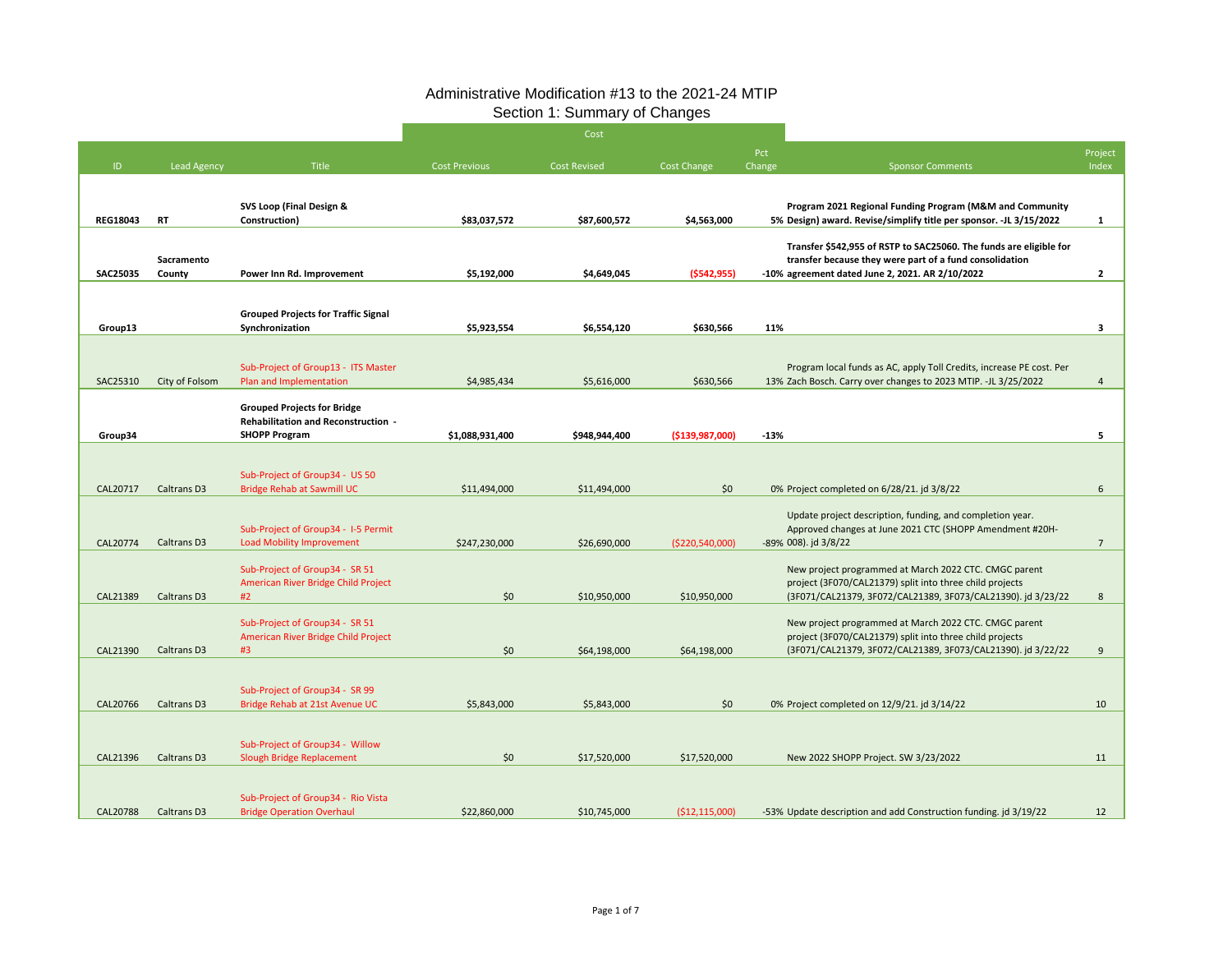|          |                    |                                                                                   |                      | Cost          |                |               |                                                                                           |                  |
|----------|--------------------|-----------------------------------------------------------------------------------|----------------------|---------------|----------------|---------------|-------------------------------------------------------------------------------------------|------------------|
| ID       | <b>Lead Agency</b> | Title                                                                             | <b>Cost Previous</b> | Cost Revised  | Cost Change    | Pct<br>Change | <b>Sponsor Comments</b>                                                                   | Project<br>Index |
|          |                    |                                                                                   |                      |               |                |               |                                                                                           |                  |
|          |                    | Sub-Project of Group34 - SR 12                                                    |                      |               |                |               |                                                                                           |                  |
| CAL20507 | <b>Caltrans D3</b> | <b>Bridge Rehab Near Rio Vista</b>                                                | \$25,915,400         | \$25,915,400  | \$0            |               | 0% Project completed on 4/13/20. jd 3/21/22                                               | 13               |
|          |                    |                                                                                   |                      |               |                |               |                                                                                           |                  |
|          |                    | Sub-Project of Group34 - SR 275                                                   |                      |               |                |               |                                                                                           |                  |
| CAL20510 | Caltrans D3        | <b>Tower Bridge Fender Replacement</b>                                            | \$14,916,000         | \$14,916,000  | \$0            |               | 0% Project completed on 6/2/21. jd 3/14/22                                                | 14               |
|          |                    | <b>Grouped Projects for Safety</b>                                                |                      |               |                |               |                                                                                           |                  |
|          |                    | <b>Improvements - SHOPP Collision</b>                                             |                      |               |                |               |                                                                                           |                  |
| Group19  |                    | <b>Reduction Program</b>                                                          | \$304,985,000        | \$318,107,000 | \$13,122,000   | 4%            |                                                                                           | 15               |
|          |                    |                                                                                   |                      |               |                |               |                                                                                           |                  |
| CAL21375 | <b>Caltrans D3</b> | Sub-Project of Group19 - ED-49<br><b>Ped/Bike Access</b>                          | \$1,515,000          | \$0           | ( \$1,515,000) |               | Per Caltrans D3, delete CAL21375, which is a duplicate of<br>-100% CAL21382. -DF 3/8/2022 | 16               |
|          |                    |                                                                                   |                      |               |                |               |                                                                                           |                  |
|          |                    |                                                                                   |                      |               |                |               |                                                                                           |                  |
| CAL20759 | Caltrans D3        | Sub-Project of Group19 - SR 12/160<br><b>Intersection Improvements</b>            | \$7,630,000          | \$7,630,000   | \$0            |               | 0% Project complete. - SW/JD 3/28/2022                                                    | 17               |
|          |                    |                                                                                   |                      |               |                |               |                                                                                           |                  |
|          |                    | Sub-Project of Group19 - SR 51                                                    |                      |               |                |               |                                                                                           |                  |
| CAL21053 | <b>Caltrans D3</b> | <b>Marconi Curve Barrier</b>                                                      | \$4,880,000          | \$4,932,000   | \$52,000       |               | 1% Increase RW funds approved at March 2022 CTC. jd 3/26/222                              | 18               |
|          |                    | Sub-Project of Group19 - SR 99                                                    |                      |               |                |               |                                                                                           |                  |
|          |                    | <b>Oswald Road Intersection</b>                                                   |                      |               |                |               | New safety project programmed at Dec 2021 CTC (SHOPP                                      |                  |
| CAL21388 | <b>Caltrans D3</b> | Improvements                                                                      | \$0                  | \$14,585,000  | \$14,585,000   |               | Amendment #20H-012). jd 3/9/22                                                            | 19               |
|          |                    |                                                                                   |                      |               |                |               |                                                                                           |                  |
|          |                    | Sub-Project of Group19 - Multi                                                    |                      |               |                |               |                                                                                           |                  |
| CAL21376 | Caltrans D3        | <b>Location Bike and Ped Improvements</b>                                         | \$386,000            | \$386,000     | \$0            |               | 0% Project completed on 8/27/21. jd 3/19/22                                               | 20               |
|          |                    | Sub-Project of Group19 - Safety                                                   |                      |               |                |               |                                                                                           |                  |
| CAL20778 | Caltrans D3        | Improvements in Various Counties,<br><b>Routes and Locations</b>                  | \$4,115,000          | \$4,115,000   | \$0            |               | 0% Project completed on 12/20/21. jd 3/21/22                                              | 21               |
|          |                    |                                                                                   |                      |               |                |               |                                                                                           |                  |
|          |                    |                                                                                   |                      |               |                |               |                                                                                           |                  |
| CAL20805 | <b>Caltrans D3</b> | Sub-Project of Group19 - Capay<br><b>Pedestrian Improvements</b>                  | \$640,000            | \$640,000     | \$0            |               | 0% Project completed on 10/27/20. jd 3/14/22                                              | 22               |
|          |                    |                                                                                   |                      |               |                |               |                                                                                           |                  |
|          |                    | <b>Grouped Projects for Emergency</b><br><b>Repair - SHOPP Emergency Response</b> |                      |               |                |               |                                                                                           |                  |
| Group26  |                    | Program                                                                           | \$60,928,000         | \$60,928,000  | \$0            | 0%            |                                                                                           | 23               |
|          |                    |                                                                                   |                      |               |                |               |                                                                                           |                  |
|          |                    | Sub-Project of Group26 - US 50 Alder                                              |                      |               |                |               |                                                                                           |                  |
| CAL20807 | <b>Caltrans D3</b> | <b>Creek Slide, Near Pollock Pines</b>                                            | \$4,825,000          | \$4,825,000   | \$0            |               | 0% Project completed on 11/1/20. jd 3/8/22                                                | 24               |
|          |                    | <b>Grouped Projects for Safety</b>                                                |                      |               |                |               |                                                                                           |                  |
|          |                    | <b>Improvements - SHOPP Mobility</b>                                              |                      |               |                |               |                                                                                           |                  |
| Group06  |                    | Program                                                                           | \$180,485,000        | \$182,085,000 | \$1,600,000    | 1%            |                                                                                           | 25               |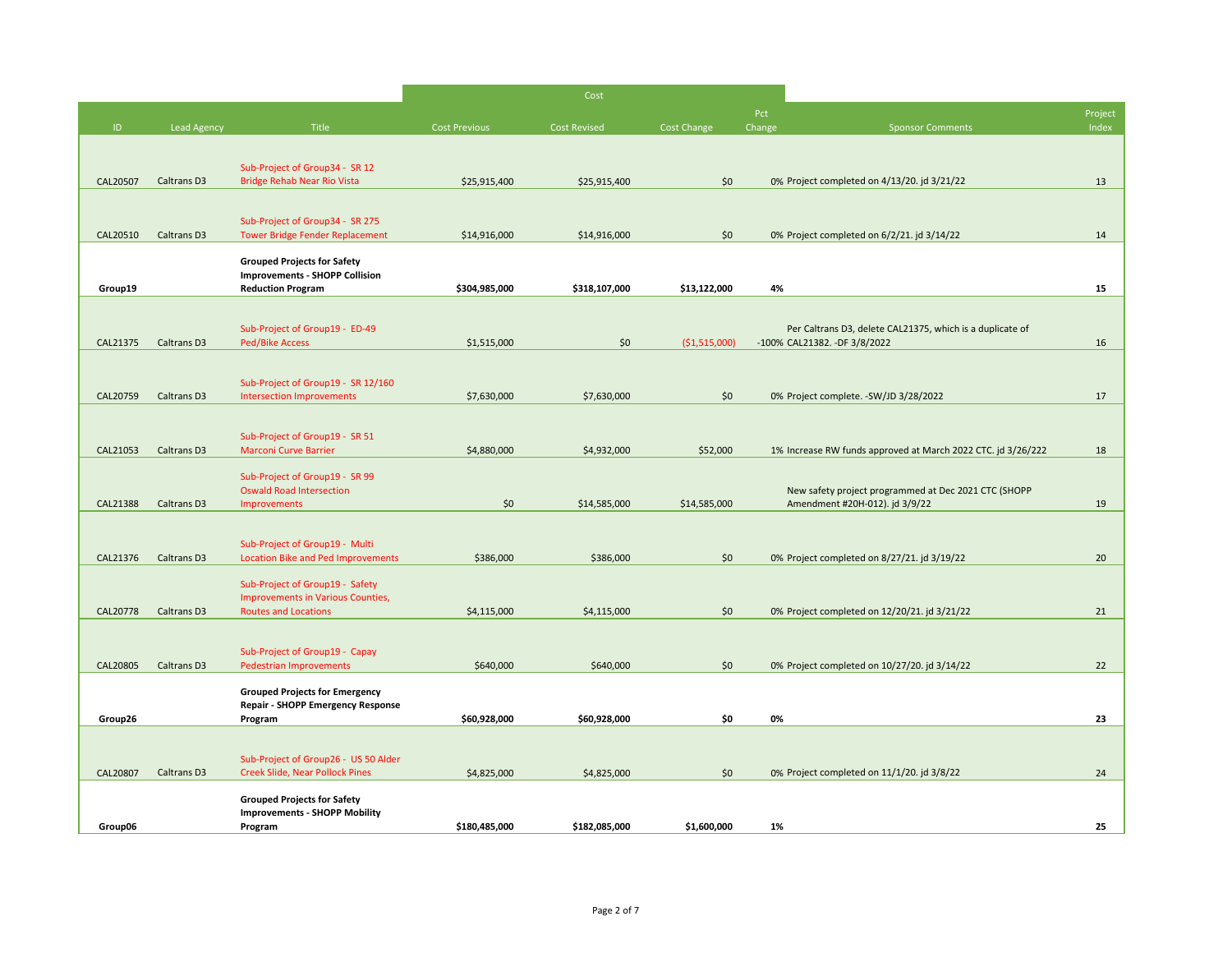|          |                    |                                                                         |                      | Cost                |               |        |                                                               |                 |
|----------|--------------------|-------------------------------------------------------------------------|----------------------|---------------------|---------------|--------|---------------------------------------------------------------|-----------------|
|          |                    |                                                                         |                      |                     |               | Pct    |                                                               | Project         |
| ID.      | <b>Lead Agency</b> | Title                                                                   | <b>Cost Previous</b> | <b>Cost Revised</b> | Cost Change   | Change | <b>Sponsor Comments</b>                                       | Index           |
|          |                    |                                                                         |                      |                     |               |        |                                                               |                 |
| CAL20707 | <b>Caltrans D3</b> | Sub-Project of Group06 - 1-80<br><b>Antelope Truck Scales</b>           | \$5,540,000          | \$5,540,000         | \$0           |        | 0% Project completed on 12/15/20. jd 3/8/22                   | 26              |
|          |                    |                                                                         |                      |                     |               |        |                                                               |                 |
|          |                    | Sub-Project of Group06 - SR 99                                          |                      |                     |               |        |                                                               |                 |
| CAL21349 | <b>Caltrans D3</b> | <b>Auxiliary Lanes &amp; Ramp Meters</b>                                | \$23,030,000         | \$24,630,000        | \$1,600,000   |        | 7% Construction funds increased at March 2022 CTC. jd 3/26/22 | 27              |
|          |                    |                                                                         |                      |                     |               |        |                                                               |                 |
|          |                    | Sub-Project of Group06 - District 3                                     |                      |                     |               |        |                                                               |                 |
| CAL20713 | <b>Caltrans D3</b> | <b>AVC Upgrades</b>                                                     | \$13,570,000         | \$13,570,000        | \$0           |        | 0% Project completed on 12/28/2021. jd 3/19/22                | 28              |
|          |                    | <b>Grouped Projects for Shoulder</b>                                    |                      |                     |               |        |                                                               |                 |
| Group33  |                    | <b>Improvements - SHOPP Roadside</b><br><b>Preservation Program</b>     | \$7,219,000          | \$10,689,000        | \$3,470,000   | 48%    |                                                               | 29              |
|          |                    |                                                                         |                      |                     |               |        |                                                               |                 |
|          |                    | Sub-Project of Group33 - SAC 80                                         |                      |                     |               |        |                                                               |                 |
| CAL21398 | <b>Caltrans D3</b> | <b>Planting Rehab</b>                                                   | \$0                  | \$3,470,000         | \$3,470,000   |        | New 2022 SHOPP Project. SW 3/23/2022                          | 30 <sup>°</sup> |
|          |                    |                                                                         |                      |                     |               |        |                                                               |                 |
|          |                    | Sub-Project of Group33 - D3 Habitat                                     |                      |                     |               |        |                                                               |                 |
| CAL20767 | <b>Caltrans D3</b> | <b>Mitigation at Various Locations</b>                                  | \$1,510,000          | \$1,510,000         | \$0           |        | 0% Project completed on 3/7/2022. jd 3/19/22                  | 31              |
|          |                    | <b>Grouped Projects for Pavement</b>                                    |                      |                     |               |        |                                                               |                 |
|          |                    | resurfacing and/or rehabilitation -                                     |                      |                     |               |        |                                                               |                 |
| Group01  |                    | <b>SHOPP Roadway Preservation</b><br>Program                            | \$1,190,111,000      | \$1,455,580,000     | \$265,469,000 | 22%    |                                                               | 32              |
|          |                    |                                                                         |                      |                     |               |        |                                                               |                 |
|          |                    | Sub-Project of Group01 - ED US 50                                       |                      |                     |               |        |                                                               |                 |
| CAL21392 | <b>Caltrans D3</b> | <b>Pavement Rehab</b>                                                   | \$0                  | \$37,720,000        | \$37,720,000  |        | New 2022 SHOPP project. SW 3/23/2022                          | 33              |
|          |                    | Sub-Project of Group01 - US 50                                          |                      |                     |               |        |                                                               |                 |
|          |                    | <b>Placerville &amp; Camino Pavement</b>                                |                      |                     |               |        |                                                               |                 |
| CAL21391 | <b>Caltrans D3</b> | Rehab                                                                   | \$0                  | \$37,470,000        | \$37,470,000  |        | New 2022 SHOPP project. jd 3/23/2022                          | 34              |
|          |                    |                                                                         |                      |                     |               |        |                                                               |                 |
| CAL21393 | <b>Caltrans D3</b> | Sub-Project of Group01 - Alta CAPM                                      | \$0                  | \$32,390,000        | \$32,390,000  |        | New 2022 SHOPP project. SW 3/23/2022                          | 35              |
|          |                    |                                                                         |                      |                     |               |        |                                                               |                 |
|          |                    | Sub-Project of Group01 - Blue<br><b>Canyon Truck Climbing Lane (G13</b> |                      |                     |               |        | Update RW FY and funding. Approved at Dec 2021 CTC (SHOPP     |                 |
| CAL20844 | <b>Caltrans D3</b> | Contingency)                                                            | \$113,500,000        | \$115,472,000       | \$1,972,000   |        | 2% Amendment #20H-012). jd 3/8/22                             | 36              |
|          |                    |                                                                         |                      |                     |               |        |                                                               |                 |
|          |                    | Sub-Project of Group01 - Monte                                          |                      |                     |               |        |                                                               |                 |
| CAL20845 | <b>Caltrans D3</b> | <b>Vista Truck Climbing Lane</b>                                        | \$76,860,000         | \$93,583,000        | \$16,723,000  |        | 22% Update funding. Approved at March 2022 CTC. jd 3/19/22    | 37              |
|          |                    | Sub-Project of Group01 - SR 49                                          |                      |                     |               |        |                                                               |                 |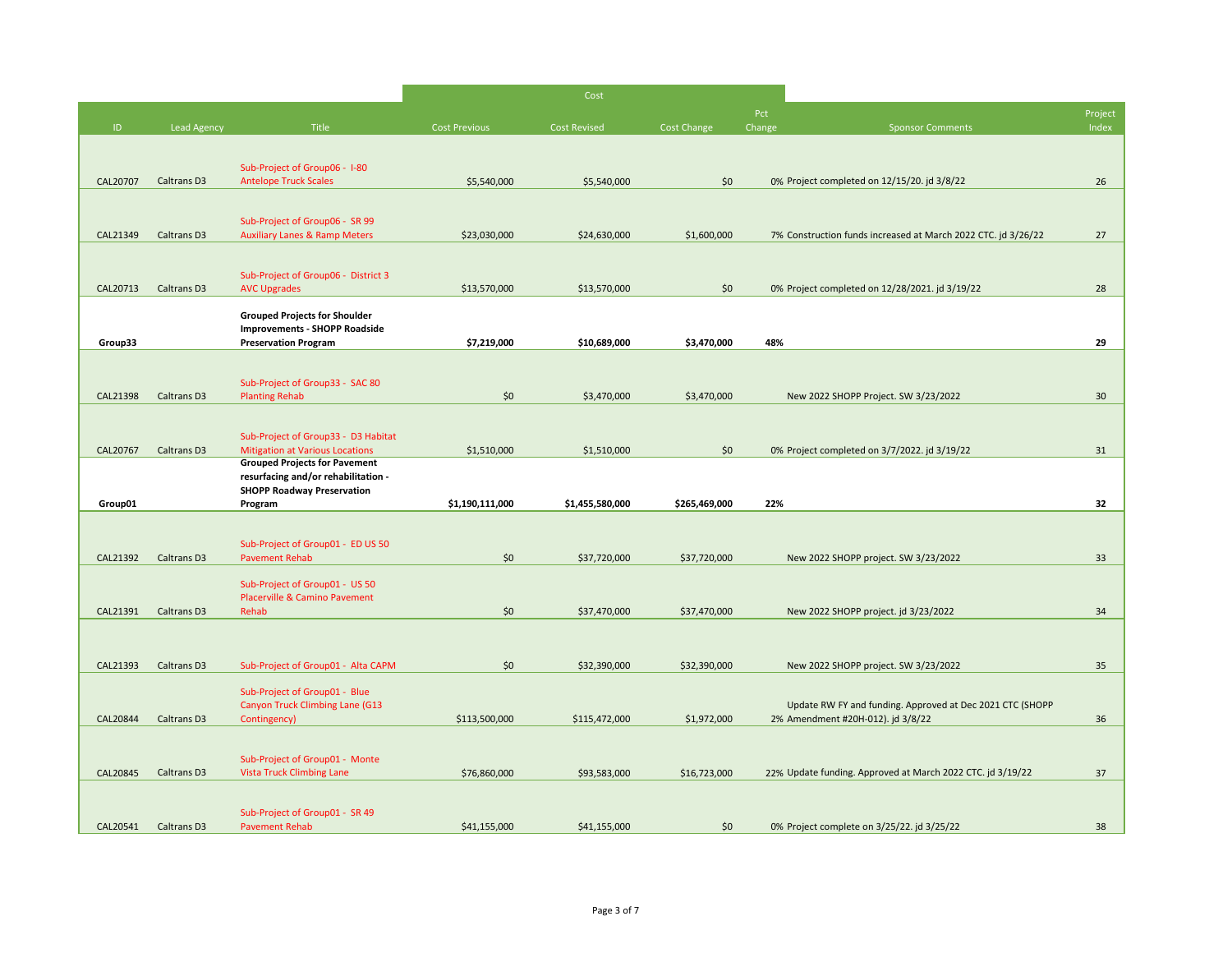|          |                    |                                                             |                      | Cost                |                 |        |                                                                                                                             |         |
|----------|--------------------|-------------------------------------------------------------|----------------------|---------------------|-----------------|--------|-----------------------------------------------------------------------------------------------------------------------------|---------|
|          |                    |                                                             |                      |                     |                 | Pct    |                                                                                                                             | Project |
| ID       | <b>Lead Agency</b> | Title                                                       | <b>Cost Previous</b> | <b>Cost Revised</b> | Cost Change     | Change | <b>Sponsor Comments</b>                                                                                                     | Index   |
|          |                    |                                                             |                      |                     |                 |        |                                                                                                                             |         |
|          |                    | Sub-Project of Group01 - North Sac I-                       |                      |                     |                 |        |                                                                                                                             |         |
| CAL21401 | <b>Caltrans D3</b> | 5 Rehab                                                     | \$0                  | \$57,500,000        | \$57,500,000    |        | New 2022 SHOPP project. SW 3/23/2022                                                                                        | 39      |
|          |                    |                                                             |                      |                     |                 |        |                                                                                                                             |         |
|          |                    | Sub-Project of Group01 - SAC 99/ SR                         |                      |                     |                 |        |                                                                                                                             |         |
| CAL21399 | Caltrans D3        | 51 Pump Plants                                              | \$0                  | \$15,400,000        | \$15,400,000    |        | New 2022 SHOPP project. SW 3/23/2022                                                                                        | 40      |
|          |                    |                                                             |                      |                     |                 |        |                                                                                                                             |         |
|          |                    | Sub-Project of Group01 - South Sac                          |                      |                     |                 |        |                                                                                                                             |         |
| CAL21400 | Caltrans D3        | 99 Pavement Rehab                                           | \$0                  | \$34,880,000        | \$34,880,000    |        | New 2022 SHOPP project. SW 3/23/2022                                                                                        | 41      |
|          |                    | Sub-Project of Group01 - Drum                               |                      |                     |                 |        |                                                                                                                             |         |
|          |                    | <b>Forebay to Troy Drainage System</b>                      |                      |                     |                 |        |                                                                                                                             |         |
| CAL21394 | Caltrans D3        | Restoration                                                 | \$0                  | \$15,390,000        | \$15,390,000    |        | New 2022 SHOPP project. SW 3/23/2022                                                                                        | 42      |
|          |                    |                                                             |                      |                     |                 |        |                                                                                                                             |         |
|          |                    | Sub-Project of Group01 - SR 89                              |                      |                     |                 |        |                                                                                                                             |         |
| CAL21402 | Caltrans D3        | <b>Pavement &amp; Drainage Improvements</b>                 | \$0                  | \$13,940,000        | \$13,940,000    |        | New 2022 SHOPP project. jd 3/31/22                                                                                          | 43      |
|          |                    | Sub-Project of Group01 - I-80/US 50                         |                      |                     |                 |        |                                                                                                                             |         |
|          |                    | <b>Roadway Preservation in Yolo County</b>                  |                      |                     |                 |        |                                                                                                                             |         |
| CAL20794 | <b>Caltrans D3</b> | (G13 Contingency)                                           | \$294,563,000        | \$249,187,000       | ( \$45,376,000) |        | -15% Funding was revised and approved at March 2021 CTC. jd 3/26/22                                                         | 44      |
|          |                    | Sub-Project of Group01 - SR 70                              |                      |                     |                 |        | Update project description and increase RW & Con funding.                                                                   |         |
|          |                    | <b>Roadway Rehab &amp; Operational</b>                      |                      |                     |                 |        | Approved at March 2021 CTC (SHOPP Amendment #20H-006). jd                                                                   |         |
| CAL20715 | <b>Caltrans D3</b> | Improvements(G13 Contingency)                               | \$111,000,000        | \$136,950,000       | \$25,950,000    |        | 23% 3/14/22                                                                                                                 | 45      |
|          |                    |                                                             |                      |                     |                 |        |                                                                                                                             |         |
|          | Caltrans D3        | Sub-Project of Group01 - YUB SR 65<br><b>Pavement Rehab</b> |                      |                     |                 |        |                                                                                                                             |         |
| CAL21397 |                    |                                                             | \$0                  | \$21,510,000        | \$21,510,000    |        | New 2022 SHOPP Project. SW 3/23/2022                                                                                        | 46      |
|          |                    |                                                             |                      |                     |                 |        |                                                                                                                             |         |
|          |                    |                                                             |                      |                     |                 |        |                                                                                                                             |         |
|          |                    | <b>Grouped Projects for Safety</b>                          |                      |                     |                 |        |                                                                                                                             |         |
| Group27  |                    | <b>Improvements - HSIP Program</b>                          | \$71,197,117         | \$72,135,717        | \$938,600       | 1%     |                                                                                                                             | 47      |
|          |                    |                                                             |                      |                     |                 |        | Transferring \$542,955 of RSTP to this project from SAC25035 that                                                           |         |
|          | Sacramento         | Sub-Project of Group27 - Florin Road                        |                      |                     |                 |        | was put on that project as part of the fund consolidation<br>agreement dated June 2, 2021. Revised completion year. Updated |         |
| SAC25060 | County             | <b>Safety Improvements</b>                                  | \$6,889,400          | \$7,828,000         | \$938,600       |        | 14% local AC. AR 2/10/2022                                                                                                  | 48      |
|          |                    |                                                             |                      |                     |                 |        |                                                                                                                             |         |
|          |                    |                                                             |                      |                     |                 |        |                                                                                                                             |         |
|          |                    |                                                             |                      |                     |                 |        |                                                                                                                             |         |
|          |                    | <b>Grouped Projects for Pavement</b>                        |                      |                     |                 |        |                                                                                                                             |         |
| Group04  |                    | resurfacing and/or rehabilitation                           | \$168,028,327        | \$168,207,327       | \$179,000       | 0%     |                                                                                                                             | 49      |
|          |                    |                                                             |                      |                     |                 |        |                                                                                                                             |         |
|          |                    |                                                             |                      |                     |                 |        |                                                                                                                             |         |
| CAL21341 | <b>Caltrans D3</b> | Sub-Project of Group04 - SR 193                             | \$2,774,000          |                     | \$0             |        |                                                                                                                             | 50      |
|          |                    | <b>Highway Maintenance</b>                                  |                      | \$2,774,000         |                 |        | 0% Project completed 11/24/20. jd 3/8/22                                                                                    |         |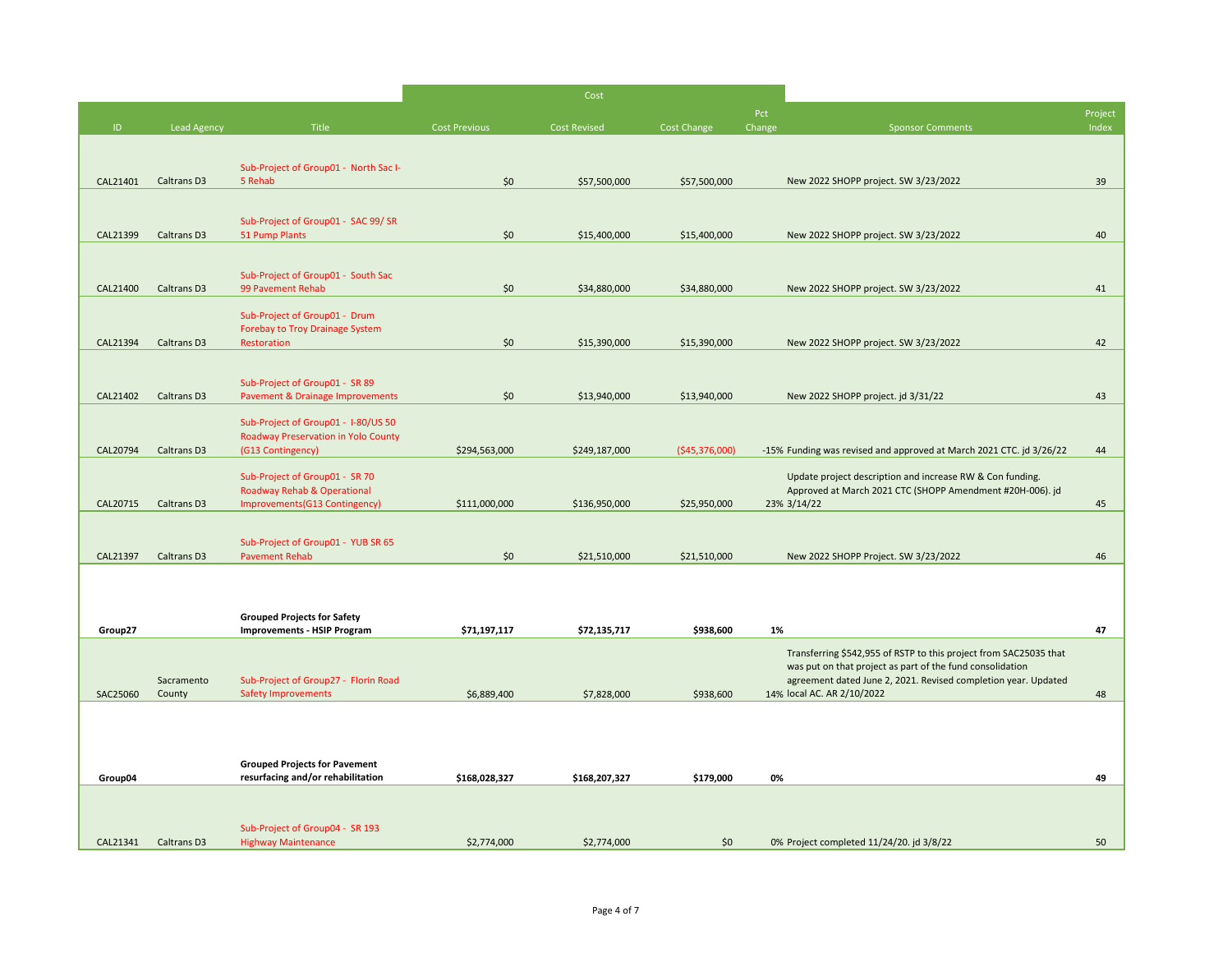|          |                            |                                                                            |                      | Cost                |             |               |                                                                                                                                                                                                    |               |
|----------|----------------------------|----------------------------------------------------------------------------|----------------------|---------------------|-------------|---------------|----------------------------------------------------------------------------------------------------------------------------------------------------------------------------------------------------|---------------|
| ID       | <b>Lead Agency</b>         | Title                                                                      | <b>Cost Previous</b> | <b>Cost Revised</b> | Cost Change | Pct<br>Change | <b>Sponsor Comments</b>                                                                                                                                                                            | Proje<br>Inde |
|          |                            |                                                                            |                      |                     |             |               |                                                                                                                                                                                                    |               |
|          |                            | Sub-Project of Group04 - 2021/2022                                         |                      |                     |             |               |                                                                                                                                                                                                    |               |
| PLA25832 | City of Auburn             | <b>Road Treatment Project</b>                                              | \$479,305            | \$479,305           | \$0         |               | 0% Carry over. Project did not obligate in FFY 2021. -JL 3/14/2022                                                                                                                                 | 51            |
|          |                            |                                                                            |                      |                     |             |               |                                                                                                                                                                                                    |               |
|          | City of Rancho             | Sub-Project of Group04 - Mather                                            |                      |                     |             |               | Revise programming year of local funds for PE to be in the same                                                                                                                                    |               |
| SAC25298 | Cordova                    | <b>Field Road Rehabilitation Project</b>                                   | \$4,478,000          | \$4,657,000         | \$179,000   |               | 4% year as federal funds. -JL 3/16/2022                                                                                                                                                            | 52            |
|          |                            | <b>Grouped Projects for Widening</b>                                       |                      |                     |             |               |                                                                                                                                                                                                    |               |
| Group20  |                            | narrow pavements or reconstructing<br>bridges (no additional travel lanes) | \$1,968,383          | \$3,368,383         | \$1,400,000 | 71%           |                                                                                                                                                                                                    | 53            |
|          |                            | Sub-Project of Group20 - Kost Road                                         |                      |                     |             |               | Program 2021 Regional Funding (Community Design) project. This<br>received \$275,000 SACOG funds and \$45,000 STA SGIP (Measure A)<br>funds. Programmed PE with toll credits for easy delivery and |               |
| SAC25329 | City of Galt               | <b>Improvements at UPRR Crossing</b>                                       | \$0                  | \$1,400,000         | \$1,400,000 |               | accounting. - JL 3/23/22                                                                                                                                                                           | 54            |
|          |                            |                                                                            |                      |                     |             |               |                                                                                                                                                                                                    |               |
| Group28  |                            | <b>Grouped Projects for Bicycle and</b><br>pedestrian facilities           | \$388,860,610        | \$389,138,610       | \$278,000   | 0%            |                                                                                                                                                                                                    | 55            |
|          |                            |                                                                            |                      |                     |             |               |                                                                                                                                                                                                    |               |
|          |                            | Sub-Project of Group28 - El Dorado                                         |                      |                     |             |               |                                                                                                                                                                                                    |               |
| ELD19371 | El Dorado County Dorado Rd | Trail Ext. - Missouri Flat Rd to El                                        | \$4,709,960          | \$4,709,960         | \$0         |               | 0% Project complete.                                                                                                                                                                               | 56            |
|          |                            |                                                                            |                      |                     |             |               |                                                                                                                                                                                                    |               |
|          |                            | Sub-Project of Group28 - Silva Valley                                      |                      |                     |             |               |                                                                                                                                                                                                    |               |
| ELD19544 | El Dorado County           | Parkway Bikeway Drainage                                                   | \$364,000            | \$364,000           | \$0\$       |               | 0% Project completed.                                                                                                                                                                              | 57            |
|          |                            |                                                                            |                      |                     |             |               |                                                                                                                                                                                                    |               |
|          |                            | Sub-Project of Group28 - South                                             |                      |                     |             |               | Program toll credits for PE. -JL 3/16/2022 Program local funds for                                                                                                                                 |               |
| SAC25303 | Sacramento<br>County       | Sacramento Sidewalk Gap Closure<br>Project                                 | \$3,116,000          | \$3,394,000         | \$278,000   |               | ROW, and increase local funds for CON per sponsor's submittal to<br>9% 2023 MTIP Adoption. -JL 3/22/2022                                                                                           | 58            |
|          |                            |                                                                            |                      |                     |             |               |                                                                                                                                                                                                    |               |
|          |                            |                                                                            |                      |                     |             |               | Per Victoria Cacciatore, replace \$450,000 of Federal ATP funds with<br>\$450,000 State ATP funds. This over-programming of \$450,000 of                                                           |               |
|          | City of West               | Sub-Project of Group28 - Sycamore                                          |                      |                     |             |               | SOF ATP on a Cycle 5 project will be off set by an over-<br>programming of federal ATP in Cycle 6. (I.e. the swap is revenue                                                                       |               |
| YOL19534 | Sacramento                 | <b>Trail Extension (Phase 3)</b>                                           | \$2,689,000          | \$2,689,000         | \$0         |               | 0% neutral for SACOG.) -JL 3/16/2022                                                                                                                                                               | 59            |
|          |                            |                                                                            |                      |                     |             |               |                                                                                                                                                                                                    |               |
|          |                            | Sub-Project of Group28 - SR 20 & SR                                        |                      |                     |             |               |                                                                                                                                                                                                    |               |
| CAL20526 | <b>Caltrans D3</b>         | 70 ADA Infrastructure Upgrade                                              | \$7,047,000          | \$7,047,000         | \$0         |               | 0% Project completed on 11/17/20. jd 3/14/22                                                                                                                                                       | <b>60</b>     |

| Pct<br>Change | <b>Sponsor Comments</b>                                                                                                      | Project<br>Index |
|---------------|------------------------------------------------------------------------------------------------------------------------------|------------------|
|               |                                                                                                                              |                  |
|               |                                                                                                                              |                  |
|               | 0% Carry over. Project did not obligate in FFY 2021. -JL 3/14/2022                                                           | 51               |
|               |                                                                                                                              |                  |
|               |                                                                                                                              |                  |
|               |                                                                                                                              |                  |
|               | Revise programming year of local funds for PE to be in the same<br>4% year as federal funds. -JL 3/16/2022                   | 52               |
|               |                                                                                                                              |                  |
|               |                                                                                                                              |                  |
| 71%           | Program 2021 Regional Funding (Community Design) project. This                                                               | 53               |
|               | received \$275,000 SACOG funds and \$45,000 STA SGIP (Measure A)                                                             |                  |
|               | funds. Programmed PE with toll credits for easy delivery and<br>accounting. - JL 3/23/22                                     | 54               |
|               |                                                                                                                              |                  |
|               |                                                                                                                              |                  |
| 0%            |                                                                                                                              | 55               |
|               |                                                                                                                              |                  |
|               |                                                                                                                              |                  |
|               |                                                                                                                              |                  |
|               | 0% Project complete.                                                                                                         | 56               |
|               |                                                                                                                              |                  |
|               |                                                                                                                              |                  |
|               | 0% Project completed.                                                                                                        | 57               |
|               |                                                                                                                              |                  |
|               | Program toll credits for PE. - JL 3/16/2022 Program local funds for                                                          |                  |
|               | ROW, and increase local funds for CON per sponsor's submittal to                                                             |                  |
|               | 9% 2023 MTIP Adoption. -JL 3/22/2022                                                                                         | 58               |
|               | Per Victoria Cacciatore, replace \$450,000 of Federal ATP funds with                                                         |                  |
|               | \$450,000 State ATP funds. This over-programming of \$450,000 of                                                             |                  |
|               | SOF ATP on a Cycle 5 project will be off set by an over-<br>programming of federal ATP in Cycle 6. (I.e. the swap is revenue |                  |
|               | 0% neutral for SACOG.) -JL 3/16/2022                                                                                         | 59               |
|               |                                                                                                                              |                  |
|               |                                                                                                                              |                  |
|               | 0% Project completed on 11/17/20. jd 3/14/22                                                                                 | 60               |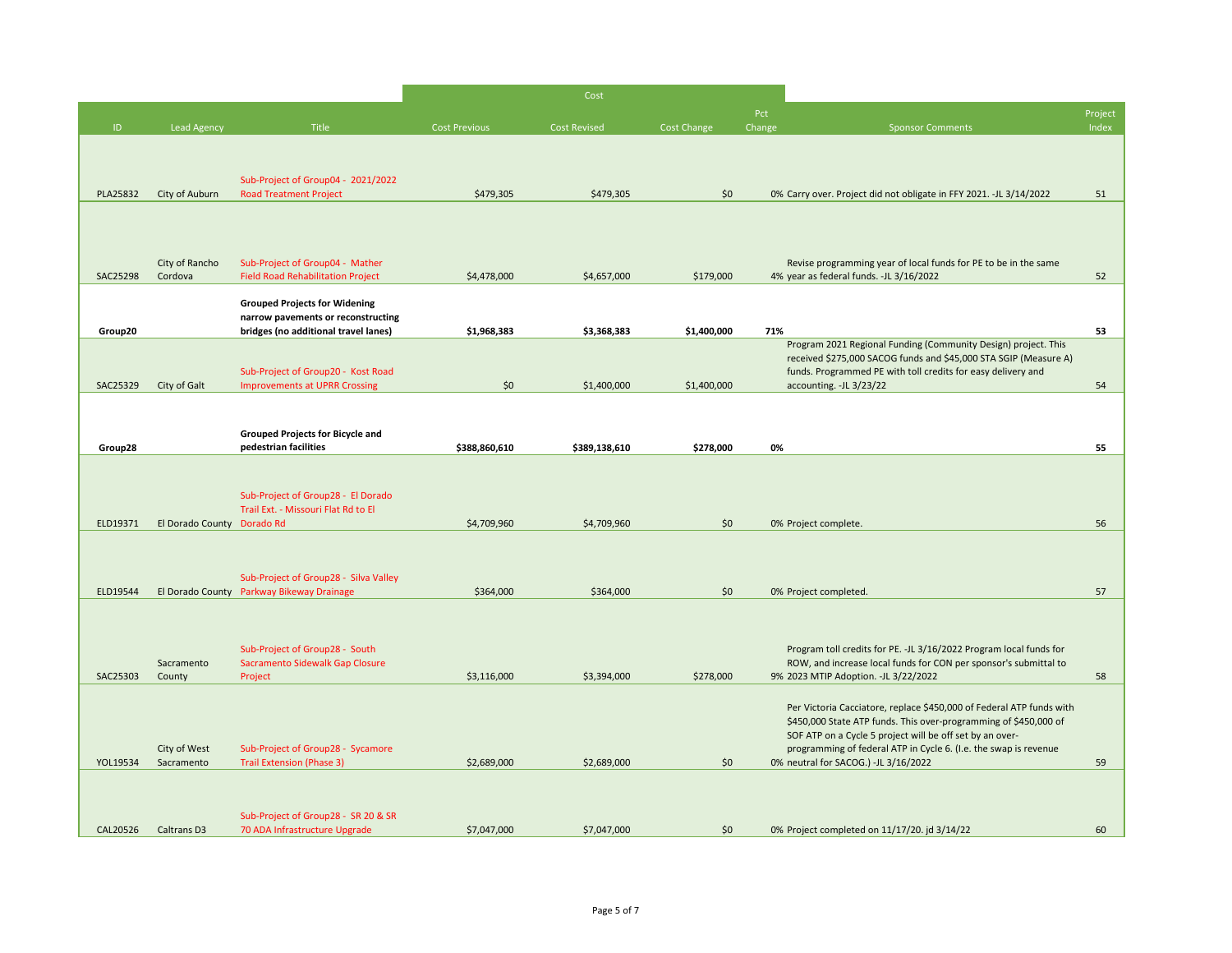| Proje<br>Inde                                                                                                                                                                      |
|------------------------------------------------------------------------------------------------------------------------------------------------------------------------------------|
|                                                                                                                                                                                    |
| 61                                                                                                                                                                                 |
| Updated the project title and description to match tasks that will                                                                                                                 |
| 0% be performed as part of this project. BVB - 3-10-22<br>62<br>63                                                                                                                 |
| Increase Budget Amount, Remove ROW Purchase & Modify<br>Reduce State Cash (Sale of Property) to \$3,500,000<br>Add State Affordable Housing & Sustainable Communities (AHSC)<br>64 |
| 65                                                                                                                                                                                 |
|                                                                                                                                                                                    |
| 66                                                                                                                                                                                 |
| Program 2020 and 2021 FTA 5307 Discretionary funds to be<br>52% awarded by SACOG March 17, 2022. -JL 3/15/2022<br>67                                                               |
| 68                                                                                                                                                                                 |
| Increase project cost to \$47,500,000 (YOE Value)                                                                                                                                  |

| Pct    |                                                                                                                              | Project |
|--------|------------------------------------------------------------------------------------------------------------------------------|---------|
| Change | <b>Sponsor Comments</b>                                                                                                      | Index   |
|        |                                                                                                                              |         |
| 0%     |                                                                                                                              | 61      |
|        |                                                                                                                              |         |
|        |                                                                                                                              |         |
|        | Updated the project title and description to match tasks that will<br>0% be performed as part of this project. BVB - 3-10-22 | 62      |
|        |                                                                                                                              |         |
|        |                                                                                                                              |         |
|        |                                                                                                                              |         |
|        |                                                                                                                              |         |
| 9%     |                                                                                                                              | 63      |
|        | Increase Budget Amount, Remove ROW Purchase & Modify<br>Funding Mix -- KM 3-10-22                                            |         |
|        | Increase project cost to \$47,500,000 (YOE Value)                                                                            |         |
|        | Remove ROW purchase (Complete in 2021)<br>Remove Section 5307 funding                                                        |         |
|        | Increase STA (SGR) funding to \$968,802<br>Reduce State Cash (Sale of Property) to \$3,500,000                               |         |
|        | Reduce STA to \$178,856                                                                                                      |         |
|        | Add State Affordable Housing & Sustainable Communities (AHSC)<br>grant of \$8,500,000                                        |         |
|        | Add LCTOP funding of \$1,710,153<br>23% Modify Unfunded Need total to \$31,314,069                                           | 64      |
|        |                                                                                                                              |         |
|        |                                                                                                                              |         |
|        |                                                                                                                              |         |
| 1%     |                                                                                                                              | 65      |
|        |                                                                                                                              |         |
|        |                                                                                                                              |         |
|        |                                                                                                                              |         |
|        | <b>New Project</b>                                                                                                           | 66      |
|        |                                                                                                                              |         |
|        | Program 2020 and 2021 FTA 5307 Discretionary funds to be<br>52% awarded by SACOG March 17, 2022. -JL 3/15/2022               | 67      |
|        |                                                                                                                              |         |
|        |                                                                                                                              |         |
| $-23%$ |                                                                                                                              | 68      |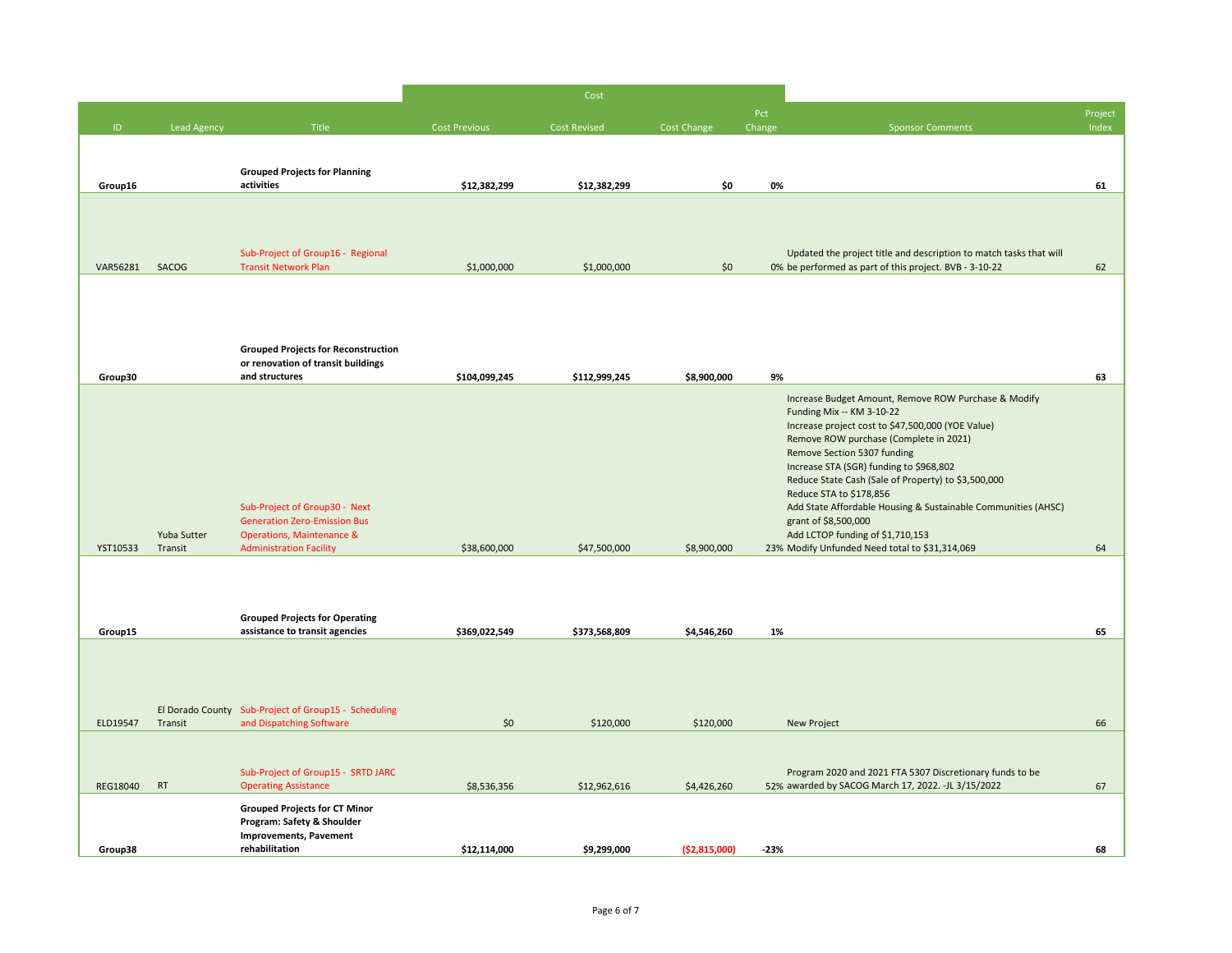|          |                    |                                                                          |                      | Cost                |                |               |                                                                                                                                                                                                                                                                                                                                                                                                         |                  |
|----------|--------------------|--------------------------------------------------------------------------|----------------------|---------------------|----------------|---------------|---------------------------------------------------------------------------------------------------------------------------------------------------------------------------------------------------------------------------------------------------------------------------------------------------------------------------------------------------------------------------------------------------------|------------------|
| D        | <b>Lead Agency</b> | Title                                                                    | <b>Cost Previous</b> | <b>Cost Revised</b> | Cost Change    | Pct<br>Change | <b>Sponsor Comments</b>                                                                                                                                                                                                                                                                                                                                                                                 | Project<br>Index |
| CAL21385 | Caltrans D3        | Sub-Project of Group38 - Placer 267<br><b>Drainage</b>                   | \$1,910,000          | \$0                 | ( \$1,910,000) |               | Project is outside SACOG jurisdiction and belongs with TRPA. jd<br>$-100\%$ 3/11/22                                                                                                                                                                                                                                                                                                                     | 69               |
|          |                    |                                                                          |                      |                     |                |               |                                                                                                                                                                                                                                                                                                                                                                                                         |                  |
|          |                    | Sub-Project of Group38 - I-5 Airport                                     |                      |                     |                |               | Scope of this project will be incorporated into CAL21372/4H581. jd                                                                                                                                                                                                                                                                                                                                      |                  |
| CAL21343 | Caltrans D3        | <b>Blvd Ramp Meter</b>                                                   | \$905,000            | \$0                 | (\$905,000)    |               | $-100\%$ 3/8/22                                                                                                                                                                                                                                                                                                                                                                                         | 70               |
| Group05  |                    | <b>Grouped Projects for Engineering</b>                                  | \$9,049,121          | \$9,279,121         | \$230,000      | 3%            |                                                                                                                                                                                                                                                                                                                                                                                                         | 71               |
|          |                    |                                                                          |                      |                     |                |               |                                                                                                                                                                                                                                                                                                                                                                                                         |                  |
|          |                    |                                                                          |                      |                     |                |               | Program 2021 Regional Funding (Transformative) funds. Funding<br>for PE only is \$230,000. Project received \$4,570,000 total. The full<br>amount will be programmed as part of the 2023 MTIP adoption.<br>The full amount cannot be acommodated by an administrative<br>modification because SACOG does not have a Grouped Project<br>Listing for Interchange Reconfiguration Projects. City of Folsom |                  |
| SAC25309 | City of Folsom     | Sub-Project of Group05 - US50/East<br><b>Bidwell Improvement Project</b> | \$0                  | \$230,000           | \$230,000      |               | considering transferring funds to other projects as part of a fund<br>consolidation. - JL 4/5/2022                                                                                                                                                                                                                                                                                                      | 72               |
|          |                    |                                                                          |                      |                     |                |               |                                                                                                                                                                                                                                                                                                                                                                                                         |                  |
|          |                    | <b>TOTAL</b>                                                             | \$4,063,534,177      | \$4,225,515,648     | \$161,981,471  | 4%            |                                                                                                                                                                                                                                                                                                                                                                                                         |                  |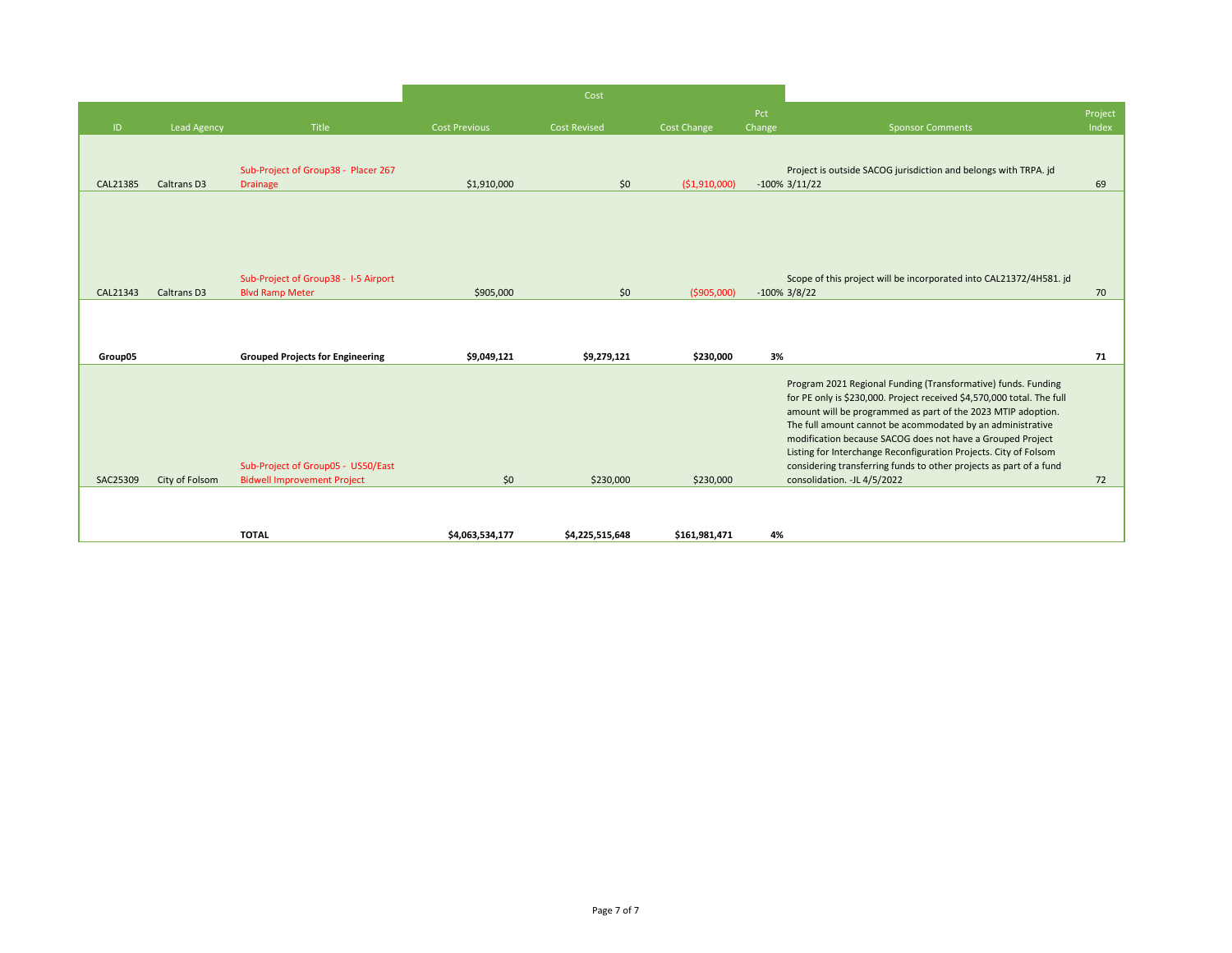| SACOG ID REG18043                              |                     | <b>SAC</b>             |                                       | Lead Agency RT                        |             |              |              | Project 1 of 72      |
|------------------------------------------------|---------------------|------------------------|---------------------------------------|---------------------------------------|-------------|--------------|--------------|----------------------|
| Project Title                                  |                     |                        |                                       |                                       |             |              |              |                      |
| SVS Loop (Final Design & Construction)         |                     |                        |                                       |                                       |             |              |              |                      |
| EA Number: n/a                                 | <b>Last Revised</b> | <b>Completion Year</b> | Fed FY                                | Revenue Source                        | Engineering | Right of Way | Construction | <b>Total Revenue</b> |
|                                                | $21 - 13$           | 2025                   | $21$                                  |                                       | \$1.264.000 | \$0          | \$0          | \$1,264,000          |
| <b>Project Description</b>                     |                     |                        | 2022                                  | Congestion Mitigation and Air Quality | \$0         | \$0          | \$3,755,000  | \$3,755,000          |
| In Sacramento, to accommodate the future       |                     | 2022                   | Sacramento County Measure A Sales Tax | \$0                                   | \$0         | \$808,000    | \$808,000    |                      |
| Streetcar Project as well as future Green Line |                     | 2024                   | Sacramento County Measure A Sales Tax | \$0                                   | \$0         | \$10,000,000 | \$10,000,000 |                      |

>24 \$5,736,000 \$0 \$66,037,572 \$71,773,572

Emission Benefits in kg/day: [.31] ROG, [.21] NOx, [.16] PM 2.5

Sac and SACOG to advance this concept. Expanded SacRT facilities will include track, special trackwork, Overhead Catenary System, traction power system, signaling system,

platforms, and storage tracks.

service: (1) SVS Loop - segment of the Green Line at the Sacramento Valley Station including: Relocate the existing/temporary LRT Station on H Street to a new north-south axis west of 5th Street; New platform and LRT station near the existing Amtrak station; new Station on the east side of N 7th near Railyards Boulevard that would serve the future MLS Stadium area; double-tracking on H Street from 7th to west of 5th, from west of 5th north to new station near Amtrak, and east along F Street and up 7th St to the Township 9 Light Rail Station. SacRT has been working with the City of

**Federal Project** Total Cost \$87,600,572

**\$7,000,000 \$0 \$80,600,572 \$87,600,572**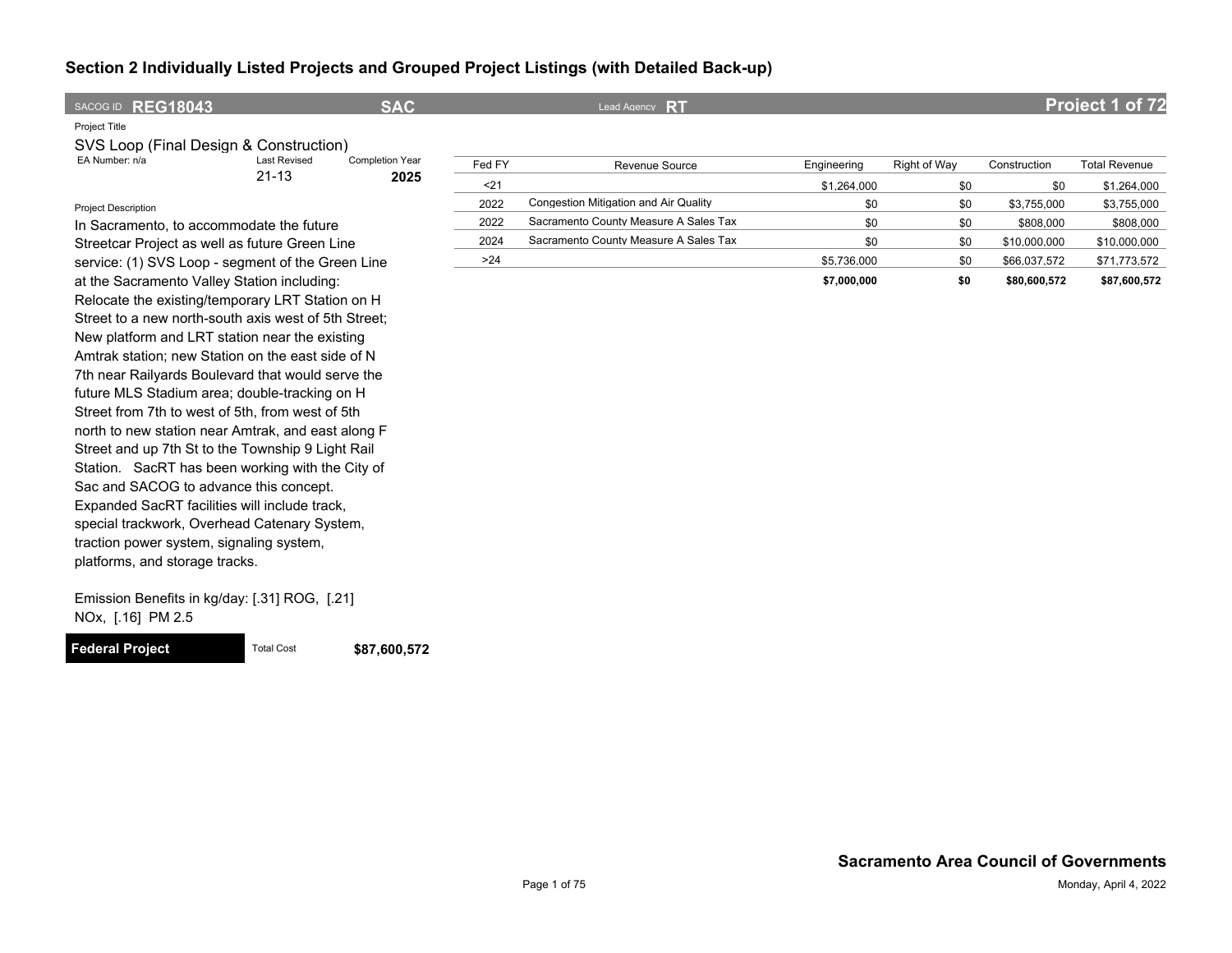| <b>Previously Approved MTIP</b>                                                 |                                  |                                |        |                                       |             |              |              |                      |
|---------------------------------------------------------------------------------|----------------------------------|--------------------------------|--------|---------------------------------------|-------------|--------------|--------------|----------------------|
| SACOG ID REG18043                                                               |                                  | <b>SAC</b>                     |        | Lead Agency<br><b>RT</b>              |             |              |              |                      |
| <b>Project Title</b>                                                            |                                  |                                |        |                                       |             |              |              |                      |
| Green Line SVS Loop & K St. to H St. Improvements (Final Design & Construction) |                                  |                                |        |                                       |             |              |              |                      |
| EA Number: n/a                                                                  | <b>Last Revised</b><br>$21 - 00$ | <b>Completion Year</b><br>2025 | Fed FY | Revenue Source                        | Engineering | Right of Way | Construction | <b>Total Revenue</b> |
|                                                                                 |                                  |                                | < 21   |                                       | \$1,264,000 | \$0          | \$0          | \$1,264,000          |
| <b>Project Description</b>                                                      |                                  |                                | 2023   | Sacramento County Measure A Sales Tax | \$0         | \$0          | \$10,000,000 | \$10,000,000         |
| In Sacramento, to accommodate the future                                        |                                  |                                | $>24$  |                                       | \$5.736.000 | \$0          | \$66,037,572 | \$71,773,572         |
| Streetcar Project as well as future Green Line                                  |                                  |                                |        |                                       | \$7,000,000 | \$0          | \$76,037,572 | \$83,037,572         |
| service: (1) SVS Loop - segment of the Green Line                               |                                  |                                |        |                                       |             |              |              |                      |
| at the Sacramento Valley Station including:                                     |                                  |                                |        |                                       |             |              |              |                      |
| Relocate the existing/temporary LRT Station on H                                |                                  |                                |        |                                       |             |              |              |                      |
| Street to a new north-south axis west of 5th Street;                            |                                  |                                |        |                                       |             |              |              |                      |
| New platform and LRT station near the existing                                  |                                  |                                |        |                                       |             |              |              |                      |
| Amtrak station; new Station on the east side of N                               |                                  |                                |        |                                       |             |              |              |                      |
| 7th near Railyards Boulevard that would serve the                               |                                  |                                |        |                                       |             |              |              |                      |
| future MLS Stadium area; double-tracking on H                                   |                                  |                                |        |                                       |             |              |              |                      |
| Street from 7th to west of 5th, from west of 5th                                |                                  |                                |        |                                       |             |              |              |                      |
| north to new station near Amtrak, and east along F                              |                                  |                                |        |                                       |             |              |              |                      |
| Street and up 7th St to the Township 9 Light Rail                               |                                  |                                |        |                                       |             |              |              |                      |
| Station. SacRT has been working with the City of                                |                                  |                                |        |                                       |             |              |              |                      |
| Sac and SACOG to advance this concept.                                          |                                  |                                |        |                                       |             |              |              |                      |
| Expanded SacRT facilities will include track,                                   |                                  |                                |        |                                       |             |              |              |                      |
| special trackwork, Overhead Catenary System,                                    |                                  |                                |        |                                       |             |              |              |                      |
| traction power system, signaling system,                                        |                                  |                                |        |                                       |             |              |              |                      |
| platforms, and storage tracks.                                                  |                                  |                                |        |                                       |             |              |              |                      |
|                                                                                 | <b>Total Cost</b>                | \$83,037,572                   |        |                                       |             |              |              |                      |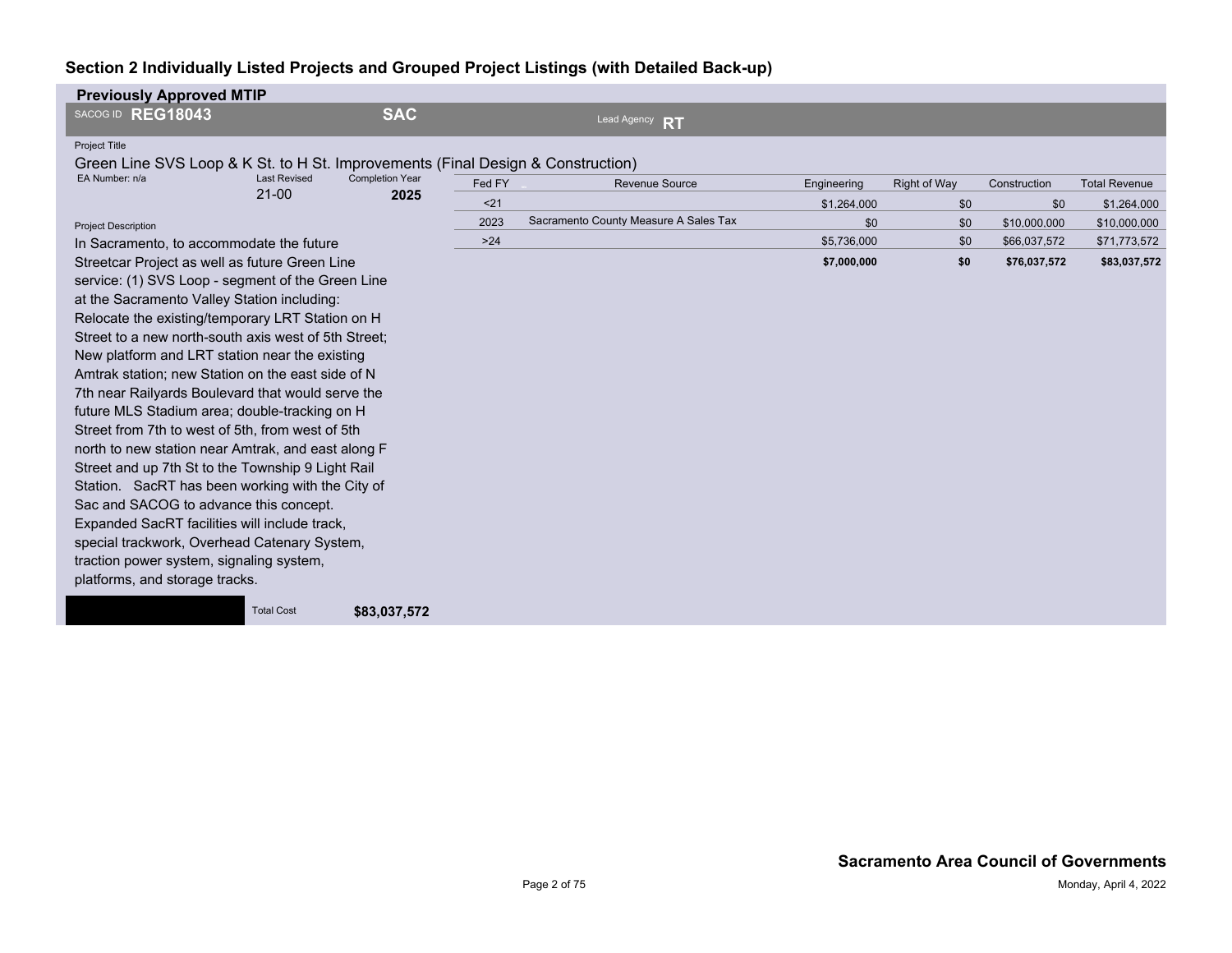| SACOG ID SAC25035<br><b>Project Title</b>                                                                                                                                                                                                                                                                                                                                                                                                                                                                |                                  | <b>SAC</b>                     |                                        | Lead Agency Sacramento County                                                                                     |                                                            |                                                             |                                                                             | Project 2 of 72                                                                           |
|----------------------------------------------------------------------------------------------------------------------------------------------------------------------------------------------------------------------------------------------------------------------------------------------------------------------------------------------------------------------------------------------------------------------------------------------------------------------------------------------------------|----------------------------------|--------------------------------|----------------------------------------|-------------------------------------------------------------------------------------------------------------------|------------------------------------------------------------|-------------------------------------------------------------|-----------------------------------------------------------------------------|-------------------------------------------------------------------------------------------|
| Power Inn Rd. Improvement<br>EA Number: n/a<br>FED ID: 5924-234<br><b>PPNO: 1799</b><br><b>Project Description</b><br>Power Inn Road, from Florin Road to 52nd Avenue:<br>Widen from three to four lanes and install curb.<br>gutter, sidewalk infills, ADA ramps, and bike lane<br>improvements. From 450 feet south of Loucreta<br>Drive to 52nd Avenue: install landscape medians.<br>(Scope included in MTP/SCS project SAC24274.<br>Related ATP project is SAC25022.). Toll Credits<br>for ROW, CON | <b>Last Revised</b><br>$21 - 13$ | <b>Completion Year</b><br>2022 | Fed FY<br>$21$<br>2021<br>2021<br>2021 | Revenue Source<br>Loc Funds - Local Agency Funds (AC)<br>RIP - STIP AC<br>Regional Surface Transportation Program | Engineering<br>\$442,000<br>\$0<br>\$0<br>\$0<br>\$442,000 | Right of Way<br>\$520,000<br>\$0<br>\$0<br>\$0<br>\$520,000 | Construction<br>\$0<br>\$406,000<br>\$3,150,000<br>\$131,045<br>\$3,687,045 | <b>Total Revenue</b><br>\$962,000<br>\$406,000<br>\$3,150,000<br>\$131,045<br>\$4,649,045 |
| <b>Federal Project</b>                                                                                                                                                                                                                                                                                                                                                                                                                                                                                   | <b>Total Cost</b>                | \$4,649,045                    |                                        |                                                                                                                   |                                                            |                                                             |                                                                             |                                                                                           |
| <b>Previously Approved MTIP</b>                                                                                                                                                                                                                                                                                                                                                                                                                                                                          |                                  |                                |                                        |                                                                                                                   |                                                            |                                                             |                                                                             |                                                                                           |
| SACOG ID SAC25035                                                                                                                                                                                                                                                                                                                                                                                                                                                                                        |                                  | <b>SAC</b>                     |                                        | Lead Agency<br><b>Sacramento County</b>                                                                           |                                                            |                                                             |                                                                             |                                                                                           |
| <b>Project Title</b><br>Power Inn Rd. Improvement                                                                                                                                                                                                                                                                                                                                                                                                                                                        |                                  |                                |                                        |                                                                                                                   |                                                            |                                                             |                                                                             |                                                                                           |
| EA Number: n/a                                                                                                                                                                                                                                                                                                                                                                                                                                                                                           | <b>Last Revised</b>              | <b>Completion Year</b>         | Fed FY                                 | <b>Revenue Source</b>                                                                                             | Engineering                                                | <b>Right of Way</b>                                         | Construction                                                                | <b>Total Revenue</b>                                                                      |
| FED ID: 5924-234                                                                                                                                                                                                                                                                                                                                                                                                                                                                                         | $21-02$                          | 2022                           | < 21                                   |                                                                                                                   | \$442,000                                                  | \$520,000                                                   | \$0                                                                         | \$962,000                                                                                 |
| PPNO: 1799<br><b>Project Description</b>                                                                                                                                                                                                                                                                                                                                                                                                                                                                 |                                  |                                | 2021                                   | Loc Funds - Local Agency Funds (AC)                                                                               | \$0                                                        | \$0                                                         | \$406.000                                                                   | \$406,000                                                                                 |
| Power Inn Road, from Florin Road to 52nd Avenue:                                                                                                                                                                                                                                                                                                                                                                                                                                                         |                                  |                                | 2021                                   | RIP - STIP AC                                                                                                     | \$0                                                        | \$0                                                         | \$3,150,000                                                                 | \$3,150,000                                                                               |
| Widen from three to four lanes and install curb,                                                                                                                                                                                                                                                                                                                                                                                                                                                         |                                  |                                | 2021                                   | Regional Surface Transportation Program                                                                           | \$0                                                        | \$0                                                         | \$674.000                                                                   | \$674,000                                                                                 |
| gutter, sidewalk infills, ADA ramps, and bike lane<br>improvements. From 450 feet south of Loucreta<br>Drive to 52nd Avenue: install landscape medians.<br>(Scope included in MTP/SCS project SAC24274.<br>Related ATP project is SAC25022.). Toll Credits<br>for ROW, CON<br><b>Federal Project</b>                                                                                                                                                                                                     | <b>Total Cost</b>                | \$5,192,000                    |                                        |                                                                                                                   | \$442,000                                                  | \$520,000                                                   | \$4,230,000                                                                 | \$5,192,000                                                                               |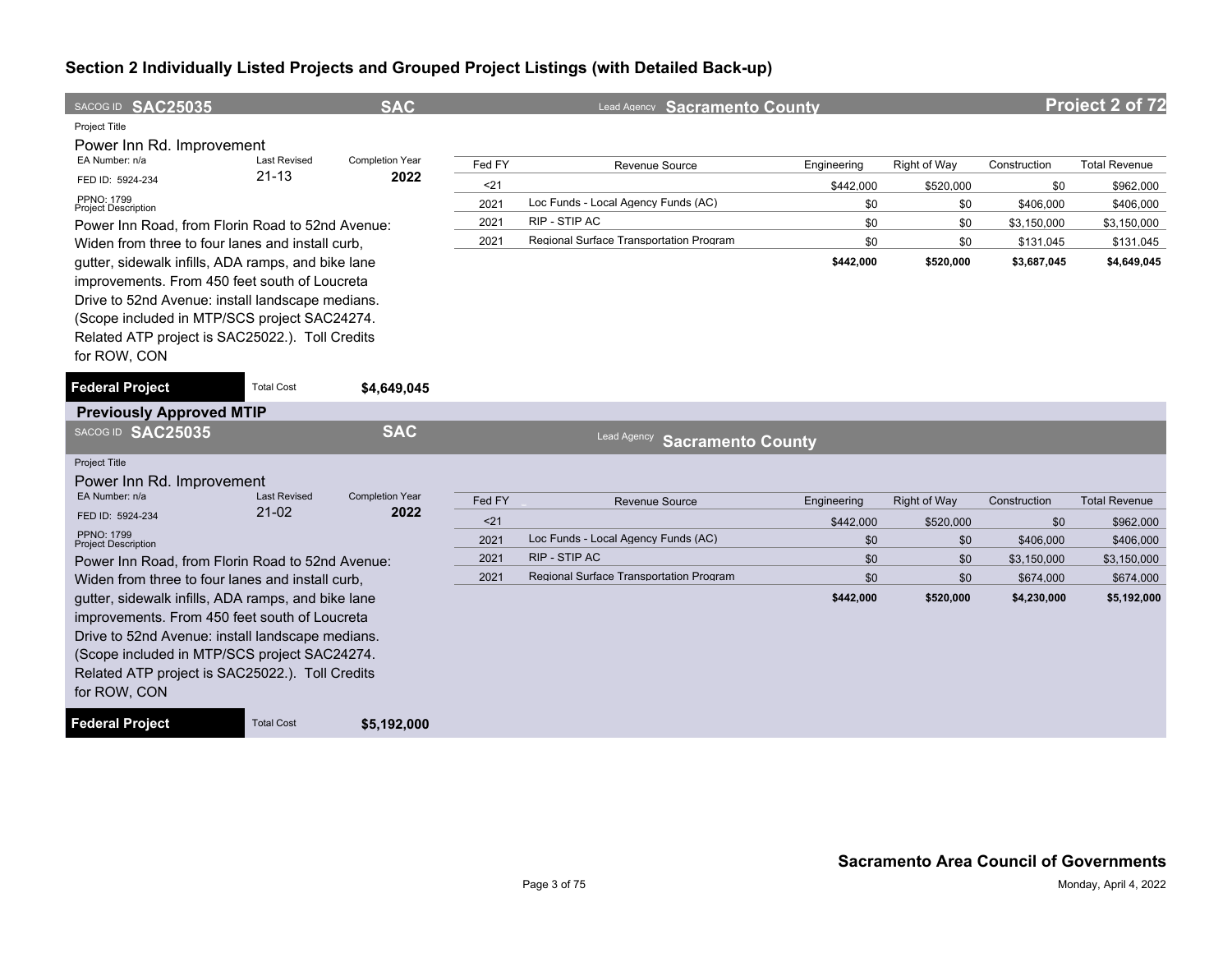| SACOG ID Group13                                    |                            |                               |                     | <b>Lead Agency</b>                      | Project 3 of 72      |
|-----------------------------------------------------|----------------------------|-------------------------------|---------------------|-----------------------------------------|----------------------|
| Project Title                                       |                            |                               |                     |                                         |                      |
| Grouped Projects for Traffic Signal Synchronization |                            |                               |                     |                                         |                      |
| EA Number:                                          | <b>Last Revised</b><br>n/a | <b>Completion Year</b><br>n/a | Fed FY              | <b>Revenue Source</b>                   | <b>Total Revenue</b> |
|                                                     |                            |                               | 2021                | Local Transportation Fund               | \$40,000             |
| <b>Project Description</b>                          |                            |                               | 2022                | Loc Funds - Local Agency Funds (AC)     | \$650,000            |
| Various locations in SACOG Region, traffic signal   |                            |                               | 2022                | <b>Local Transportation Fund</b>        | \$50,000             |
| synchronization. Projects are consistent with 40    |                            |                               | 2022                | Regional Surface Transportation Program | \$150,000            |
| CFR Part 93.126, 127, 128, Exempt Tables 2 & 3.     |                            |                               | 2024                | Loc Funds - Local Agency Funds (AC)     | \$620,000            |
|                                                     |                            |                               | 2024                | Regional Surface Transportation Program | \$4,196,000          |
|                                                     |                            |                               | >24                 |                                         | \$848,120            |
|                                                     |                            |                               |                     |                                         | \$6,554,120          |
|                                                     |                            |                               |                     | Traffic signal synchronization projects |                      |
| <b>Includes 2 Projects</b>                          | <b>Total Cost</b>          | \$6,554,120                   | Exempt<br>Category: |                                         |                      |
| <b>Previously Approved MTIP</b>                     |                            |                               |                     |                                         |                      |
| SACOG ID Group13                                    |                            |                               |                     | <b>Lead Agency</b>                      |                      |
| Project Title                                       |                            |                               |                     |                                         |                      |
| Grouped Projects for Traffic Signal Synchronization |                            |                               |                     |                                         |                      |
| EA Number:                                          | <b>Last Revised</b>        | <b>Completion Year</b>        | Fed FY              | <b>Revenue Source</b>                   | <b>Total Revenue</b> |
|                                                     | n/a                        | n/a                           | 2021                | <b>Local Transportation Fund</b>        | \$40,000             |
| <b>Project Description</b>                          |                            |                               | 2022                | <b>Local Agency Funds</b>               | \$19.434             |
| Various locations in SACOG Region, traffic signal   |                            |                               | 2022                | <b>Local Transportation Fund</b>        | \$50,000             |
| synchronization. Projects are consistent with 40    |                            |                               | 2022                | Regional Surface Transportation Program | \$150,000            |
| CFR Part 93.126, 127, 128, Exempt Tables 2 & 3.     |                            |                               | 2024                | <b>Local Agency Funds</b>               | \$620,000            |
|                                                     |                            |                               | 2024                | Regional Surface Transportation Program | \$4,196,000          |
|                                                     |                            |                               | $>24$               |                                         | \$848.120            |
|                                                     |                            |                               |                     |                                         | \$5,923,554          |
| <b>Includes 2 Projects</b>                          | <b>Total Cost</b>          | \$5,923,554                   | Exempt<br>Category: | Traffic signal synchronization projects |                      |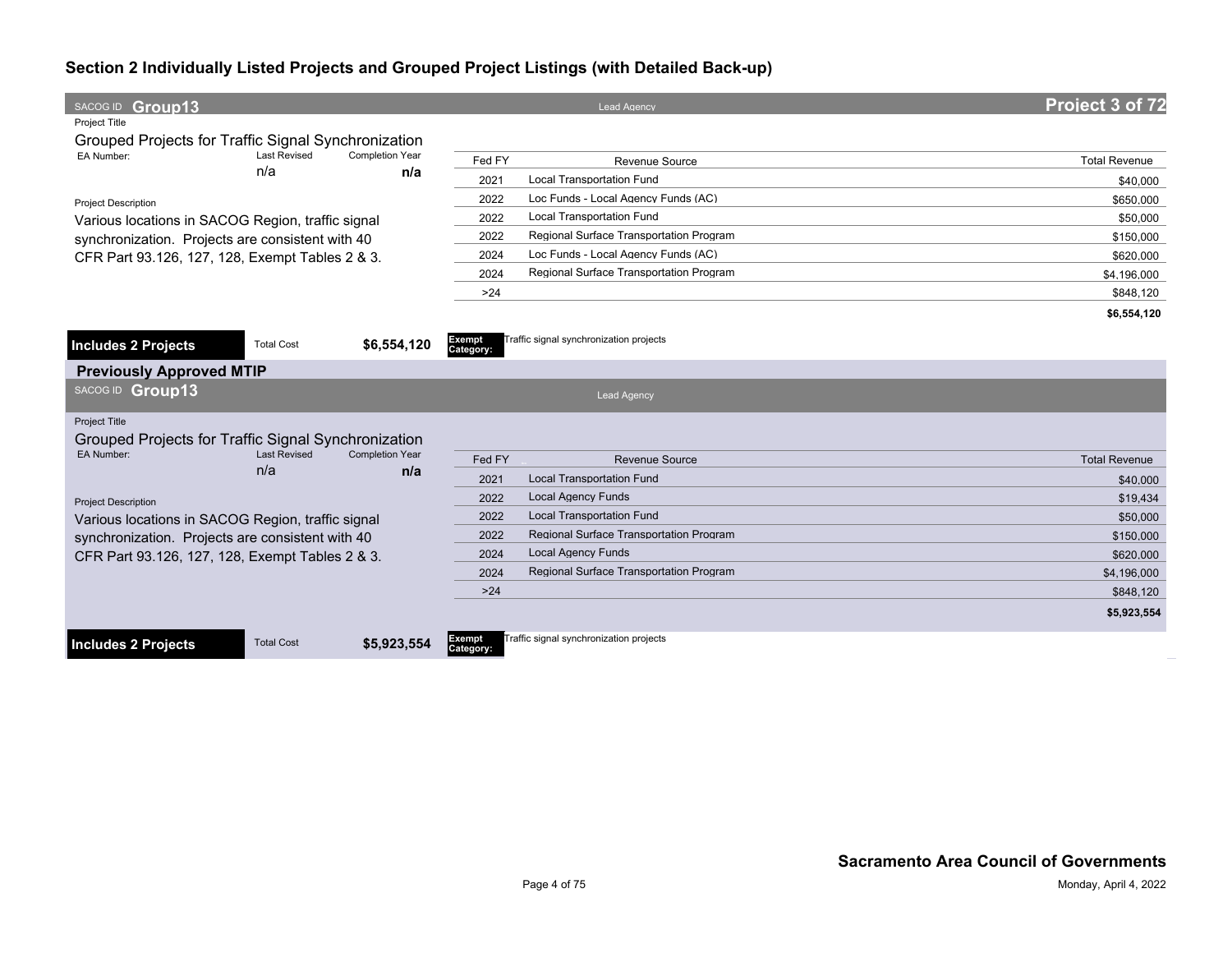| SACOG ID SAC25310                                           |                     | <b>SAC</b>      |        | <b>City of Folsom</b><br>Lead Agency    |             |              |              | Project 4 of 72      |
|-------------------------------------------------------------|---------------------|-----------------|--------|-----------------------------------------|-------------|--------------|--------------|----------------------|
| Project Title                                               |                     |                 |        |                                         |             |              |              |                      |
| Sub-Project of Group13 - ITS Master Plan and Implementation |                     |                 |        |                                         |             |              |              |                      |
| EA Number: n/a                                              | <b>Last Revised</b> | Completion Year | Fed FY | <b>Revenue Source</b>                   | Engineering | Right of Way | Construction | <b>Total Revenue</b> |
|                                                             | $21 - 13$           | 2024            | 2022   | Loc Funds - Local Agency Funds (AC)     | \$650,000   | \$0          | \$0          | \$650,000            |
| <b>Project Description</b>                                  |                     |                 | 2022   | Regional Surface Transportation Program | \$150,000   | \$0          | \$0          | \$150,000            |
| The project will design and provide Plans,                  |                     |                 | 2024   | Loc Funds - Local Agency Funds (AC)     | \$0         | \$0          | \$620,000    | \$620,000            |
| Specifications and Estimates (PS&E) of traffic              |                     |                 | 2024   | Regional Surface Transportation Program | \$0         | \$0          | \$4,196,000  | \$4,196,000          |
| signals, fiber-optic communications, and ITS                |                     |                 |        |                                         | \$800,000   | \$0          | \$4,816,000  | \$5,616,000          |
| equipment. The purpose of the ITS Master Plan /             |                     |                 |        |                                         |             |              |              |                      |
| HSIP Cycle 10 Implementation Project is to                  |                     |                 |        |                                         |             |              |              |                      |
| interconnect the City's seven (7) traffic signals           |                     |                 |        |                                         |             |              |              |                      |
| where no communication exists; install and                  |                     |                 |        |                                         |             |              |              |                      |
| terminate Single Mode Fiber Optic (SMFO) where              |                     |                 |        |                                         |             |              |              |                      |
| Multimode Fiber Optic (MMFO) exists, replace end            |                     |                 |        |                                         |             |              |              |                      |
| of lifecycle traffic signal equipment including             |                     |                 |        |                                         |             |              |              |                      |
| cabinets, traffic signal heads, and emergency               |                     |                 |        |                                         |             |              |              |                      |
| vehicle preemption, design and install Changeable           |                     |                 |        |                                         |             |              |              |                      |
| Message Boards (CMS) at sixteen (16) locations              |                     |                 |        |                                         |             |              |              |                      |
| within the City of Folsom to provide real time driver       |                     |                 |        |                                         |             |              |              |                      |
| information and travel times, install and connect           |                     |                 |        |                                         |             |              |              |                      |
| adaptive signal timing to improve traffic flow, reduce      |                     |                 |        |                                         |             |              |              |                      |
| delays and maximize capacity; upgrade obsolete              |                     |                 |        |                                         |             |              |              |                      |
| Type 820A signal controllers to Cobalt EOS signal           |                     |                 |        |                                         |             |              |              |                      |
| controllers; and upgrade the Traffic Management             |                     |                 |        |                                         |             |              |              |                      |
| Center (TMC) equipment, and ensure that signal              |                     |                 |        |                                         |             |              |              |                      |
| timing remains robust and responsive to actual              |                     |                 |        |                                         |             |              |              |                      |
| traffic conditions by utilizing Signal Performance          |                     |                 |        |                                         |             |              |              |                      |

#### **Federal Project** Total Cost **\$5,616,000**

Measures (SPM).. Toll Credits for ENG, CON

**Category:**

Transportation enhancement activities (except rehabilitation and operation of historic transportation buildings, structures or facilities)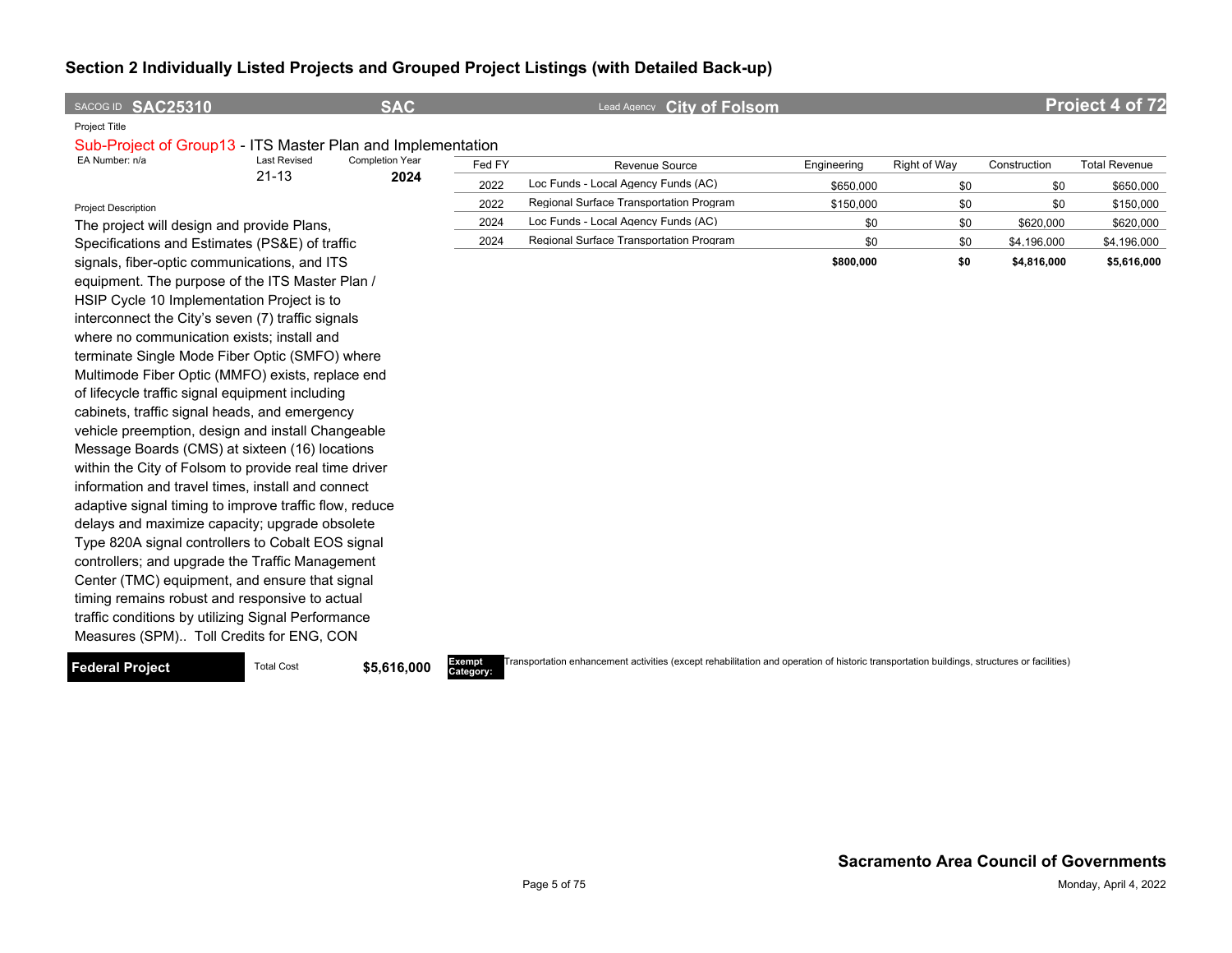| <b>Previously Approved MTIP</b>                                                     |                     |                        |                     |                                                                                                                                            |             |                     |              |                      |
|-------------------------------------------------------------------------------------|---------------------|------------------------|---------------------|--------------------------------------------------------------------------------------------------------------------------------------------|-------------|---------------------|--------------|----------------------|
| SACOG ID SAC25310                                                                   |                     | <b>SAC</b>             |                     | Lead Agency<br><b>City of Folsom</b>                                                                                                       |             |                     |              |                      |
| <b>Project Title</b><br>Sub-Project of Group13 - ITS Master Plan and Implementation |                     |                        |                     |                                                                                                                                            |             |                     |              |                      |
| EA Number: n/a                                                                      | <b>Last Revised</b> | <b>Completion Year</b> | Fed FY              | Revenue Source                                                                                                                             | Engineering | <b>Right of Way</b> | Construction | <b>Total Revenue</b> |
|                                                                                     | $21 - 11$           | 2024                   | 2022                | <b>Local Agency Funds</b>                                                                                                                  | \$19.434    | \$0                 | \$0          | \$19,434             |
| <b>Project Description</b>                                                          |                     |                        | 2022                | Regional Surface Transportation Program                                                                                                    | \$150,000   | \$0                 | \$0          | \$150,000            |
| The project will design and provide Plans,                                          |                     |                        | 2024                | <b>Local Agency Funds</b>                                                                                                                  | \$0         | \$0                 | \$620,000    | \$620,000            |
| Specifications and Estimates (PS&E) of traffic                                      |                     |                        | 2024                | Regional Surface Transportation Program                                                                                                    | \$0         | \$0                 | \$4,196,000  | \$4,196,000          |
| signals, fiber-optic communications, and ITS                                        |                     |                        |                     |                                                                                                                                            | \$169,434   | \$0                 | \$4,816,000  | \$4,985,434          |
| equipment. The purpose of the ITS Master Plan /                                     |                     |                        |                     |                                                                                                                                            |             |                     |              |                      |
| HSIP Cycle 10 Implementation Project is to                                          |                     |                        |                     |                                                                                                                                            |             |                     |              |                      |
| interconnect the City's seven (7) traffic signals                                   |                     |                        |                     |                                                                                                                                            |             |                     |              |                      |
| where no communication exists; install and                                          |                     |                        |                     |                                                                                                                                            |             |                     |              |                      |
| terminate Single Mode Fiber Optic (SMFO) where                                      |                     |                        |                     |                                                                                                                                            |             |                     |              |                      |
| Multimode Fiber Optic (MMFO) exists, replace end                                    |                     |                        |                     |                                                                                                                                            |             |                     |              |                      |
| of lifecycle traffic signal equipment including                                     |                     |                        |                     |                                                                                                                                            |             |                     |              |                      |
| cabinets, traffic signal heads, and emergency                                       |                     |                        |                     |                                                                                                                                            |             |                     |              |                      |
| vehicle preemption, design and install Changeable                                   |                     |                        |                     |                                                                                                                                            |             |                     |              |                      |
| Message Boards (CMS) at sixteen (16) locations                                      |                     |                        |                     |                                                                                                                                            |             |                     |              |                      |
| within the City of Folsom to provide real time driver                               |                     |                        |                     |                                                                                                                                            |             |                     |              |                      |
| information and travel times, install and connect                                   |                     |                        |                     |                                                                                                                                            |             |                     |              |                      |
| adaptive signal timing to improve traffic flow, reduce                              |                     |                        |                     |                                                                                                                                            |             |                     |              |                      |
| delays and maximize capacity; upgrade obsolete                                      |                     |                        |                     |                                                                                                                                            |             |                     |              |                      |
| Type 820A signal controllers to Cobalt EOS signal                                   |                     |                        |                     |                                                                                                                                            |             |                     |              |                      |
| controllers; and upgrade the Traffic Management                                     |                     |                        |                     |                                                                                                                                            |             |                     |              |                      |
| Center (TMC) equipment, and ensure that signal                                      |                     |                        |                     |                                                                                                                                            |             |                     |              |                      |
| timing remains robust and responsive to actual                                      |                     |                        |                     |                                                                                                                                            |             |                     |              |                      |
| traffic conditions by utilizing Signal Performance                                  |                     |                        |                     |                                                                                                                                            |             |                     |              |                      |
| Measures (SPM).                                                                     |                     |                        |                     |                                                                                                                                            |             |                     |              |                      |
| <b>Federal Project</b>                                                              | <b>Total Cost</b>   | \$4,985,434            | Exempt<br>Category: | Transportation enhancement activities (except rehabilitation and operation of historic transportation buildings, structures or facilities) |             |                     |              |                      |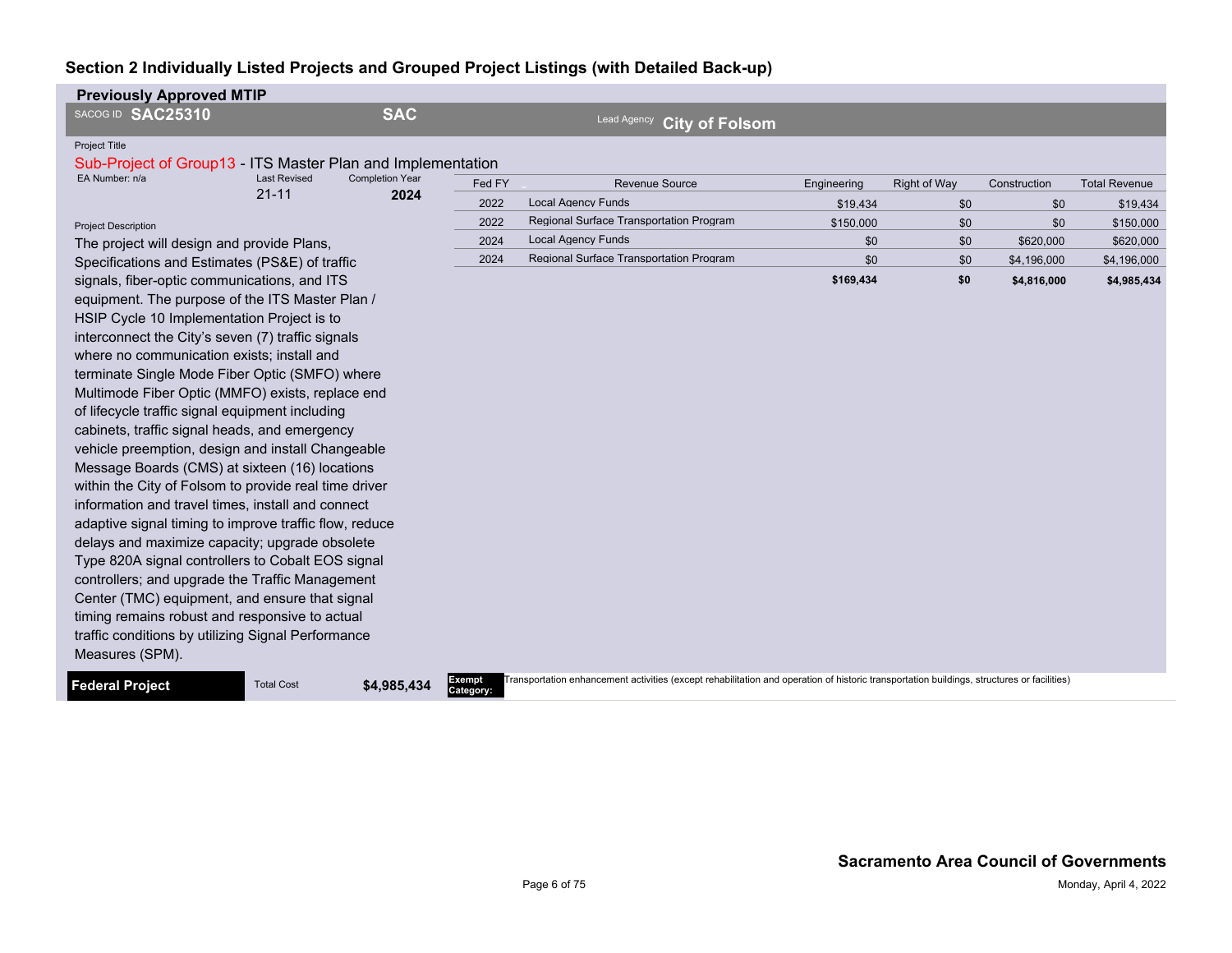| SACOG ID Group34                                                              |                     |                        |                     | <b>Lead Agency</b>                                                               | Project 5 of 72      |
|-------------------------------------------------------------------------------|---------------------|------------------------|---------------------|----------------------------------------------------------------------------------|----------------------|
| <b>Project Title</b>                                                          |                     |                        |                     |                                                                                  |                      |
| Grouped Projects for Bridge Rehabilitation and Reconstruction - SHOPP Program |                     |                        |                     |                                                                                  |                      |
| EA Number:                                                                    | <b>Last Revised</b> | <b>Completion Year</b> | Fed FY              | Revenue Source                                                                   | <b>Total Revenue</b> |
|                                                                               | n/a                 | n/a                    | < 21                |                                                                                  | \$511,254,400        |
| <b>Project Description</b>                                                    |                     |                        | 2021                | SHOPP - Bridge Preservation (SHOPP AC)                                           | \$62,108,000         |
| Scope: Projects are consistent with 40 CFR Part                               |                     |                        | 2022                | SHOPP - Bridge Preservation (SHOPP AC)                                           | \$106,048,000        |
| 93.126 Exempt Tables 2 categories - Widening                                  |                     |                        | 2023                | SHOPP - Bridge Preservation (SHOPP AC)                                           | \$23,729,000         |
| narrow pavements or reconstructing bridges (no                                |                     |                        | 2024                | SHOPP - Bridge Preservation (SHOPP AC)                                           | \$1,960,000          |
| additional travel lanes).                                                     |                     |                        | $>24$               |                                                                                  | \$243,845,000        |
|                                                                               |                     |                        |                     |                                                                                  | \$948,944,400        |
|                                                                               |                     |                        |                     | Widening narrow pavements or reconstructing bridges (no additional travel lanes) |                      |
| Includes 26 Projects                                                          | <b>Total Cost</b>   | \$948,944,400          | Exempt<br>Category: |                                                                                  |                      |
| <b>Previously Approved MTIP</b>                                               |                     |                        |                     |                                                                                  |                      |
| SACOG ID Group34                                                              |                     |                        |                     | <b>Lead Agency</b>                                                               |                      |
| Project Title                                                                 |                     |                        |                     |                                                                                  |                      |
| Grouped Projects for Bridge Rehabilitation and Reconstruction - SHOPP Program |                     |                        |                     |                                                                                  |                      |
| EA Number:                                                                    | <b>Last Revised</b> | <b>Completion Year</b> | Fed FY              | Revenue Source                                                                   | <b>Total Revenue</b> |
|                                                                               | n/a                 | n/a                    | < 21                |                                                                                  | \$511,254,400        |
| <b>Project Description</b>                                                    |                     |                        | 2021                | SHOPP - Bridge Preservation (SHOPP AC)                                           | \$62,108,000         |
| Scope: Projects are consistent with 40 CFR Part                               |                     |                        | 2022                | SHOPP - Bridge Preservation (SHOPP AC)                                           | \$13,585,000         |
| 93.126 Exempt Tables 2 categories - Widening                                  |                     |                        | 2023                | SHOPP - Bridge Preservation (SHOPP AC)                                           | \$22,519,000         |
| narrow pavements or reconstructing bridges (no                                |                     |                        | >24                 |                                                                                  | \$479.465.000        |
| additional travel lanes).                                                     |                     |                        |                     |                                                                                  | \$1,088,931,400      |
|                                                                               |                     |                        |                     |                                                                                  |                      |
|                                                                               |                     |                        | Exempt              | Widening narrow pavements or reconstructing bridges (no additional travel lanes) |                      |
| Includes 23 Projects                                                          | <b>Total Cost</b>   | \$1,088,931,400        | Category:           |                                                                                  |                      |
|                                                                               |                     |                        |                     |                                                                                  |                      |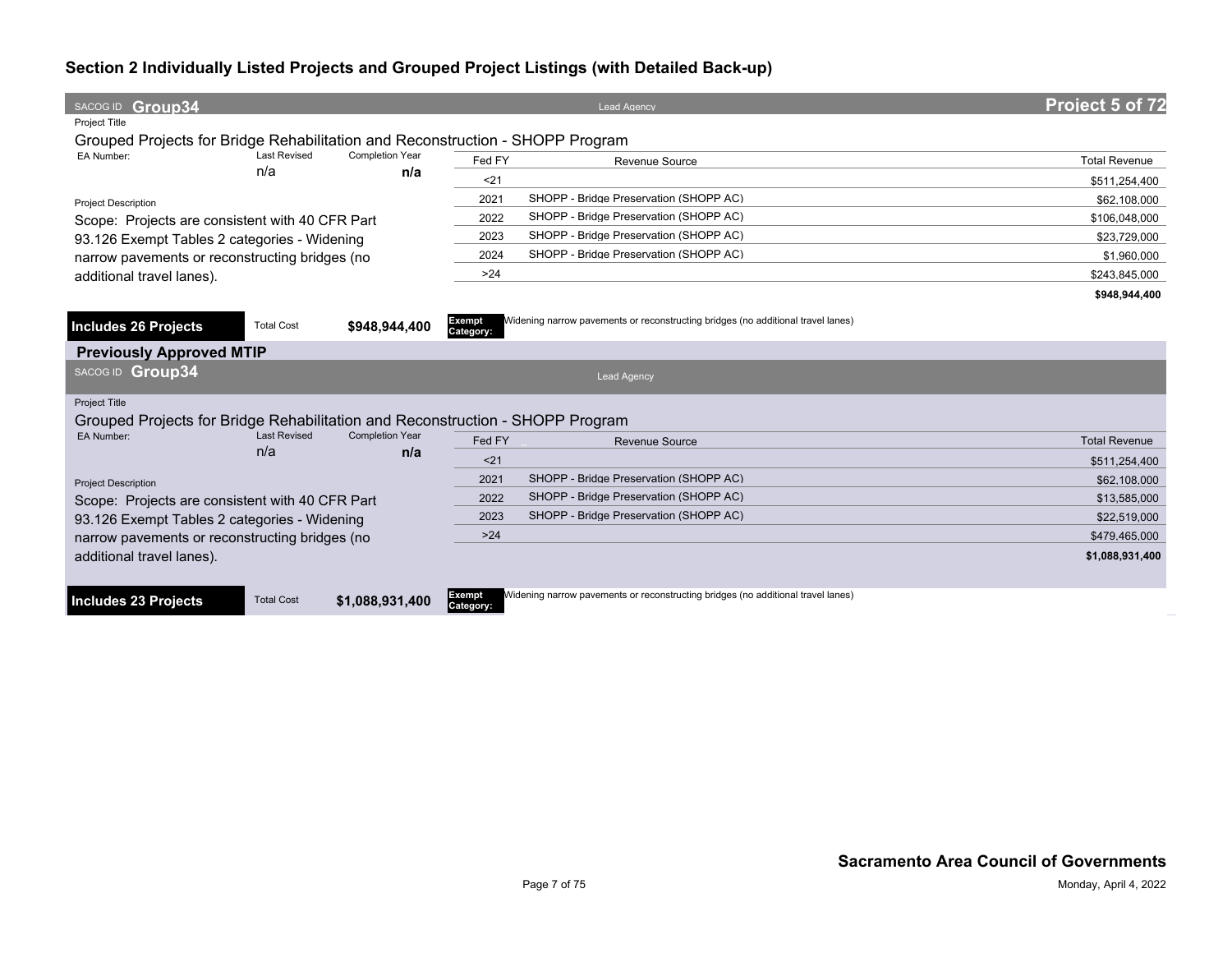| SACOG ID CAL20717                                                                                                                                                                                                                                             |                     | <b>ELD</b>             |                            | Lead Agency <b>Caltrans D3</b>                                                   |             |                                                                    |              | Project 6 of 72      |
|---------------------------------------------------------------------------------------------------------------------------------------------------------------------------------------------------------------------------------------------------------------|---------------------|------------------------|----------------------------|----------------------------------------------------------------------------------|-------------|--------------------------------------------------------------------|--------------|----------------------|
| Project Title                                                                                                                                                                                                                                                 |                     |                        |                            |                                                                                  |             |                                                                    |              |                      |
| Sub-Project of Group34 - US 50 Bridge Rehab at Sawmill UC<br>EA Number: 0H341                                                                                                                                                                                 | <b>Last Revised</b> | <b>Completion Year</b> |                            |                                                                                  |             |                                                                    |              |                      |
| PPNO: 6923                                                                                                                                                                                                                                                    | $21 - 13$           | 2021                   | Fed FY                     | Revenue Source                                                                   | Engineering | Right of Way                                                       | Construction | <b>Total Revenue</b> |
|                                                                                                                                                                                                                                                               |                     |                        | 21                         |                                                                                  | \$920,000   | \$64,000                                                           | \$10,510,000 | \$11,494,000         |
| <b>Project Description</b><br>On US 50 near Pollock Pines, from 0.3 mile west<br>to 0.3 mile east of Ridgeway Drive (PM<br>R28.5/R29.1); also at 0.1 mile west of Sly Park<br>Road (PM R31.2): Replace bridge, restore culverts,<br>and add highway lighting. |                     |                        |                            |                                                                                  | \$920,000   | \$64,000<br><b>Listed for Information Only</b><br><b>COMPLETED</b> | \$10,510,000 | \$11,494,000         |
| Bridge Number: 25-0041                                                                                                                                                                                                                                        |                     |                        |                            |                                                                                  |             |                                                                    |              |                      |
| <b>Federal Project</b>                                                                                                                                                                                                                                        | <b>Total Cost</b>   | \$11,494,000           | <b>Exempt</b><br>Category: | Widening narrow pavements or reconstructing bridges (no additional travel lanes) |             |                                                                    |              |                      |
| <b>Previously Approved MTIP</b>                                                                                                                                                                                                                               |                     |                        |                            |                                                                                  |             |                                                                    |              |                      |
| SACOG ID CAL20717                                                                                                                                                                                                                                             |                     | <b>ELD</b>             |                            | Lead Agency<br><b>Caltrans D3</b>                                                |             |                                                                    |              |                      |
| Project Title                                                                                                                                                                                                                                                 |                     |                        |                            |                                                                                  |             |                                                                    |              |                      |
| Sub-Project of Group34 - US 50 Bridge Rehab at Sawmill UC                                                                                                                                                                                                     | <b>Last Revised</b> | <b>Completion Year</b> |                            |                                                                                  |             |                                                                    |              |                      |
| EA Number: 0H341<br>PPNO: 6923                                                                                                                                                                                                                                | $21 - 00$           | 2021                   | Fed FY                     | <b>Revenue Source</b>                                                            | Engineering | <b>Right of Way</b>                                                | Construction | <b>Total Revenue</b> |
|                                                                                                                                                                                                                                                               |                     |                        | < 21                       |                                                                                  | \$920,000   | \$64,000                                                           | \$10,510,000 | \$11,494,000         |
| <b>Project Description</b><br>On US 50 near Pollock Pines, from 0.3 mile west<br>to 0.3 mile east of Ridgeway Drive (PM<br>R28.5/R29.1); also at 0.1 mile west of Sly Park<br>Road (PM R31.2): Replace bridge, restore culverts,<br>and add highway lighting. |                     |                        |                            |                                                                                  | \$920,000   | \$64,000<br><b>Listed for Information Only</b>                     | \$10,510,000 | \$11,494,000         |
| Bridge Number: 25-0041<br><b>Federal Project</b>                                                                                                                                                                                                              | <b>Total Cost</b>   | \$11,494,000           | <b>Exempt</b><br>Category: | Widening narrow pavements or reconstructing bridges (no additional travel lanes) |             |                                                                    |              |                      |
|                                                                                                                                                                                                                                                               |                     |                        |                            |                                                                                  |             |                                                                    |              |                      |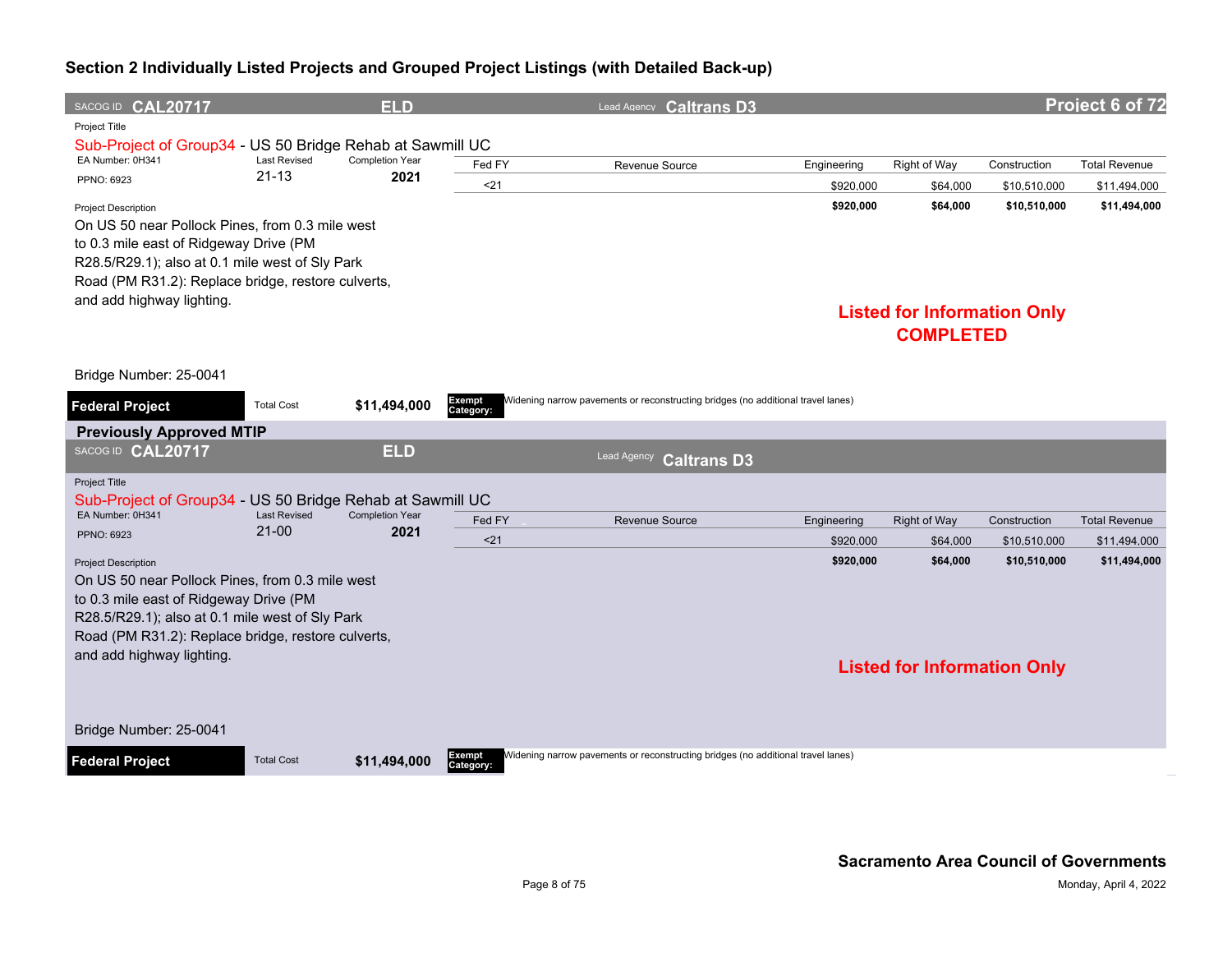| SACOG ID CAL20774                                                                                                                                                                         |                     | <b>SAC</b>             |                            | Lead Agency <b>Caltrans D3</b>                         |              |                                    |               | Project 7 of 72      |
|-------------------------------------------------------------------------------------------------------------------------------------------------------------------------------------------|---------------------|------------------------|----------------------------|--------------------------------------------------------|--------------|------------------------------------|---------------|----------------------|
| Project Title                                                                                                                                                                             |                     |                        |                            |                                                        |              |                                    |               |                      |
| Sub-Project of Group34 - I-5 Permit Load Mobility Improvement<br>EA Number: 3H390                                                                                                         | <b>Last Revised</b> | <b>Completion Year</b> | Fed FY                     | Revenue Source                                         | Engineering  | Right of Way                       | Construction  | <b>Total Revenue</b> |
| <b>PPNO: 5868</b>                                                                                                                                                                         | $21 - 13$           | 2024                   | $21$                       |                                                        | \$16,780,000 | \$0                                | \$0           | \$16,780,000         |
| <b>Project Description</b>                                                                                                                                                                |                     |                        | 2022                       | SHOPP - Bridge Preservation (SHOPP AC)                 | \$570,000    | \$90,000                           | \$9,250,000   | \$9,910,000          |
| On I-5 in the City of Sacramento, at South<br>Connector Undercrossing #24-0267 (PM 22.4):<br>Strengthen structure for permit loads Toll Credits<br>for ENG                                |                     |                        |                            |                                                        | \$17,350,000 | \$90,000                           | \$9,250,000   | \$26,690,000         |
| Bridge Number: 24-0267, 24-0068L/R                                                                                                                                                        |                     |                        |                            |                                                        |              |                                    |               |                      |
| <b>Federal Project</b>                                                                                                                                                                    | <b>Total Cost</b>   | \$26,690,000           | Exempt<br>Category:        | Changes in vertical and horizontal alignment (Table 3) |              |                                    |               |                      |
| <b>Previously Approved MTIP</b>                                                                                                                                                           |                     |                        |                            |                                                        |              |                                    |               |                      |
| SACOG ID CAL20774                                                                                                                                                                         |                     | <b>SAC</b>             |                            | Lead Agency<br><b>Caltrans D3</b>                      |              |                                    |               |                      |
| <b>Project Title</b><br>Sub-Project of Group34 - I-5 Permit Load Mobility Improvement                                                                                                     |                     |                        |                            |                                                        |              |                                    |               |                      |
| EA Number: 3H390                                                                                                                                                                          | <b>Last Revised</b> | <b>Completion Year</b> | Fed FY                     | Revenue Source                                         | Engineering  | <b>Right of Way</b>                | Construction  | <b>Total Revenue</b> |
| <b>PPNO: 5868</b>                                                                                                                                                                         | $21 - 00$           | 2025                   | $21$                       |                                                        | \$16,780,000 | \$0                                | \$0           | \$16,780,000         |
| <b>Project Description</b>                                                                                                                                                                |                     |                        | $>24$                      |                                                        | \$19,340,000 | \$6,020,000                        | \$205,090,000 | \$230,450,000        |
| On I-5 in the City of Sacramento, from 0.5 mile<br>south of US 50 to I-80 at South Connector<br>Undercrossing #24-0267 (PM 22.42) and at<br>American River Viaduct #24-0068L/R (PM 24.82) |                     |                        |                            |                                                        | \$36,120,000 | \$6,020,000                        | \$205,090,000 | \$247,230,000        |
| (PM 22.1/26.7): Improve to standard truck<br>capacity Toll Credits for ENG                                                                                                                |                     |                        |                            |                                                        |              | <b>Listed for Information Only</b> |               |                      |
| Bridge Number: 24-0267, 24-0068L/R                                                                                                                                                        |                     |                        |                            |                                                        |              |                                    |               |                      |
| <b>Federal Project</b>                                                                                                                                                                    | <b>Total Cost</b>   | \$247,230,000          | <b>Exempt</b><br>Category: | Changes in vertical and horizontal alignment (Table 3) |              |                                    |               |                      |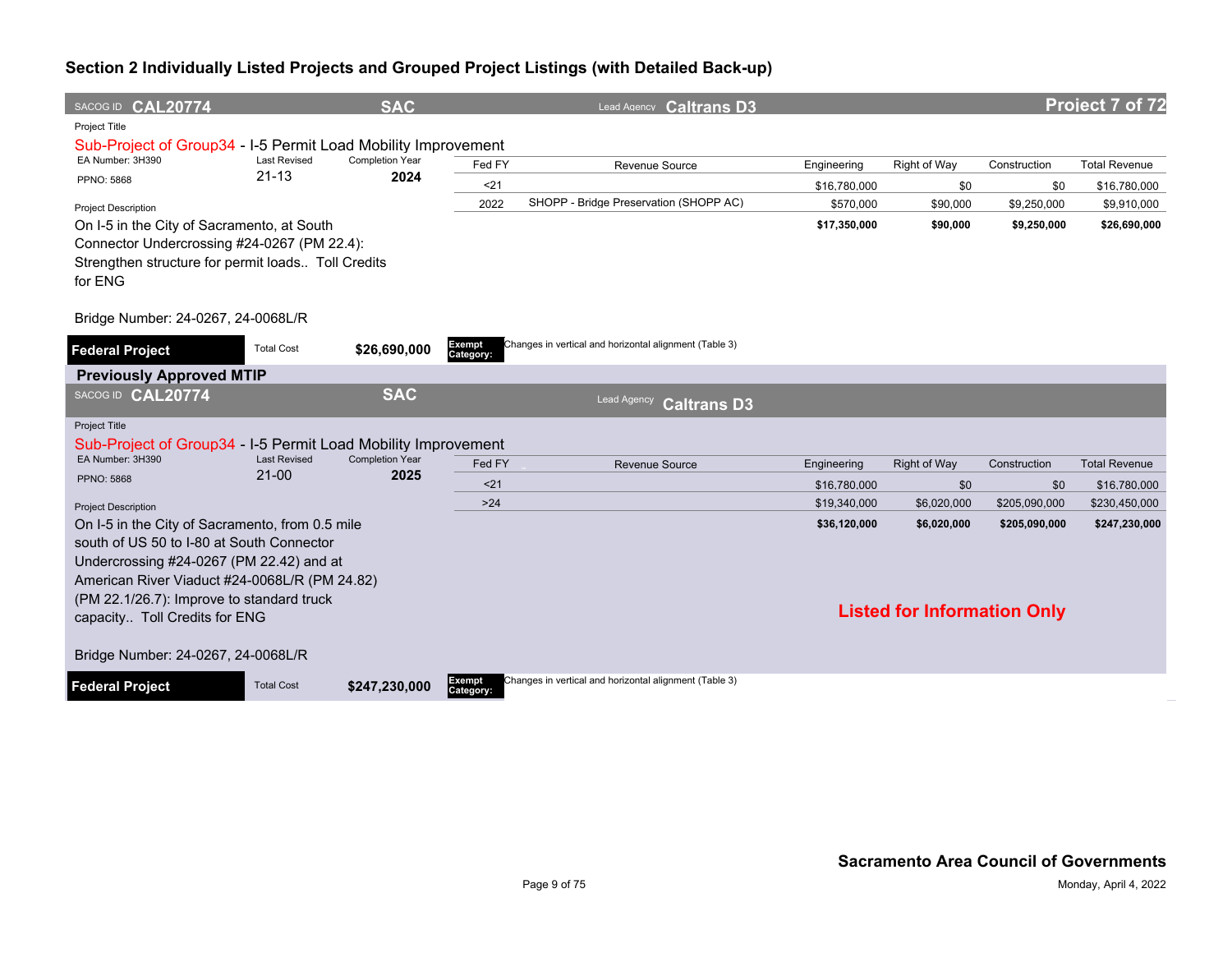| SACOG ID CAL21389                                                     |                     | <b>SAC</b>             |                            | <b>Caltrans D3</b><br>Lead Agency                                                |             |     |              |              | <b>Project 8 of 72</b> |
|-----------------------------------------------------------------------|---------------------|------------------------|----------------------------|----------------------------------------------------------------------------------|-------------|-----|--------------|--------------|------------------------|
| Project Title                                                         |                     |                        |                            |                                                                                  |             |     |              |              |                        |
| Sub-Project of Group34 - SR 51 American River Bridge Child Project #2 |                     |                        |                            |                                                                                  |             |     |              |              |                        |
| EA Number: 3F072                                                      | <b>Last Revised</b> | <b>Completion Year</b> | Fed FY                     | Revenue Source                                                                   | Engineering |     | Right of Way | Construction | <b>Total Revenue</b>   |
| <b>PPNO: 6402B</b>                                                    | $21 - 13$           | 2023                   | 2022                       | SHOPP - Bridge Preservation (SHOPP AC)                                           |             | \$0 | \$0          | \$10,950,000 | \$10,950,000           |
| <b>Project Description</b>                                            |                     |                        |                            |                                                                                  |             | \$0 | \$0          | \$10,950,000 | \$10,950,000           |
| On SR 51 (Business 80, Capital City Freeway) in                       |                     |                        |                            |                                                                                  |             |     |              |              |                        |
| the City of Sacramento, from north of B Street                        |                     |                        |                            |                                                                                  |             |     |              |              |                        |
| Underpass to north of Exposition Boulevard                            |                     |                        |                            |                                                                                  |             |     |              |              |                        |
| Overcrossing at the American River Bridge No.                         |                     |                        |                            |                                                                                  |             |     |              |              |                        |
| 24-0003 and Cal Expo Undercrossing No. 24-0133                        |                     |                        |                            |                                                                                  |             |     |              |              |                        |
| (PM 2.0/3.5): Procure steel girders. (Early Work                      |                     |                        |                            |                                                                                  |             |     |              |              |                        |
| Package No. 2 for Construction Manager/General                        |                     |                        |                            |                                                                                  |             |     |              |              |                        |
| Contractor (CMGC). The parent project is                              |                     |                        |                            |                                                                                  |             |     |              |              |                        |
| 3F070/CAL21379 and this is one of three child                         |                     |                        |                            |                                                                                  |             |     |              |              |                        |
| projects: 3F071/CAL21379, 3F072/CAL21389,                             |                     |                        |                            |                                                                                  |             |     |              |              |                        |
| 3F073/CAL21390.)                                                      |                     |                        |                            |                                                                                  |             |     |              |              |                        |
| Federal Project                                                       | <b>Total Cost</b>   | \$10,950,000           | <b>Exempt</b><br>Category: | Widening narrow pavements or reconstructing bridges (no additional travel lanes) |             |     |              |              |                        |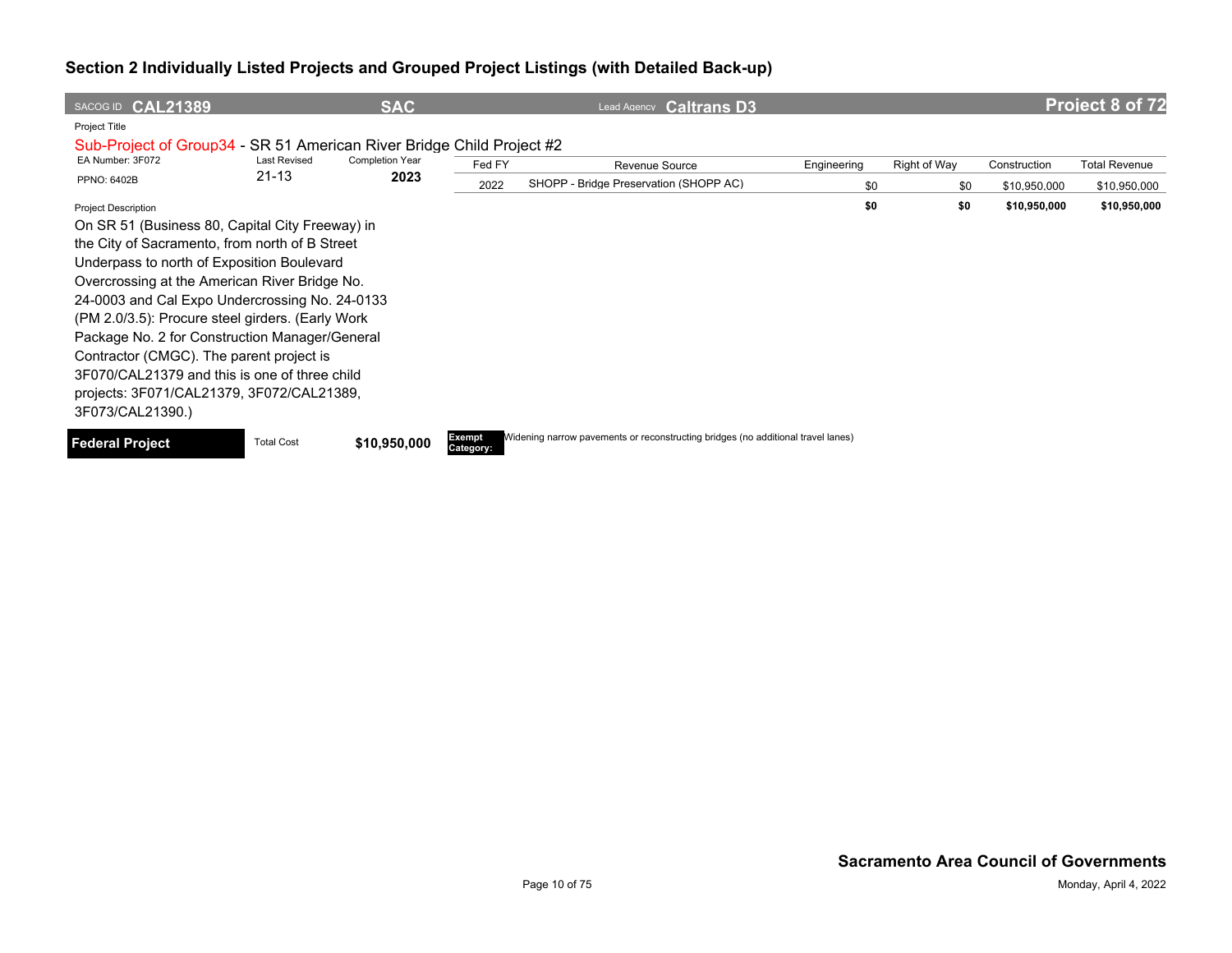| SACOG ID CAL21390                                                     |                                  | <b>SAC</b>             |                     | Lead Agency Caltrans D3                                                          |             |                                    |              | Project 9 of 72      |
|-----------------------------------------------------------------------|----------------------------------|------------------------|---------------------|----------------------------------------------------------------------------------|-------------|------------------------------------|--------------|----------------------|
| Project Title                                                         |                                  |                        |                     |                                                                                  |             |                                    |              |                      |
| Sub-Project of Group34 - SR 51 American River Bridge Child Project #3 |                                  |                        |                     |                                                                                  |             |                                    |              |                      |
| EA Number: 3F073                                                      | <b>Last Revised</b><br>$21 - 13$ | <b>Completion Year</b> | Fed FY              | Revenue Source                                                                   | Engineering | <b>Right of Way</b>                | Construction | <b>Total Revenue</b> |
| PPNO: 6402C                                                           |                                  | 2024                   | 2022                | SHOPP - Bridge Preservation (SHOPP AC)                                           | \$0         | \$0                                | \$64,198,000 | \$64,198,000         |
| <b>Project Description</b>                                            |                                  |                        |                     |                                                                                  | \$0         | \$0                                | \$64,198,000 | \$64,198,000         |
| On SR 51 (Capital City Freeway, Business 80) in                       |                                  |                        |                     |                                                                                  |             |                                    |              |                      |
| the City of Sacramento, from north of B Street                        |                                  |                        |                     |                                                                                  |             |                                    |              |                      |
| Underpass to north of Exposition Boulevard                            |                                  |                        |                     |                                                                                  |             |                                    |              |                      |
| Overcrossing at the American River Bridge No.                         |                                  |                        |                     |                                                                                  |             |                                    |              |                      |
| 24-0003 and Cal Expo Undercrossing No. 24-0133                        |                                  |                        |                     |                                                                                  |             |                                    |              |                      |
| (PM 2.0/3.5): Construct American River Bridge                         |                                  |                        |                     |                                                                                  |             |                                    |              |                      |
| widening foundation. (Early Work Package No. 3                        |                                  |                        |                     |                                                                                  |             |                                    |              |                      |
| for Construction Manager/General Contractor                           |                                  |                        |                     |                                                                                  |             |                                    |              |                      |
| (CMGC) parent project EA 3F070/CAL21379,                              |                                  |                        |                     |                                                                                  |             |                                    |              |                      |
| which was split into three child projects:                            |                                  |                        |                     |                                                                                  |             |                                    |              |                      |
| 3F071/CAL21379, 3F072/CAL21389,                                       |                                  |                        |                     |                                                                                  |             |                                    |              |                      |
| 3F073/CAL21390.)                                                      |                                  |                        |                     |                                                                                  |             |                                    |              |                      |
| <b>Federal Project</b>                                                | <b>Total Cost</b>                | \$64,198,000           | Exempt<br>Category: | Widening narrow pavements or reconstructing bridges (no additional travel lanes) |             |                                    |              |                      |
|                                                                       |                                  |                        |                     |                                                                                  |             |                                    |              |                      |
|                                                                       |                                  |                        |                     |                                                                                  |             |                                    |              |                      |
| SACOG ID CAL20766                                                     |                                  | <b>SAC</b>             |                     | Lead Agency Caltrans D3                                                          |             |                                    |              | Project 10 of 72     |
| Project Title                                                         |                                  |                        |                     |                                                                                  |             |                                    |              |                      |
| Sub-Project of Group34 - SR 99 Bridge Rehab at 21st Avenue UC         |                                  |                        |                     |                                                                                  |             |                                    |              |                      |
| EA Number: 0H342                                                      | <b>Last Revised</b>              | <b>Completion Year</b> | Fed FY              | Revenue Source                                                                   | Engineering | Right of Way                       | Construction | <b>Total Revenue</b> |
| <b>PPNO: 6923B</b>                                                    | $21 - 13$                        | 2021                   | <21                 |                                                                                  | \$450,000   | \$8,000                            | \$5,385,000  | \$5,843,000          |
| <b>Project Description</b>                                            |                                  |                        |                     |                                                                                  | \$450,000   | \$8,000                            | \$5,385,000  | \$5,843,000          |
| On SR 99 in the City of Sacramento, at 21st                           |                                  |                        |                     |                                                                                  |             |                                    |              |                      |
| Avenue Undercrossing #24-0154 (PM 21.9/23.6):                         |                                  |                        |                     |                                                                                  |             |                                    |              |                      |
| Replace bridge deck.                                                  |                                  |                        |                     |                                                                                  |             |                                    |              |                      |
|                                                                       |                                  |                        |                     |                                                                                  |             |                                    |              |                      |
| Bridge Number: 24-0154                                                |                                  |                        |                     |                                                                                  |             |                                    |              |                      |
|                                                                       |                                  |                        |                     |                                                                                  |             | <b>Listed for Information Only</b> |              |                      |
|                                                                       |                                  |                        |                     |                                                                                  |             | <b>COMPLETED</b>                   |              |                      |
|                                                                       | <b>Total Cost</b>                |                        |                     | Widening narrow pavements or reconstructing bridges (no additional travel lanes) |             |                                    |              |                      |
| <b>Federal Project</b>                                                |                                  | \$5,843,000            | Exempt<br>Category: |                                                                                  |             |                                    |              |                      |
|                                                                       |                                  |                        |                     |                                                                                  |             |                                    |              |                      |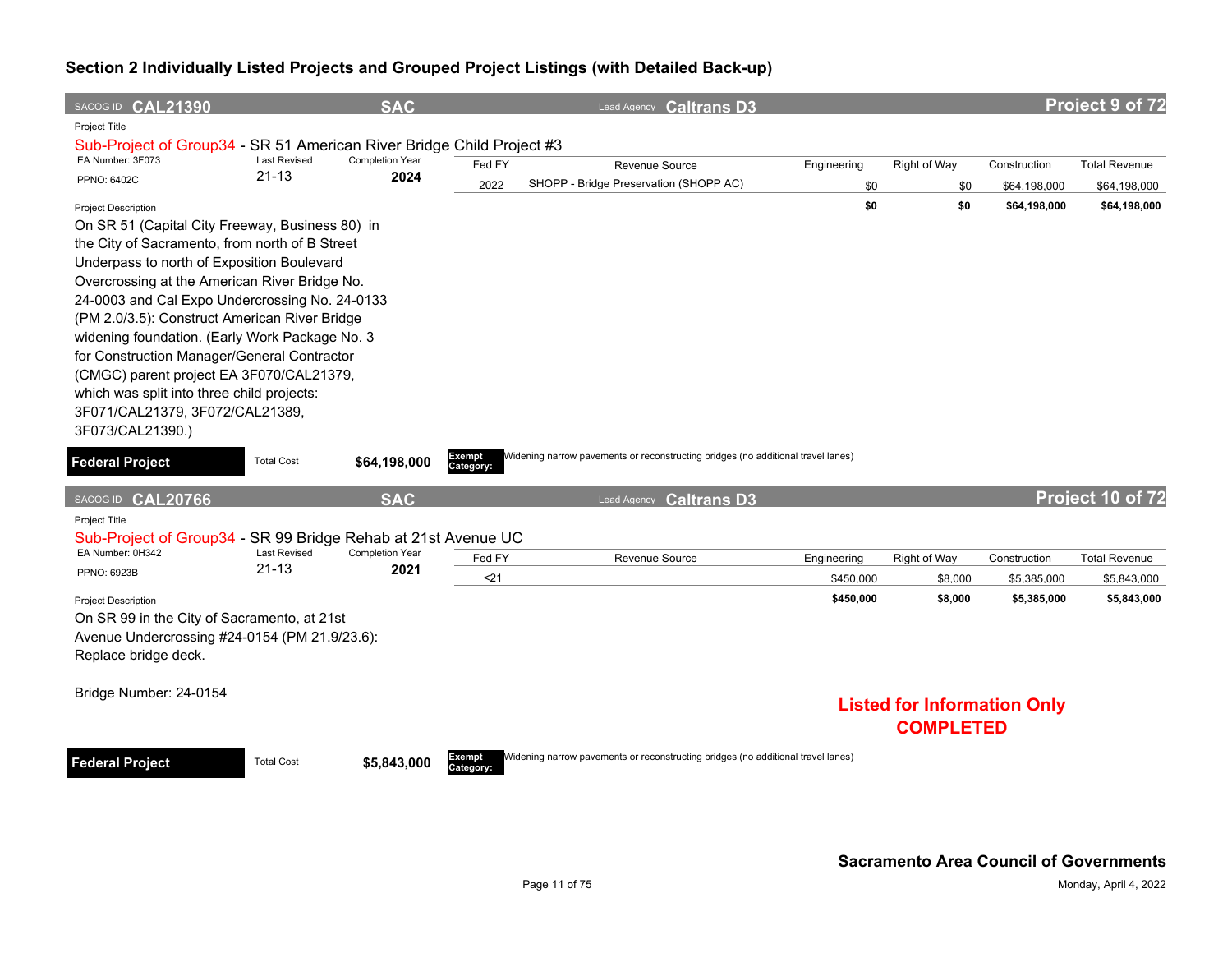| <b>Previously Approved MTIP</b>                                                                                      |                                  |                                |                     |                                                                                  |             |                                    |              |                      |
|----------------------------------------------------------------------------------------------------------------------|----------------------------------|--------------------------------|---------------------|----------------------------------------------------------------------------------|-------------|------------------------------------|--------------|----------------------|
| SACOG ID CAL20766                                                                                                    |                                  | <b>SAC</b>                     |                     | Lead Agency<br><b>Caltrans D3</b>                                                |             |                                    |              |                      |
| <b>Project Title</b><br>Sub-Project of Group34 - SR 99 Bridge Rehab at 21st Avenue UC                                |                                  |                                |                     |                                                                                  |             |                                    |              |                      |
| EA Number: 0H342                                                                                                     | <b>Last Revised</b><br>$21 - 00$ | <b>Completion Year</b>         | Fed FY              | <b>Revenue Source</b>                                                            | Engineering | Right of Way                       | Construction | <b>Total Revenue</b> |
| <b>PPNO: 6923B</b>                                                                                                   |                                  | 2021                           | $21$                |                                                                                  | \$450,000   | \$8,000                            | \$5,385,000  | \$5,843,000          |
| <b>Project Description</b>                                                                                           |                                  |                                |                     |                                                                                  | \$450,000   | \$8,000                            | \$5,385,000  | \$5,843,000          |
| On SR 99 in the City of Sacramento, at 21st<br>Avenue Undercrossing #24-0154 (PM 21.9/23.6):<br>Replace bridge deck. |                                  |                                |                     |                                                                                  |             |                                    |              |                      |
| Bridge Number: 24-0154                                                                                               |                                  |                                |                     |                                                                                  |             | <b>Listed for Information Only</b> |              |                      |
| <b>Federal Project</b>                                                                                               | <b>Total Cost</b>                | \$5,843,000                    | Exempt<br>Category: | Widening narrow pavements or reconstructing bridges (no additional travel lanes) |             |                                    |              |                      |
| SACOG ID CAL21396                                                                                                    |                                  | <b>SAC</b>                     |                     | <b>Caltrans D3</b><br><b>Lead Agency</b>                                         |             |                                    |              | Project 11 of 72     |
| Project Title                                                                                                        |                                  |                                |                     |                                                                                  |             |                                    |              |                      |
| Sub-Project of Group34 - Willow Slough Bridge Replacement                                                            |                                  |                                |                     |                                                                                  |             |                                    |              |                      |
| EA Number: 1J630                                                                                                     | <b>Last Revised</b><br>$21 - 13$ | <b>Completion Year</b><br>2027 | Fed FY              | <b>Revenue Source</b>                                                            | Engineering | Right of Way                       | Construction | <b>Total Revenue</b> |
| PPNO: 6936                                                                                                           |                                  |                                | 2023                | SHOPP - Bridge Preservation (SHOPP AC)                                           | \$1,210,000 | \$0                                | \$0          | \$1,210,000          |
| <b>Project Description</b>                                                                                           |                                  |                                | 2024                | SHOPP - Bridge Preservation (SHOPP AC)                                           | \$1,820,000 | \$140,000                          | \$0          | \$1,960,000          |
| On SR 99 near Elk Grove, from Arno Road to south                                                                     |                                  |                                | >24                 |                                                                                  | \$0         | \$970,000                          | \$13,380,000 | \$14,350,000         |
| of Dillard Road at Willow Slough Bridge No.                                                                          |                                  |                                |                     |                                                                                  | \$3,030,000 | \$1,110,000                        | \$13,380,000 | \$17,520,000         |
| 24-0046L/R (PM 6.0/7.1): Replace existing south                                                                      |                                  |                                |                     |                                                                                  |             |                                    |              |                      |
| bridge, close the median gap between southbound                                                                      |                                  |                                |                     |                                                                                  |             |                                    |              |                      |
| and northbound bridges, widen shoulders, upgrade                                                                     |                                  |                                |                     |                                                                                  |             |                                    |              |                      |
| guardrail, and install Transportation Management<br>System (TMS) elements.                                           |                                  |                                |                     |                                                                                  |             |                                    |              |                      |
| <b>Federal Project</b>                                                                                               | <b>Total Cost</b>                | \$17,520,000                   | Exempt<br>Category: | Widening narrow pavements or reconstructing bridges (no additional travel lanes) |             |                                    |              |                      |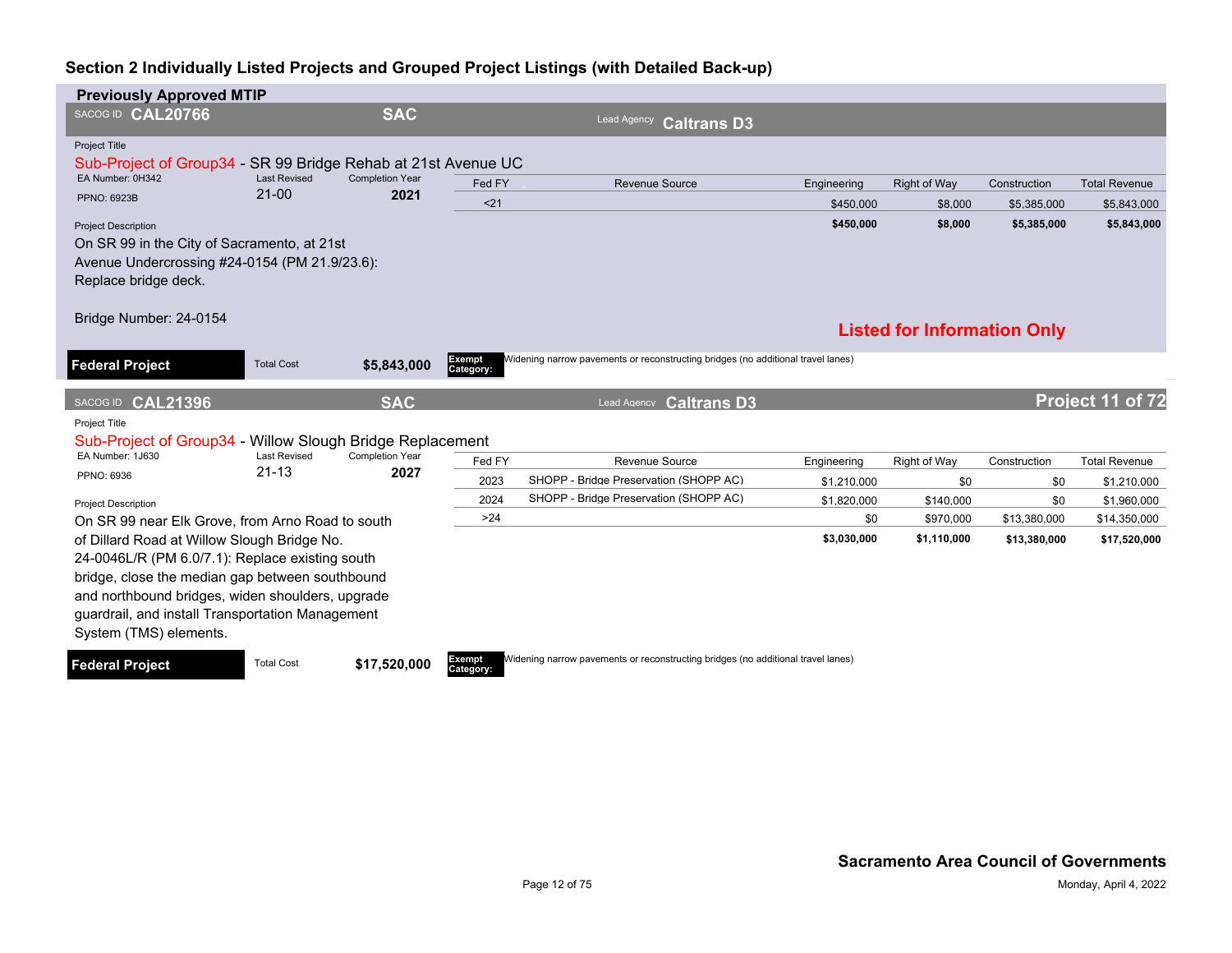| <b>VAR</b><br>SACOG ID CAL20788                                                        |                     | Lead Agency Caltrans D3                                                          |             |                     |              | Project 12 of 72     |
|----------------------------------------------------------------------------------------|---------------------|----------------------------------------------------------------------------------|-------------|---------------------|--------------|----------------------|
| Project Title<br>Sub-Project of Group34 - Rio Vista Bridge Operation Overhaul          |                     |                                                                                  |             |                     |              |                      |
| EA Number: 1H130<br><b>Last Revised</b><br><b>Completion Year</b><br>$21 - 13$<br>2025 | Fed FY              | Revenue Source                                                                   | Engineering | <b>Right of Way</b> | Construction | <b>Total Revenue</b> |
| PPNO: 5960                                                                             | $21$                |                                                                                  | \$3,220,000 | \$20,000            | \$0          | \$3,240,000          |
| <b>Project Description</b>                                                             | 2022                | SHOPP - Bridge Preservation (SHOPP AC)                                           | \$0         | \$5,000             | \$7,500,000  | \$7,505,000          |
| On SR 12 in and near Rio Vista, at the                                                 |                     |                                                                                  | \$3,220,000 | \$25,000            | \$7,500,000  | \$10,745,000         |
| Sacramento River Bridge #23-0024 (PM 0.0/0.7);                                         |                     |                                                                                  |             |                     |              |                      |
| also in Solano County from PM 26.1 to 26.4; also                                       |                     |                                                                                  |             |                     |              |                      |
| on State Route 160 in Sacramento County from                                           |                     |                                                                                  |             |                     |              |                      |
| PM L10.6 to R0.1: Rehabilitate bridge and upgrade                                      |                     |                                                                                  |             |                     |              |                      |
| Americans with Disabilities Act (ADA) facilities.                                      |                     |                                                                                  |             |                     |              |                      |
| Bridge Number: 23-0024                                                                 |                     |                                                                                  |             |                     |              |                      |
| <b>Total Cost</b><br>\$10,745,000<br><b>Federal Project</b>                            | Exempt              | Widening narrow pavements or reconstructing bridges (no additional travel lanes) |             |                     |              |                      |
|                                                                                        | Category:           |                                                                                  |             |                     |              |                      |
| <b>Previously Approved MTIP</b><br><b>VAR</b><br>SACOG ID CAL20788                     |                     |                                                                                  |             |                     |              |                      |
|                                                                                        |                     | Lead Agency<br><b>Caltrans D3</b>                                                |             |                     |              |                      |
| Project Title                                                                          |                     |                                                                                  |             |                     |              |                      |
| Sub-Project of Group34 - Rio Vista Bridge Operation Overhaul (G13 Contingency)         |                     |                                                                                  |             |                     |              |                      |
| <b>Completion Year</b><br><b>Last Revised</b><br>EA Number: 1H130<br>$21 - 00$<br>2025 | Fed FY              | <b>Revenue Source</b>                                                            | Engineering | <b>Right of Way</b> | Construction | <b>Total Revenue</b> |
| <b>PPNO: 5960</b>                                                                      | $21$                |                                                                                  | \$3,220,000 | \$20,000            | \$0          | \$3,240,000          |
| <b>Project Description</b>                                                             | 2022                | SHOPP - Bridge Preservation (SHOPP AC)                                           | \$0         | \$100,000           | \$0          | \$100,000            |
| On SR 12 in and near Rio Vista, at the                                                 | $>24$               |                                                                                  | \$0         | \$0                 | \$19,520,000 | \$19,520,000         |
| Sacramento River Bridge #23-0024 (PM 0.0/0.4);                                         |                     |                                                                                  | \$3,220,000 | \$120,000           | \$19,520,000 | \$22,860,000         |
| also in Solano County, from PM 26.3 to 26.4:                                           |                     |                                                                                  |             |                     |              |                      |
| Rehabilitate movable bridge electrical and                                             |                     |                                                                                  |             |                     |              |                      |
| mechanical systems and upgrade ADA facilities.                                         |                     |                                                                                  |             |                     |              |                      |
| (G13 Contingency)                                                                      |                     |                                                                                  |             |                     |              |                      |
| Bridge Number: 23-0024                                                                 |                     |                                                                                  |             |                     |              |                      |
| <b>Federal Project</b><br><b>Total Cost</b><br>\$22,860,000                            | Exempt<br>Category: | Widening narrow pavements or reconstructing bridges (no additional travel lanes) |             |                     |              |                      |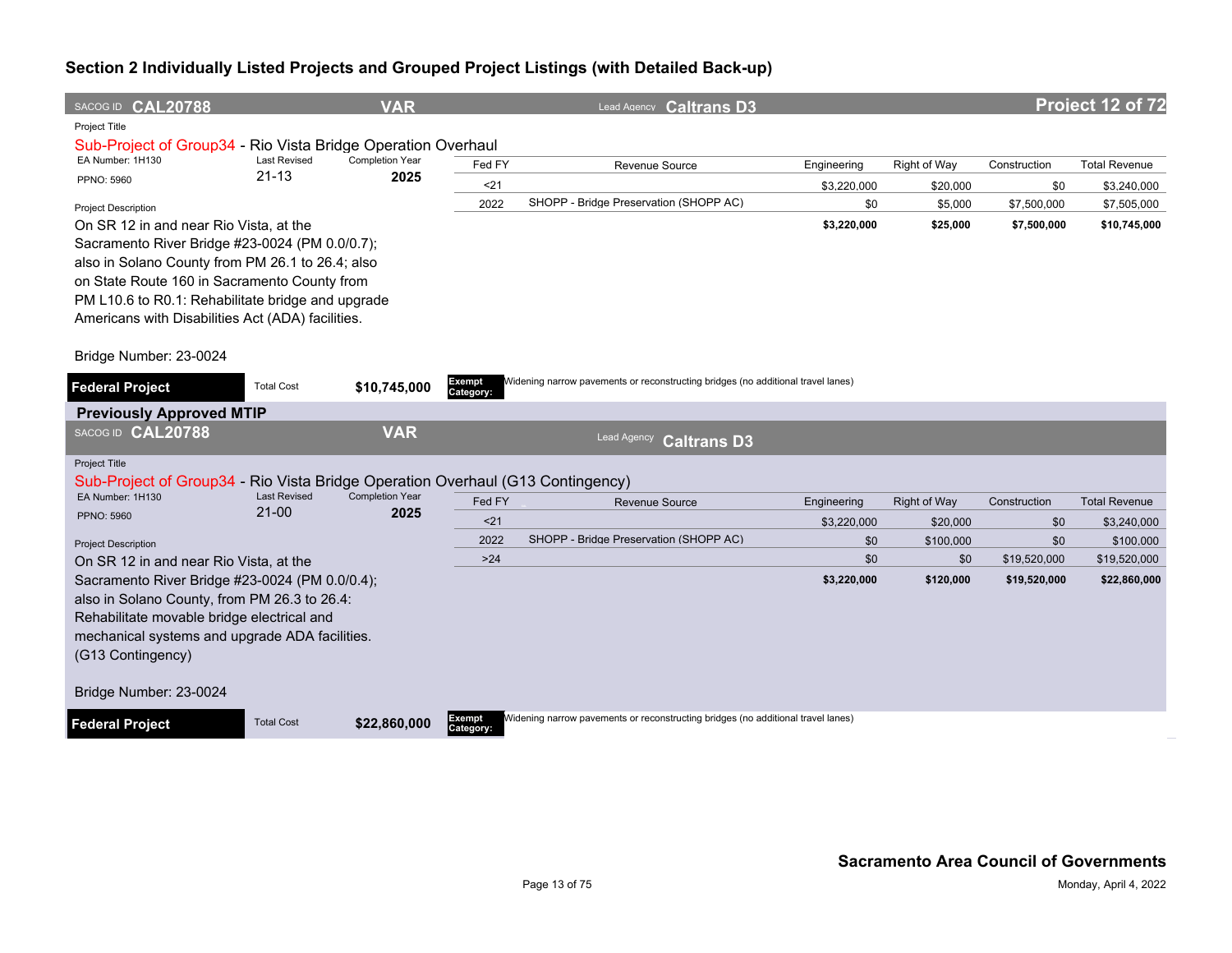| SACOG ID CAL20507                                          |                                | <b>VAR</b>                     |                            | Lead Agency Caltrans D3                                                          |             |                                    |              | Project 13 of 72     |
|------------------------------------------------------------|--------------------------------|--------------------------------|----------------------------|----------------------------------------------------------------------------------|-------------|------------------------------------|--------------|----------------------|
| <b>Project Title</b>                                       |                                |                                |                            |                                                                                  |             |                                    |              |                      |
| Sub-Project of Group34 - SR 12 Bridge Rehab Near Rio Vista |                                |                                |                            |                                                                                  |             |                                    |              |                      |
| EA Number: 3F570                                           | <b>Last Revised</b>            | <b>Completion Year</b>         | Fed FY                     | Revenue Source                                                                   | Engineering | Right of Way                       | Construction | <b>Total Revenue</b> |
| FED ID: P012123                                            | $21 - 13$                      | 2020                           | < 21                       |                                                                                  | \$1,096,000 | \$61,000                           | \$24,758,400 | \$25,915,400         |
| PPNO: 5959<br><b>Project Description</b>                   |                                |                                |                            |                                                                                  | \$1,096,000 | \$61,000                           | \$24,758,400 | \$25,915,400         |
| On SR 12 in Sacramento (PM 0.0/0.4) and Solano             |                                |                                |                            |                                                                                  |             |                                    |              |                      |
| counties (PM 26.3/26.4), near Rio Vista at                 |                                |                                |                            |                                                                                  |             |                                    |              |                      |
| Sacramento River Bridge #23-0024: Clean and                |                                |                                |                            |                                                                                  |             |                                    |              |                      |
| repaint steel surfaces.                                    |                                |                                |                            |                                                                                  |             |                                    |              |                      |
|                                                            |                                |                                |                            |                                                                                  |             | <b>Listed for Information Only</b> |              |                      |
| Bridge Number: 23-0024                                     |                                |                                |                            |                                                                                  |             |                                    |              |                      |
|                                                            |                                |                                |                            |                                                                                  |             | <b>COMPLETED</b>                   |              |                      |
| <b>Federal Project</b>                                     | <b>Total Cost</b>              | \$25,915,400                   | Exempt<br>Category:        | Widening narrow pavements or reconstructing bridges (no additional travel lanes) |             |                                    |              |                      |
| <b>Previously Approved MTIP</b>                            |                                |                                |                            |                                                                                  |             |                                    |              |                      |
| SACOG ID CAL20507                                          |                                | <b>VAR</b>                     |                            | <b>Lead Agency</b><br><b>Caltrans D3</b>                                         |             |                                    |              |                      |
| <b>Project Title</b>                                       |                                |                                |                            |                                                                                  |             |                                    |              |                      |
| Sub-Project of Group34 - SR 12 Bridge Rehab Near Rio Vista |                                |                                |                            |                                                                                  |             |                                    |              |                      |
| EA Number: 3F570                                           | <b>Last Revised</b><br>$21-00$ | <b>Completion Year</b><br>2021 | Fed FY                     | <b>Revenue Source</b>                                                            | Engineering | <b>Right of Way</b>                | Construction | <b>Total Revenue</b> |
| FED ID: P012123                                            |                                |                                | < 21                       |                                                                                  | \$1.096.000 | \$61,000                           | \$24,758,400 | \$25,915,400         |
| PPNO: 5959<br><b>Project Description</b>                   |                                |                                |                            |                                                                                  | \$1,096,000 | \$61,000                           | \$24,758,400 | \$25,915,400         |
| On SR 12 in Sacramento (PM 0.0/0.4) and Solano             |                                |                                |                            |                                                                                  |             |                                    |              |                      |
| counties (PM 26.3/26.4), near Rio Vista at                 |                                |                                |                            |                                                                                  |             |                                    |              |                      |
| Sacramento River Bridge #23-0024: Clean and                |                                |                                |                            |                                                                                  |             |                                    |              |                      |
| repaint steel surfaces.                                    |                                |                                |                            |                                                                                  |             |                                    |              |                      |
| Bridge Number: 23-0024                                     |                                |                                |                            |                                                                                  |             | <b>Listed for Information Only</b> |              |                      |
| <b>Federal Project</b>                                     | <b>Total Cost</b>              | \$25,915,400                   | <b>Exempt</b><br>Category: | Widening narrow pavements or reconstructing bridges (no additional travel lanes) |             |                                    |              |                      |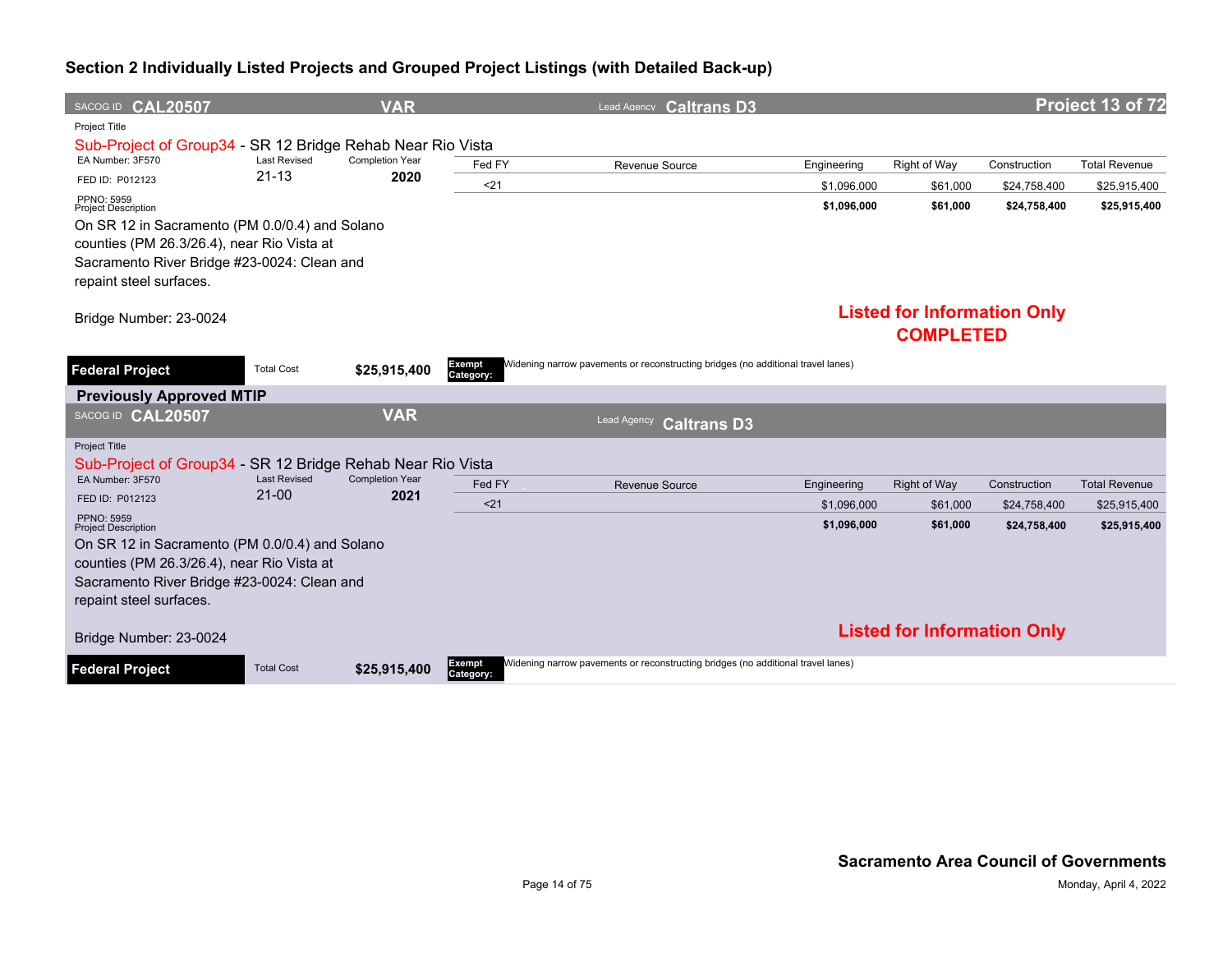| SACOG ID CAL20510                                               |                                  | YOL                            |                     |                       | Lead Agency <b>Caltrans D3</b>                                                   |             |                                    |              | Project 14 of 72     |
|-----------------------------------------------------------------|----------------------------------|--------------------------------|---------------------|-----------------------|----------------------------------------------------------------------------------|-------------|------------------------------------|--------------|----------------------|
| <b>Project Title</b>                                            |                                  |                                |                     |                       |                                                                                  |             |                                    |              |                      |
| Sub-Project of Group34 - SR 275 Tower Bridge Fender Replacement |                                  |                                |                     |                       |                                                                                  |             |                                    |              |                      |
| EA Number: 3F550                                                | <b>Last Revised</b><br>$21 - 13$ | <b>Completion Year</b><br>2021 | Fed FY              | Revenue Source        |                                                                                  | Engineering | Right of Way                       | Construction | <b>Total Revenue</b> |
| FED ID: P275006                                                 |                                  |                                | < 21                |                       |                                                                                  | \$1.650.000 | \$176,000                          | \$13,090,000 | \$14,916,000         |
| <b>PPNO: 9427</b><br><b>Project Description</b>                 |                                  |                                |                     |                       |                                                                                  | \$1,650,000 | \$176,000                          | \$13,090,000 | \$14,916,000         |
| On SR 275 in West Sacramento, at the Tower                      |                                  |                                |                     |                       |                                                                                  |             |                                    |              |                      |
| Bridge (Sacramento River Bridge #22-0021):                      |                                  |                                |                     |                       |                                                                                  |             |                                    |              |                      |
| Replace fender system (PM 13.1). Toll Credits for               |                                  |                                |                     |                       |                                                                                  |             |                                    |              |                      |
| ENG, ROW, CON                                                   |                                  |                                |                     |                       |                                                                                  |             |                                    |              |                      |
|                                                                 |                                  |                                |                     |                       |                                                                                  |             | <b>Listed for Information Only</b> |              |                      |
| Bridge Number: 22-0021                                          |                                  |                                |                     |                       |                                                                                  |             | <b>COMPLETED</b>                   |              |                      |
|                                                                 |                                  |                                |                     |                       |                                                                                  |             |                                    |              |                      |
| <b>Federal Project</b>                                          | <b>Total Cost</b>                | \$14,916,000                   | Exempt<br>Category: |                       | Widening narrow pavements or reconstructing bridges (no additional travel lanes) |             |                                    |              |                      |
| <b>Previously Approved MTIP</b>                                 |                                  |                                |                     |                       |                                                                                  |             |                                    |              |                      |
| SACOG ID CAL20510                                               |                                  | <b>YOL</b>                     |                     | Lead Agency           | <b>Caltrans D3</b>                                                               |             |                                    |              |                      |
| <b>Project Title</b>                                            |                                  |                                |                     |                       |                                                                                  |             |                                    |              |                      |
| Sub-Project of Group34 - SR 275 Tower Bridge Fender Replacement |                                  |                                |                     |                       |                                                                                  |             |                                    |              |                      |
| EA Number: 3F550                                                | <b>Last Revised</b><br>$21-00$   | <b>Completion Year</b><br>2021 | Fed FY              | <b>Revenue Source</b> |                                                                                  | Engineering | Right of Way                       | Construction | <b>Total Revenue</b> |
| FED ID: P275006                                                 |                                  |                                | < 21                |                       |                                                                                  | \$1,650,000 | \$176,000                          | \$13,090,000 | \$14,916,000         |
| <b>PPNO: 9427</b><br><b>Project Description</b>                 |                                  |                                |                     |                       |                                                                                  | \$1,650,000 | \$176,000                          | \$13,090,000 | \$14,916,000         |
| On SR 275 in West Sacramento, at the Tower                      |                                  |                                |                     |                       |                                                                                  |             |                                    |              |                      |
| Bridge (Sacramento River Bridge #22-0021):                      |                                  |                                |                     |                       |                                                                                  |             |                                    |              |                      |
| Replace fender system (PM 13.1). Toll Credits for               |                                  |                                |                     |                       |                                                                                  |             |                                    |              |                      |
| ENG, ROW, CON                                                   |                                  |                                |                     |                       |                                                                                  |             |                                    |              |                      |
| Bridge Number: 22-0021                                          |                                  |                                |                     |                       |                                                                                  |             | <b>Listed for Information Only</b> |              |                      |
| <b>Federal Project</b>                                          | <b>Total Cost</b>                | \$14,916,000                   | Exempt<br>Category: |                       | Widening narrow pavements or reconstructing bridges (no additional travel lanes) |             |                                    |              |                      |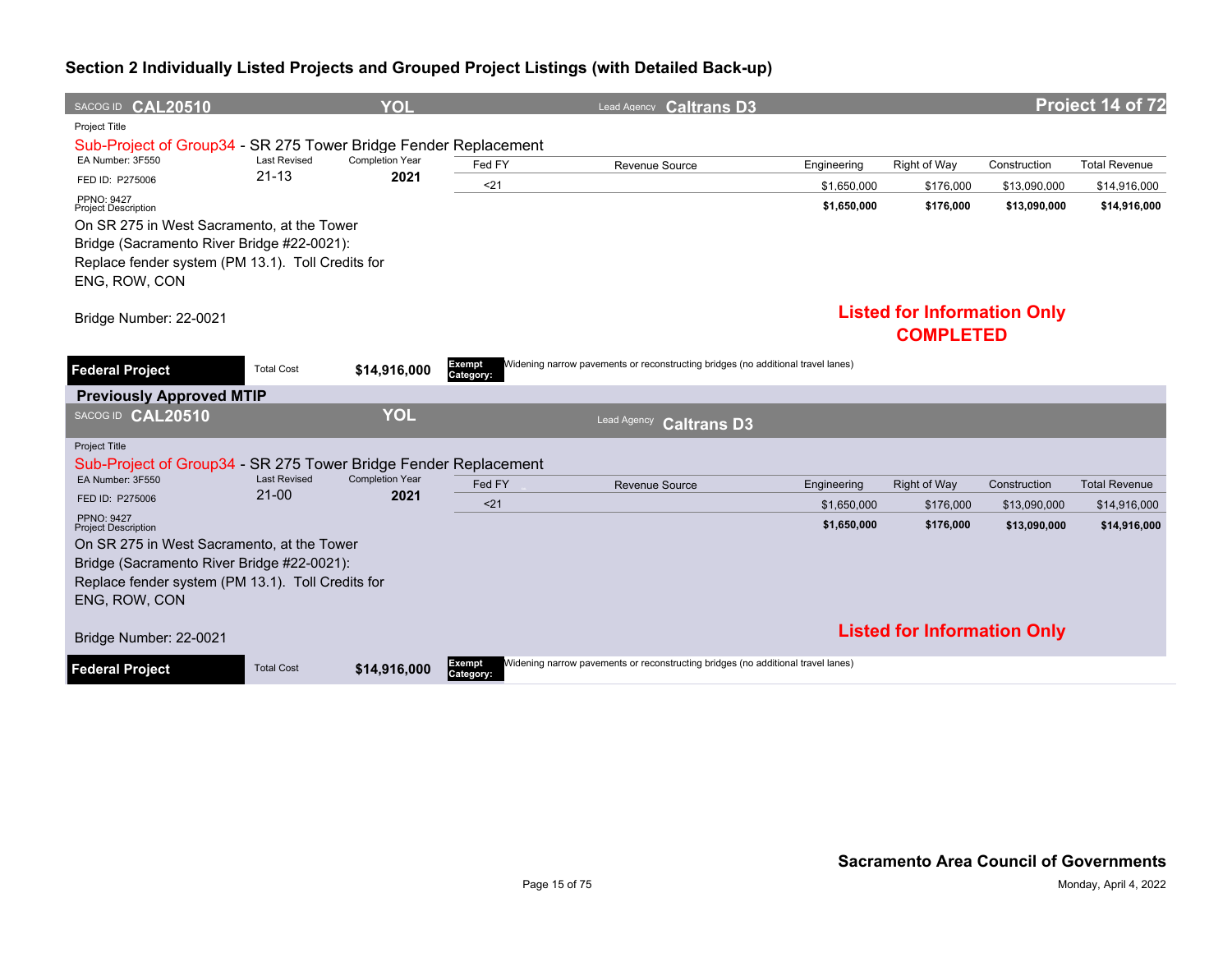| SACOG ID Group19                                                                                                                            | <b>Lead Agency</b>                                                                                   | Project 15 of 72     |
|---------------------------------------------------------------------------------------------------------------------------------------------|------------------------------------------------------------------------------------------------------|----------------------|
| <b>Project Title</b>                                                                                                                        |                                                                                                      |                      |
| Grouped Projects for Safety Improvements - SHOPP Collision Reduction Program                                                                |                                                                                                      |                      |
| EA Number:<br><b>Last Revised</b><br><b>Completion Year</b><br>n/a                                                                          | Fed FY<br>Revenue Source                                                                             | <b>Total Revenue</b> |
| n/a                                                                                                                                         | $21$                                                                                                 | \$221,827,000        |
| <b>Project Description</b>                                                                                                                  | SHOPP - Collision Reduction (SHOPP AC)<br>2021                                                       | \$29,671,000         |
| Scope: Projects are consistent with 40 CFR Part                                                                                             | SHOPP - Collision Reduction (SHOPP AC)<br>2022                                                       | \$48,332,000         |
| 93.126 Exempt Tables 2 and Table 3 categories -                                                                                             | SHOPP - Collision Reduction (SHOPP AC)<br>2023                                                       | \$6,462,000          |
| Railroad/highway crossing, Safer non-Federal-aid                                                                                            | >24                                                                                                  | \$11,815,000         |
| system roads, Shoulder improvements, traffic                                                                                                |                                                                                                      | \$318,107,000        |
| control devices and operating assistance other                                                                                              |                                                                                                      |                      |
| than signalization projects, Intersection                                                                                                   |                                                                                                      |                      |
| signalization projects at individual intersections,                                                                                         |                                                                                                      |                      |
| Pavement marking demonstration, Truck climbing                                                                                              |                                                                                                      |                      |
| lanes outside the urbanized area, Lighting                                                                                                  |                                                                                                      |                      |
| improvements, Emergency truck pullovers                                                                                                     |                                                                                                      |                      |
|                                                                                                                                             |                                                                                                      |                      |
| <b>Total Cost</b><br>\$318,107,000<br><b>Includes 24 Projects</b>                                                                           | Projects that correct, improve, or eliminate a hazardous location or feature.<br>Exempt<br>Category: |                      |
| <b>Previously Approved MTIP</b>                                                                                                             |                                                                                                      |                      |
| SACOG ID Group19                                                                                                                            | Lead Agency                                                                                          |                      |
|                                                                                                                                             |                                                                                                      |                      |
| <b>Project Title</b>                                                                                                                        |                                                                                                      |                      |
| Grouped Projects for Safety Improvements - SHOPP Collision Reduction Program<br><b>Last Revised</b><br><b>Completion Year</b><br>EA Number: |                                                                                                      |                      |
| n/a<br>n/a                                                                                                                                  | Fed FY<br><b>Revenue Source</b>                                                                      | <b>Total Revenue</b> |
|                                                                                                                                             | $21$                                                                                                 | \$221,827,000        |
| <b>Project Description</b>                                                                                                                  | SHOPP - Collision Reduction (SHOPP AC)<br>2021                                                       | \$31,186,000         |
| Scope: Projects are consistent with 40 CFR Part                                                                                             | SHOPP - Collision Reduction (SHOPP AC)<br>2022                                                       | \$48,332,000         |
| 93.126 Exempt Tables 2 and Table 3 categories -                                                                                             | SHOPP - Collision Reduction (SHOPP AC)<br>2023                                                       | \$3,640,000          |
| Railroad/highway crossing, Safer non-Federal-aid                                                                                            |                                                                                                      | \$304,985,000        |
| system roads, Shoulder improvements, traffic                                                                                                |                                                                                                      |                      |
| control devices and operating assistance other                                                                                              |                                                                                                      |                      |
| than signalization projects, Intersection                                                                                                   |                                                                                                      |                      |
| signalization projects at individual intersections,                                                                                         |                                                                                                      |                      |
| Pavement marking demonstration, Truck climbing                                                                                              |                                                                                                      |                      |
| lanes outside the urbanized area, Lighting                                                                                                  |                                                                                                      |                      |
| improvements, Emergency truck pullovers                                                                                                     |                                                                                                      |                      |
| <b>Total Cost</b><br>\$304,985,000<br><b>Includes 24 Projects</b>                                                                           | Projects that correct, improve, or eliminate a hazardous location or feature.<br>Exempt<br>Category: |                      |
|                                                                                                                                             |                                                                                                      |                      |
|                                                                                                                                             |                                                                                                      |                      |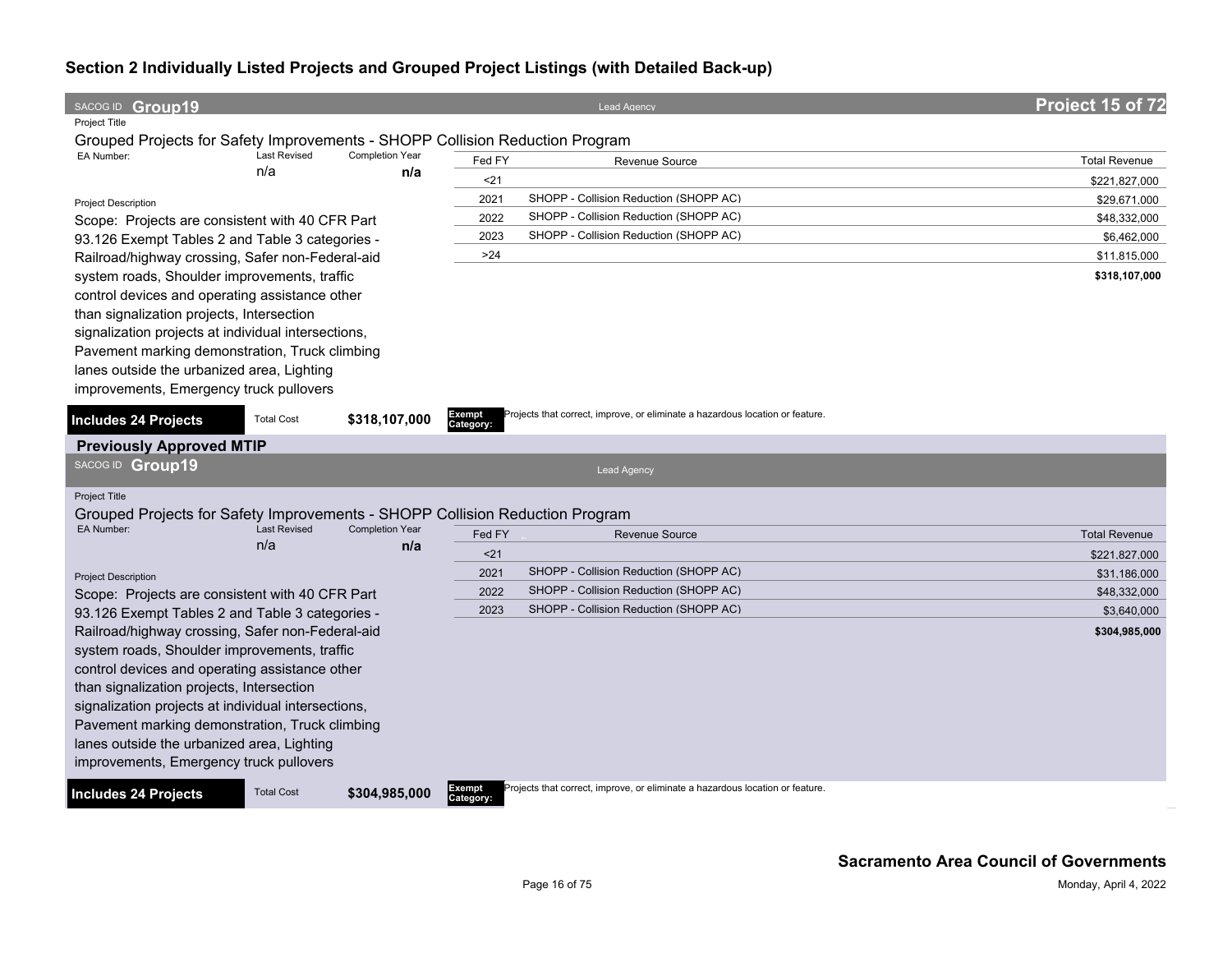| SACOG ID CAL21375                                                                                                                                                                                                    |                                  | <b>ELD</b>                     |                     | Lead Agency <b>Caltrans D3</b>                                                |                          |                                 |                           | Project 16 of 72                    |
|----------------------------------------------------------------------------------------------------------------------------------------------------------------------------------------------------------------------|----------------------------------|--------------------------------|---------------------|-------------------------------------------------------------------------------|--------------------------|---------------------------------|---------------------------|-------------------------------------|
| Project Title<br>Sub-Project of Group19 - ED-49 Ped/Bike Access<br>EA Number: 0H830                                                                                                                                  | <b>Last Revised</b><br>$21 - 13$ | <b>Completion Year</b><br>2022 | Fed FY              | Revenue Source                                                                | Engineering              | Right of Way                    | Construction              | <b>Total Revenue</b>                |
| <b>Project Description</b><br>In El Dorado county on Route 49 from Patterson<br>Drive to Commerce Way (PM 10.70/11.07). Widen<br>shoulder on west side to 4ft to provide<br>pedestrian/bicycle access along highway. |                                  |                                |                     |                                                                               |                          | <b>DELETED</b>                  |                           |                                     |
|                                                                                                                                                                                                                      | <b>Total Cost</b>                | \$0                            | Exempt<br>Category: | Projects that correct, improve, or eliminate a hazardous location or feature. |                          |                                 |                           |                                     |
| <b>Previously Approved MTIP</b>                                                                                                                                                                                      |                                  |                                |                     |                                                                               |                          |                                 |                           |                                     |
| SACOG ID CAL21375                                                                                                                                                                                                    |                                  | <b>ELD</b>                     |                     | Lead Agency<br><b>Caltrans D3</b>                                             |                          |                                 |                           |                                     |
| <b>Project Title</b><br>Sub-Project of Group19 - ED-49 Ped/Bike Access<br>EA Number: 0H830                                                                                                                           | <b>Last Revised</b><br>$21 - 03$ | <b>Completion Year</b><br>2022 | Fed FY<br>2021      | Revenue Source<br>SHOPP - Collision Reduction (SHOPP AC)                      | Engineering<br>\$540,000 | <b>Right of Way</b><br>\$45,000 | Construction<br>\$930,000 | <b>Total Revenue</b><br>\$1,515,000 |
| <b>Project Description</b><br>In El Dorado county on Route 49 from Patterson<br>Drive to Commerce Way (PM 10.70/11.07). Widen<br>shoulder on west side to 4ft to provide<br>pedestrian/bicycle access along highway. |                                  |                                |                     |                                                                               | \$540,000                | \$45,000                        | \$930,000                 | \$1,515,000                         |
| <b>Federal Project</b>                                                                                                                                                                                               | <b>Total Cost</b>                | \$1,515,000                    | Exempt<br>Category: | Projects that correct, improve, or eliminate a hazardous location or feature. |                          |                                 |                           |                                     |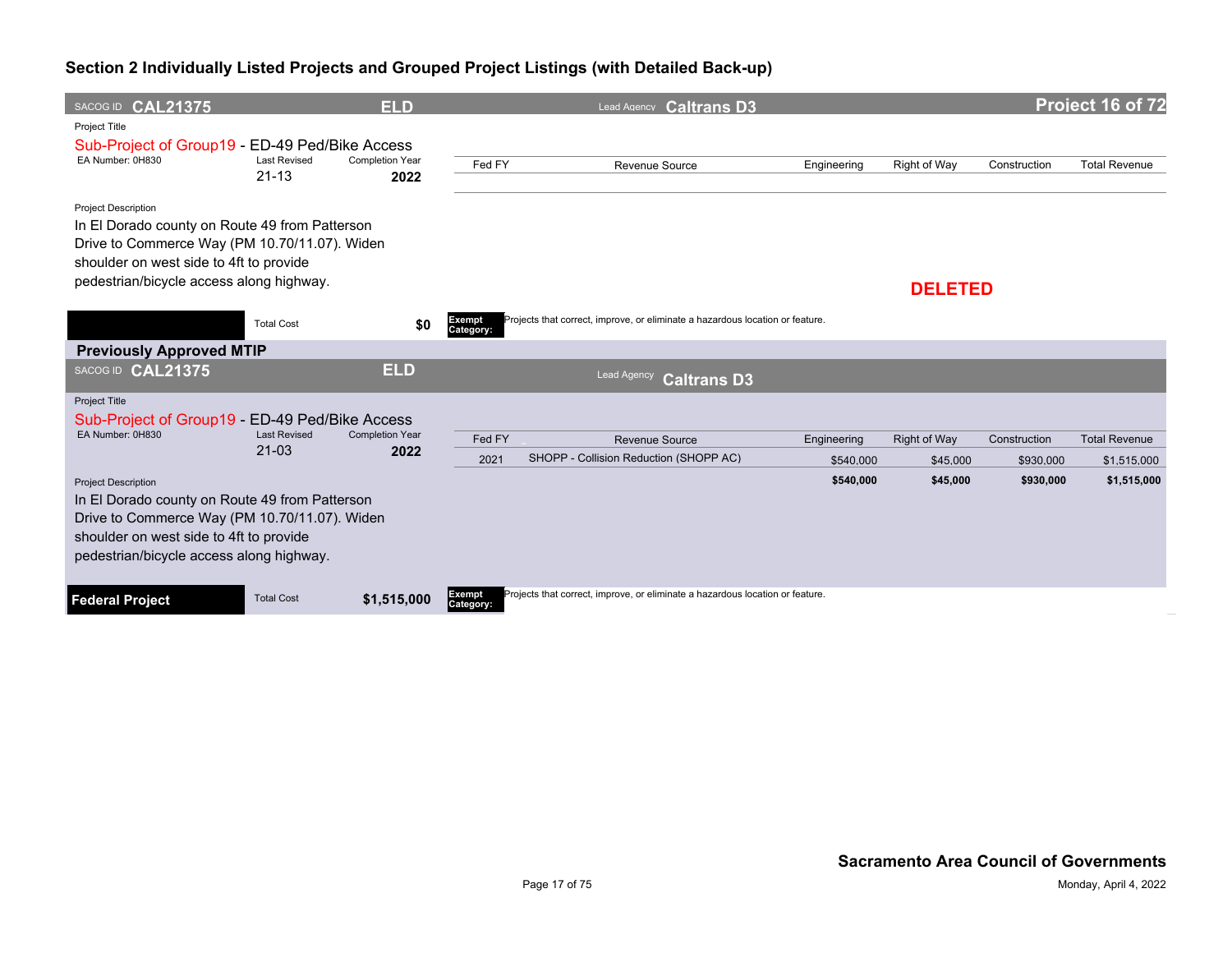| SACOG ID CAL20759                                            |                                  | <b>SAC</b>                     |                     | Lead Agency Caltrans D3                                                       |             |                                    |              | Project 17 of 72     |
|--------------------------------------------------------------|----------------------------------|--------------------------------|---------------------|-------------------------------------------------------------------------------|-------------|------------------------------------|--------------|----------------------|
| Project Title                                                |                                  |                                |                     |                                                                               |             |                                    |              |                      |
| Sub-Project of Group19 - SR 12/160 Intersection Improvements |                                  |                                |                     |                                                                               |             |                                    |              |                      |
| EA Number: 2H640                                             | <b>Last Revised</b><br>$21 - 13$ | <b>Completion Year</b>         | Fed FY              | Revenue Source                                                                | Engineering | Right of Way                       | Construction | <b>Total Revenue</b> |
| FED ID: X067082                                              |                                  | 2022                           | $21$                |                                                                               | \$870,000   | \$106,000                          | \$6,654,000  | \$7,630,000          |
| PPNO: 5961<br><b>Project Description</b>                     |                                  |                                |                     |                                                                               | \$870,000   | \$106,000                          | \$6,654,000  | \$7,630,000          |
| On SR 12 near Rio Vista from 0.2 mile west to 0.3            |                                  |                                |                     |                                                                               |             |                                    |              |                      |
| mile east of SR 160 (PM 0.4/0.9); also on SR 160             |                                  |                                |                     |                                                                               |             |                                    |              |                      |
| from 0.2 mile south to 0.2 mile north of SR 12 (PM           |                                  |                                |                     |                                                                               |             |                                    |              |                      |
| L10.5/R0.2): Intersection improvements.                      |                                  |                                |                     |                                                                               |             |                                    |              |                      |
|                                                              |                                  |                                |                     |                                                                               |             | <b>Listed for Information Only</b> |              |                      |
|                                                              |                                  |                                |                     |                                                                               |             | <b>COMPLETED</b>                   |              |                      |
|                                                              |                                  |                                |                     |                                                                               |             |                                    |              |                      |
| <b>Federal Project</b>                                       | <b>Total Cost</b>                | \$7,630,000                    | Exempt<br>Category: | Projects that correct, improve, or eliminate a hazardous location or feature. |             |                                    |              |                      |
| <b>Previously Approved MTIP</b>                              |                                  |                                |                     |                                                                               |             |                                    |              |                      |
| SACOG ID CAL20759                                            |                                  | <b>SAC</b>                     |                     | Lead Agency<br><b>Caltrans D3</b>                                             |             |                                    |              |                      |
| Project Title                                                |                                  |                                |                     |                                                                               |             |                                    |              |                      |
| Sub-Project of Group19 - SR 12/160 Intersection Improvements |                                  |                                |                     |                                                                               |             |                                    |              |                      |
| EA Number: 2H640                                             | <b>Last Revised</b><br>$21-00$   | <b>Completion Year</b><br>2022 | Fed FY              | Revenue Source                                                                | Engineering | <b>Right of Way</b>                | Construction | <b>Total Revenue</b> |
| FED ID: X067082                                              |                                  |                                | $21$                |                                                                               | \$870,000   | \$106,000                          | \$6.654.000  | \$7,630,000          |
| PPNO: 5961<br><b>Project Description</b>                     |                                  |                                |                     |                                                                               | \$870,000   | \$106,000                          | \$6,654,000  | \$7,630,000          |
| On SR 12 near Rio Vista from 0.2 mile west to 0.3            |                                  |                                |                     |                                                                               |             |                                    |              |                      |
| mile east of SR 160 (PM 0.4/0.9); also on SR 160             |                                  |                                |                     |                                                                               |             |                                    |              |                      |
| from 0.2 mile south to 0.2 mile north of SR 12               |                                  |                                |                     |                                                                               |             |                                    |              |                      |
| (PML10.5/R0.2): Intersection improvements.                   |                                  |                                |                     |                                                                               |             |                                    |              |                      |
|                                                              |                                  |                                |                     |                                                                               |             | <b>Listed for Information Only</b> |              |                      |
| <b>Federal Project</b>                                       | <b>Total Cost</b>                | \$7,630,000                    | Exempt<br>Category: | Projects that correct, improve, or eliminate a hazardous location or feature. |             |                                    |              |                      |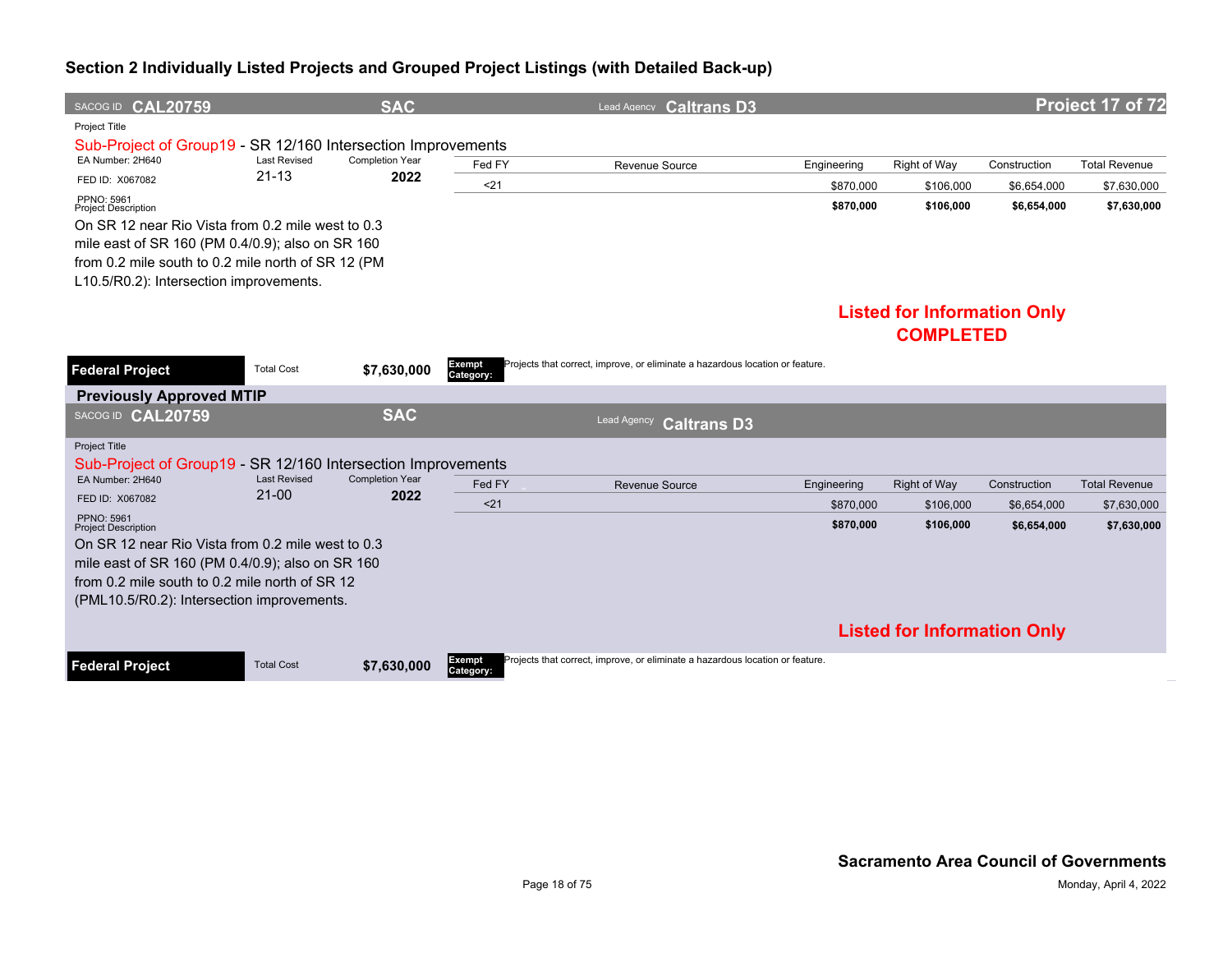| SACOG ID CAL21053                                                                                |                     | <b>SAC</b>             |                            | Lead Agency Caltrans D3                                                       |             |                     |              | Project 18 of 72     |
|--------------------------------------------------------------------------------------------------|---------------------|------------------------|----------------------------|-------------------------------------------------------------------------------|-------------|---------------------|--------------|----------------------|
| <b>Project Title</b><br>Sub-Project of Group19 - SR 51 Marconi Curve Barrier<br>EA Number: 3H730 | <b>Last Revised</b> | <b>Completion Year</b> |                            |                                                                               |             |                     |              |                      |
|                                                                                                  | $21 - 13$           | 2024                   | Fed FY                     | Revenue Source                                                                | Engineering | Right of Way        | Construction | <b>Total Revenue</b> |
| PPNO: 6414                                                                                       |                     |                        | 2021                       | SHOPP - Collision Reduction (SHOPP AC)                                        | \$410.000   | \$0                 | \$0          | \$410,000            |
| <b>Project Description</b>                                                                       |                     |                        | 2022                       | SHOPP - Collision Reduction (SHOPP AC)                                        | \$740,000   | \$90,000            | \$0          | \$830,000            |
| On SR 51 in the City of Sacramento, between                                                      |                     |                        | 2023                       | SHOPP - Collision Reduction (SHOPP AC)                                        | \$0         | \$62,000            | \$3,630,000  | \$3,692,000          |
| Marconi Ave and Howe Ave (PM 5.6/5.9):<br>Construct outer separation barrier.                    |                     |                        |                            |                                                                               | \$1,150,000 | \$152,000           | \$3,630,000  | \$4,932,000          |
| <b>Federal Project</b><br><b>Previously Approved MTIP</b>                                        | <b>Total Cost</b>   | \$4,932,000            | Exempt<br>Category:        | Projects that correct, improve, or eliminate a hazardous location or feature. |             |                     |              |                      |
| SACOG ID CAL21053                                                                                |                     | <b>SAC</b>             |                            | Lead Agency<br><b>Caltrans D3</b>                                             |             |                     |              |                      |
| <b>Project Title</b><br>Sub-Project of Group19 - SR 51 Marconi Curve Barrier<br>EA Number: 3H730 | <b>Last Revised</b> | <b>Completion Year</b> |                            |                                                                               |             |                     |              |                      |
|                                                                                                  | $21 - 00$           | 2024                   | Fed FY                     | <b>Revenue Source</b>                                                         | Engineering | <b>Right of Way</b> | Construction | <b>Total Revenue</b> |
| PPNO: 6414                                                                                       |                     |                        | 2021                       | SHOPP - Collision Reduction (SHOPP AC)                                        | \$410,000   | \$0                 | \$0          | \$410,000            |
| <b>Project Description</b>                                                                       |                     |                        | 2022                       | SHOPP - Collision Reduction (SHOPP AC)                                        | \$740,000   | \$90,000            | \$0          | \$830,000            |
| On SR 51 in the City of Sacramento, between                                                      |                     |                        | 2023                       | SHOPP - Collision Reduction (SHOPP AC)                                        | \$0         | \$10,000            | \$3,630,000  | \$3,640,000          |
| Marconi Ave and Howe Ave (PM 5.6/5.9):                                                           |                     |                        |                            |                                                                               | \$1,150,000 | \$100,000           | \$3,630,000  | \$4,880,000          |
| Construct outer separation barrier.                                                              |                     |                        |                            |                                                                               |             |                     |              |                      |
|                                                                                                  |                     |                        |                            |                                                                               |             |                     |              |                      |
| <b>Federal Project</b>                                                                           | <b>Total Cost</b>   | \$4,880,000            | <b>Exempt</b><br>Category: | Projects that correct, improve, or eliminate a hazardous location or feature. |             |                     |              |                      |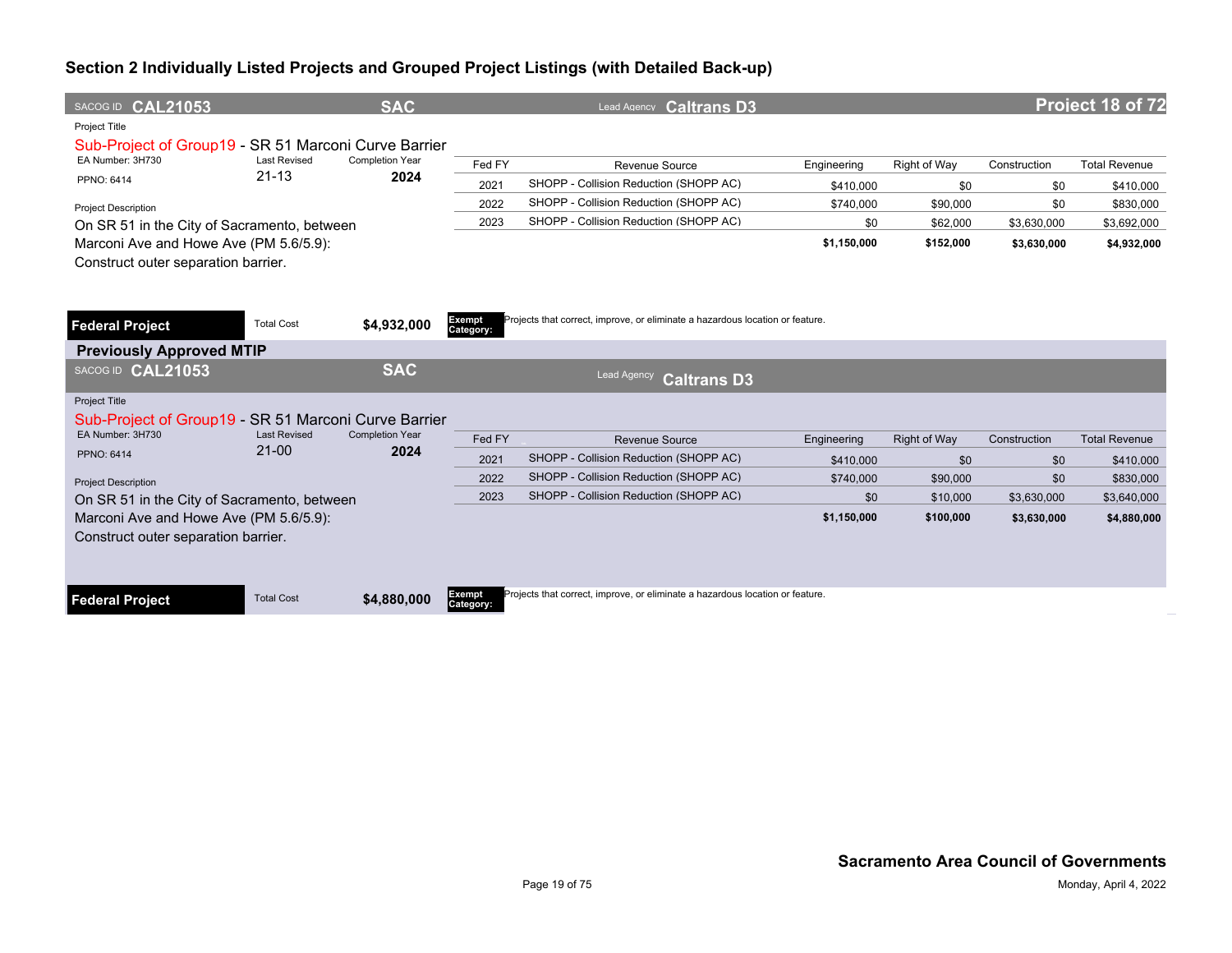| SACOG ID CAL21388                                                                                                                                                                                                                                                                                                                                           |                     | <b>SUT</b>             |                     | Lead Agency Caltrans D3                                                       |             |                  |              | Project 19 of 72     |
|-------------------------------------------------------------------------------------------------------------------------------------------------------------------------------------------------------------------------------------------------------------------------------------------------------------------------------------------------------------|---------------------|------------------------|---------------------|-------------------------------------------------------------------------------|-------------|------------------|--------------|----------------------|
| Project Title<br>Sub-Project of Group19 - SR 99 Oswald Road Intersection Improvements                                                                                                                                                                                                                                                                       |                     |                        |                     |                                                                               |             |                  |              |                      |
| EA Number: 4H870                                                                                                                                                                                                                                                                                                                                            | <b>Last Revised</b> | <b>Completion Year</b> | Fed FY              | Revenue Source                                                                | Engineering | Right of Way     | Construction | <b>Total Revenue</b> |
| PPNO: 8383                                                                                                                                                                                                                                                                                                                                                  | $21 - 13$           | 2026                   | 2023                | SHOPP - Collision Reduction (SHOPP AC)                                        | \$2,150,000 | \$620,000        | \$0          | \$2,770,000          |
| <b>Project Description</b>                                                                                                                                                                                                                                                                                                                                  |                     |                        | >24                 |                                                                               | \$0         | \$745,000        | \$11,070,000 | \$11,815,000         |
| On SR 99 near Yuba City, from 0.6 mile south to                                                                                                                                                                                                                                                                                                             |                     |                        |                     |                                                                               | \$2,150,000 | \$1,365,000      | \$11,070,000 | \$14,585,000         |
| 0.4 mile north of Oswald Road (PM 25.0/26.0):<br>Construct intersection improvements.                                                                                                                                                                                                                                                                       |                     |                        |                     |                                                                               |             |                  |              |                      |
| <b>Federal Project</b>                                                                                                                                                                                                                                                                                                                                      | <b>Total Cost</b>   | \$14,585,000           | Exempt<br>Category: | Projects that correct, improve, or eliminate a hazardous location or feature. |             |                  |              |                      |
| <b>CAL21376</b><br>SACOG ID                                                                                                                                                                                                                                                                                                                                 |                     | <b>VAR</b>             |                     | <b>Caltrans D3</b><br>Lead Agency                                             |             |                  |              | Project 20 of 72     |
| Project Title<br>Sub-Project of Group19 - Multi Location Bike and Ped Improvements                                                                                                                                                                                                                                                                          |                     |                        |                     |                                                                               |             |                  |              |                      |
| EA Number: 0J920                                                                                                                                                                                                                                                                                                                                            | <b>Last Revised</b> | <b>Completion Year</b> | Fed FY              | Revenue Source                                                                | Engineering | Right of Way     | Construction | <b>Total Revenue</b> |
| <b>PPNO: 6257</b>                                                                                                                                                                                                                                                                                                                                           | $21 - 13$           | 2023                   | 2021                | SHOPP - Collision Reduction (SHOPP AC)                                        | \$386,000   | \$0              | \$0          | \$386,000            |
| <b>Project Description</b>                                                                                                                                                                                                                                                                                                                                  |                     |                        |                     |                                                                               | \$386,000   | \$0              | \$0          | \$386,000            |
| In Butte, Placer, Sacramento, and Sutter Counties<br>on Routes 20, 28, 32, 50, and 80 at various<br>locations: Enhance crosswalk visibility, add green<br>bike lane treatment, install signs, flashing beacons<br>and countdown pedestrian signal heads, and<br>construct curb ramps and pedestrian barricades to<br>improve bicycle and pedestrian safety. |                     |                        |                     |                                                                               |             | <b>COMPLETED</b> |              |                      |
| Federal Project                                                                                                                                                                                                                                                                                                                                             | <b>Total Cost</b>   | \$386,000              | Exempt<br>Category: | Projects that correct, improve, or eliminate a hazardous location or feature. |             |                  |              |                      |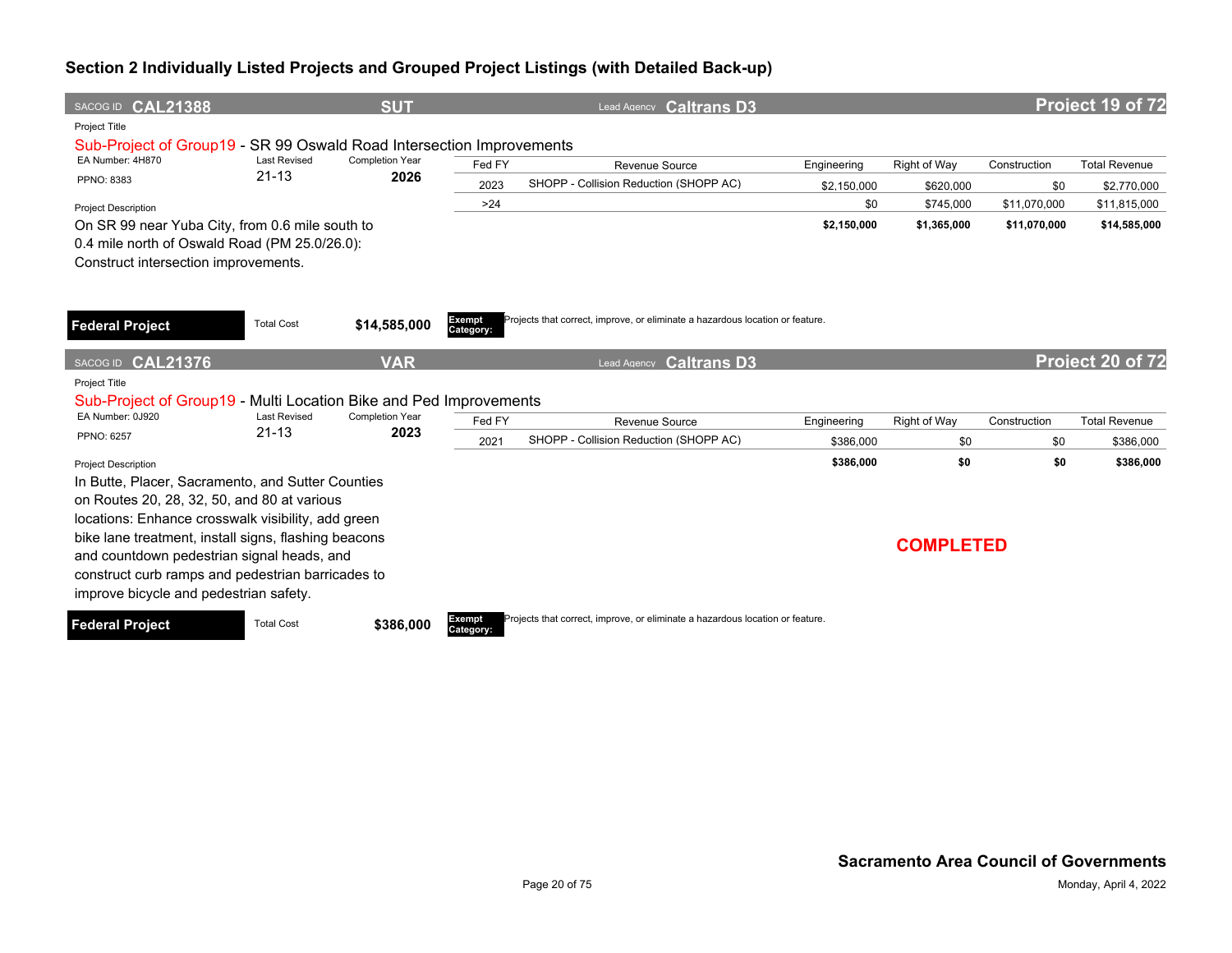| <b>Previously Approved MTIP</b>                                                                                                                                                                                                                                                                                                                                                                                     |                                  |                                |                     |                                                                               |                        |                                                        |                            |                            |
|---------------------------------------------------------------------------------------------------------------------------------------------------------------------------------------------------------------------------------------------------------------------------------------------------------------------------------------------------------------------------------------------------------------------|----------------------------------|--------------------------------|---------------------|-------------------------------------------------------------------------------|------------------------|--------------------------------------------------------|----------------------------|----------------------------|
| SACOG ID CAL21376                                                                                                                                                                                                                                                                                                                                                                                                   |                                  | <b>VAR</b>                     |                     | Lead Agency<br><b>Caltrans D3</b>                                             |                        |                                                        |                            |                            |
| Project Title<br>Sub-Project of Group19 - Multi Location Bike and Ped Improvements                                                                                                                                                                                                                                                                                                                                  |                                  |                                |                     |                                                                               |                        |                                                        |                            |                            |
| EA Number: 0J920                                                                                                                                                                                                                                                                                                                                                                                                    | <b>Last Revised</b><br>$21 - 04$ | <b>Completion Year</b><br>2023 | Fed FY              | <b>Revenue Source</b>                                                         | Engineering            | <b>Right of Way</b>                                    | Construction               | <b>Total Revenue</b>       |
| <b>PPNO: 6257</b>                                                                                                                                                                                                                                                                                                                                                                                                   |                                  |                                | 2021                | SHOPP - Collision Reduction (SHOPP AC)                                        | \$386,000              | \$0                                                    | \$0                        | \$386.000                  |
| <b>Project Description</b><br>In Butte, Placer, Sacramento, and Sutter Counties<br>on Routes 20, 28, 32, 50, and 80 at various<br>locations: Enhance crosswalk visibility, add green<br>bike lane treatment, install signs, flashing beacons<br>and countdown pedestrian signal heads, and<br>construct curb ramps and pedestrian barricades to<br>improve bicycle and pedestrian safety.<br><b>Federal Project</b> | <b>Total Cost</b>                | \$386,000                      | Exempt<br>Category: | Projects that correct, improve, or eliminate a hazardous location or feature. | \$386,000              | \$0                                                    | \$0                        | \$386,000                  |
| SACOG ID CAL20778                                                                                                                                                                                                                                                                                                                                                                                                   |                                  | <b>VAR</b>                     |                     | Lead Agency <b>Caltrans D3</b>                                                |                        |                                                        |                            | Project 21 of 72           |
| Project Title                                                                                                                                                                                                                                                                                                                                                                                                       |                                  |                                |                     |                                                                               |                        |                                                        |                            |                            |
| Sub-Project of Group19 - Safety Improvements in Various Counties, Routes and Locations<br>EA Number: 4H020                                                                                                                                                                                                                                                                                                          | <b>Last Revised</b>              | <b>Completion Year</b>         | Fed FY              | <b>Revenue Source</b>                                                         | Engineering            | <b>Right of Way</b>                                    | Construction               | <b>Total Revenue</b>       |
| FED ID: 000C495                                                                                                                                                                                                                                                                                                                                                                                                     | $21 - 13$                        | 2021                           | $21$                |                                                                               |                        |                                                        |                            |                            |
| PPNO: 3855<br><b>Project Description</b>                                                                                                                                                                                                                                                                                                                                                                            |                                  |                                |                     |                                                                               | \$730,000<br>\$730,000 | \$175,000<br>\$175,000                                 | \$3,210,000<br>\$3,210,000 | \$4,115,000<br>\$4,115,000 |
| In Sacramento, Yolo, Placer and Glenn Counties                                                                                                                                                                                                                                                                                                                                                                      |                                  |                                |                     |                                                                               |                        |                                                        |                            |                            |
| on Routes 5, 16, 45, 49, 50, 65, 80, 99, 113 and                                                                                                                                                                                                                                                                                                                                                                    |                                  |                                |                     |                                                                               |                        |                                                        |                            |                            |
| 174 at various locations: Install traffic operations                                                                                                                                                                                                                                                                                                                                                                |                                  |                                |                     |                                                                               |                        |                                                        |                            |                            |
| elements such as queue warning systems, flashing                                                                                                                                                                                                                                                                                                                                                                    |                                  |                                |                     |                                                                               |                        |                                                        |                            |                            |
| beacons and lighting, and modify existing signals                                                                                                                                                                                                                                                                                                                                                                   |                                  |                                |                     |                                                                               |                        |                                                        |                            |                            |
| to new standards.                                                                                                                                                                                                                                                                                                                                                                                                   |                                  |                                |                     |                                                                               |                        | <b>Listed for Information Only</b><br><b>COMPLETED</b> |                            |                            |



Projects that correct, improve, or eliminate a hazardous location or feature.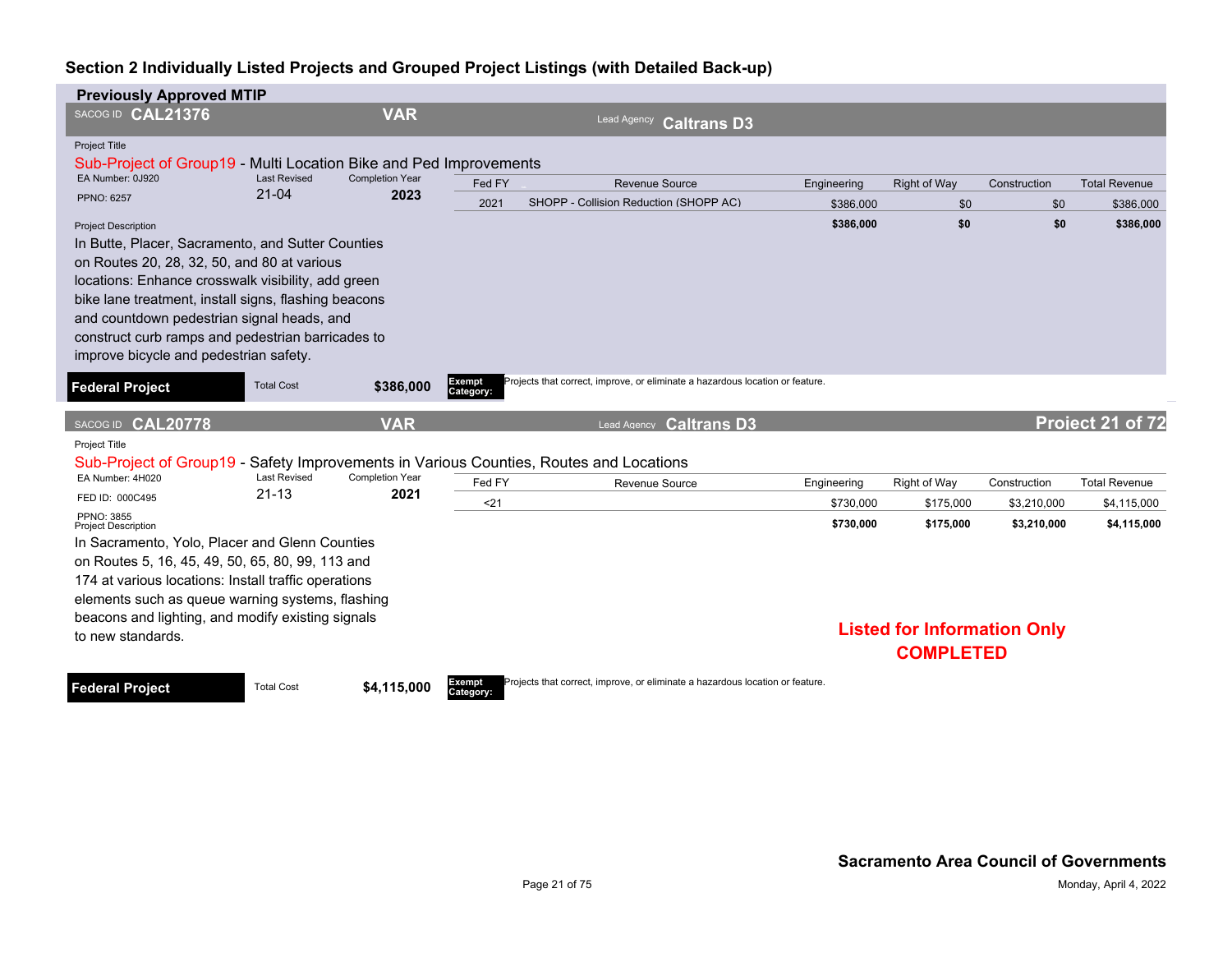| <b>Previously Approved MTIP</b>                                                        |                                  |                                |                     |                                                                               |             |                                    |              |                      |
|----------------------------------------------------------------------------------------|----------------------------------|--------------------------------|---------------------|-------------------------------------------------------------------------------|-------------|------------------------------------|--------------|----------------------|
| SACOG ID CAL20778                                                                      |                                  | <b>VAR</b>                     |                     | Lead Agency<br><b>Caltrans D3</b>                                             |             |                                    |              |                      |
| <b>Project Title</b>                                                                   |                                  |                                |                     |                                                                               |             |                                    |              |                      |
| Sub-Project of Group19 - Safety Improvements in Various Counties, Routes and Locations |                                  |                                |                     |                                                                               |             |                                    |              |                      |
| EA Number: 4H020                                                                       | <b>Last Revised</b><br>$21 - 00$ | <b>Completion Year</b><br>2021 | Fed FY              | <b>Revenue Source</b>                                                         | Engineering | Right of Way                       | Construction | <b>Total Revenue</b> |
| FED ID: 000C495                                                                        |                                  |                                | < 21                |                                                                               | \$730,000   | \$175,000                          | \$3,210,000  | \$4,115,000          |
| <b>PPNO: 3855</b><br><b>Project Description</b>                                        |                                  |                                |                     |                                                                               | \$730,000   | \$175,000                          | \$3,210,000  | \$4,115,000          |
| In Sacramento, Yolo, Placer and Glenn Counties                                         |                                  |                                |                     |                                                                               |             |                                    |              |                      |
| on Routes 5, 16, 45, 49, 50, 65, 80, 99, 113 and                                       |                                  |                                |                     |                                                                               |             |                                    |              |                      |
| 174 at various locations: Install traffic operations                                   |                                  |                                |                     |                                                                               |             |                                    |              |                      |
| elements such as queue warning systems, flashing                                       |                                  |                                |                     |                                                                               |             |                                    |              |                      |
| beacons and lighting, and modify existing signals                                      |                                  |                                |                     |                                                                               |             | <b>Listed for Information Only</b> |              |                      |
| to new standards.                                                                      |                                  |                                |                     |                                                                               |             |                                    |              |                      |
| <b>Federal Project</b>                                                                 | <b>Total Cost</b>                | \$4,115,000                    | Exempt<br>Category: | Projects that correct, improve, or eliminate a hazardous location or feature. |             |                                    |              |                      |
| SACOG ID CAL20805                                                                      |                                  | YOL                            |                     | Lead Agency <b>Caltrans D3</b>                                                |             |                                    |              | Project 22 of 72     |
| Project Title                                                                          |                                  |                                |                     |                                                                               |             |                                    |              |                      |
| Sub-Project of Group19 - Capay Pedestrian Improvements                                 |                                  |                                |                     |                                                                               |             |                                    |              |                      |
| EA Number: 4F172                                                                       | <b>Last Revised</b>              | <b>Completion Year</b>         | Fed FY              | Revenue Source                                                                | Engineering | Right of Way                       | Construction | <b>Total Revenue</b> |
| <b>PPNO: 8663A</b>                                                                     | $21 - 13$                        | 2020                           | $21$                |                                                                               | \$180,000   | \$40,000                           | \$420,000    | \$640,000            |
| <b>Project Description</b>                                                             |                                  |                                |                     |                                                                               | \$180,000   | \$40,000                           | \$420,000    | \$640,000            |
|                                                                                        |                                  |                                |                     |                                                                               |             |                                    |              |                      |
| On SR 16 near Capay, from Capay Canal Bridge to                                        |                                  |                                |                     |                                                                               |             |                                    |              |                      |
| 0.2 mile west of County Road 85 (PM 25.1/25.5):                                        |                                  |                                |                     |                                                                               |             |                                    |              |                      |
| Improve signs and lighting, and remove dead trees.                                     |                                  |                                |                     |                                                                               |             |                                    |              |                      |
|                                                                                        |                                  |                                |                     |                                                                               |             |                                    |              |                      |
|                                                                                        |                                  |                                |                     |                                                                               |             | <b>Listed for Information Only</b> |              |                      |

**Federal Project** Total Cost \$640,000

**Category:**

Bicycle and pedestrian facilities

# **COMPLETED**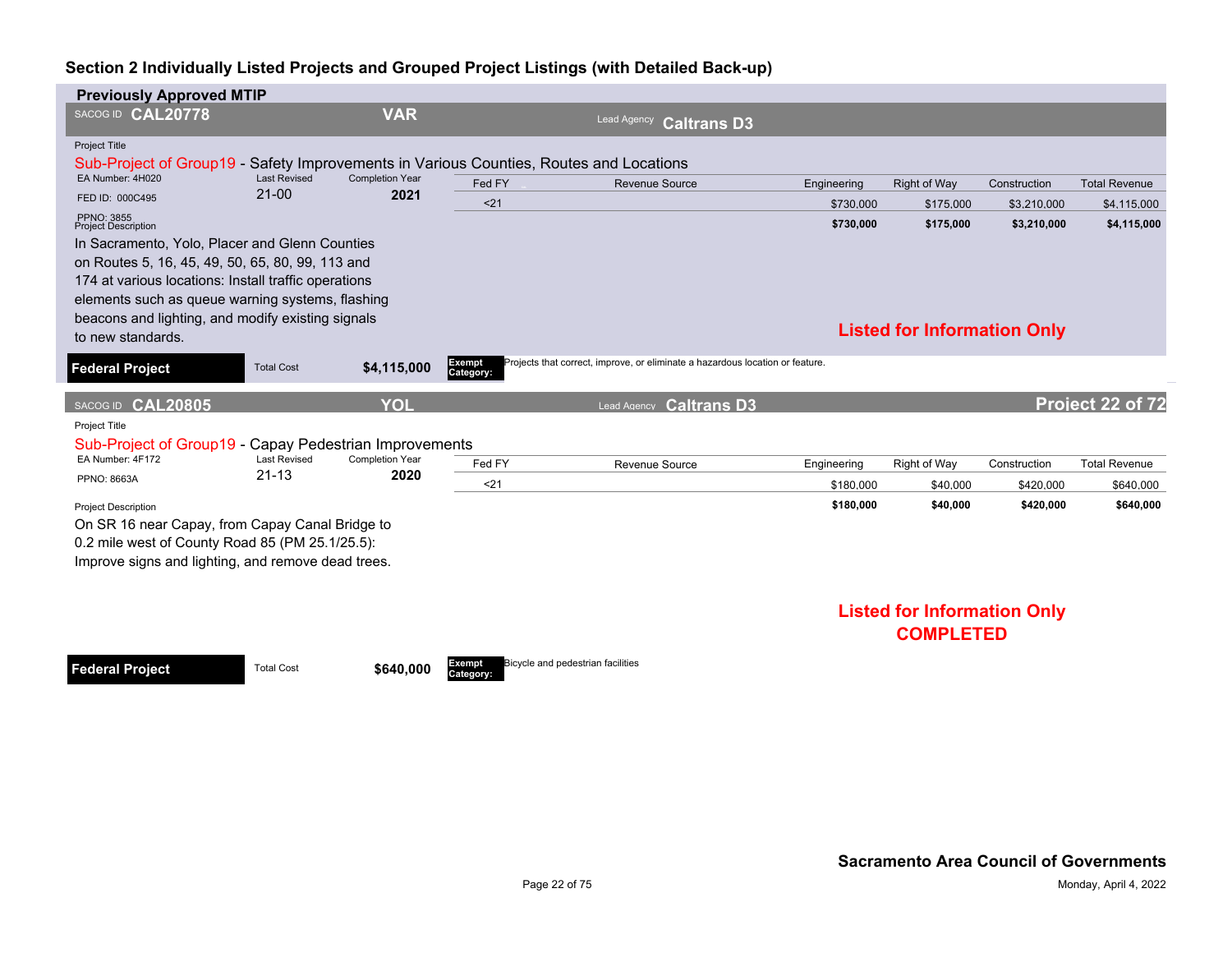| <b>Previously Approved MTIP</b>                                                                                                                          |                                  |                                |                     |                                                |             |                                    |              |                      |
|----------------------------------------------------------------------------------------------------------------------------------------------------------|----------------------------------|--------------------------------|---------------------|------------------------------------------------|-------------|------------------------------------|--------------|----------------------|
| SACOG ID CAL20805                                                                                                                                        |                                  | <b>YOL</b>                     |                     | Lead Agency<br><b>Caltrans D3</b>              |             |                                    |              |                      |
| Project Title<br>Sub-Project of Group19 - Capay Pedestrian Improvements                                                                                  |                                  |                                |                     |                                                |             |                                    |              |                      |
| EA Number: 4F172                                                                                                                                         | <b>Last Revised</b><br>$21 - 00$ | <b>Completion Year</b><br>2021 | Fed FY              | <b>Revenue Source</b>                          | Engineering | <b>Right of Way</b>                | Construction | <b>Total Revenue</b> |
| <b>PPNO: 8663A</b>                                                                                                                                       |                                  |                                | < 21                |                                                | \$180,000   | \$40,000                           | \$420,000    | \$640,000            |
| <b>Project Description</b>                                                                                                                               |                                  |                                |                     |                                                | \$180,000   | \$40,000                           | \$420,000    | \$640,000            |
| On SR 16 near Capay, from Capay Canal Bridge to<br>0.2 mile west of County Road 85 (PM 25.1/25.5):<br>Improve signs and lighting, and remove dead trees. |                                  |                                |                     |                                                |             |                                    |              |                      |
|                                                                                                                                                          |                                  |                                |                     |                                                |             | <b>Listed for Information Only</b> |              |                      |
| <b>Federal Project</b>                                                                                                                                   | <b>Total Cost</b>                | \$640,000                      | Exempt<br>Category: | Bicycle and pedestrian facilities              |             |                                    |              |                      |
| SACOG ID Group26                                                                                                                                         |                                  |                                |                     | <b>Lead Agency</b>                             |             |                                    |              | Project 23 of 72     |
| Project Title                                                                                                                                            |                                  |                                |                     |                                                |             |                                    |              |                      |
| Grouped Projects for Emergency Repair - SHOPP Emergency Response Program<br>EA Number:                                                                   | <b>Last Revised</b>              | Completion Year                |                     |                                                |             |                                    |              |                      |
|                                                                                                                                                          | n/a                              | n/a                            | Fed FY              | Revenue Source                                 |             |                                    |              | <b>Total Revenue</b> |
|                                                                                                                                                          |                                  |                                | $21$                |                                                |             |                                    |              | \$55,053,000         |
| <b>Project Description</b>                                                                                                                               |                                  |                                | 2021                | SHOPP - Emergency Resp. (Emergency Repair - St |             |                                    |              | \$100,000            |
| Scope: Projects are consistent with 40 CFR Part                                                                                                          |                                  |                                | 2021                | SHOPP - Emergency Response (SHOPP AC)          |             |                                    |              | \$810,000            |
| 93.126 Exempt Tables 2 categories - Repair                                                                                                               |                                  |                                | 2022                | SHOPP - Emergency Resp. (Emergency Repair - St |             |                                    |              | \$100,000            |
| damage caused by natural disasters, civil unrest,                                                                                                        |                                  |                                | 2022                | SHOPP - Emergency Response (SHOPP AC)          |             |                                    |              | \$4,665,000          |
| or terrorist acts. This applies to damages that do                                                                                                       |                                  |                                | 2023                | SHOPP - Emergency Resp. (Emergency Repair - St |             |                                    |              | \$100,000            |
| not qualify for Federal Emergency Relief funds or to                                                                                                     |                                  |                                | 2024                | SHOPP - Emergency Resp. (Emergency Repair - St |             |                                    |              | \$100,000            |
| damages that qualify for federal Emergency Relief<br>funds but extend beyond the Federally declared<br>disaster period                                   |                                  |                                |                     |                                                |             |                                    |              | \$60,928,000         |

**Includes 7 Projects** Total Cost **\$60,928,000** 

**Category:** Projects that correct, improve, or eliminate a hazardous location or feature.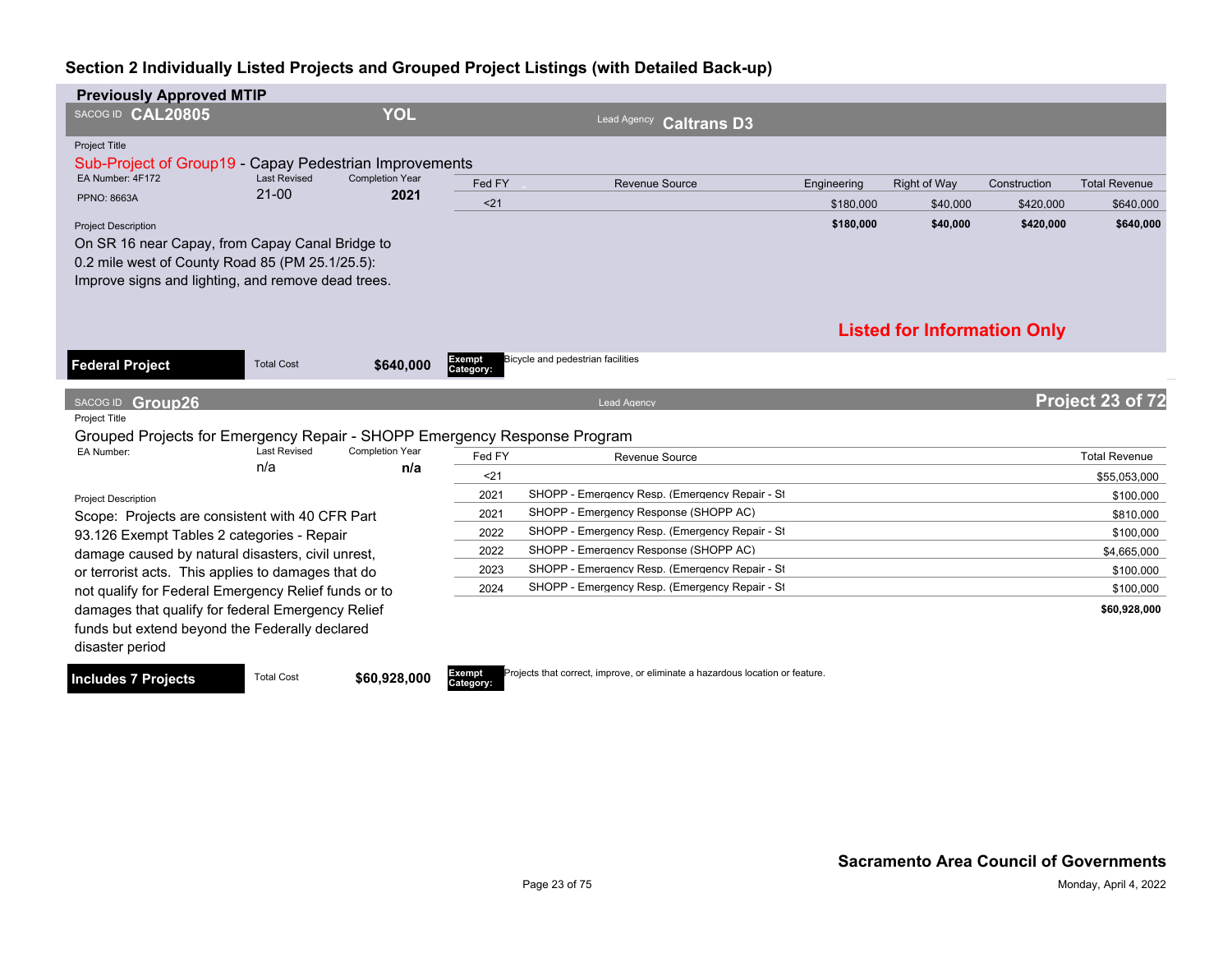| <b>Previously Approved MTIP</b>                                                                                        |                            |                               |                     |                                                                               |             |                                    |              |                      |
|------------------------------------------------------------------------------------------------------------------------|----------------------------|-------------------------------|---------------------|-------------------------------------------------------------------------------|-------------|------------------------------------|--------------|----------------------|
| SACOG ID Group26                                                                                                       |                            |                               |                     | <b>Lead Agency</b>                                                            |             |                                    |              |                      |
| <b>Project Title</b>                                                                                                   |                            |                               |                     |                                                                               |             |                                    |              |                      |
| Grouped Projects for Emergency Repair - SHOPP Emergency Response Program                                               |                            |                               |                     |                                                                               |             |                                    |              |                      |
| EA Number:                                                                                                             | <b>Last Revised</b><br>n/a | <b>Completion Year</b><br>n/a | Fed FY              | Revenue Source                                                                |             |                                    |              | <b>Total Revenue</b> |
|                                                                                                                        |                            |                               | $21$                |                                                                               |             |                                    |              | \$55.053.000         |
| <b>Project Description</b>                                                                                             |                            |                               | 2021                | SHOPP - Emergency Resp. (Emergency Repair - St                                |             |                                    |              | \$100,000            |
| Scope: Projects are consistent with 40 CFR Part                                                                        |                            |                               | 2021                | SHOPP - Emergency Response (SHOPP AC)                                         |             |                                    |              | \$810,000            |
| 93.126 Exempt Tables 2 categories - Repair                                                                             |                            |                               | 2022                | SHOPP - Emergency Resp. (Emergency Repair - St                                |             |                                    |              | \$100,000            |
| damage caused by natural disasters, civil unrest,                                                                      |                            |                               | 2022                | SHOPP - Emergency Response (SHOPP AC)                                         |             |                                    |              | \$4,665,000          |
| or terrorist acts. This applies to damages that do                                                                     |                            |                               | 2023                | SHOPP - Emergency Resp. (Emergency Repair - St                                |             |                                    |              | \$100,000            |
| not qualify for Federal Emergency Relief funds or to                                                                   |                            |                               | 2024                | SHOPP - Emergency Resp. (Emergency Repair - St.                               |             |                                    |              | \$100,000            |
| damages that qualify for federal Emergency Relief<br>funds but extend beyond the Federally declared<br>disaster period |                            |                               |                     |                                                                               |             |                                    |              | \$60,928,000         |
| <b>Includes 7 Projects</b>                                                                                             | <b>Total Cost</b>          | \$60,928,000                  | Exempt<br>Category: | Projects that correct, improve, or eliminate a hazardous location or feature. |             |                                    |              |                      |
| SACOG ID CAL20807                                                                                                      |                            | <b>ELD</b>                    |                     | <b>Caltrans D3</b><br>Lead Agency                                             |             |                                    |              | Project 24 of 72     |
| Project Title                                                                                                          |                            |                               |                     |                                                                               |             |                                    |              |                      |
| Sub-Project of Group26 - US 50 Alder Creek Slide, Near Pollock Pines                                                   |                            |                               |                     |                                                                               |             |                                    |              |                      |
| EA Number: 3H470                                                                                                       | <b>Last Revised</b>        | <b>Completion Year</b>        | Fed FY              | Revenue Source                                                                | Engineering | Right of Way                       | Construction | <b>Total Revenue</b> |
| FED ID: 31RP004                                                                                                        | $21 - 13$                  | 2020                          | $21$                |                                                                               | \$1.150.000 | \$455,000                          | \$3,220,000  | \$4,825,000          |
| PPNO: 3327<br><b>Project Description</b>                                                                               |                            |                               |                     |                                                                               | \$1,150,000 | \$455,000                          | \$3,220,000  | \$4,825,000          |
| On US 50 near Pollock Pines, from 0.2 mile west                                                                        |                            |                               |                     |                                                                               |             |                                    |              |                      |
| to 0.1 mile west of Alder Creek Road. (PM                                                                              |                            |                               |                     |                                                                               |             |                                    |              |                      |
| 43.6/43.7): Construct surface ditches and debris                                                                       |                            |                               |                     |                                                                               |             |                                    |              |                      |
| containment area, replace culvert and install                                                                          |                            |                               |                     |                                                                               |             |                                    |              |                      |
| guardrail.                                                                                                             |                            |                               |                     |                                                                               |             |                                    |              |                      |
|                                                                                                                        |                            |                               |                     |                                                                               |             | <b>Listed for Information Only</b> |              |                      |
|                                                                                                                        |                            |                               |                     |                                                                               |             | <b>COMPLETED</b>                   |              |                      |

**Federal Project** Total Cost \$4,825,000

**Category:**

Projects that correct, improve, or eliminate a hazardous location or feature.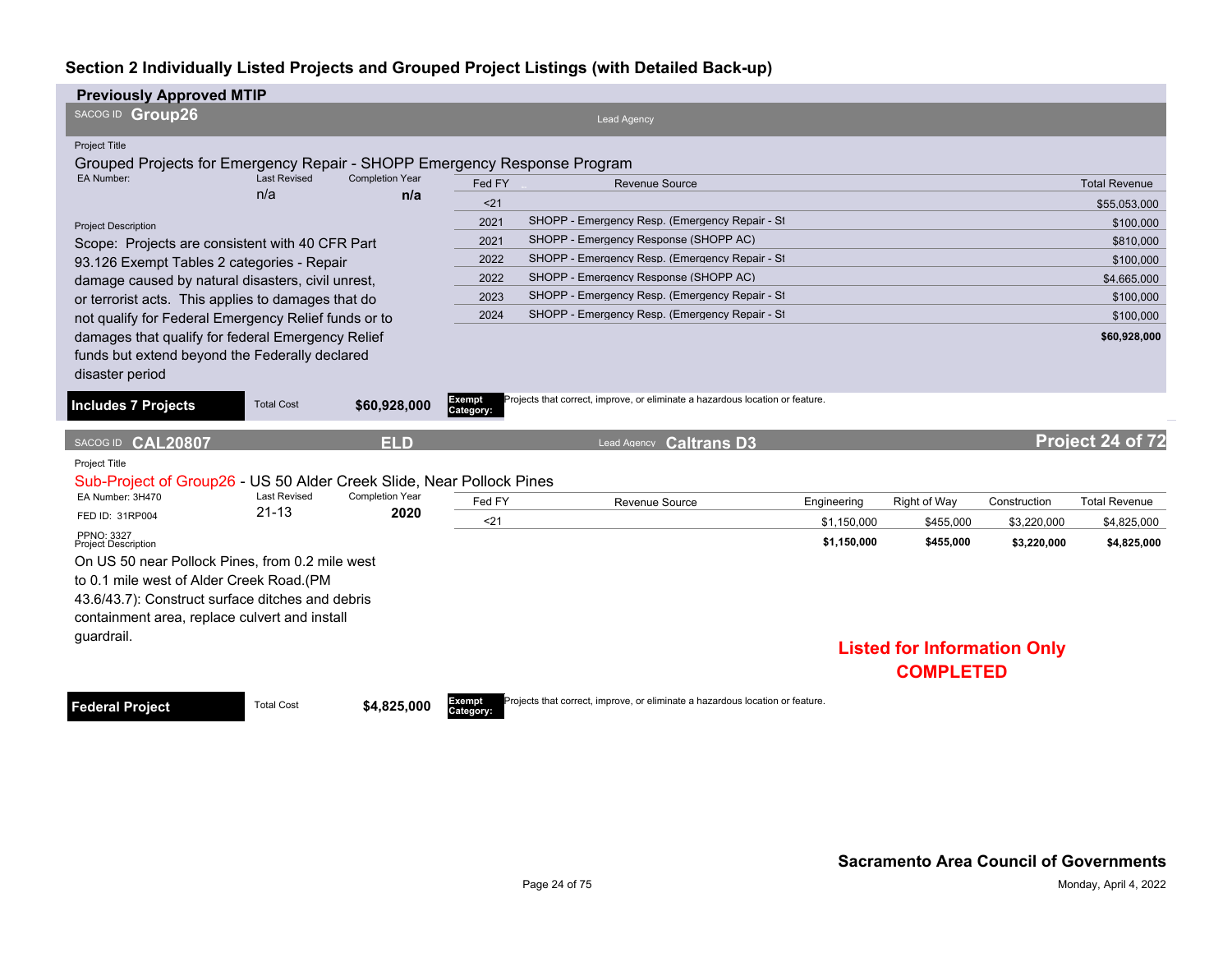| <b>Previously Approved MTIP</b>                                      |                     |                        |                            |                                                                               |             |                                    |              |                      |
|----------------------------------------------------------------------|---------------------|------------------------|----------------------------|-------------------------------------------------------------------------------|-------------|------------------------------------|--------------|----------------------|
| SACOG ID CAL20807                                                    |                     | <b>ELD</b>             |                            | Lead Agency<br><b>Caltrans D3</b>                                             |             |                                    |              |                      |
| <b>Project Title</b>                                                 |                     |                        |                            |                                                                               |             |                                    |              |                      |
| Sub-Project of Group26 - US 50 Alder Creek Slide, Near Pollock Pines |                     |                        |                            |                                                                               |             |                                    |              |                      |
| EA Number: 3H470                                                     | <b>Last Revised</b> | <b>Completion Year</b> | Fed FY                     | <b>Revenue Source</b>                                                         | Engineering | Right of Way                       | Construction | <b>Total Revenue</b> |
| FED ID: 31RP004                                                      | $21 - 00$           | 2021                   | $21$                       |                                                                               | \$1.150.000 | \$455.000                          | \$3,220,000  | \$4,825,000          |
| <b>PPNO: 3327</b><br><b>Project Description</b>                      |                     |                        |                            |                                                                               | \$1,150,000 | \$455,000                          | \$3,220,000  | \$4,825,000          |
| On US 50 near Pollock Pines, from 0.2 mile west                      |                     |                        |                            |                                                                               |             |                                    |              |                      |
| to 0.1 mile west of Alder Creek Road.(PM                             |                     |                        |                            |                                                                               |             |                                    |              |                      |
| 43.6/43.7): Construct surface ditches and debris                     |                     |                        |                            |                                                                               |             |                                    |              |                      |
| containment area, replace culvert and install                        |                     |                        |                            |                                                                               |             |                                    |              |                      |
| quardrail.                                                           |                     |                        |                            |                                                                               |             | <b>Listed for Information Only</b> |              |                      |
|                                                                      |                     |                        |                            |                                                                               |             |                                    |              |                      |
| <b>Federal Project</b>                                               | <b>Total Cost</b>   | \$4,825,000            | <b>Exempt</b><br>Category: | Projects that correct, improve, or eliminate a hazardous location or feature. |             |                                    |              |                      |
| SACOG ID Group06                                                     |                     |                        |                            | <b>Lead Agency</b>                                                            |             |                                    |              | Project 25 of 72     |
| <b>Project Title</b>                                                 |                     |                        |                            |                                                                               |             |                                    |              |                      |
| Grouped Projects for Safety Improvements - SHOPP Mobility Program    |                     |                        |                            |                                                                               |             |                                    |              |                      |
| EA Number:                                                           | <b>Last Revised</b> | <b>Completion Year</b> | Fed FY                     | Revenue Source                                                                |             |                                    |              | <b>Total Revenue</b> |
|                                                                      | n/a                 | n/a                    | $21$                       |                                                                               |             |                                    |              | \$73,534,000         |
| <b>Project Description</b>                                           |                     |                        | 2021                       | SHOPP - Mobility (SHOPP AC)                                                   |             |                                    |              | \$63,849,000         |
| Scope: Projects are consistent with 40 CFR Part                      |                     |                        | 2022                       | SHOPP - Mobility (SHOPP AC)                                                   |             |                                    |              | \$22,682,000         |
| 93.126 Exempt Tables 2 and Table 3 categories -                      |                     |                        | 2023                       | SHOPP - Mobility (SHOPP AC)                                                   |             |                                    |              | \$22,020,000         |
| Railroad/highway crossing, Safer non-Federal-aid                     |                     |                        |                            |                                                                               |             |                                    |              | \$182,085,000        |
| system roads, Shoulder improvements, traffic                         |                     |                        |                            |                                                                               |             |                                    |              |                      |
| control devices and operating assistance other                       |                     |                        |                            |                                                                               |             |                                    |              |                      |
| than signalization projects, Intersection                            |                     |                        |                            |                                                                               |             |                                    |              |                      |
| signalization projects at individual intersections,                  |                     |                        |                            |                                                                               |             |                                    |              |                      |
| Pavement marking demonstration, Truck climbing                       |                     |                        |                            |                                                                               |             |                                    |              |                      |
| lanes outside the urbanized area, Lighting                           |                     |                        |                            |                                                                               |             |                                    |              |                      |
| improvements, Emergency truck pullovers                              |                     |                        |                            |                                                                               |             |                                    |              |                      |
|                                                                      |                     |                        |                            |                                                                               |             |                                    |              |                      |
| <b>Includes 14 Projects</b>                                          | <b>Total Cost</b>   | \$182,085,000          | Exempt<br>Category:        | Projects that correct, improve, or eliminate a hazardous location or feature. |             |                                    |              |                      |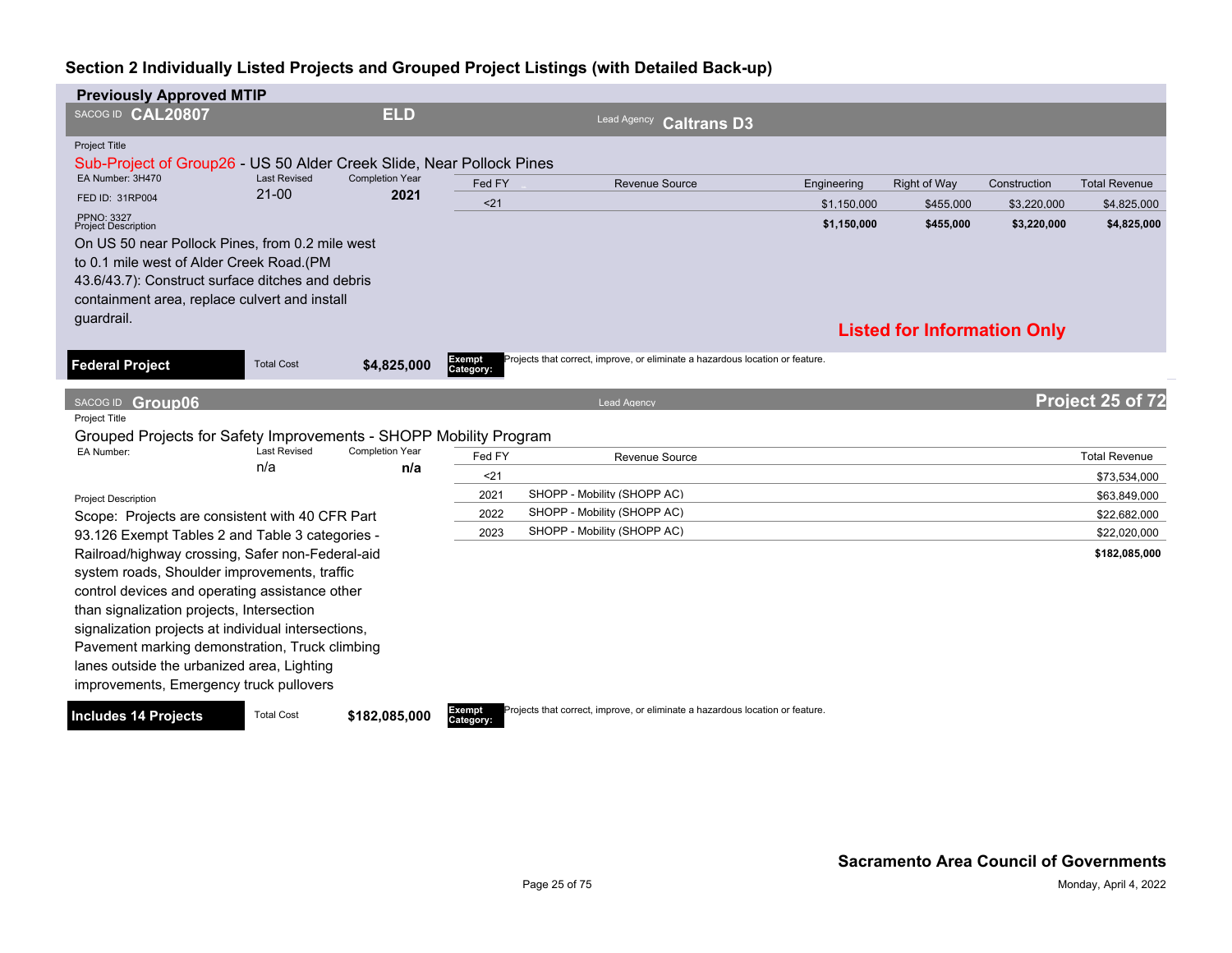| <b>Previously Approved MTIP</b>                                                                                                                                                                                                                                                                                                                                                                   |                            |                               |                            |                                                                               |             |                                                        |              |                      |
|---------------------------------------------------------------------------------------------------------------------------------------------------------------------------------------------------------------------------------------------------------------------------------------------------------------------------------------------------------------------------------------------------|----------------------------|-------------------------------|----------------------------|-------------------------------------------------------------------------------|-------------|--------------------------------------------------------|--------------|----------------------|
| SACOG ID Group06                                                                                                                                                                                                                                                                                                                                                                                  |                            |                               |                            | Lead Agency                                                                   |             |                                                        |              |                      |
| <b>Project Title</b>                                                                                                                                                                                                                                                                                                                                                                              |                            |                               |                            |                                                                               |             |                                                        |              |                      |
| Grouped Projects for Safety Improvements - SHOPP Mobility Program                                                                                                                                                                                                                                                                                                                                 |                            |                               |                            |                                                                               |             |                                                        |              |                      |
| EA Number:                                                                                                                                                                                                                                                                                                                                                                                        | <b>Last Revised</b><br>n/a | <b>Completion Year</b><br>n/a | Fed FY                     | <b>Revenue Source</b>                                                         |             |                                                        |              | <b>Total Revenue</b> |
|                                                                                                                                                                                                                                                                                                                                                                                                   |                            |                               | $21$                       |                                                                               |             |                                                        |              | \$73,534,000         |
| <b>Project Description</b>                                                                                                                                                                                                                                                                                                                                                                        |                            |                               | 2021                       | SHOPP - Mobility (SHOPP AC)                                                   |             |                                                        |              | \$63,849,000         |
| Scope: Projects are consistent with 40 CFR Part                                                                                                                                                                                                                                                                                                                                                   |                            |                               | 2022                       | SHOPP - Mobility (SHOPP AC)                                                   |             |                                                        |              | \$22,682,000         |
| 93.126 Exempt Tables 2 and Table 3 categories -                                                                                                                                                                                                                                                                                                                                                   |                            |                               | 2023                       | SHOPP - Mobility (SHOPP AC)                                                   |             |                                                        |              | \$20,420,000         |
| Railroad/highway crossing, Safer non-Federal-aid<br>system roads, Shoulder improvements, traffic<br>control devices and operating assistance other<br>than signalization projects, Intersection<br>signalization projects at individual intersections,<br>Pavement marking demonstration, Truck climbing<br>lanes outside the urbanized area, Lighting<br>improvements, Emergency truck pullovers |                            |                               |                            |                                                                               |             |                                                        |              | \$180,485,000        |
| <b>Includes 14 Projects</b>                                                                                                                                                                                                                                                                                                                                                                       | <b>Total Cost</b>          | \$180,485,000                 | <b>Exempt</b><br>Category: | Projects that correct, improve, or eliminate a hazardous location or feature. |             |                                                        |              |                      |
| SACOG ID CAL20707                                                                                                                                                                                                                                                                                                                                                                                 |                            | <b>SAC</b>                    |                            | Lead Agency Caltrans D3                                                       |             |                                                        |              | Project 26 of 72     |
| Project Title<br>Sub-Project of Group06 - I-80 Antelope Truck Scales                                                                                                                                                                                                                                                                                                                              |                            |                               |                            |                                                                               |             |                                                        |              |                      |
| EA Number: 0H530                                                                                                                                                                                                                                                                                                                                                                                  | <b>Last Revised</b>        | <b>Completion Year</b>        | Fed FY                     | Revenue Source                                                                | Engineering | Right of Way                                           | Construction | <b>Total Revenue</b> |
| FED ID: 0803248                                                                                                                                                                                                                                                                                                                                                                                   | $21 - 13$                  | 2020                          | $21$                       |                                                                               | \$950.000   | \$150,000                                              | \$4,440,000  | \$5,540,000          |
| PPNO: 6712<br><b>Project Description</b>                                                                                                                                                                                                                                                                                                                                                          |                            |                               |                            |                                                                               | \$950,000   | \$150,000                                              | \$4,440,000  | \$5,540,000          |
| On I-80 in and near Citrus Heights, from 0.5 mile                                                                                                                                                                                                                                                                                                                                                 |                            |                               |                            |                                                                               |             |                                                        |              |                      |
| east of Elkhorn Boulevard/Greenback Lane to 0.5<br>mile east of Antelope Road (PM 15.0/17.2):<br>Upgrade Weigh-In-Motion (WIM) station and widen                                                                                                                                                                                                                                                  |                            |                               |                            |                                                                               |             |                                                        |              |                      |
| the westbound auxiliary lane to the Antelope Truck<br>Scales Toll Credits for ENG                                                                                                                                                                                                                                                                                                                 |                            |                               |                            |                                                                               |             | <b>Listed for Information Only</b><br><b>COMPLETED</b> |              |                      |

**Federal Project** Total Cost \$5,540,000

**Category:**

ruck size and weight inspection stations (Table 3)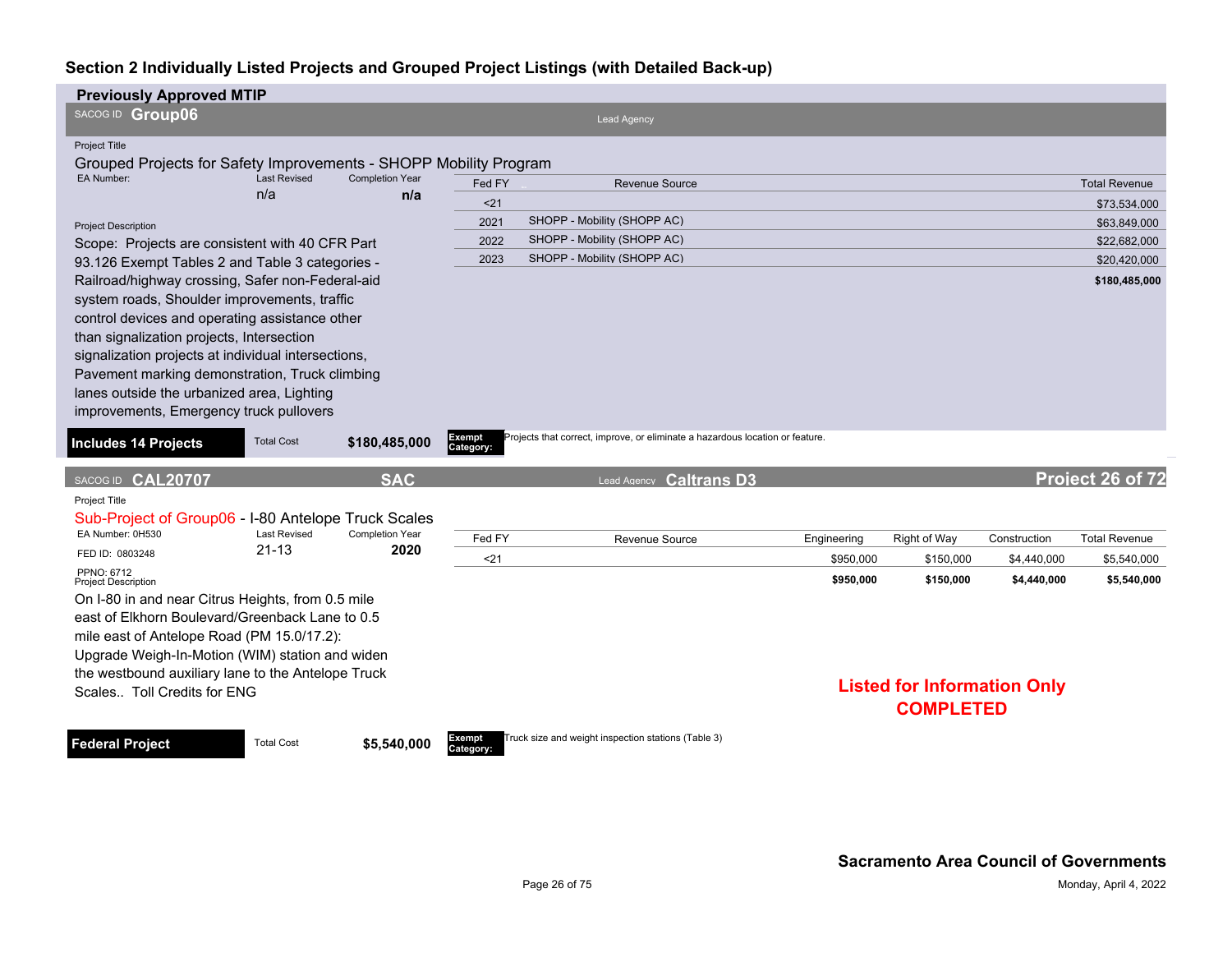| <b>Previously Approved MTIP</b>                                                   |                                  |                                |                     |                                                                               |             |                                    |              |                      |
|-----------------------------------------------------------------------------------|----------------------------------|--------------------------------|---------------------|-------------------------------------------------------------------------------|-------------|------------------------------------|--------------|----------------------|
| SACOG ID CAL20707                                                                 |                                  | <b>SAC</b>                     |                     | Lead Agency<br><b>Caltrans D3</b>                                             |             |                                    |              |                      |
| <b>Project Title</b>                                                              |                                  |                                |                     |                                                                               |             |                                    |              |                      |
| Sub-Project of Group06 - I-80 Antelope Truck Scales                               |                                  | <b>Completion Year</b><br>2021 |                     |                                                                               |             |                                    |              |                      |
| EA Number: 0H530                                                                  | <b>Last Revised</b><br>$21 - 00$ |                                | Fed FY              | <b>Revenue Source</b>                                                         | Engineering | <b>Right of Way</b>                | Construction | <b>Total Revenue</b> |
| FED ID: 0803248                                                                   |                                  |                                | $21$                |                                                                               | \$950,000   | \$150,000                          | \$4,440,000  | \$5,540,000          |
| PPNO: 6712<br><b>Project Description</b>                                          |                                  |                                |                     |                                                                               | \$950,000   | \$150,000                          | \$4,440,000  | \$5,540,000          |
| On I-80 in and near Citrus Heights, from 0.5 mile                                 |                                  |                                |                     |                                                                               |             |                                    |              |                      |
| east of Elkhorn Boulevard/Greenback Lane to 0.5                                   |                                  |                                |                     |                                                                               |             |                                    |              |                      |
| mile east of Antelope Road (PM 15.0/17.2):                                        |                                  |                                |                     |                                                                               |             |                                    |              |                      |
| Upgrade Weigh-In-Motion (WIM) station and widen                                   |                                  |                                |                     |                                                                               |             |                                    |              |                      |
| the westbound auxiliary lane to the Antelope Truck<br>Scales Toll Credits for ENG |                                  |                                |                     |                                                                               |             | <b>Listed for Information Only</b> |              |                      |
|                                                                                   |                                  |                                |                     |                                                                               |             |                                    |              |                      |
| <b>Federal Project</b>                                                            | <b>Total Cost</b>                | \$5,540,000                    | Exempt<br>Category: | Truck size and weight inspection stations (Table 3)                           |             |                                    |              |                      |
| SACOG ID CAL21349                                                                 |                                  | <b>SAC</b>                     |                     | <b>Caltrans D3</b><br><b>Lead Agency</b>                                      |             |                                    |              | Project 27 of 72     |
| <b>Project Title</b>                                                              |                                  |                                |                     |                                                                               |             |                                    |              |                      |
| Sub-Project of Group06 - SR 99 Auxiliary Lanes & Ramp Meters                      |                                  |                                |                     |                                                                               |             |                                    |              |                      |
| EA Number: 1H630                                                                  | <b>Last Revised</b>              | <b>Completion Year</b>         | Fed FY              | Revenue Source                                                                | Engineering | Right of Way                       | Construction | <b>Total Revenue</b> |
| PPNO: 6930                                                                        | $21 - 13$                        | 2025                           | 2021                | SHOPP - Mobility (SHOPP AC)                                                   | \$810,000   | \$0                                | \$0          | \$810,000            |
| <b>Project Description</b>                                                        |                                  |                                | 2022                | SHOPP - Mobility (SHOPP AC)                                                   | \$1,550,000 | \$250,000                          | \$0          | \$1,800,000          |
| On SR 99 in Elk Grove from Elk Grove Blvd to                                      |                                  |                                | 2023                | SHOPP - Mobility (SHOPP AC)                                                   | \$0         | \$320,000                          | \$21,700,000 | \$22,020,000         |
| south of Calvine Road (PM 12.7/16.0): Construct                                   |                                  |                                |                     |                                                                               | \$2,360,000 | \$570,000                          | \$21,700,000 | \$24,630,000         |
| two southbound auxiliary lanes (southbound SR 99)                                 |                                  |                                |                     |                                                                               |             |                                    |              |                      |
| Cosumnes River Blvd/Calvine Road to Sheldon                                       |                                  |                                |                     |                                                                               |             |                                    |              |                      |
| Road and southbound SR 99 from Laguna                                             |                                  |                                |                     |                                                                               |             |                                    |              |                      |
| Blvd/Bond Road to Elk Grove Blvd), construct                                      |                                  |                                |                     |                                                                               |             |                                    |              |                      |
| concrete median barrier, extend storage lane at                                   |                                  |                                |                     |                                                                               |             |                                    |              |                      |
| southbound Elk Grove Boulevard offramp, and                                       |                                  |                                |                     |                                                                               |             |                                    |              |                      |
| upgrade five ramp metering systems.                                               |                                  |                                |                     |                                                                               |             |                                    |              |                      |
| <b>Federal Project</b>                                                            | <b>Total Cost</b>                | \$24,630,000                   | Exempt<br>Category: | Projects that correct, improve, or eliminate a hazardous location or feature. |             |                                    |              |                      |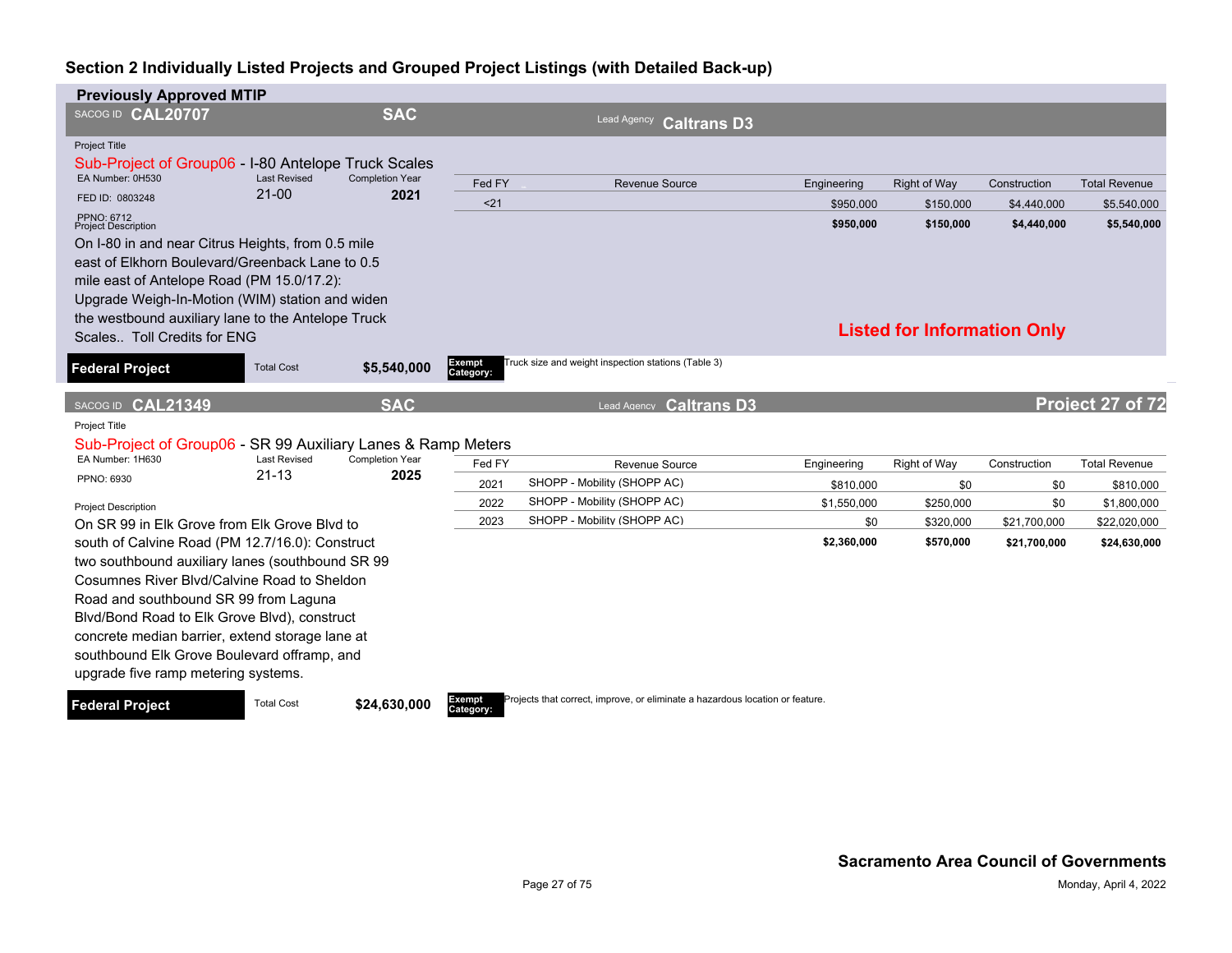| <b>Previously Approved MTIP</b>                                                                                                                                                                                                                                                                                                |                                  |                                |                     |                                                                                                                    |             |                                    |              |                      |
|--------------------------------------------------------------------------------------------------------------------------------------------------------------------------------------------------------------------------------------------------------------------------------------------------------------------------------|----------------------------------|--------------------------------|---------------------|--------------------------------------------------------------------------------------------------------------------|-------------|------------------------------------|--------------|----------------------|
| SACOG ID CAL21349                                                                                                                                                                                                                                                                                                              |                                  | <b>SAC</b>                     |                     | <b>Lead Agency</b><br><b>Caltrans D3</b>                                                                           |             |                                    |              |                      |
| Project Title<br>Sub-Project of Group06 - SR 99 Auxiliary Lanes & Ramp Meters                                                                                                                                                                                                                                                  |                                  |                                |                     |                                                                                                                    |             |                                    |              |                      |
| EA Number: 1H630                                                                                                                                                                                                                                                                                                               | <b>Last Revised</b><br>$21 - 06$ | <b>Completion Year</b><br>2024 | Fed FY              | Revenue Source                                                                                                     | Engineering | Right of Way                       | Construction | <b>Total Revenue</b> |
| PPNO: 6930                                                                                                                                                                                                                                                                                                                     |                                  |                                | 2021                | SHOPP - Mobility (SHOPP AC)                                                                                        | \$810,000   | \$0                                | \$0          | \$810,000            |
| <b>Project Description</b>                                                                                                                                                                                                                                                                                                     |                                  |                                | 2022                | SHOPP - Mobility (SHOPP AC)                                                                                        | \$1,550,000 | \$250,000                          | \$0          | \$1,800,000          |
| On SR 99 in Elk Grove from Elk Grove Blyd to                                                                                                                                                                                                                                                                                   |                                  |                                | 2023                | SHOPP - Mobility (SHOPP AC)                                                                                        | \$0         | \$320,000                          | \$20,100,000 | \$20,420,000         |
| south of Calvine Road (PM 12.7/16.0): Construct<br>two auxiliary lanes (SB 99 Cosumnes River<br>Blyd/Calvine Road to Sheldon Road and SB 99<br>from Laguna Blvd/Bond Road to Elk Grove Blvd),<br>upgrade five ramp metering systems, Median<br>concrete barrier, and extend storage capacity at<br>Elk Grove Blvd SB off-ramp. |                                  |                                |                     |                                                                                                                    | \$2,360,000 | \$570,000                          | \$20,100,000 | \$23,030,000         |
| <b>Federal Project</b><br>SACOG ID CAL20713                                                                                                                                                                                                                                                                                    | <b>Total Cost</b>                | \$23,030,000<br><b>VAR</b>     | Exempt<br>Category: | Projects that correct, improve, or eliminate a hazardous location or feature.<br><b>Caltrans D3</b><br>Lead Agency |             |                                    |              | Project 28 of 72     |
| Project Title                                                                                                                                                                                                                                                                                                                  |                                  |                                |                     |                                                                                                                    |             |                                    |              |                      |
| Sub-Project of Group06 - District 3 AVC Upgrades                                                                                                                                                                                                                                                                               |                                  |                                |                     |                                                                                                                    |             |                                    |              |                      |
| EA Number: 0H410                                                                                                                                                                                                                                                                                                               | <b>Last Revised</b><br>$21 - 13$ | <b>Completion Year</b><br>2021 | Fed FY              | Revenue Source                                                                                                     | Engineering | Right of Way                       | Construction | <b>Total Revenue</b> |
| FED ID: 000C499<br>PPNO: 8571                                                                                                                                                                                                                                                                                                  |                                  |                                | $21$                |                                                                                                                    | \$2,000.000 | \$270,000                          | \$11,300,000 | \$13,570,000         |
| <b>Project Description</b>                                                                                                                                                                                                                                                                                                     |                                  |                                |                     |                                                                                                                    | \$2,000,000 | \$270,000                          | \$11,300,000 | \$13,570,000         |
| In various counties, on various routes at various                                                                                                                                                                                                                                                                              |                                  |                                |                     |                                                                                                                    |             |                                    |              |                      |
| locations within Caltrans District 3: Repair and                                                                                                                                                                                                                                                                               |                                  |                                |                     |                                                                                                                    |             |                                    |              |                      |
| install permanent Automatic Vehicle Classification                                                                                                                                                                                                                                                                             |                                  |                                |                     |                                                                                                                    |             |                                    |              |                      |
| (AVC) truck data collection stations Toll Credits                                                                                                                                                                                                                                                                              |                                  |                                |                     |                                                                                                                    |             |                                    |              |                      |
| for ENG                                                                                                                                                                                                                                                                                                                        |                                  |                                |                     |                                                                                                                    |             | <b>Listed for Information Only</b> |              |                      |

**Federal Project** Total Cost \$13,570,000

**Category:**

Purchase of office, shop, and operating equipment for existing facilities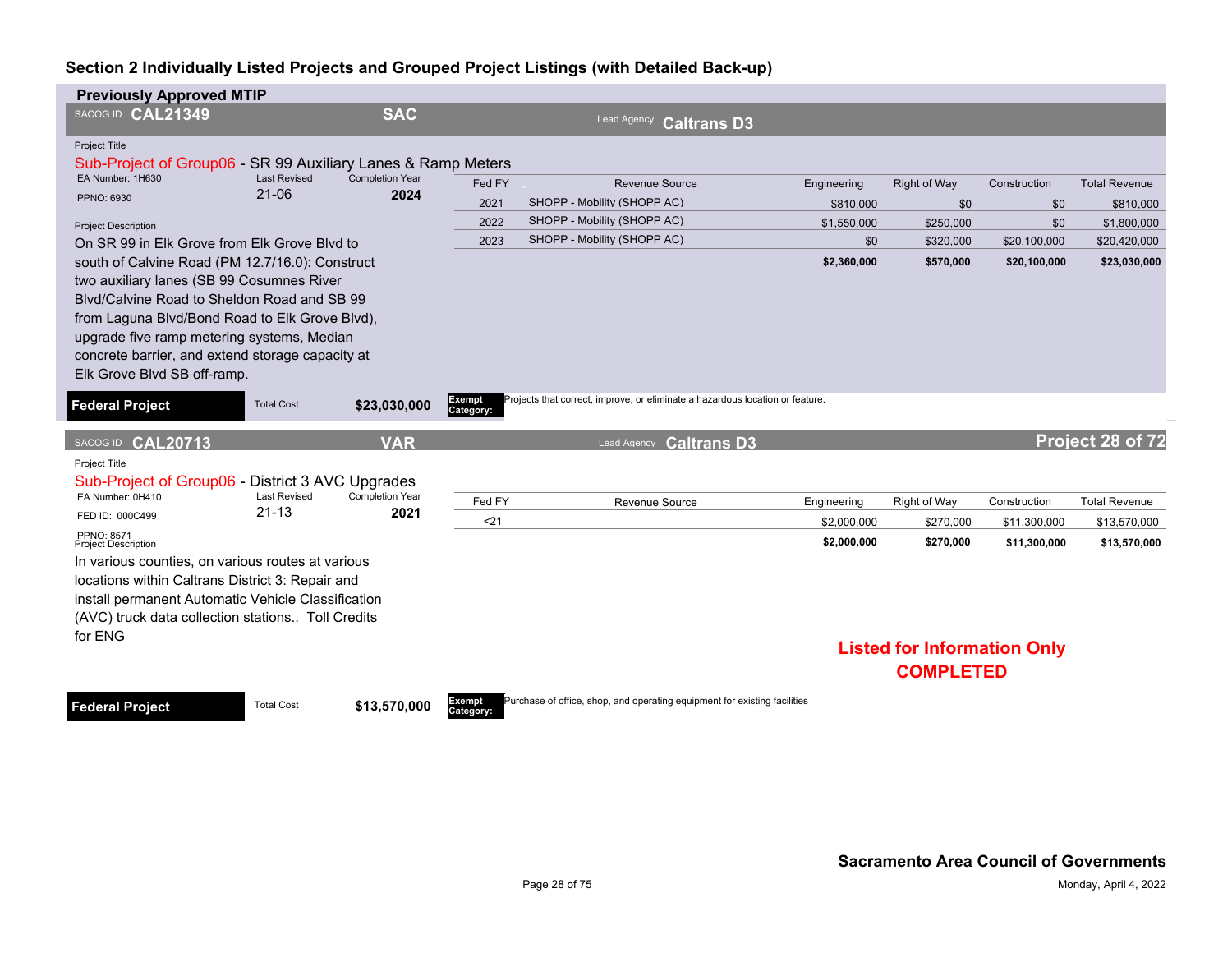| <b>Previously Approved MTIP</b>                                                                |                                |                                |                     |                                                                           |             |                                    |              |                      |
|------------------------------------------------------------------------------------------------|--------------------------------|--------------------------------|---------------------|---------------------------------------------------------------------------|-------------|------------------------------------|--------------|----------------------|
| SACOG ID CAL20713                                                                              |                                | <b>VAR</b>                     |                     | Lead Agency Caltrans D3                                                   |             |                                    |              |                      |
| Project Title                                                                                  |                                |                                |                     |                                                                           |             |                                    |              |                      |
| Sub-Project of Group06 - District 3 AVC Upgrades                                               |                                |                                |                     |                                                                           |             |                                    |              |                      |
| EA Number: 0H410                                                                               | <b>Last Revised</b><br>$21-00$ | <b>Completion Year</b><br>2021 | Fed FY              | <b>Revenue Source</b>                                                     | Engineering | Right of Way                       | Construction | <b>Total Revenue</b> |
| FED ID: 000C499                                                                                |                                |                                | $21$                |                                                                           | \$2,000,000 | \$270,000                          | \$11,300,000 | \$13,570,000         |
| <b>PPNO: 8571</b><br><b>Project Description</b>                                                |                                |                                |                     |                                                                           | \$2,000,000 | \$270,000                          | \$11,300,000 | \$13,570,000         |
| In various counties, on various routes at various                                              |                                |                                |                     |                                                                           |             |                                    |              |                      |
| locations within Caltrans District 3: Repair and                                               |                                |                                |                     |                                                                           |             |                                    |              |                      |
| install permanent Automatic Vehicle Classification                                             |                                |                                |                     |                                                                           |             |                                    |              |                      |
| (AVC) truck data collection stations Toll Credits                                              |                                |                                |                     |                                                                           |             |                                    |              |                      |
| for ENG                                                                                        |                                |                                |                     |                                                                           |             | <b>Listed for Information Only</b> |              |                      |
|                                                                                                |                                |                                |                     |                                                                           |             |                                    |              |                      |
| <b>Federal Project</b>                                                                         | <b>Total Cost</b>              | \$13,570,000                   | Exempt<br>Category: | Purchase of office, shop, and operating equipment for existing facilities |             |                                    |              |                      |
|                                                                                                |                                |                                |                     |                                                                           |             |                                    |              |                      |
| SACOG ID Group33                                                                               |                                |                                |                     | <b>Lead Agency</b>                                                        |             |                                    |              | Project 29 of 72     |
| Project Title                                                                                  |                                |                                |                     |                                                                           |             |                                    |              |                      |
| Grouped Projects for Shoulder Improvements - SHOPP Roadside Preservation Program<br>EA Number: | <b>Last Revised</b>            | <b>Completion Year</b>         |                     |                                                                           |             |                                    |              |                      |
|                                                                                                | n/a                            | n/a                            | Fed FY              | Revenue Source                                                            |             |                                    |              | <b>Total Revenue</b> |
|                                                                                                |                                |                                | $21$                |                                                                           |             |                                    |              | \$4,379,000          |
| <b>Project Description</b>                                                                     |                                |                                | 2021                | SHOPP - Roadside Preservation (SHOPP AC)                                  |             |                                    |              | \$600,000            |
| Scope: Projects are consistent with 40 CFR Part                                                |                                |                                | 2022                | SHOPP - Roadside Preservation (SHOPP AC)                                  |             |                                    |              | \$2,240,000          |
| 93.126 Exempt Tables 2 categories -                                                            |                                |                                | 2024                | SHOPP - Roadway Preservation (SHOPP AC)                                   |             |                                    |              | \$210,000            |
| Fencing, Safety roadside rest areas                                                            |                                |                                | >24                 |                                                                           |             |                                    |              | \$3.260.000          |
|                                                                                                |                                |                                |                     |                                                                           |             |                                    |              | \$10,689,000         |
|                                                                                                |                                |                                |                     |                                                                           |             |                                    |              |                      |

**Includes 4 Projects** Total Cost **\$10,689,000** 

**Category: Shoulder Improvements**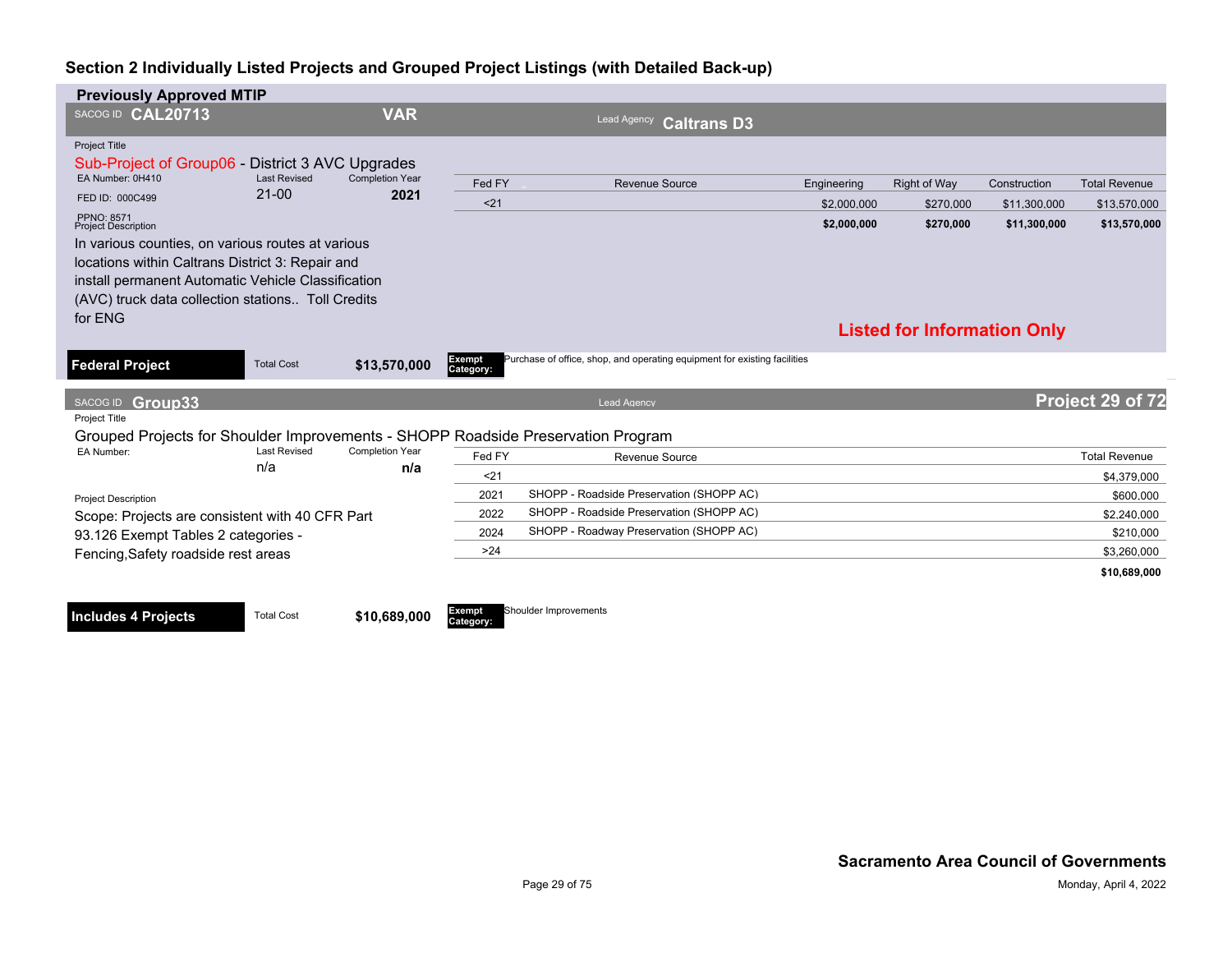| <b>Previously Approved MTIP</b>                                                                                                                                                                                            |                            |                               |                            |                                          |             |              |              |                      |
|----------------------------------------------------------------------------------------------------------------------------------------------------------------------------------------------------------------------------|----------------------------|-------------------------------|----------------------------|------------------------------------------|-------------|--------------|--------------|----------------------|
| SACOG ID Group33                                                                                                                                                                                                           |                            |                               |                            | <b>Lead Agency</b>                       |             |              |              |                      |
| <b>Project Title</b><br>Grouped Projects for Shoulder Improvements - SHOPP Roadside Preservation Program                                                                                                                   |                            |                               |                            |                                          |             |              |              |                      |
| EA Number:                                                                                                                                                                                                                 | <b>Last Revised</b><br>n/a | <b>Completion Year</b><br>n/a | Fed FY                     | Revenue Source                           |             |              |              | <b>Total Revenue</b> |
|                                                                                                                                                                                                                            |                            |                               | $21$                       |                                          |             |              |              | \$4,379,000          |
| <b>Project Description</b>                                                                                                                                                                                                 |                            |                               | 2021                       | SHOPP - Roadside Preservation (SHOPP AC) |             |              |              | \$600,000            |
| Scope: Projects are consistent with 40 CFR Part                                                                                                                                                                            |                            |                               | 2022                       | SHOPP - Roadside Preservation (SHOPP AC) |             |              |              | \$2,240,000          |
| 93.126 Exempt Tables 2 categories -                                                                                                                                                                                        |                            |                               |                            |                                          |             |              |              | \$7,219,000          |
| Fencing, Safety roadside rest areas                                                                                                                                                                                        |                            |                               |                            |                                          |             |              |              |                      |
| <b>Includes 3 Projects</b>                                                                                                                                                                                                 | <b>Total Cost</b>          | \$7,219,000                   | Exempt<br>Category:        | Shoulder Improvements                    |             |              |              |                      |
| SACOG ID CAL21398                                                                                                                                                                                                          |                            | <b>SAC</b>                    |                            | Lead Agency Caltrans D3                  |             |              |              | Project 30 of 72     |
| Project Title<br>Sub-Project of Group33 - SAC 80 Planting Rehab<br>EA Number: 0J610                                                                                                                                        | <b>Last Revised</b>        | <b>Completion Year</b>        | Fed FY                     | <b>Revenue Source</b>                    | Engineering | Right of Way | Construction | <b>Total Revenue</b> |
| PPNO: 6721                                                                                                                                                                                                                 | $21 - 13$                  | 2030                          | 2024                       | SHOPP - Roadway Preservation (SHOPP AC)  | \$210.000   | \$0          | \$0          | \$210,000            |
| <b>Project Description</b>                                                                                                                                                                                                 |                            |                               | $>24$                      |                                          | \$460,000   | \$40,000     | \$2,760,000  | \$3,260,000          |
| On I-80 near the City of Sacramento, from east of<br>SR 51 (Business 80, Capital City Freeway) to 0.6<br>mile east of Madison Avenue (PM 11.8/13.1):<br>Replace existing vegetation and rehabilitate<br>irrigation system. |                            |                               |                            |                                          | \$670,000   | \$40,000     | \$2,760,000  | \$3,470,000          |
| <b>Federal Project</b>                                                                                                                                                                                                     | <b>Total Cost</b>          | \$3,470,000                   | <b>Exempt</b><br>Category: | Plantings, landscaping, etc.             |             |              |              |                      |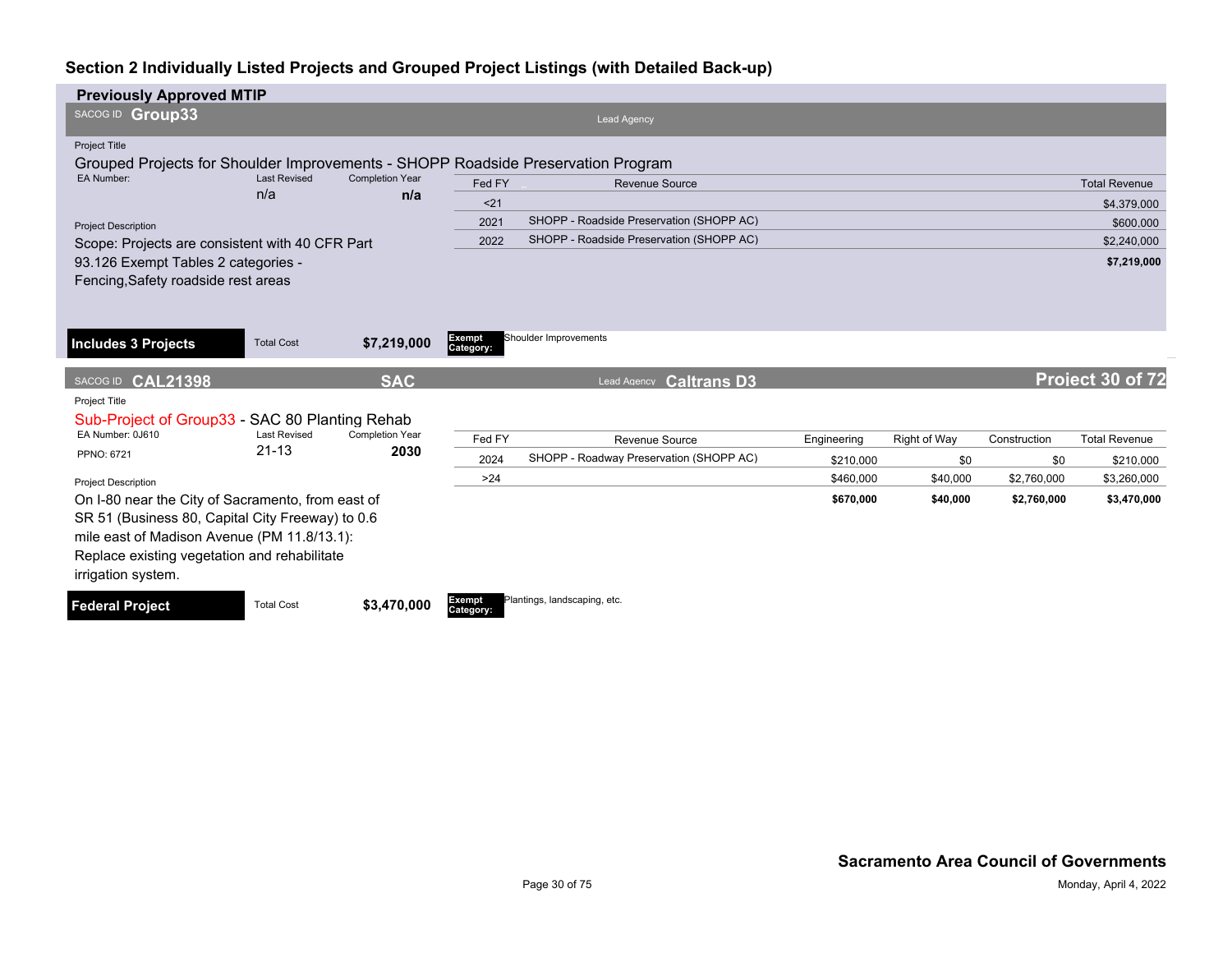| SACOG ID CAL20767                                                                                                                                                                                                                         |                                  | <b>VAR</b>                     |                     | Lead Agency Caltrans D3           |             |                                    |              | Project 31 of 72     |
|-------------------------------------------------------------------------------------------------------------------------------------------------------------------------------------------------------------------------------------------|----------------------------------|--------------------------------|---------------------|-----------------------------------|-------------|------------------------------------|--------------|----------------------|
| Project Title                                                                                                                                                                                                                             |                                  |                                |                     |                                   |             |                                    |              |                      |
| Sub-Project of Group33 - D3 Habitat Mitigation at Various Locations                                                                                                                                                                       |                                  |                                |                     |                                   |             |                                    |              |                      |
| EA Number: 1H520                                                                                                                                                                                                                          | <b>Last Revised</b><br>$21 - 13$ | <b>Completion Year</b><br>2022 | Fed FY              | Revenue Source                    | Engineering | Right of Way                       | Construction | <b>Total Revenue</b> |
| PPNO: 8380                                                                                                                                                                                                                                |                                  |                                | $21$                |                                   | \$66,000    | \$1,443,000                        | \$1,000      | \$1,510,000          |
| <b>Project Description</b><br>In Sutter, Glenn, Colusa, Yuba, Placer, Yolo and<br>Sacramento counties at various locations: Advance<br>mitigation credit purchases for future SHOPP<br>construction projects expected to impact sensitive |                                  |                                |                     |                                   | \$66,000    | \$1,443,000                        | \$1,000      | \$1,510,000          |
| species.                                                                                                                                                                                                                                  |                                  |                                |                     |                                   |             | <b>Listed for Information Only</b> |              |                      |
|                                                                                                                                                                                                                                           |                                  |                                |                     |                                   |             | <b>COMPLETED</b>                   |              |                      |
| <b>Federal Project</b>                                                                                                                                                                                                                    | <b>Total Cost</b>                | \$1,510,000                    | Exempt<br>Category: | Plantings, landscaping, etc.      |             |                                    |              |                      |
| <b>Previously Approved MTIP</b>                                                                                                                                                                                                           |                                  |                                |                     |                                   |             |                                    |              |                      |
| SACOG ID CAL20767                                                                                                                                                                                                                         |                                  | <b>VAR</b>                     |                     | Lead Agency<br><b>Caltrans D3</b> |             |                                    |              |                      |
| Project Title<br>Sub-Project of Group33 - D3 Habitat Mitigation at Various Locations                                                                                                                                                      |                                  |                                |                     |                                   |             |                                    |              |                      |
| EA Number: 1H520                                                                                                                                                                                                                          | <b>Last Revised</b>              | <b>Completion Year</b>         | Fed FY              | <b>Revenue Source</b>             | Engineering | <b>Right of Way</b>                | Construction | <b>Total Revenue</b> |
| PPNO: 8380                                                                                                                                                                                                                                | $21 - 00$                        | 2021                           | < 21                |                                   | \$66,000    | \$1,443,000                        | \$1,000      | \$1,510,000          |
| <b>Project Description</b>                                                                                                                                                                                                                |                                  |                                |                     |                                   | \$66,000    | \$1,443,000                        | \$1,000      | \$1,510,000          |
| In Sutter, Glenn, Colusa, Yuba, Placer, Yolo and<br>Sacramento counties at various locations: Advance<br>mitigation credit purchases for future SHOPP<br>construction projects expected to impact sensitive<br>species.                   |                                  |                                |                     |                                   |             | <b>Listed for Information Only</b> |              |                      |
| <b>Federal Project</b>                                                                                                                                                                                                                    | <b>Total Cost</b>                | \$1,510,000                    | Exempt<br>Category: | Plantings, landscaping, etc.      |             |                                    |              |                      |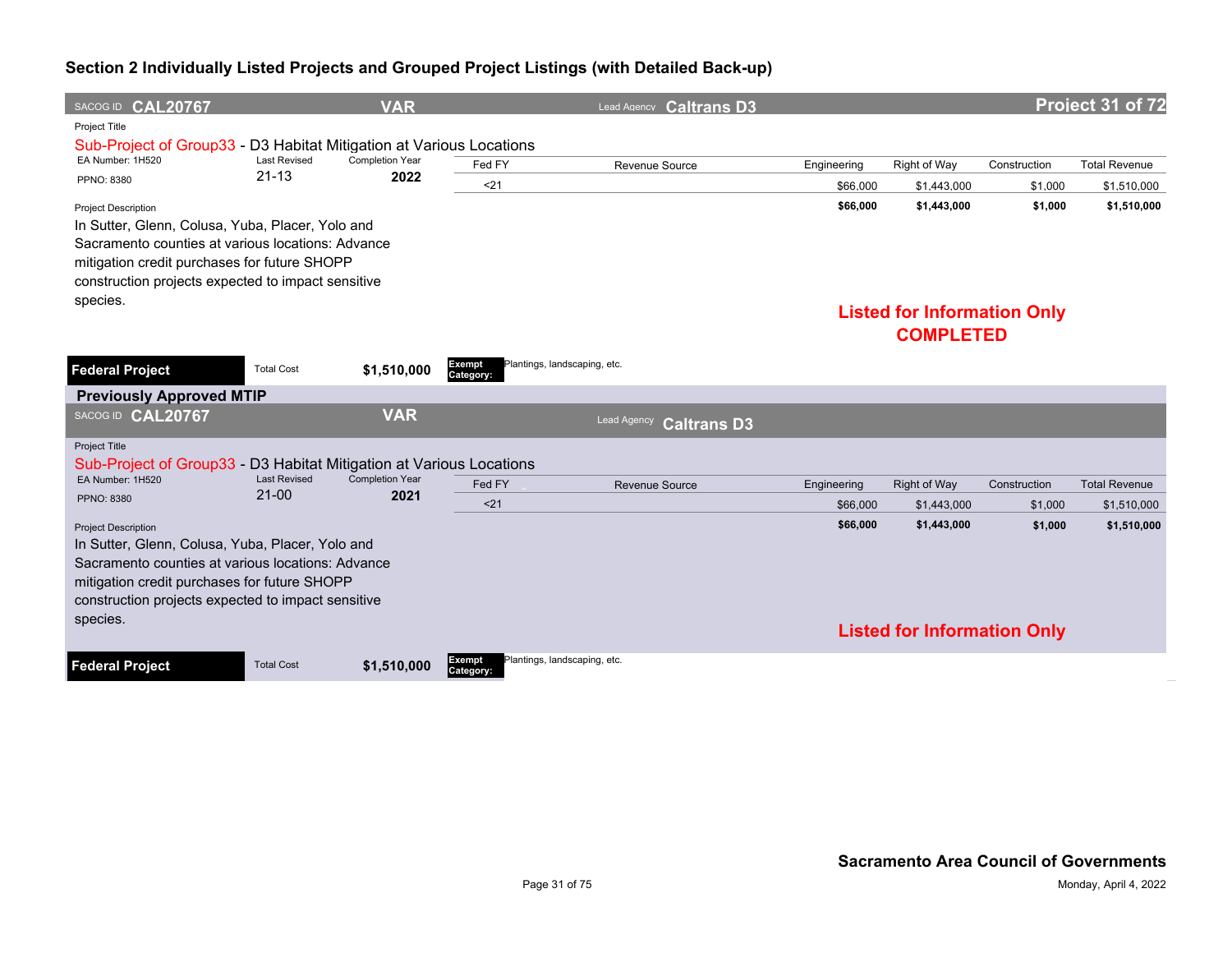| SACOG ID Group01                                    |                     |                        |                     | <b>Lead Agency</b>                                                                                   | Project 32 of 72     |
|-----------------------------------------------------|---------------------|------------------------|---------------------|------------------------------------------------------------------------------------------------------|----------------------|
| Project Title                                       |                     |                        |                     |                                                                                                      |                      |
|                                                     |                     |                        |                     | Grouped Projects for Pavement resurfacing and/or rehabilitation - SHOPP Roadway Preservation Program |                      |
| EA Number:                                          | <b>Last Revised</b> | <b>Completion Year</b> | Fed FY              | Revenue Source                                                                                       | <b>Total Revenue</b> |
|                                                     | n/a                 | n/a                    | $21$                |                                                                                                      | \$573,490,000        |
| <b>Project Description</b>                          |                     |                        | 2021                | Regional Surface Transportation Program                                                              | \$900,000            |
| Scope: Projects are consistent with 40 CFR Part     |                     |                        | 2021                | SHOPP - Roadway Preservation (SHOPP AC)                                                              | \$12,835,000         |
| 93.126 Exempt Tables 2 categories - Pavement        |                     |                        | 2022                | SHOPP - Roadway Preservation (SHOPP AC)                                                              | \$59,430,000         |
| resurfacing and/or rehabilitation, Emergency relief |                     |                        | 2023                | SHOPP - Roadway Preservation (SHOPP AC)                                                              | \$108,503,000        |
| (23 U.S.C. 125), Widening narrow pavements or       |                     |                        | 2024                | SHOPP - Roadway Preservation (SHOPP AC)                                                              | \$20,222,000         |
| reconstructing bridges (no additional travel lanes) |                     |                        | $>24$               |                                                                                                      | \$680,200,000        |
|                                                     |                     |                        |                     |                                                                                                      | \$1,455,580,000      |
|                                                     |                     |                        |                     |                                                                                                      |                      |
| Includes 27 Projects                                | <b>Total Cost</b>   | \$1,455,580,000        | Exempt<br>Category: | Pavement resurfacing and/or rehabilitation                                                           |                      |
| <b>Previously Approved MTIP</b>                     |                     |                        |                     |                                                                                                      |                      |
| SACOG ID Group01                                    |                     |                        |                     | <b>Lead Agency</b>                                                                                   |                      |
| <b>Project Title</b>                                |                     |                        |                     |                                                                                                      |                      |
|                                                     |                     |                        |                     | Grouped Projects for Pavement resurfacing and/or rehabilitation - SHOPP Roadway Preservation Program |                      |
| EA Number:                                          | <b>Last Revised</b> | <b>Completion Year</b> | Fed FY              | Revenue Source                                                                                       | <b>Total Revenue</b> |
|                                                     | n/a                 | n/a                    | $21$                |                                                                                                      | \$573.490.000        |
| <b>Project Description</b>                          |                     |                        | 2021                | Regional Surface Transportation Program                                                              | \$900,000            |
| Scope: Projects are consistent with 40 CFR Part     |                     |                        | 2021                | SHOPP - Roadway Preservation (SHOPP AC)                                                              | \$12,835,000         |
| 93.126 Exempt Tables 2 categories - Pavement        |                     |                        | 2022                | SHOPP - Roadway Preservation (SHOPP AC)                                                              | \$58,760,000         |
| resurfacing and/or rehabilitation, Emergency relief |                     |                        | 2023                | SHOPP - Roadway Preservation (SHOPP AC)                                                              | \$78,730,000         |
| (23 U.S.C. 125), Widening narrow pavements or       |                     |                        | 2024                | SHOPP - Roadway Preservation (SHOPP AC)                                                              | \$866,000            |
| reconstructing bridges (no additional travel lanes) |                     |                        | $>24$               |                                                                                                      | \$464,530,000        |
|                                                     |                     |                        |                     |                                                                                                      | \$1,190,111,000      |
|                                                     |                     |                        |                     |                                                                                                      |                      |
| <b>Includes 18 Projects</b>                         | <b>Total Cost</b>   | \$1,190,111,000        | Exempt<br>Category: | Pavement resurfacing and/or rehabilitation                                                           |                      |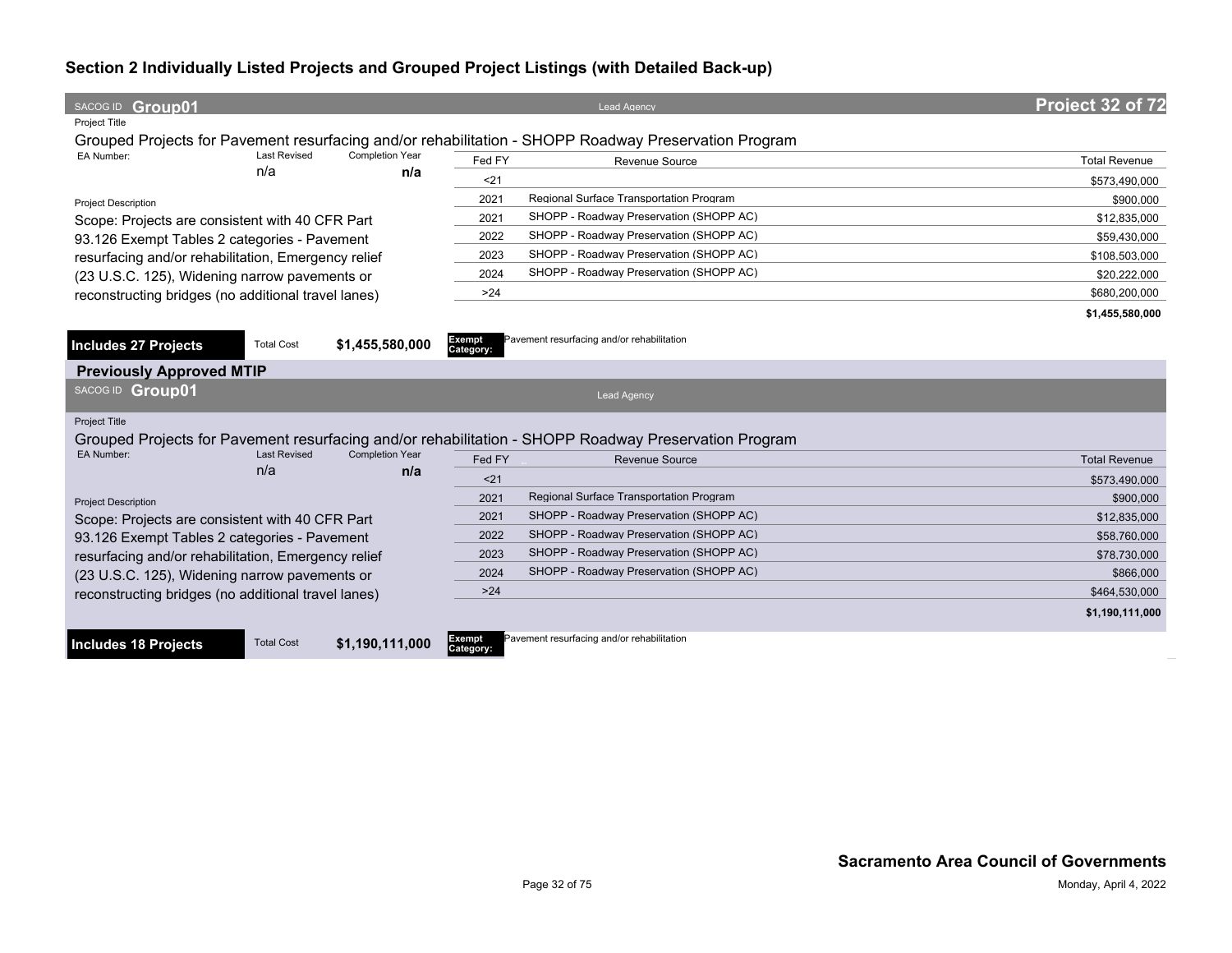| SACOG ID CAL21392                                                                                                                                                                |                                  | <b>ELD</b>              |                            | Lead Agency Caltrans D3                    |             |              |              | Project 33 of 72     |
|----------------------------------------------------------------------------------------------------------------------------------------------------------------------------------|----------------------------------|-------------------------|----------------------------|--------------------------------------------|-------------|--------------|--------------|----------------------|
| Project Title<br>Sub-Project of Group01 - ED US 50 Pavement Rehab                                                                                                                |                                  |                         |                            |                                            |             |              |              |                      |
| EA Number: 1J160                                                                                                                                                                 | <b>Last Revised</b>              | <b>Completion Year</b>  | Fed FY                     | Revenue Source                             | Engineering | Right of Way | Construction | <b>Total Revenue</b> |
| PPNO: 3341                                                                                                                                                                       | $21 - 13$                        | 2026                    | 2023                       | SHOPP - Roadway Preservation (SHOPP AC)    | \$1,980,000 | \$0          | \$0          | \$1,980,000          |
| <b>Project Description</b>                                                                                                                                                       |                                  |                         | 2024                       | SHOPP - Roadway Preservation (SHOPP AC)    | \$2,310,000 | \$220,000    | \$0          | \$2,530,000          |
| On US 50, Near Pollock Pines, Kyburz, and                                                                                                                                        |                                  |                         | >24                        |                                            | \$0         | \$1,240,000  | \$31,970,000 | \$33,210,000         |
| Strawberry, from west of Icehouse Road to 0.5 mile<br>east of Cedar Street (PM 39.7/58.9): Rehabilitate<br>pavement and drainage systems, and upgrade<br>lighting and guardrail. |                                  |                         |                            |                                            | \$4,290,000 | \$1,460,000  | \$31,970,000 | \$37,720,000         |
| <b>Federal Project</b>                                                                                                                                                           | <b>Total Cost</b>                | \$37,720,000            | <b>Exempt</b><br>Category: | Pavement resurfacing and/or rehabilitation |             |              |              |                      |
| SACOG ID CAL21391                                                                                                                                                                |                                  | <b>ELD</b>              |                            | <b>Caltrans D3</b><br>Lead Agency          |             |              |              | Project 34 of 72     |
| Project Title                                                                                                                                                                    |                                  |                         |                            |                                            |             |              |              |                      |
| Sub-Project of Group01 - US 50 Placerville & Camino Pavement Rehab                                                                                                               |                                  |                         |                            |                                            |             |              |              |                      |
| EA Number: 0J400                                                                                                                                                                 | <b>Last Revised</b><br>$21 - 13$ | Completion Year<br>2027 | Fed FY                     | Revenue Source                             | Engineering | Right of Way | Construction | <b>Total Revenue</b> |
| PPNO: 3337                                                                                                                                                                       |                                  |                         | 2023                       | SHOPP - Roadway Preservation (SHOPP AC)    | \$2,250,000 | \$0          | \$0          | \$2,250,000          |
| <b>Project Description</b>                                                                                                                                                       |                                  |                         | 2024                       | SHOPP - Roadway Preservation (SHOPP AC)    | \$2,110,000 | \$500,000    | \$0          | \$2,610,000          |
| On US 50 in and near Placerville, from west of                                                                                                                                   |                                  |                         | >24                        |                                            | \$0         | \$610,000    | \$32,000,000 | \$32,610,000         |
| Carson Road Overcrossing to west of Still                                                                                                                                        |                                  |                         |                            |                                            | \$4,360,000 | \$1,110,000  | \$32,000,000 | \$37,470,000         |
| Meadows Road (PM 18.7/21.9); also near Camino,                                                                                                                                   |                                  |                         |                            |                                            |             |              |              |                      |
| from 1.1 miles west of Snow Road Undercrossing                                                                                                                                   |                                  |                         |                            |                                            |             |              |              |                      |
| to east of Sawmill Undercrossing (PM 24.2/R29.1):                                                                                                                                |                                  |                         |                            |                                            |             |              |              |                      |
| Rehabilitate pavement, upgrade facilities to                                                                                                                                     |                                  |                         |                            |                                            |             |              |              |                      |
| Americans with Disabilities Act (ADA) standards,                                                                                                                                 |                                  |                         |                            |                                            |             |              |              |                      |
| rehabilitate drainage systems, upgrade concrete                                                                                                                                  |                                  |                         |                            |                                            |             |              |              |                      |
| barrier, signs, and Transportation Management                                                                                                                                    |                                  |                         |                            |                                            |             |              |              |                      |
| System (TMS) elements, and construct<br>maintenance vehicle pullouts.                                                                                                            |                                  |                         |                            |                                            |             |              |              |                      |

**Federal Project** Total Cost \$37,470,000

**Category:**

Pavement resurfacing and/or rehabilitation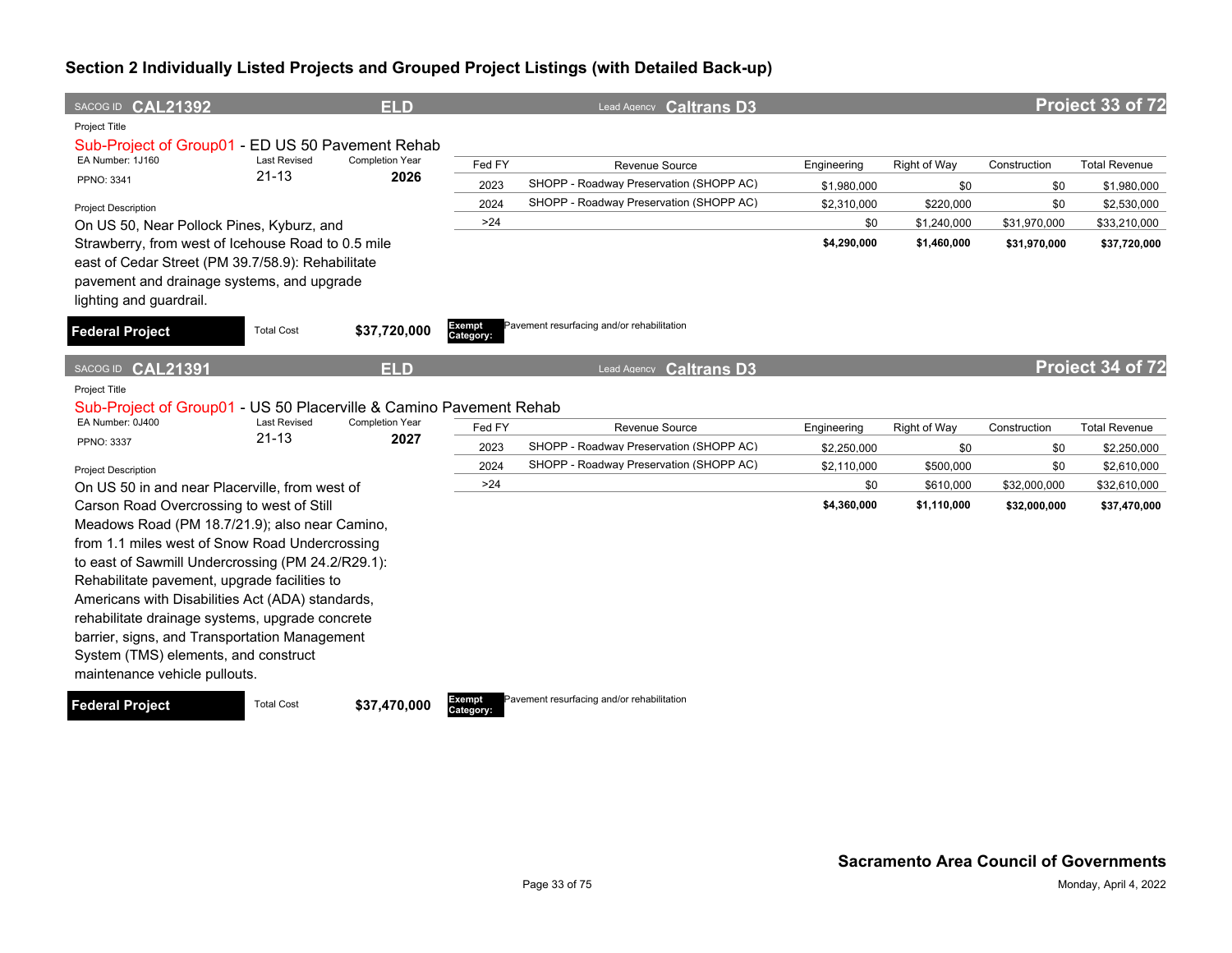| SACOG ID CAL21393                                                                                                                                                                                                                                                                                                 |                                  | <b>PLA</b>                     |                     | Lead Agency Caltrans D3                                   |                            |                     |                     | Project 35 of 72                    |
|-------------------------------------------------------------------------------------------------------------------------------------------------------------------------------------------------------------------------------------------------------------------------------------------------------------------|----------------------------------|--------------------------------|---------------------|-----------------------------------------------------------|----------------------------|---------------------|---------------------|-------------------------------------|
| Project Title                                                                                                                                                                                                                                                                                                     |                                  |                                |                     |                                                           |                            |                     |                     |                                     |
| Sub-Project of Group01 - Alta CAPM<br>EA Number: 0J410<br><b>PPNO: 5140</b>                                                                                                                                                                                                                                       | <b>Last Revised</b><br>$21 - 13$ | <b>Completion Year</b><br>2026 | Fed FY<br>2023      | Revenue Source<br>SHOPP - Roadway Preservation (SHOPP AC) | Engineering<br>\$4,110,000 | Right of Way<br>\$0 | Construction<br>\$0 | <b>Total Revenue</b><br>\$4,110,000 |
|                                                                                                                                                                                                                                                                                                                   |                                  |                                | 2024                | SHOPP - Roadway Preservation (SHOPP AC)                   | \$2,350,000                | \$310,000           | \$0                 | \$2,660,000                         |
| <b>Project Description</b><br>On I-80 near Colfax, from east of Route 174                                                                                                                                                                                                                                         |                                  |                                | $>24$               |                                                           | \$0                        | \$830,000           | \$24,790,000        | \$25,620,000                        |
| Separation to east of Alta Road Undercrossing (PM<br>33.3/44.9): Rehabilitate pavement and drainage<br>systems, and upgrade guardrail, signs, and<br>Transportation Management System (TMS)<br>elements.                                                                                                          |                                  |                                |                     |                                                           | \$6,460,000                | \$1,140,000         | \$24,790,000        | \$32,390,000                        |
| <b>Federal Project</b>                                                                                                                                                                                                                                                                                            | <b>Total Cost</b>                | \$32,390,000                   | Exempt<br>Category: | Pavement resurfacing and/or rehabilitation                |                            |                     |                     |                                     |
| <b>CAL20844</b><br>SACOG ID                                                                                                                                                                                                                                                                                       |                                  | <b>PLA</b>                     |                     | <b>Caltrans D3</b><br>Lead Agency                         |                            |                     |                     | Project 36 of 72                    |
| <b>Project Title</b><br>Sub-Project of Group01 - Blue Canyon Truck Climbing Lane (G13 Contingency)                                                                                                                                                                                                                |                                  |                                |                     |                                                           |                            |                     |                     |                                     |
| EA Number: 3H590                                                                                                                                                                                                                                                                                                  | <b>Last Revised</b>              | <b>Completion Year</b>         | Fed FY              | Revenue Source                                            | Engineering                | Right of Way        | Construction        | <b>Total Revenue</b>                |
| PPNO: 5131                                                                                                                                                                                                                                                                                                        | $21 - 13$                        | 2027                           | 2021                | SHOPP - Roadway Preservation (SHOPP AC)                   | \$4,000,000                | \$0                 | \$0                 | \$4,000,000                         |
| <b>Project Description</b>                                                                                                                                                                                                                                                                                        |                                  |                                | 2022                | SHOPP - Roadway Preservation (SHOPP AC)                   | \$5,000,000                | \$500,000           | \$0                 | \$5,500,000                         |
| On I-80 near Applegate, from east of Crother Road                                                                                                                                                                                                                                                                 |                                  |                                | 2024                | SHOPP - Roadway Preservation (SHOPP AC)                   | \$0                        | \$2,972,000         | \$0                 | \$2,972,000                         |
| OC to east of Weimar OH (PM R26.5/28.8); also                                                                                                                                                                                                                                                                     |                                  |                                | $>24$               |                                                           | \$0                        | \$0                 | \$103,000,000       | \$103,000,000                       |
| near Magra from PM 39.5 to 41.3; also near<br>Emigrant Gap from PM 53.0 to 54.7: Rehabilitate<br>roadway, construct truck climbing lanes in EB<br>direction, widen shoulders, replace or widen<br>structures, upgrade median barrier and<br>Transportation Management System (TMS)<br>elements. (G13 Contingency) |                                  |                                |                     |                                                           | \$9,000,000                | \$3,472,000         | \$103,000,000       | \$115,472,000                       |

**Federal Project** Total Cost \$115,472,000



Truck climbing lanes outside of the urbanized area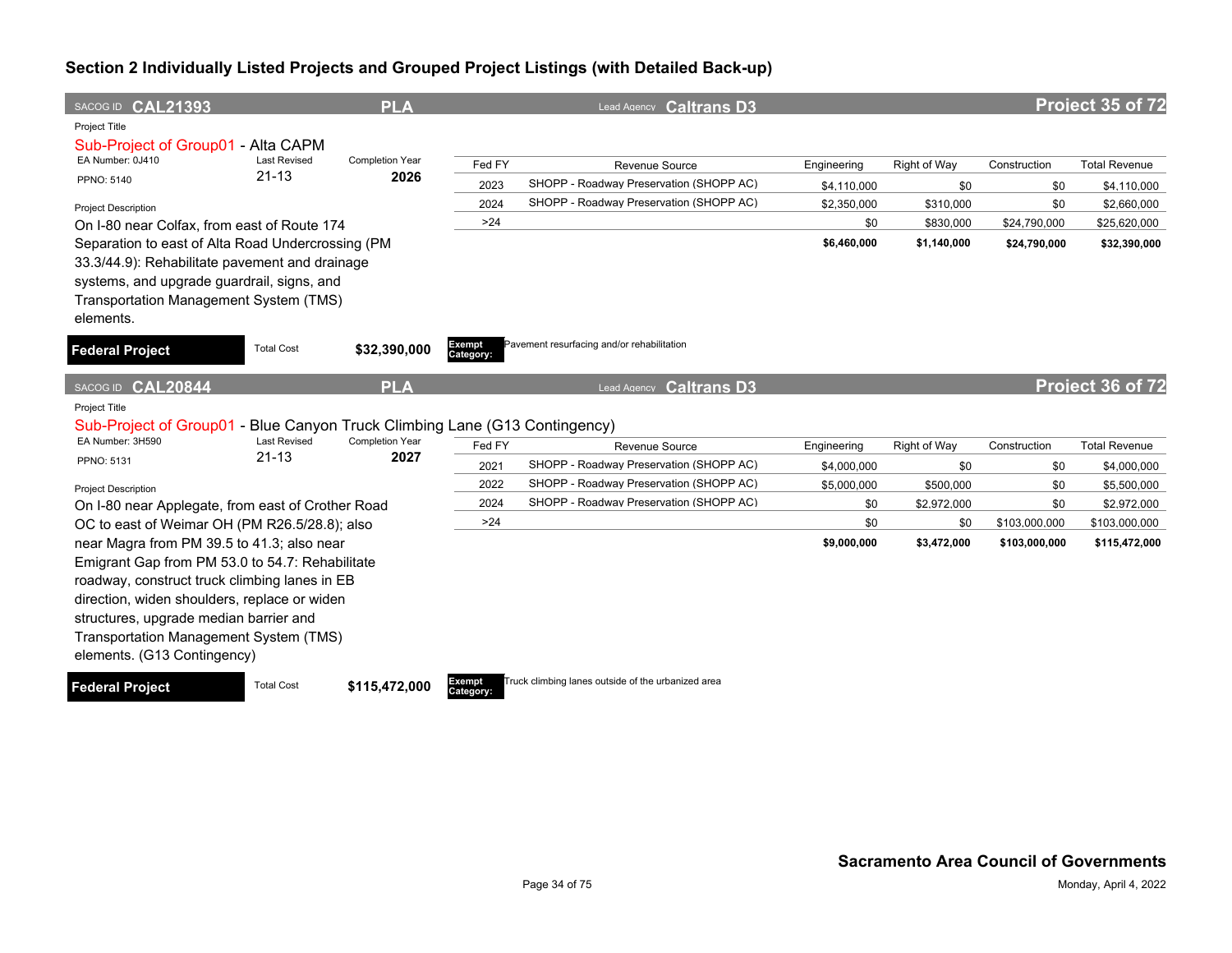| <b>Previously Approved MTIP</b>                                                                                                                                                                                                                                                   |                     |                                                                             |                     |                                            |             |                               |               |                      |
|-----------------------------------------------------------------------------------------------------------------------------------------------------------------------------------------------------------------------------------------------------------------------------------|---------------------|-----------------------------------------------------------------------------|---------------------|--------------------------------------------|-------------|-------------------------------|---------------|----------------------|
| SACOG ID CAL20844                                                                                                                                                                                                                                                                 |                     | <b>PLA</b>                                                                  |                     | Lead Agency<br><b>Caltrans D3</b>          |             |                               |               |                      |
| <b>Project Title</b>                                                                                                                                                                                                                                                              |                     |                                                                             |                     |                                            |             |                               |               |                      |
| Sub-Project of Group01<br>EA Number: 3H590                                                                                                                                                                                                                                        | <b>Last Revised</b> | Blue Canyon Truck Climbing Lane (G13 Contingency)<br><b>Completion Year</b> |                     |                                            |             |                               |               |                      |
| <b>PPNO: 5131</b>                                                                                                                                                                                                                                                                 | $21-00$             | 2026                                                                        | Fed FY              | <b>Revenue Source</b>                      | Engineering | <b>Right of Way</b>           | Construction  | <b>Total Revenue</b> |
|                                                                                                                                                                                                                                                                                   |                     |                                                                             | 2021                | SHOPP - Roadway Preservation (SHOPP AC)    | \$4,000,000 | \$0                           | \$0           | \$4,000,000          |
| <b>Project Description</b>                                                                                                                                                                                                                                                        |                     |                                                                             | 2022                | SHOPP - Roadway Preservation (SHOPP AC)    | \$5,000,000 | \$500,000                     | \$0           | \$5,500,000          |
| On I-80 near Applegate, from east of Crother Road                                                                                                                                                                                                                                 |                     |                                                                             | 2023                | SHOPP - Roadway Preservation (SHOPP AC)    | \$0         | \$1,000,000                   | \$0           | \$1,000,000          |
| OC to east of Weimar OH (PM R26.5/28.8); also                                                                                                                                                                                                                                     |                     |                                                                             | $>24$               |                                            | \$0         | \$0                           | \$103,000,000 | \$103,000,000        |
| near Magra from PM 39.5 to 41.3; also near                                                                                                                                                                                                                                        |                     |                                                                             |                     |                                            | \$9,000,000 | \$1,500,000                   | \$103,000,000 | \$113,500,000        |
| Emigrant Gap from PM 53.0 to 54.7: Rehabilitate<br>roadway, construct truck climbing lanes in EB<br>direction, widen shoulders, replace or widen<br>structures, upgrade median barrier and<br>Transportation Management System (TMS)<br>elements. (G13 Contingency)               |                     |                                                                             |                     |                                            |             | <b>Change Exempt Category</b> |               |                      |
| <b>Federal Project</b>                                                                                                                                                                                                                                                            | <b>Total Cost</b>   | \$113,500,000                                                               | Exempt<br>Category: | Pavement resurfacing and/or rehabilitation |             |                               |               |                      |
| SACOG ID CAL20845                                                                                                                                                                                                                                                                 |                     | <b>PLA</b>                                                                  |                     | Lead Agency Caltrans D3                    |             |                               |               | Project 37 of 72     |
| Project Title<br>Sub-Project of Group01 - Monte Vista Truck Climbing Lane                                                                                                                                                                                                         |                     |                                                                             |                     |                                            |             |                               |               |                      |
| EA Number: 3H610                                                                                                                                                                                                                                                                  | <b>Last Revised</b> | <b>Completion Year</b>                                                      | Fed FY              | Revenue Source                             | Engineering | Right of Way                  | Construction  | <b>Total Revenue</b> |
| PPNO: 5133                                                                                                                                                                                                                                                                        | $21 - 13$           | 2025                                                                        | 2021                | SHOPP - Roadway Preservation (SHOPP AC)    | \$3,000,000 | \$0                           | \$0           | \$3,000,000          |
| <b>Project Description</b>                                                                                                                                                                                                                                                        |                     |                                                                             | 2022                | SHOPP - Roadway Preservation (SHOPP AC)    | \$3,000,000 | \$230,000                     | \$0           | \$3,230,000          |
| On I-80 near Gold Run, from west of Monte Vista                                                                                                                                                                                                                                   |                     |                                                                             | 2023                | SHOPP - Roadway Preservation (SHOPP AC)    | \$0         | \$2,165,000                   | \$85,188,000  | \$87,353,000         |
| OC to east of Drum Forebay OC (PM 42.7/49.3R):<br>Rehabilitate roadway, construct truck climbing<br>lane, replace or widen structures, upgrade median<br>concrete barrier, sign panels, Transportation<br>Management Systems (TMS) elements and<br>rehabilitate drainage systems. |                     |                                                                             |                     |                                            | \$6,000,000 | \$2,395,000                   | \$85,188,000  | \$93,583,000         |
| <b>Federal Project</b>                                                                                                                                                                                                                                                            | <b>Total Cost</b>   | \$93,583,000                                                                | Exempt<br>Category: | Pavement resurfacing and/or rehabilitation |             |                               |               |                      |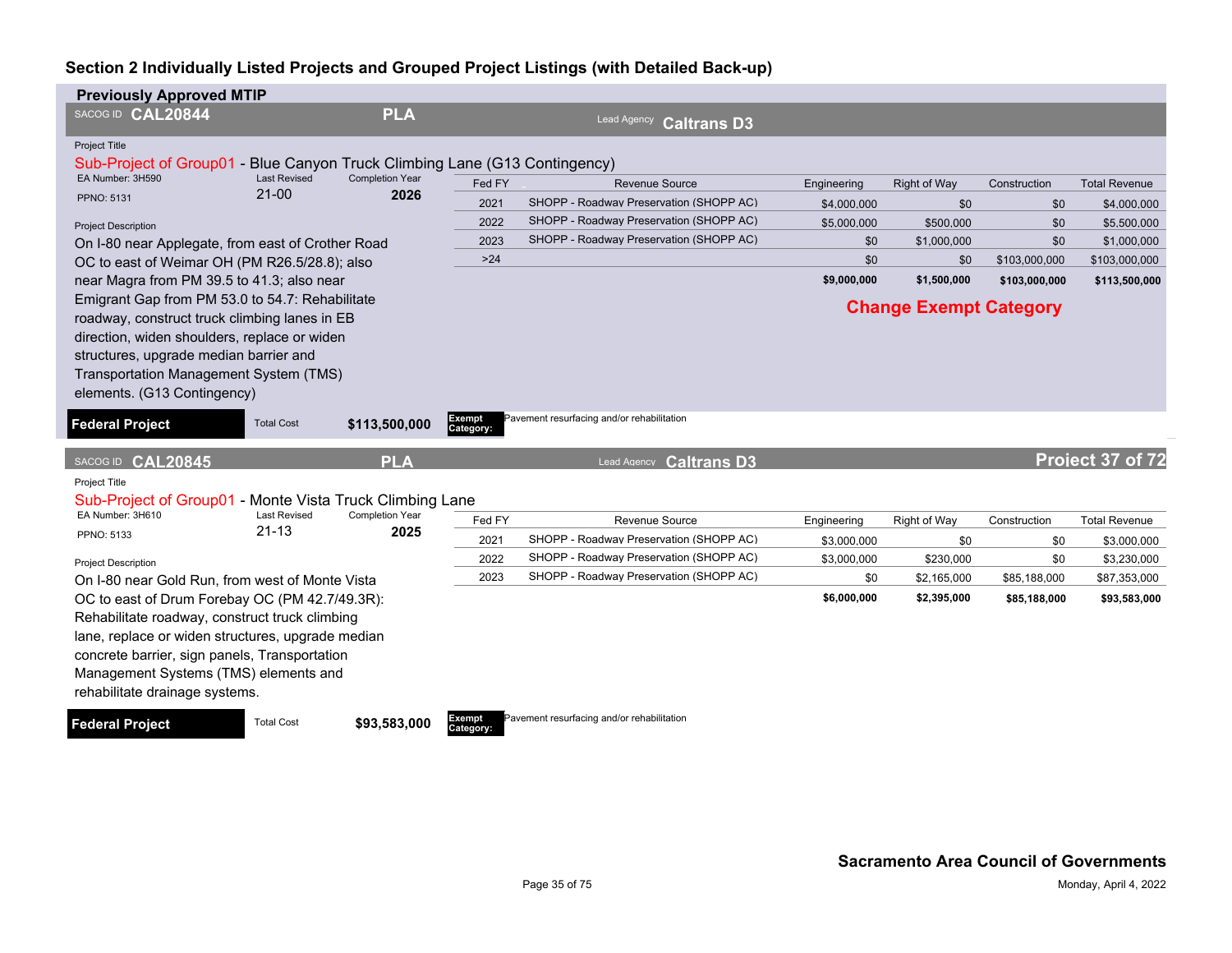| <b>Previously Approved MTIP</b>                                                                                                                                                                                                                                                   |                                  |                                |                     |                                            |             |                                 |              |                      |
|-----------------------------------------------------------------------------------------------------------------------------------------------------------------------------------------------------------------------------------------------------------------------------------|----------------------------------|--------------------------------|---------------------|--------------------------------------------|-------------|---------------------------------|--------------|----------------------|
| SACOG ID CAL20845                                                                                                                                                                                                                                                                 |                                  | <b>PLA</b>                     |                     | Lead Agency<br><b>Caltrans D3</b>          |             |                                 |              |                      |
| Project Title<br>Sub-Project of Group01 - Monte Vista Truck Climbing Lane                                                                                                                                                                                                         |                                  |                                |                     |                                            |             |                                 |              |                      |
| EA Number: 3H610                                                                                                                                                                                                                                                                  | <b>Last Revised</b><br>$21 - 00$ | <b>Completion Year</b><br>2025 | Fed FY              | <b>Revenue Source</b>                      | Engineering | <b>Right of Way</b>             | Construction | <b>Total Revenue</b> |
| <b>PPNO: 5133</b>                                                                                                                                                                                                                                                                 |                                  |                                | 2021                | SHOPP - Roadway Preservation (SHOPP AC)    | \$3,000,000 | \$0                             | \$0          | \$3,000,000          |
| <b>Project Description</b>                                                                                                                                                                                                                                                        |                                  |                                | 2022                | SHOPP - Roadway Preservation (SHOPP AC)    | \$3,000,000 | \$230,000                       | \$0          | \$3,230,000          |
| On I-80 near Gold Run, from west of Monte Vista                                                                                                                                                                                                                                   |                                  |                                | 2023                | SHOPP - Roadway Preservation (SHOPP AC)    | \$0         | \$1,430,000                     | \$69,200,000 | \$70,630,000         |
| OC to east of Drum Forebay OC (PM 42.7/49.3R):<br>Rehabilitate roadway, construct truck climbing<br>lane, replace or widen structures, upgrade median<br>concrete barrier, sign panels, Transportation<br>Management Systems (TMS) elements and<br>rehabilitate drainage systems. |                                  |                                |                     |                                            | \$6,000,000 | \$1,660,000                     | \$69,200,000 | \$76,860,000         |
| <b>Federal Project</b>                                                                                                                                                                                                                                                            | <b>Total Cost</b>                | \$76,860,000                   | Exempt<br>Category: | Pavement resurfacing and/or rehabilitation |             |                                 |              |                      |
| SACOG ID CAL20541                                                                                                                                                                                                                                                                 |                                  | <b>PLA</b>                     |                     | <b>Caltrans D3</b><br>Lead Agency          |             |                                 |              | Project 38 of 72     |
| Project Title<br>Sub-Project of Group01 - SR 49 Pavement Rehab                                                                                                                                                                                                                    |                                  |                                |                     |                                            |             |                                 |              |                      |
| EA Number: 2F340                                                                                                                                                                                                                                                                  | <b>Last Revised</b>              | Completion Year                | Fed FY              | Revenue Source                             | Engineering | Right of Way                    | Construction | <b>Total Revenue</b> |
| FED ID: 6203059, P049177                                                                                                                                                                                                                                                          | $21 - 13$                        | 2022                           | $21$                |                                            | \$3,700,000 | \$1,805,000                     | \$34,750,000 | \$40,255,000         |
|                                                                                                                                                                                                                                                                                   |                                  |                                |                     |                                            |             |                                 |              |                      |
| PPNO: 4781<br><b>Project Description</b>                                                                                                                                                                                                                                          |                                  |                                | 2021                | Regional Surface Transportation Program    | \$0         | \$0                             | \$900,000    | \$900,000            |
| On SR 49 in and near Auburn, from 0.1 mile south<br>of Routes 49/80 separation to 0.1 mile north of Dry<br>Creek Road (PM 3.1/7.5): Rehabilitate pavement<br>Toll Credits for ENG, ROW, CON                                                                                       |                                  |                                |                     |                                            | \$3,700,000 | \$1,805,000<br><b>COMPLETED</b> | \$35,650,000 | \$41,155,000         |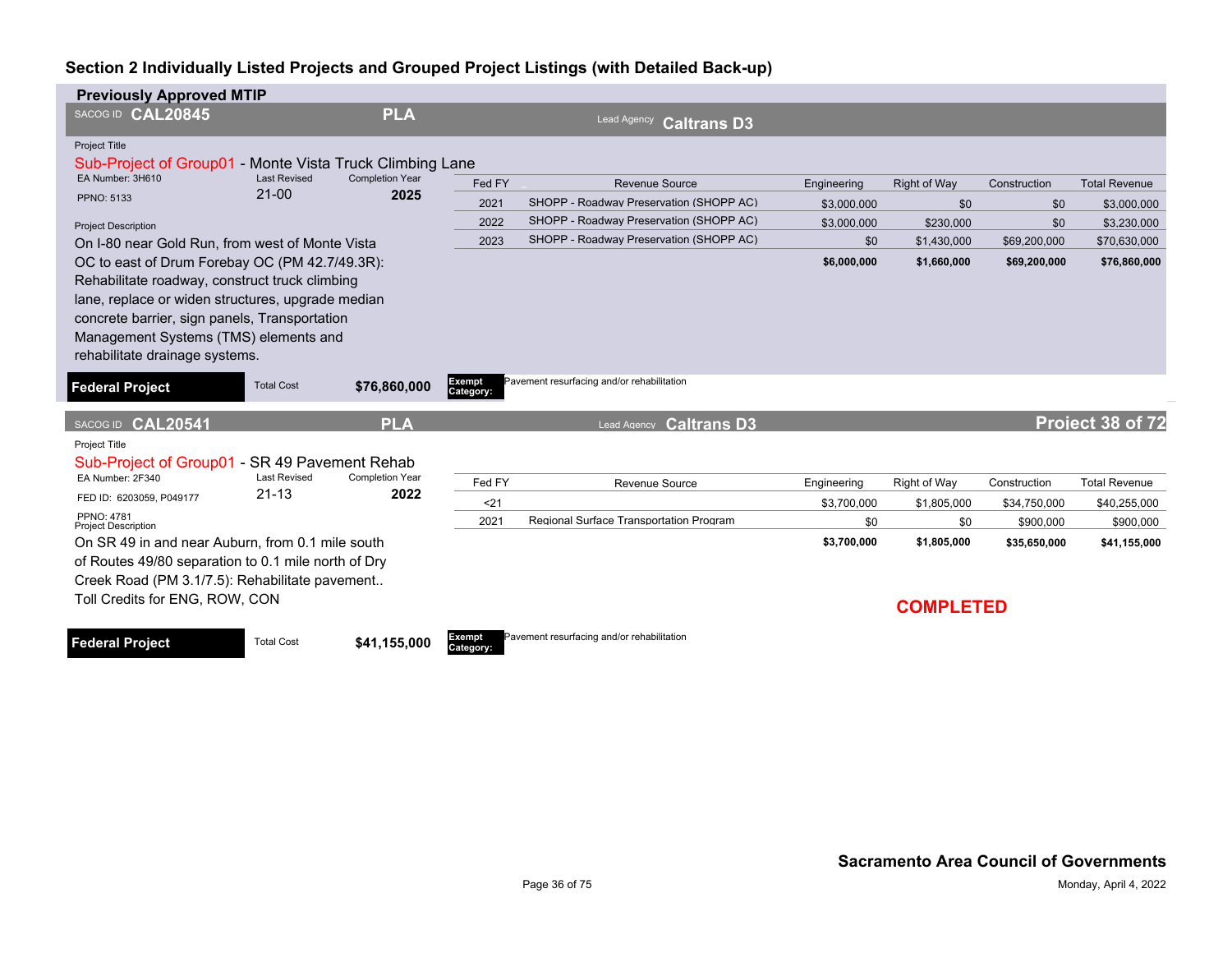| <b>Previously Approved MTIP</b>                                                                                                                                                                                                                                                                        |                                  |                                |                     |                                                           |                            |                     |              |                            |
|--------------------------------------------------------------------------------------------------------------------------------------------------------------------------------------------------------------------------------------------------------------------------------------------------------|----------------------------------|--------------------------------|---------------------|-----------------------------------------------------------|----------------------------|---------------------|--------------|----------------------------|
| SACOG ID CAL20541                                                                                                                                                                                                                                                                                      |                                  | <b>PLA</b>                     |                     | Lead Agency<br><b>Caltrans D3</b>                         |                            |                     |              |                            |
| <b>Project Title</b><br>Sub-Project of Group01 - SR 49 Pavement Rehab                                                                                                                                                                                                                                  |                                  |                                |                     |                                                           |                            |                     |              |                            |
| EA Number: 2F340                                                                                                                                                                                                                                                                                       | <b>Last Revised</b><br>$21 - 01$ | <b>Completion Year</b><br>2021 | Fed FY              | Revenue Source                                            | Engineering                | <b>Right of Way</b> | Construction | <b>Total Revenue</b>       |
| FED ID: 6203059, P049177<br>PPNO: 4781                                                                                                                                                                                                                                                                 |                                  |                                | < 21                |                                                           | \$3,700,000                | \$1,805,000         | \$34,750,000 | \$40,255,000               |
| <b>Project Description</b>                                                                                                                                                                                                                                                                             |                                  |                                | 2021                | Regional Surface Transportation Program                   | \$0                        | \$0                 | \$900,000    | \$900,000                  |
| On SR 49 in and near Auburn, from 0.1 mile south<br>of Routes 49/80 separation to 0.1 mile north of Dry<br>Creek Road (PM 3.1/7.5): Rehabilitate pavement<br>Toll Credits for ENG, ROW, CON                                                                                                            |                                  |                                |                     |                                                           | \$3,700,000                | \$1,805,000         | \$35,650,000 | \$41,155,000               |
| <b>Federal Project</b>                                                                                                                                                                                                                                                                                 | <b>Total Cost</b>                | \$41,155,000                   | Exempt<br>Category: | Pavement resurfacing and/or rehabilitation                |                            |                     |              |                            |
| SACOG ID CAL21401                                                                                                                                                                                                                                                                                      |                                  | <b>SAC</b>                     |                     | <b>Caltrans D3</b><br>Lead Agency                         |                            |                     |              | Project 39 of 72           |
| Project Title<br>Sub-Project of Group01 - North Sac I-5 Rehab<br>EA Number: 1H170                                                                                                                                                                                                                      |                                  |                                |                     |                                                           |                            |                     |              |                            |
|                                                                                                                                                                                                                                                                                                        | <b>Last Revised</b>              | <b>Completion Year</b>         | Fed FY              |                                                           |                            |                     |              | <b>Total Revenue</b>       |
| PPNO: 5859                                                                                                                                                                                                                                                                                             | $21 - 13$                        | 2027                           | 2023                | Revenue Source<br>SHOPP - Roadway Preservation (SHOPP AC) | Engineering                | Right of Way        | Construction |                            |
|                                                                                                                                                                                                                                                                                                        |                                  |                                | 2024                | SHOPP - Roadway Preservation (SHOPP AC)                   | \$1.090.000<br>\$1,900,000 | \$0<br>\$530,000    | \$0<br>\$0   | \$1,090,000<br>\$2,430,000 |
| <b>Project Description</b><br>On I-5 near the City of Sacramento, from American                                                                                                                                                                                                                        |                                  |                                | >24                 |                                                           | \$0                        | \$1,340,000         | \$52,640,000 | \$53,980,000               |
| River Bridge to Sacramento River Bridge (PM<br>25.3/34.4): Rehabilitate pavement and drainage<br>systems, upgrade facilities to Americans with<br>Disabilities Act (ADA) standards, and upgrade<br>guardrail, signs, and Transportation Management<br>System (TMS) elements.<br><b>Federal Project</b> | <b>Total Cost</b>                | \$57,500,000                   | Exempt              | Pavement resurfacing and/or rehabilitation                | \$2,990,000                | \$1,870,000         | \$52,640,000 | \$57,500,000               |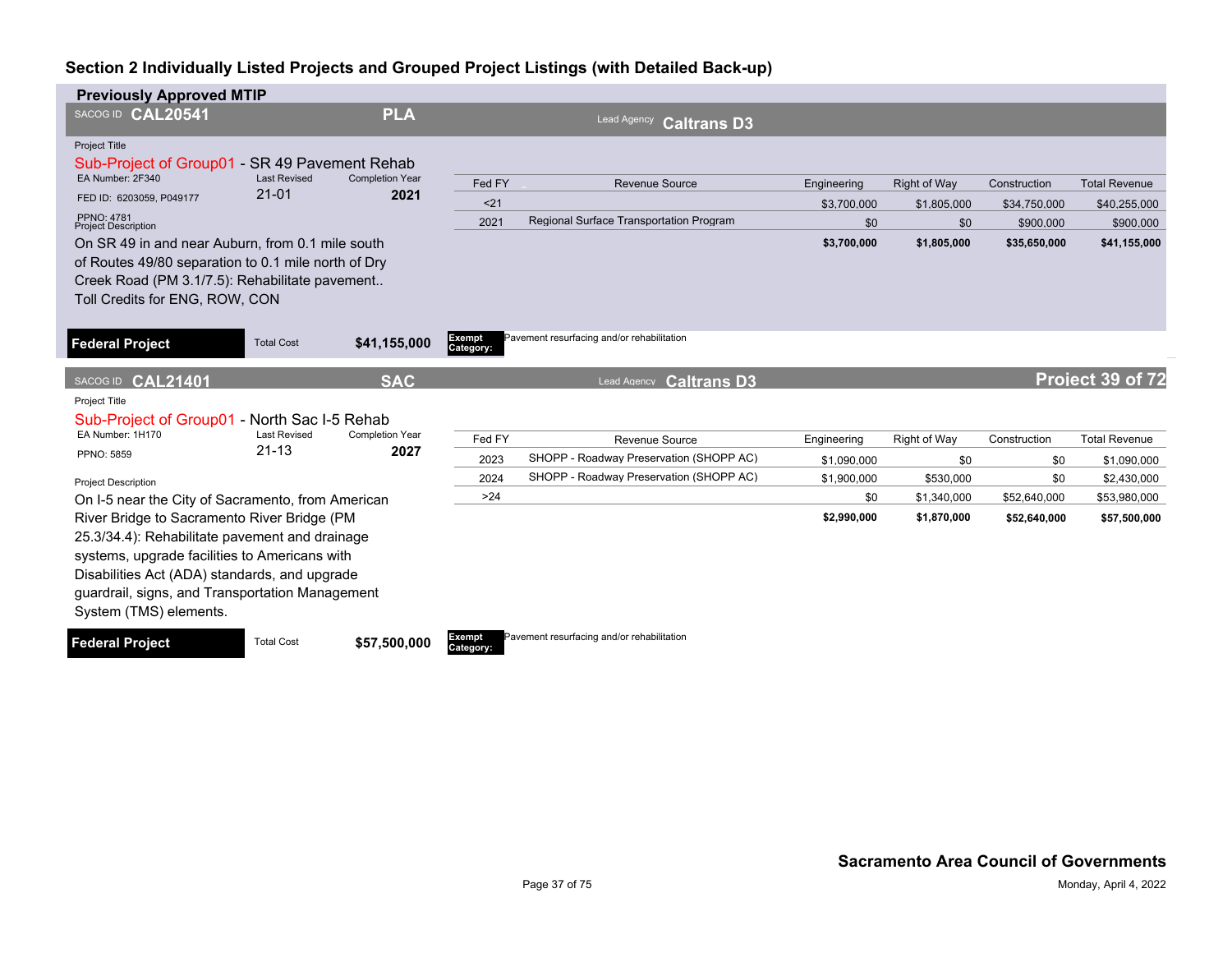| SACOG ID CAL21399                                                                                                                                                                                                                                                                                                                                                |                                  | <b>SAC</b>              |                     | Lead Agency <b>Caltrans D3</b>                                                     |                          |                          |                              | Project 40 of 72             |
|------------------------------------------------------------------------------------------------------------------------------------------------------------------------------------------------------------------------------------------------------------------------------------------------------------------------------------------------------------------|----------------------------------|-------------------------|---------------------|------------------------------------------------------------------------------------|--------------------------|--------------------------|------------------------------|------------------------------|
| Project Title<br>Sub-Project of Group01 - SAC 99/ SR 51 Pump Plants<br>EA Number: 0J620<br>PPNO: 6932                                                                                                                                                                                                                                                            | <b>Last Revised</b><br>$21 - 13$ | Completion Year<br>2027 | Fed FY<br>2023      | Revenue Source<br>SHOPP - Roadway Preservation (SHOPP AC)                          | Engineering              | Right of Way             | Construction                 | <b>Total Revenue</b>         |
|                                                                                                                                                                                                                                                                                                                                                                  |                                  |                         | 2024                | SHOPP - Roadway Preservation (SHOPP AC)                                            | \$620,000<br>\$1,640,000 | \$0<br>\$50,000          | \$0<br>\$0                   | \$620,000<br>\$1,690,000     |
| <b>Project Description</b><br>On SR 99 in and near Galt and City of                                                                                                                                                                                                                                                                                              |                                  |                         | >24                 |                                                                                    | \$0                      | \$0                      | \$13,090,000                 | \$13,090,000                 |
| Sacramento, on Routes 99 and 51 (Business 80,<br>Capital City Freeway) at various pump plant<br>locations: Rehabilitate and improve access to five<br>pump plants.                                                                                                                                                                                               |                                  |                         |                     |                                                                                    | \$2,260,000              | \$50,000                 | \$13,090,000                 | \$15,400,000                 |
| <b>Federal Project</b>                                                                                                                                                                                                                                                                                                                                           | <b>Total Cost</b>                | \$15,400,000            | Exempt<br>Category: | Pavement resurfacing and/or rehabilitation                                         |                          |                          |                              |                              |
| <b>CAL21400</b><br>SACOG ID                                                                                                                                                                                                                                                                                                                                      |                                  | <b>SAC</b>              |                     | <b>Caltrans D3</b><br><b>Lead Agency</b>                                           |                          |                          |                              | Project 41 of 72             |
| <b>Project Title</b><br>Sub-Project of Group01 - South Sac 99 Pavement Rehab<br>EA Number: 0J420                                                                                                                                                                                                                                                                 | <b>Last Revised</b>              | <b>Completion Year</b>  |                     |                                                                                    |                          |                          |                              |                              |
| PPNO: 6931                                                                                                                                                                                                                                                                                                                                                       | $21 - 13$                        | 2027                    | Fed FY              | Revenue Source                                                                     | Engineering              | Right of Way             | Construction                 | <b>Total Revenue</b>         |
|                                                                                                                                                                                                                                                                                                                                                                  |                                  |                         | 2023                | SHOPP - Roadway Preservation (SHOPP AC)<br>SHOPP - Roadway Preservation (SHOPP AC) | \$1.170.000              | \$0                      | \$0                          | \$1,170,000                  |
| <b>Project Description</b>                                                                                                                                                                                                                                                                                                                                       |                                  |                         | 2024<br>>24         |                                                                                    | \$2,050,000              | \$400,000                | \$0                          | \$2,450,000                  |
| On SR 99 near the City of Sacramento, from south<br>of Martin Luther King Jr. Boulevard to US 50/SR 51                                                                                                                                                                                                                                                           |                                  |                         |                     |                                                                                    | \$0<br>\$3,220,000       | \$620,000<br>\$1,020,000 | \$30,640,000<br>\$30,640,000 | \$31,260,000<br>\$34,880,000 |
| (Capital City Freeway, Business 80) Separation<br>(PM 21.3/R24.351): Rehabilitate pavement and<br>drainage systems, upgrade facilities to Americans<br>with Disabilities Act (ADA) standards, upgrade<br>signs and Transportation Management System<br>(TMS) elements, replace concrete barrier and<br>guardrail, and construct maintenance vehicle<br>pullouts. |                                  |                         |                     |                                                                                    |                          |                          |                              |                              |

**Federal Project** Total Cost \$34,880,000

**Category:**

Pavement resurfacing and/or rehabilitation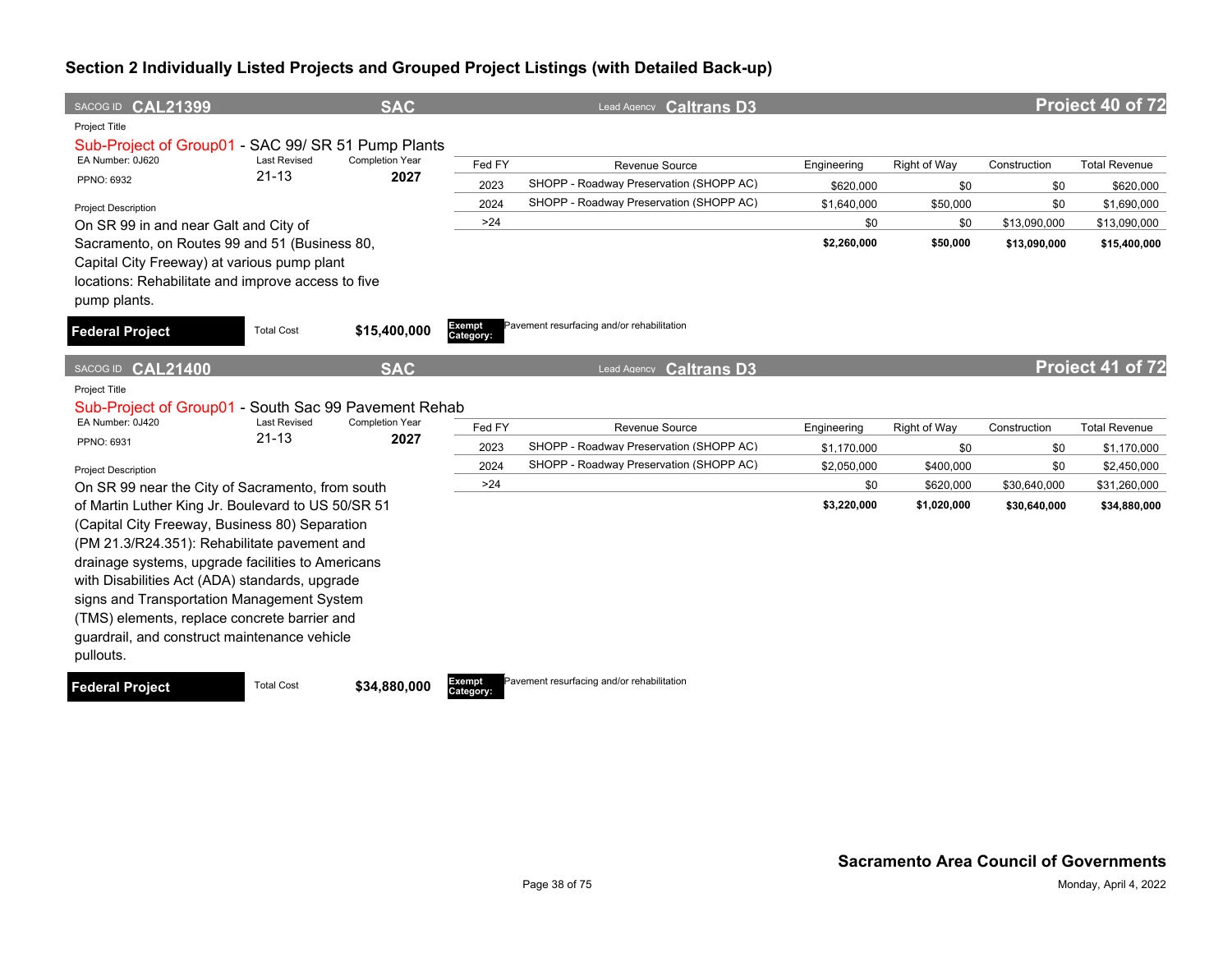| SACOG ID CAL21394                                                                          |                                  | <b>VAR</b>              |           | Lead Agency Caltrans D3                    |             |              |              | Project 42 of 72     |
|--------------------------------------------------------------------------------------------|----------------------------------|-------------------------|-----------|--------------------------------------------|-------------|--------------|--------------|----------------------|
| Project Title                                                                              |                                  |                         |           |                                            |             |              |              |                      |
| Sub-Project of Group01 - Drum Forebay to Troy Drainage System Restoration                  |                                  |                         |           |                                            |             |              |              |                      |
| EA Number: 0J560                                                                           | <b>Last Revised</b><br>$21 - 13$ | Completion Year<br>2026 | Fed FY    | Revenue Source                             | Engineering | Right of Way | Construction | <b>Total Revenue</b> |
| <b>PPNO: 5142</b>                                                                          |                                  |                         | 2023      | SHOPP - Roadway Preservation (SHOPP AC)    | \$910,000   | \$0          | \$0          | \$910,000            |
| <b>Project Description</b>                                                                 |                                  |                         | 2024      | SHOPP - Roadway Preservation (SHOPP AC)    | \$1,180,000 | \$150,000    | \$0          | \$1,330,000          |
| On I-80 near Emigrant Gap, from east of Drum                                               |                                  |                         | $>24$     |                                            | \$0         | \$170,000    | \$12,980,000 | \$13,150,000         |
| Forebay Overcrossing (OC) to west of Yuba Gap                                              |                                  |                         |           |                                            | \$2,090,000 | \$320,000    | \$12,980,000 | \$15,390,000         |
| OC (PM 49.3R/R58.7R); also from Nevada County                                              |                                  |                         |           |                                            |             |              |              |                      |
| line to west of Troy Undercrossing (PM                                                     |                                  |                         |           |                                            |             |              |              |                      |
| R62.541R/68.5); also in Nevada County from west                                            |                                  |                         |           |                                            |             |              |              |                      |
| of Yuba Gap OC to Placer County line (PM                                                   |                                  |                         |           |                                            |             |              |              |                      |
| R58.712R/R62.541R): Rehabilitate drainage<br>systems and upgrade Transportation Management |                                  |                         |           |                                            |             |              |              |                      |
| System (TMS) elements.                                                                     |                                  |                         |           |                                            |             |              |              |                      |
|                                                                                            |                                  |                         | Exempt    | Pavement resurfacing and/or rehabilitation |             |              |              |                      |
| <b>Federal Project</b>                                                                     | <b>Total Cost</b>                | \$15,390,000            | Category: |                                            |             |              |              |                      |
|                                                                                            |                                  |                         |           |                                            |             |              |              |                      |
| SACOG ID CAL21402                                                                          |                                  | <b>VAR</b>              |           | Lead Agency Caltrans D3                    |             |              |              | Project 43 of 72     |
| <b>Project Title</b>                                                                       |                                  |                         |           |                                            |             |              |              |                      |
| Sub-Project of Group01 - SR 89 Pavement & Drainage Improvements                            |                                  |                         |           |                                            |             |              |              |                      |
| EA Number: 1J170                                                                           | <b>Last Revised</b>              | <b>Completion Year</b>  | Fed FY    | Revenue Source                             | Engineering | Right of Way | Construction | <b>Total Revenue</b> |
| PPNO: 5292                                                                                 | $21 - 13$                        | 2026                    | 2023      | SHOPP - Roadway Preservation (SHOPP AC)    | \$1,020,000 | \$0          | \$0          | \$1,020,000          |
| <b>Project Description</b>                                                                 |                                  |                         | >24       |                                            | \$1,180,000 | \$90,000     | \$11,650,000 | \$12,920,000         |
| On SR 89 near Truckee, from 0.8 mile north of                                              |                                  |                         |           |                                            | \$2,200,000 | \$90,000     | \$11,650,000 | \$13,940,000         |
| Alpine Meadows Road to Nevada County line (PM                                              |                                  |                         |           |                                            |             |              |              |                      |
| 13.1/21.667); also in Nevada County in Truckee,                                            |                                  |                         |           |                                            |             |              |              |                      |
| from Placer County line to Route 80 (PM 0.0/0.5):                                          |                                  |                         |           |                                            |             |              |              |                      |
| Rehabilitate pavement and drainage systems,                                                |                                  |                         |           |                                            |             |              |              |                      |
| upgrade facilities to Americans with Disabilities Act                                      |                                  |                         |           |                                            |             |              |              |                      |
| (ADA) standards, and upgrade guardrail and                                                 |                                  |                         |           |                                            |             |              |              |                      |
| Transportation Management System (TMS)                                                     |                                  |                         |           |                                            |             |              |              |                      |
| elements.                                                                                  |                                  |                         |           |                                            |             |              |              |                      |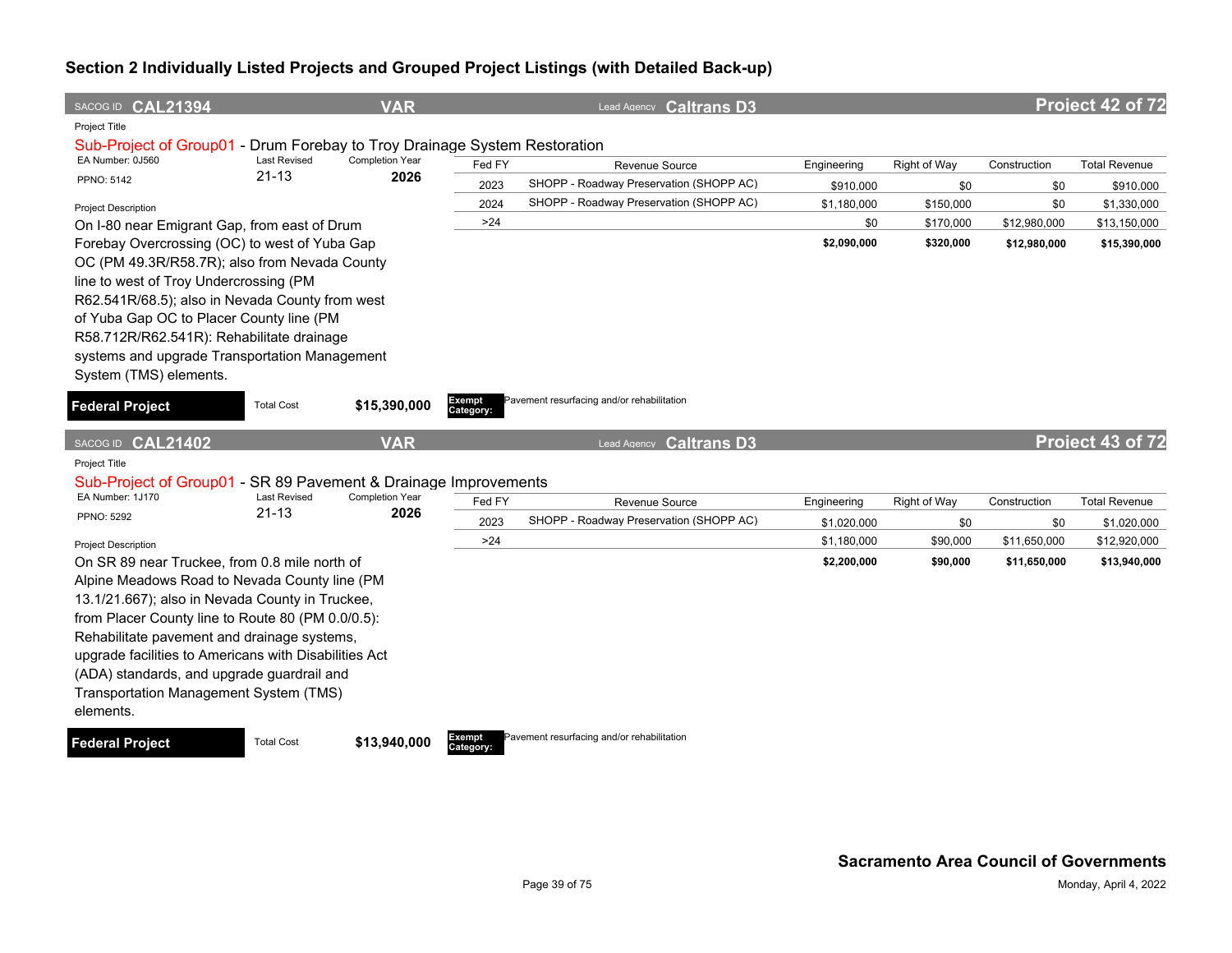| SACOG ID CAL20794                                   |                                  | <b>YOL</b>                     |                     | Lead Agency Caltrans D3                                                                   |              |                     |               | Project 44 of 72     |
|-----------------------------------------------------|----------------------------------|--------------------------------|---------------------|-------------------------------------------------------------------------------------------|--------------|---------------------|---------------|----------------------|
| Project Title                                       |                                  |                                |                     |                                                                                           |              |                     |               |                      |
|                                                     | <b>Last Revised</b>              |                                |                     | Sub-Project of Group01 - I-80/US 50 Roadway Preservation in Yolo County (G13 Contingency) |              |                     |               |                      |
| EA Number: 4F650                                    | $21 - 13$                        | <b>Completion Year</b><br>2027 | Fed FY              | Revenue Source                                                                            | Engineering  | Right of Way        | Construction  | <b>Total Revenue</b> |
| PPNO: 8784                                          |                                  |                                | 21                  |                                                                                           | \$10,337,000 | \$0                 | \$0           | \$10,337,000         |
| Project Description                                 |                                  |                                | 2022                | SHOPP - Roadway Preservation (SHOPP AC)                                                   | \$8,950,000  | \$250,000           | \$0           | \$9,200,000          |
| On I-80 in and near West Sacramento, from east of   |                                  |                                | $>24$               |                                                                                           | \$0          | \$0                 | \$229,650,000 | \$229,650,000        |
| Mace Boulevard to Sacramento River Bridge (PM       |                                  |                                |                     |                                                                                           | \$19,287,000 | \$250,000           | \$229,650,000 | \$249,187,000        |
| 4.3/R11.4); also on US 50, from I-80 to Jefferson   |                                  |                                |                     |                                                                                           |              |                     |               |                      |
| Boulevard Overcrossing (PM 0.0/2.5): Rehabilitate   |                                  |                                |                     |                                                                                           |              |                     |               |                      |
| pavement by placing Continuous Reinforced           |                                  |                                |                     |                                                                                           |              |                     |               |                      |
| Concrete Overlay, reconstruct existing pavement,    |                                  |                                |                     |                                                                                           |              |                     |               |                      |
| rehabilitate bridge decks, bridge median widening   |                                  |                                |                     |                                                                                           |              |                     |               |                      |
| at two locations, and upgrade bridge railings. (G13 |                                  |                                |                     |                                                                                           |              |                     |               |                      |
| Contingency)                                        |                                  |                                |                     |                                                                                           |              |                     |               |                      |
| <b>Federal Project</b>                              | <b>Total Cost</b>                | \$249,187,000                  | Exempt<br>Category: | Pavement resurfacing and/or rehabilitation                                                |              |                     |               |                      |
| <b>Previously Approved MTIP</b>                     |                                  |                                |                     |                                                                                           |              |                     |               |                      |
| SACOG ID CAL20794                                   |                                  | <b>YOL</b>                     |                     | Lead Agency<br><b>Caltrans D3</b>                                                         |              |                     |               |                      |
| <b>Project Title</b>                                |                                  |                                |                     |                                                                                           |              |                     |               |                      |
|                                                     |                                  |                                |                     | Sub-Project of Group01 - I-80/US 50 Roadway Preservation in Yolo County (G13 Contingency) |              |                     |               |                      |
| EA Number: 4F650                                    | <b>Last Revised</b><br>$21 - 00$ | <b>Completion Year</b><br>2027 | Fed FY              | Revenue Source                                                                            | Engineering  | <b>Right of Way</b> | Construction  | <b>Total Revenue</b> |
| <b>PPNO: 8784</b>                                   |                                  |                                | $21$                |                                                                                           | \$10,337,000 | \$0                 | \$0           | \$10,337,000         |
| <b>Project Description</b>                          |                                  |                                | 2022                | SHOPP - Roadway Preservation (SHOPP AC)                                                   | \$14,820,000 | \$4,010,000         | \$0           | \$18,830,000         |
| On I-80 in and near West Sacramento, from east of   |                                  |                                | 2024                | SHOPP - Roadway Preservation (SHOPP AC)                                                   | \$0          | \$866,000           | \$0           | \$866,000            |
| Mace Blvd. to Sacramento River Bridge (PM           |                                  |                                | $>24$               |                                                                                           | \$0          | \$0                 | \$264,530,000 | \$264,530,000        |
| 4.3/R11.4); also on US 50, from I-80 to Jefferson   |                                  |                                |                     |                                                                                           | \$25,157,000 | \$4,876,000         | \$264,530,000 | \$294,563,000        |
| Blvd. overcrossing (PM 0.0/2.5): Rehabilitate       |                                  |                                |                     |                                                                                           |              |                     |               |                      |
| pavement by placing Continuous Reinforced           |                                  |                                |                     |                                                                                           |              |                     |               |                      |
| Concrete and asphalt pavement, rehabilitate bridge  |                                  |                                |                     |                                                                                           |              |                     |               |                      |
| decks, median widening at three locations, and      |                                  |                                |                     |                                                                                           |              |                     |               |                      |
| upgrade bridge railings. (G13 Contingency)          |                                  |                                |                     |                                                                                           |              |                     |               |                      |
| <b>Federal Project</b>                              | <b>Total Cost</b>                | \$294,563,000                  | Exempt<br>Category: | Pavement resurfacing and/or rehabilitation                                                |              |                     |               |                      |
|                                                     |                                  |                                |                     |                                                                                           |              |                     |               |                      |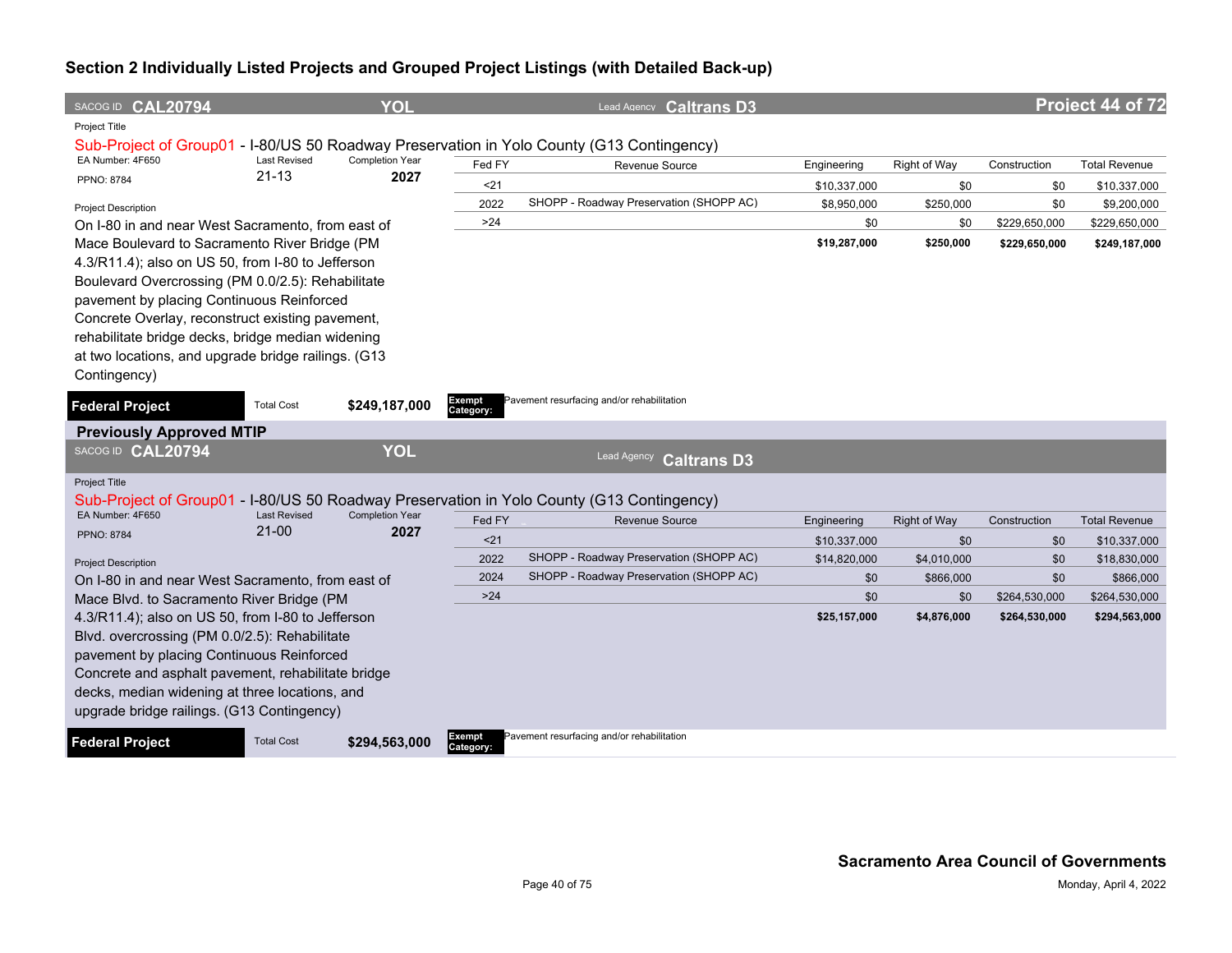| SACOG ID CAL20715                                  |                                  | <b>YUB</b>                     |                     | Lead Agency Caltrans D3                                                                   |             |                     |               | Project 45 of 72     |
|----------------------------------------------------|----------------------------------|--------------------------------|---------------------|-------------------------------------------------------------------------------------------|-------------|---------------------|---------------|----------------------|
| Project Title                                      |                                  |                                |                     |                                                                                           |             |                     |               |                      |
|                                                    |                                  |                                |                     | Sub-Project of Group01 - SR 70 Roadway Rehab & Operational Improvements (G13 Contingency) |             |                     |               |                      |
| EA Number: 0H160                                   | <b>Last Revised</b><br>$21 - 13$ | <b>Completion Year</b><br>2027 | Fed FY              | Revenue Source                                                                            | Engineering | Right of Way        | Construction  | <b>Total Revenue</b> |
| PPNO: 9820                                         |                                  |                                | < 21                |                                                                                           | \$6,500,000 | \$2,500,000         | \$0           | \$9,000,000          |
| <b>Project Description</b>                         |                                  |                                | 2022                | SHOPP - Roadway Preservation (SHOPP AC)                                                   | \$0         | \$15,300,000        | \$0           | \$15,300,000         |
| On SR 70 in and near Marysville from south of 14th |                                  |                                | $>24$               |                                                                                           | \$0         | \$0                 | \$112,650,000 | \$112,650,000        |
| Street to north of Cemetery Road (PM 14.8/15.7):   |                                  |                                |                     |                                                                                           | \$6,500,000 | \$17,800,000        | \$112,650,000 | \$136,950,000        |
| Roadway rehabilitation and operational             |                                  |                                |                     |                                                                                           |             |                     |               |                      |
| improvements including turn pockets and auxiliary  |                                  |                                |                     |                                                                                           |             |                     |               |                      |
| lanes. (G13 Contingency). Toll Credits for ENG     |                                  |                                |                     |                                                                                           |             |                     |               |                      |
| <b>Federal Project</b>                             | <b>Total Cost</b>                | \$136,950,000                  | Exempt<br>Category: | Intersection channelization projects (Table 3)                                            |             |                     |               |                      |
| <b>Previously Approved MTIP</b>                    |                                  |                                |                     |                                                                                           |             |                     |               |                      |
| SACOG ID CAL20715                                  |                                  | <b>YUB</b>                     |                     | Lead Agency<br><b>Caltrans D3</b>                                                         |             |                     |               |                      |
| <b>Project Title</b>                               |                                  |                                |                     |                                                                                           |             |                     |               |                      |
|                                                    |                                  |                                |                     | Sub-Project of Group01 - SR 70 Roadway Rehab & Operational Improvements (G13 Contingency) |             |                     |               |                      |
| EA Number: 0H160                                   | <b>Last Revised</b><br>$21 - 00$ | <b>Completion Year</b><br>2026 | Fed FY              | <b>Revenue Source</b>                                                                     | Engineering | <b>Right of Way</b> | Construction  | <b>Total Revenue</b> |
| PPNO: 9820                                         |                                  |                                | < 21                |                                                                                           | \$6,500,000 | \$2,500,000         | \$0           | \$9,000,000          |
| <b>Project Description</b>                         |                                  |                                | 2022                | SHOPP - Roadway Preservation (SHOPP AC)                                                   | \$0         | \$5,000,000         | \$0           | \$5,000,000          |
| On SR 70 in and near Marysville from south of 14th |                                  |                                | >24                 |                                                                                           | \$0         | \$0                 | \$97,000,000  | \$97,000,000         |
| Street to north of Cemetery Road (PM 14.8/15.7):   |                                  |                                |                     |                                                                                           | \$6,500,000 | \$7,500,000         | \$97,000,000  | \$111,000,000        |
| Roadway rehabilitation and operational             |                                  |                                |                     |                                                                                           |             |                     |               |                      |
| improvements, which include turn pockets and aux   |                                  |                                |                     |                                                                                           |             |                     |               |                      |
| lanes. (G13 Contingency). Toll Credits for ENG     |                                  |                                |                     |                                                                                           |             |                     |               |                      |
| <b>Federal Project</b>                             | <b>Total Cost</b>                | \$111,000,000                  | Exempt<br>Category: | Intersection channelization projects (Table 3)                                            |             |                     |               |                      |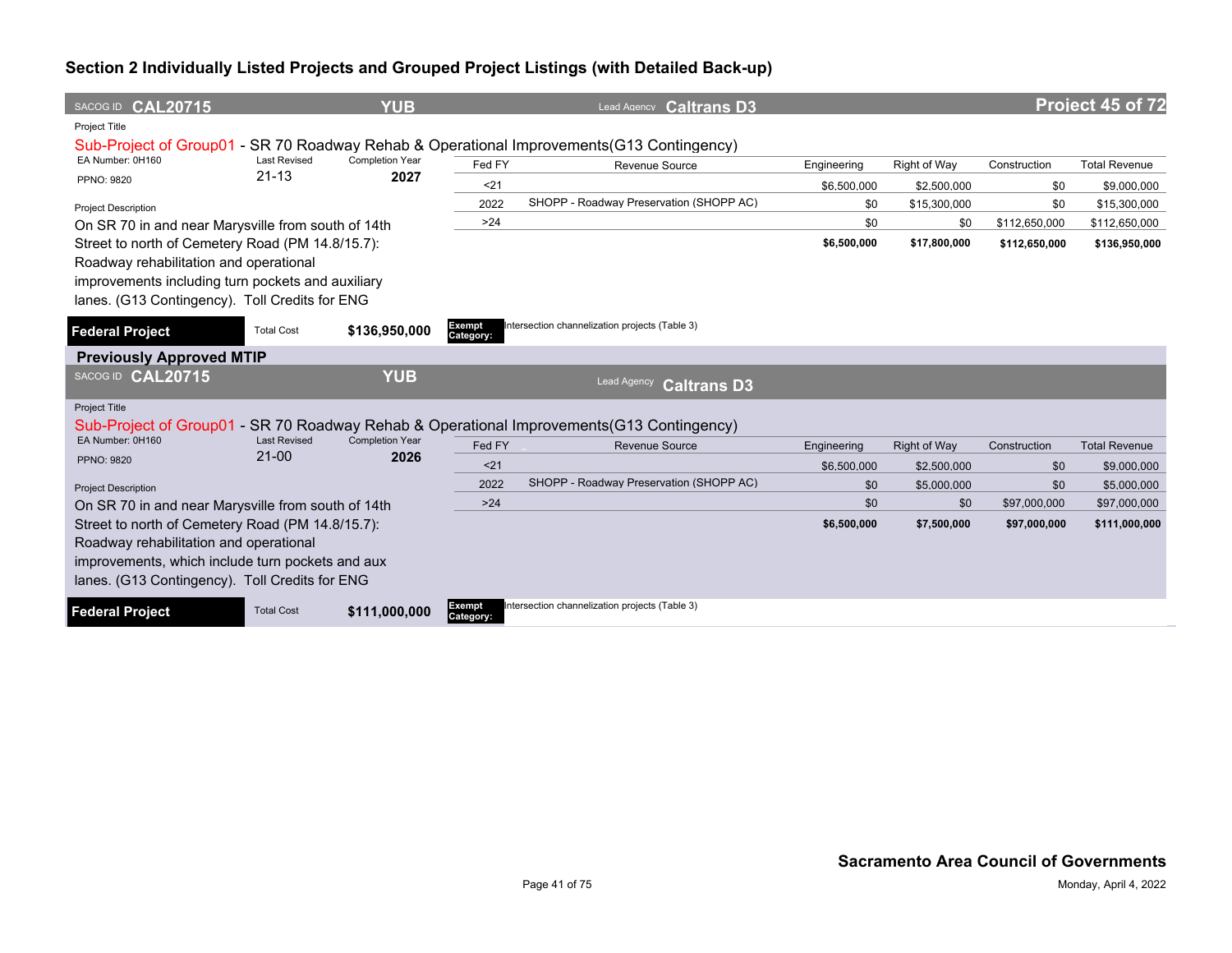| SACOG ID <b>CAL21397</b>                          |                     | <b>YUB</b>             |                            | <b>Caltrans D3</b><br>Lead Agency          |             |              |              | Project 46 of 72     |
|---------------------------------------------------|---------------------|------------------------|----------------------------|--------------------------------------------|-------------|--------------|--------------|----------------------|
| Project Title                                     |                     |                        |                            |                                            |             |              |              |                      |
| Sub-Project of Group01 - YUB SR 65 Pavement Rehab |                     |                        |                            |                                            |             |              |              |                      |
| EA Number: 0J660                                  | <b>Last Revised</b> | <b>Completion Year</b> | Fed FY                     | Revenue Source                             | Engineering | Right of Way | Construction | <b>Total Revenue</b> |
| <b>PPNO: 9733</b>                                 | $21 - 13$           | 2026                   | 2023                       | SHOPP - Roadway Preservation (SHOPP AC)    | \$900,000   | \$0          | \$0          | \$900,000            |
| <b>Project Description</b>                        |                     |                        | 2024                       | SHOPP - Roadway Preservation (SHOPP AC)    | \$1,280,000 | \$270,000    | \$0          | \$1,550,000          |
| On SR 65 near Olivehurst, from South Beale Road   |                     |                        | >24                        |                                            | \$0         | \$790,000    | \$18,270,000 | \$19,060,000         |
| to SR 70 (PM 4.0/R9.38): Rehabilitate pavement    |                     |                        |                            |                                            | \$2,180,000 | \$1,060,000  | \$18,270,000 | \$21,510,000         |
| and drainage systems, and upgrade guardrail,      |                     |                        |                            |                                            |             |              |              |                      |
| signs, and Transportation Management System       |                     |                        |                            |                                            |             |              |              |                      |
| (TMS) elements.                                   |                     |                        |                            |                                            |             |              |              |                      |
| <b>Federal Project</b>                            | <b>Total Cost</b>   | \$21,510,000           | <b>Exempt</b><br>Category: | Pavement resurfacing and/or rehabilitation |             |              |              |                      |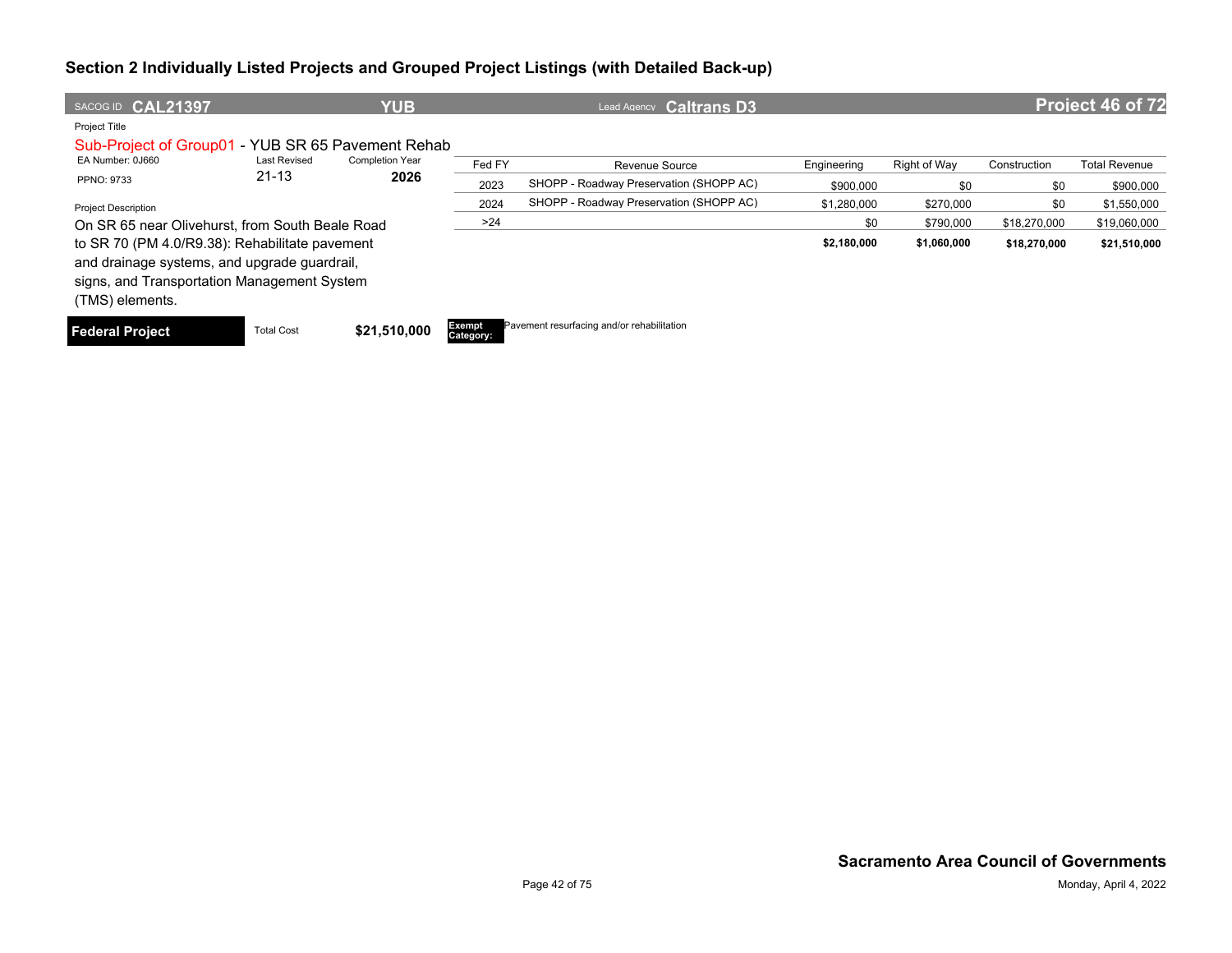| SACOG ID Group27                                        |                     |                        |        | <b>Lead Agency</b>                             | Project 47 of 72     |
|---------------------------------------------------------|---------------------|------------------------|--------|------------------------------------------------|----------------------|
| Project Title                                           |                     |                        |        |                                                |                      |
| Grouped Projects for Safety Improvements - HSIP Program |                     |                        |        |                                                |                      |
| EA Number:                                              | <b>Last Revised</b> | <b>Completion Year</b> | Fed FY | <b>Revenue Source</b>                          | <b>Total Revenue</b> |
|                                                         | n/a                 | n/a                    | $21$   |                                                | \$15.881.647         |
| <b>Project Description</b>                              |                     |                        | 2021   | <b>Local Agency Funds</b>                      | \$98,730             |
| Scope: Projects are consistent with 40 CFR Part         |                     |                        | 2021   | Other Fed - Highway Safety Improvement Program | \$6,929,600          |
| 93.126 Exempt Tables 2 and Table 3 categories -         |                     |                        | 2021   | Regional Surface Transportation Program        | \$1,735,870          |
| Railroad/highway crossing, Safer non-Federal-aid        |                     |                        | 2021   | Sacramento County Measure A Sales Tax          | \$232,000            |
| system roads, Shoulder improvements, traffic            |                     |                        | 2022   | Loc Funds - Local Agency Funds (AC)            | \$3.385.645          |
| control devices and operating assistance other          |                     |                        | 2022   | <b>Local Agency Funds</b>                      | \$1,539,370          |
| than signalization projects, Intersection               |                     |                        | 2022   | Other Fed - Highway Safety Improvement Program | \$10,255,790         |
| signalization projects at individual intersections,     |                     |                        | 2022   | Regional Surface Transportation Program        | \$853,195            |
| Pavement marking demonstration, Truck climbing          |                     |                        | 2023   | Loc Funds - Local Agency Funds (AC)            | \$500,000            |
| lanes outside the urbanized area, Lighting              |                     |                        | 2023   | Other Fed - Highway Safety Improvement Program | \$7,864,670          |
| improvements, Emergency truck pullovers                 |                     |                        | 2023   | RIP - State Cash                               | \$108,000            |
|                                                         |                     |                        | 2023   | Regional Surface Transportation Program        | \$599,000            |
|                                                         |                     |                        | 2023   | Sacramento County Measure A Sales Tax          | \$14,000             |
|                                                         |                     |                        | 2024   | Loc Funds - Local Agency Funds (AC)            | \$-500,000           |
|                                                         |                     |                        | 2024   | <b>Local Agency Funds</b>                      | \$143,000            |
|                                                         |                     |                        | 2024   | Other Fed - Highway Safety Improvement Program | \$8,289,000          |
|                                                         |                     |                        | 2024   | Othr. State - State Cash                       | \$8,830,200          |
|                                                         |                     |                        | 2024   | Regional Surface Transportation Program        | \$3,557,000          |
|                                                         |                     |                        | >24    |                                                | \$1,819,000          |
|                                                         |                     |                        |        |                                                | \$72,135,717         |

**Includes 35 Projects** Total Cost **\$72,135,717** 

**Category:**

Projects that correct, improve, or eliminate a hazardous location or feature.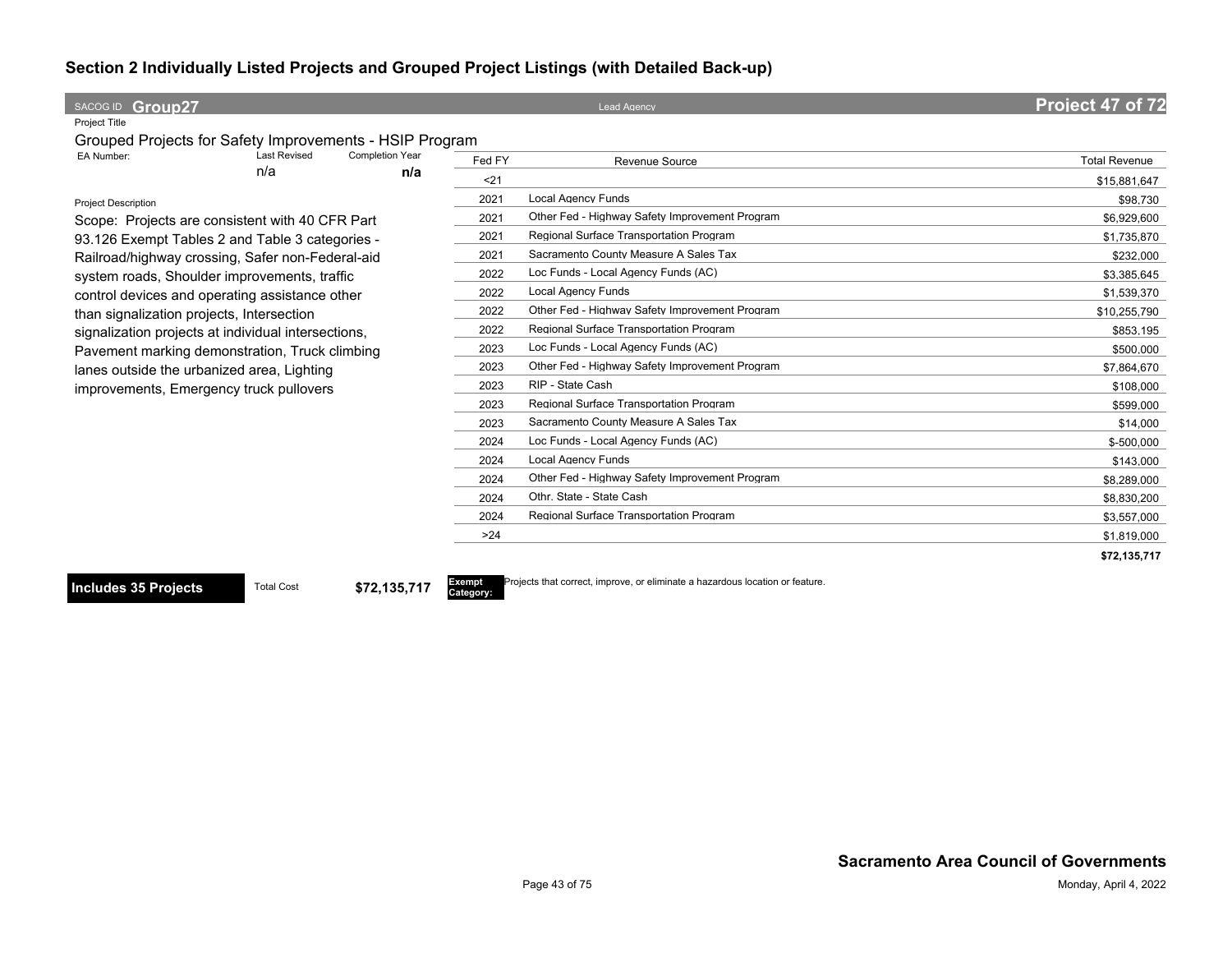| <b>Previously Approved MTIP</b>                                                                                                                                                                                                                                                                                                                                                                                                                                                                                                                                                                                                                                                                |                                                                                                                                                |                                                                                                                                                                                                                                                                                                                                                                                                                                                                                                                                                                                                                                                                                                |                                                                                                                                                                                                                                                                    |
|------------------------------------------------------------------------------------------------------------------------------------------------------------------------------------------------------------------------------------------------------------------------------------------------------------------------------------------------------------------------------------------------------------------------------------------------------------------------------------------------------------------------------------------------------------------------------------------------------------------------------------------------------------------------------------------------|------------------------------------------------------------------------------------------------------------------------------------------------|------------------------------------------------------------------------------------------------------------------------------------------------------------------------------------------------------------------------------------------------------------------------------------------------------------------------------------------------------------------------------------------------------------------------------------------------------------------------------------------------------------------------------------------------------------------------------------------------------------------------------------------------------------------------------------------------|--------------------------------------------------------------------------------------------------------------------------------------------------------------------------------------------------------------------------------------------------------------------|
| SACOG ID Group27                                                                                                                                                                                                                                                                                                                                                                                                                                                                                                                                                                                                                                                                               |                                                                                                                                                | <b>Lead Agency</b>                                                                                                                                                                                                                                                                                                                                                                                                                                                                                                                                                                                                                                                                             |                                                                                                                                                                                                                                                                    |
| Project Title<br>Grouped Projects for Safety Improvements - HSIP Program<br>EA Number:<br><b>Last Revised</b><br><b>Completion Year</b><br>n/a<br>n/a<br><b>Project Description</b><br>Scope: Projects are consistent with 40 CFR Part<br>93.126 Exempt Tables 2 and Table 3 categories -<br>Railroad/highway crossing, Safer non-Federal-aid<br>system roads, Shoulder improvements, traffic<br>control devices and operating assistance other<br>than signalization projects, Intersection<br>signalization projects at individual intersections,<br>Pavement marking demonstration, Truck climbing<br>lanes outside the urbanized area, Lighting<br>improvements, Emergency truck pullovers | Fed FY<br>$21$<br>2021<br>2021<br>2021<br>2021<br>2022<br>2022<br>2022<br>2022<br>2023<br>2023<br>2023<br>2023<br>2023<br>2024<br>2024<br>2024 | <b>Revenue Source</b><br><b>Local Agency Funds</b><br>Other Fed - Highway Safety Improvement Program<br><b>Regional Surface Transportation Program</b><br>Sacramento County Measure A Sales Tax<br>Loc Funds - Local Agency Funds (AC)<br><b>Local Agency Funds</b><br>Other Fed - Highway Safety Improvement Program<br>Regional Surface Transportation Program<br>Loc Funds - Local Agency Funds (AC)<br>Other Fed - Highway Safety Improvement Program<br>RIP - State Cash<br><b>Regional Surface Transportation Program</b><br>Sacramento County Measure A Sales Tax<br>Loc Funds - Local Agency Funds (AC)<br><b>Local Agency Funds</b><br>Other Fed - Highway Safety Improvement Program | <b>Total Revenue</b><br>\$15,881,647<br>\$98,730<br>\$6,929,600<br>\$1,735,870<br>\$232,000<br>\$2,990,000<br>\$1.539.370<br>\$10.255.790<br>\$310.240<br>\$500,000<br>\$7,864,670<br>\$108,000<br>\$599,000<br>\$14,000<br>\$-500.000<br>\$143.000<br>\$8,289,000 |
|                                                                                                                                                                                                                                                                                                                                                                                                                                                                                                                                                                                                                                                                                                | 2024                                                                                                                                           | Othr. State - State Cash                                                                                                                                                                                                                                                                                                                                                                                                                                                                                                                                                                                                                                                                       | \$8,830,200                                                                                                                                                                                                                                                        |
|                                                                                                                                                                                                                                                                                                                                                                                                                                                                                                                                                                                                                                                                                                | 2024                                                                                                                                           | <b>Regional Surface Transportation Program</b>                                                                                                                                                                                                                                                                                                                                                                                                                                                                                                                                                                                                                                                 | \$3,557,000                                                                                                                                                                                                                                                        |
|                                                                                                                                                                                                                                                                                                                                                                                                                                                                                                                                                                                                                                                                                                | $>24$                                                                                                                                          |                                                                                                                                                                                                                                                                                                                                                                                                                                                                                                                                                                                                                                                                                                | \$1,819,000                                                                                                                                                                                                                                                        |
|                                                                                                                                                                                                                                                                                                                                                                                                                                                                                                                                                                                                                                                                                                |                                                                                                                                                |                                                                                                                                                                                                                                                                                                                                                                                                                                                                                                                                                                                                                                                                                                | \$71,197,117                                                                                                                                                                                                                                                       |
|                                                                                                                                                                                                                                                                                                                                                                                                                                                                                                                                                                                                                                                                                                |                                                                                                                                                |                                                                                                                                                                                                                                                                                                                                                                                                                                                                                                                                                                                                                                                                                                |                                                                                                                                                                                                                                                                    |

**Includes 35 Projects** Total Cost **\$71,197,117** 

Exempt<br>Category:

rojects that correct, improve, or eliminate a hazardous location or feature.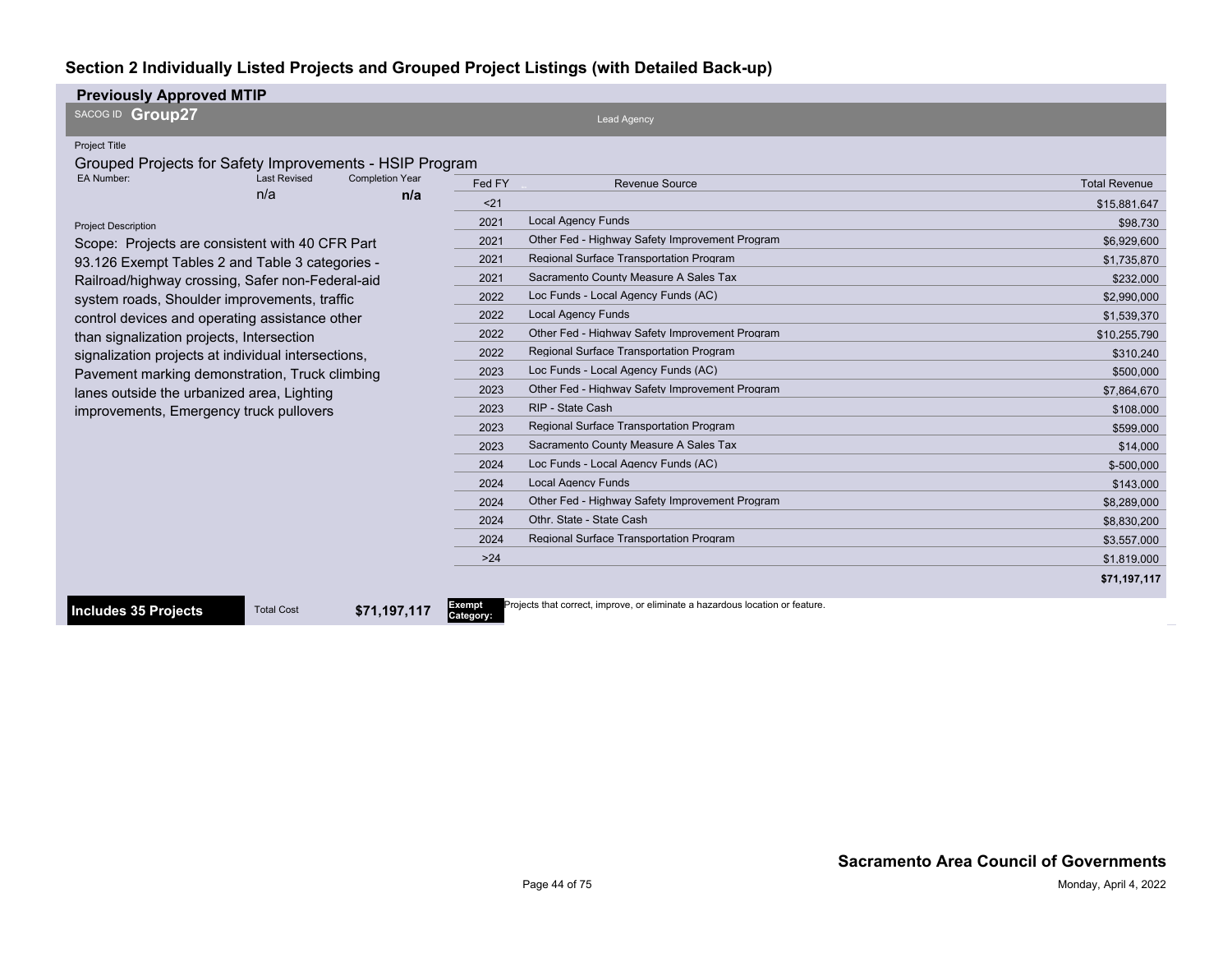| SACOG ID SAC25060                                                                               |                                  | <b>SAC</b>                     |                     | Lead Agency Sacramento County                                                 |                  |                     |                    | Project 48 of 72           |
|-------------------------------------------------------------------------------------------------|----------------------------------|--------------------------------|---------------------|-------------------------------------------------------------------------------|------------------|---------------------|--------------------|----------------------------|
| Project Title                                                                                   |                                  |                                |                     |                                                                               |                  |                     |                    |                            |
| Sub-Project of Group27 - Florin Road Safety Improvements<br>EA Number: n/a                      | <b>Last Revised</b>              | <b>Completion Year</b>         |                     |                                                                               |                  |                     |                    |                            |
| FED ID: 5924-235                                                                                | $21 - 13$                        | 2023                           | Fed FY              | Revenue Source                                                                | Engineering      | Right of Way        | Construction       | <b>Total Revenue</b>       |
| PPNO: n/a                                                                                       |                                  |                                | < 21<br>2022        | Loc Funds - Local Agency Funds (AC)                                           | \$605,000<br>\$0 | \$502,000<br>\$0    | \$0<br>\$3,385,645 | \$1,107,000<br>\$3,385,645 |
| <b>Project Description</b><br>Florin Rd between Franklin Blvd and Power Inn Rd                  |                                  |                                | 2022                | Other Fed - Highway Safety Improvement Program                                | \$0              | \$0                 | \$2,513,160        | \$2,513,160                |
| (excluding the segment at the SR-99 interchange):                                               |                                  |                                | 2022                | Regional Surface Transportation Program                                       | \$0              | \$0                 | \$822,195          | \$822,195                  |
| Install bicycle lanes, upgrade traffic signals to                                               |                                  |                                |                     |                                                                               | \$605,000        | \$502,000           | \$6,721,000        | \$7,828,000                |
| accommodate bicycles at all intersections,                                                      |                                  |                                |                     |                                                                               |                  |                     |                    |                            |
| construct ADA improvements, install roadway                                                     |                                  |                                |                     |                                                                               |                  |                     |                    |                            |
| lighting for a segment of Florin Rd. (H8-03-016).                                               |                                  |                                |                     |                                                                               |                  |                     |                    |                            |
| <b>Toll Credits for CON</b>                                                                     |                                  |                                |                     |                                                                               |                  |                     |                    |                            |
| <b>Federal Project</b>                                                                          | <b>Total Cost</b>                | \$7,828,000                    | Exempt<br>Category: | Projects that correct, improve, or eliminate a hazardous location or feature. |                  |                     |                    |                            |
| <b>Previously Approved MTIP</b>                                                                 |                                  |                                |                     |                                                                               |                  |                     |                    |                            |
| SACOG ID SAC25060                                                                               |                                  | <b>SAC</b>                     |                     | <b>Lead Agency</b><br><b>Sacramento County</b>                                |                  |                     |                    |                            |
| Project Title                                                                                   |                                  |                                |                     |                                                                               |                  |                     |                    |                            |
| Sub-Project of Group27 - Florin Road Safety Improvements                                        |                                  |                                |                     |                                                                               |                  |                     |                    |                            |
| EA Number: n/a                                                                                  | <b>Last Revised</b><br>$21 - 06$ | <b>Completion Year</b><br>2022 | Fed FY              | Revenue Source                                                                | Engineering      | <b>Right of Way</b> | Construction       | <b>Total Revenue</b>       |
|                                                                                                 |                                  |                                | $21$                |                                                                               | \$605.000        | \$502,000           | \$0                | \$1,107,000                |
| <b>Project Description</b>                                                                      |                                  |                                | 2022                | Loc Funds - Local Agency Funds (AC)                                           | \$0              | \$0                 | \$2,990,000        | \$2,990,000                |
| Florin Rd between Franklin Blvd and Power Inn Rd                                                |                                  |                                | 2022                | Other Fed - Highway Safety Improvement Program                                | \$0              | \$0                 | \$2,513,160        | \$2,513,160                |
| (excluding the segment at the SR-99 interchange):                                               |                                  |                                | 2022                | <b>Regional Surface Transportation Program</b>                                | \$0              | \$0                 | \$279.240          | \$279.240                  |
| Install bicycle lanes, upgrade traffic signals to<br>accommodate bicycles at all intersections, |                                  |                                |                     |                                                                               | \$605,000        | \$502,000           | \$5,782,400        | \$6,889,400                |
| construct ADA improvements, install roadway                                                     |                                  |                                |                     |                                                                               |                  |                     |                    |                            |
| lighting for a segment of Florin Rd. (H8-03-016).                                               |                                  |                                |                     |                                                                               |                  |                     |                    |                            |
| <b>Toll Credits for CON</b>                                                                     |                                  |                                |                     |                                                                               |                  |                     |                    |                            |
| <b>Federal Project</b>                                                                          | <b>Total Cost</b>                | \$6,889,400                    | Exempt<br>Category: | Projects that correct, improve, or eliminate a hazardous location or feature. |                  |                     |                    |                            |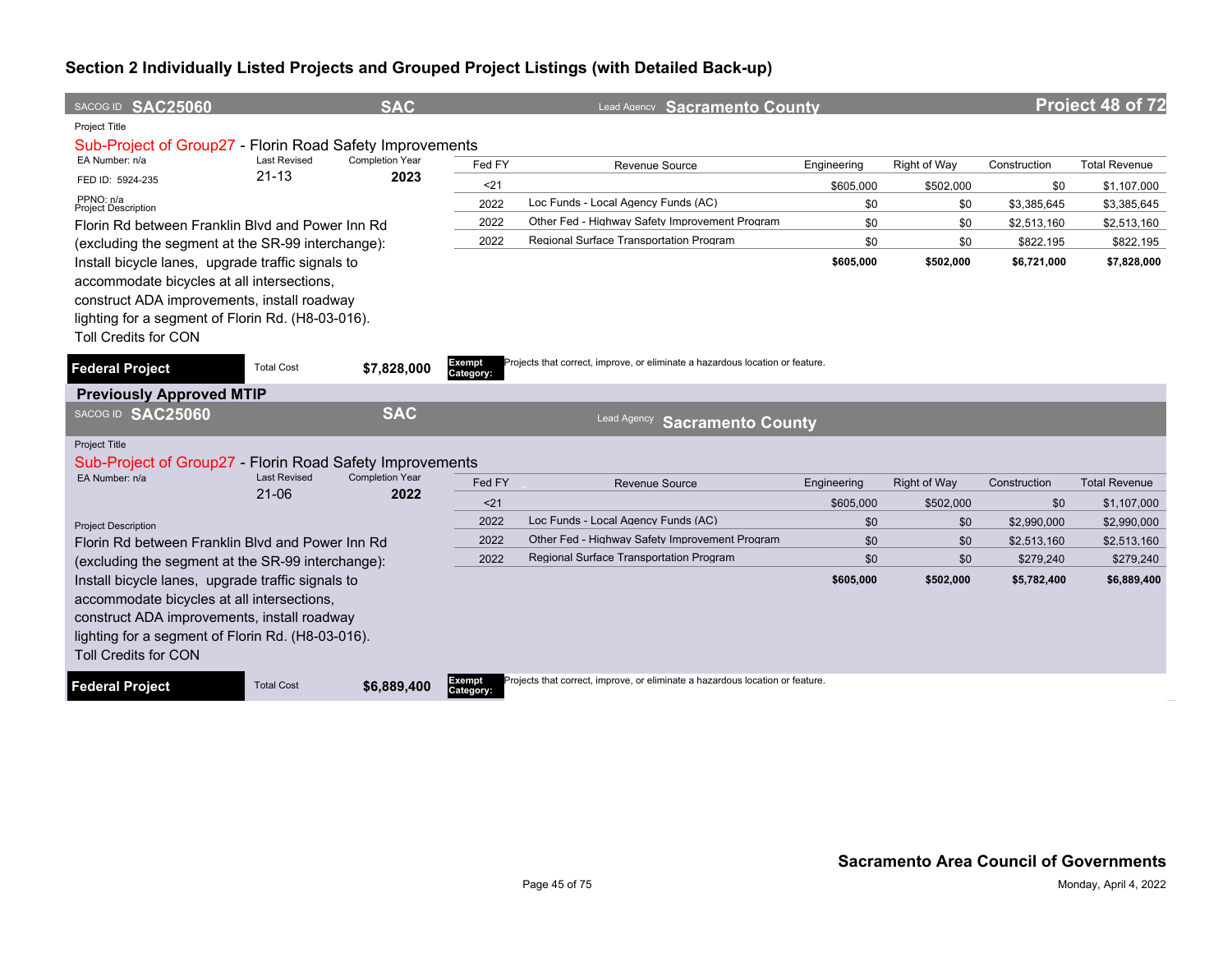| SACOG ID Group04                                                |                                                 |                               |        | <b>Lead Agency</b>                                | Project 49 of 72     |
|-----------------------------------------------------------------|-------------------------------------------------|-------------------------------|--------|---------------------------------------------------|----------------------|
| Project Title                                                   |                                                 |                               |        |                                                   |                      |
| Grouped Projects for Pavement resurfacing and/or rehabilitation |                                                 |                               |        |                                                   |                      |
| EA Number:                                                      | <b>Last Revised</b><br>n/a                      | <b>Completion Year</b><br>n/a | Fed FY | Revenue Source                                    | <b>Total Revenue</b> |
|                                                                 |                                                 |                               | $21$   |                                                   | \$44,648,357         |
| <b>Project Description</b>                                      |                                                 |                               | 2021   | Federal Lands Highway Program                     | \$18,057,000         |
|                                                                 | Scope: Projects are consistent with 40 CFR Part |                               | 2021   | Loc Funds - Local Agency Funds (AC)               | \$48,000             |
| 93.126 Exempt Tables 2 and Table 3 categories -                 |                                                 |                               | 2021   | <b>Local Agency Funds</b>                         | \$19,215             |
| Pavement resurfacing and/or rehabilitation                      |                                                 |                               | 2021   | Regional Surface Transportation Program           | \$6,526,379          |
|                                                                 |                                                 |                               | 2021   | Road Fund                                         | \$140,000            |
|                                                                 |                                                 |                               | 2021   | SB 1 - Road Repair and Accountability Act of 2017 | \$366,000            |
|                                                                 |                                                 |                               | 2021   | Sacramento County Measure A Sales Tax             | \$32,000             |
|                                                                 |                                                 |                               | 2021   | <b>Transportation Development Act</b>             | \$226,065            |
|                                                                 |                                                 |                               | 2022   | <b>Congestion Mitigation and Air Quality</b>      | \$1,747,700          |
|                                                                 |                                                 |                               | 2022   | Federal Lands Highway Program                     | \$3,363,138          |
|                                                                 |                                                 |                               | 2022   | Loc Funds - Local Agency Funds (AC)               | \$4,147,160          |
|                                                                 |                                                 |                               | 2022   | <b>Local Agency Funds</b>                         | \$3,219,911          |
|                                                                 |                                                 |                               | 2022   | Regional Surface Transportation Program           | \$11,961,766         |
|                                                                 |                                                 |                               | 2022   | Road Fund                                         | \$930,000            |
|                                                                 |                                                 |                               | 2022   | Sacramento County Measure A Sales Tax             | \$18,000             |
|                                                                 |                                                 |                               | 2023   | Congestion Mitigation and Air Quality             | \$845,697            |
|                                                                 |                                                 |                               | 2023   | Federal Lands Highway Program                     | \$19,400,000         |
|                                                                 |                                                 |                               | 2023   | Loc Funds - Local Agency Funds (AC)               | \$-845,697           |
|                                                                 |                                                 |                               | 2023   | <b>Local Agency Funds</b>                         | \$36,000             |
|                                                                 |                                                 |                               | 2023   | Other Fed - Federal Lands Access Program (FLAP)   | \$5,000,000          |
|                                                                 |                                                 |                               | 2023   | RIP - STIP AC                                     | \$1,644,000          |
|                                                                 |                                                 |                               | 2023   | Regional Surface Transportation Program           | \$2,615,000          |
|                                                                 |                                                 |                               | 2023   | SB 1 - Road Repair and Accountability Act of 2017 | \$411,000            |
|                                                                 |                                                 |                               | 2023   | Sacramento County Measure A Sales Tax             | \$1,192,000          |
|                                                                 |                                                 |                               | 2024   | Congestion Mitigation and Air Quality             | \$2,700,000          |
|                                                                 |                                                 |                               | 2024   | Loc Funds - Local Agency Funds (AC)               | \$7,000,000          |
|                                                                 |                                                 |                               | 2024   | <b>Local Agency Funds</b>                         | \$7,915,000          |
|                                                                 |                                                 |                               | 2024   | Regional Surface Transportation Program           | \$9,359,000          |
|                                                                 |                                                 |                               | 2024   | Road Fund                                         | \$5,483,000          |
|                                                                 |                                                 |                               | 2024   | SB 1 - Road Repair and Accountability Act of 2017 | \$383,782            |
|                                                                 |                                                 |                               | >24    |                                                   | \$9,617,854          |
|                                                                 |                                                 |                               |        |                                                   | \$168,207,327        |

**Category:**

Pavement resurfacing and/or rehabilitation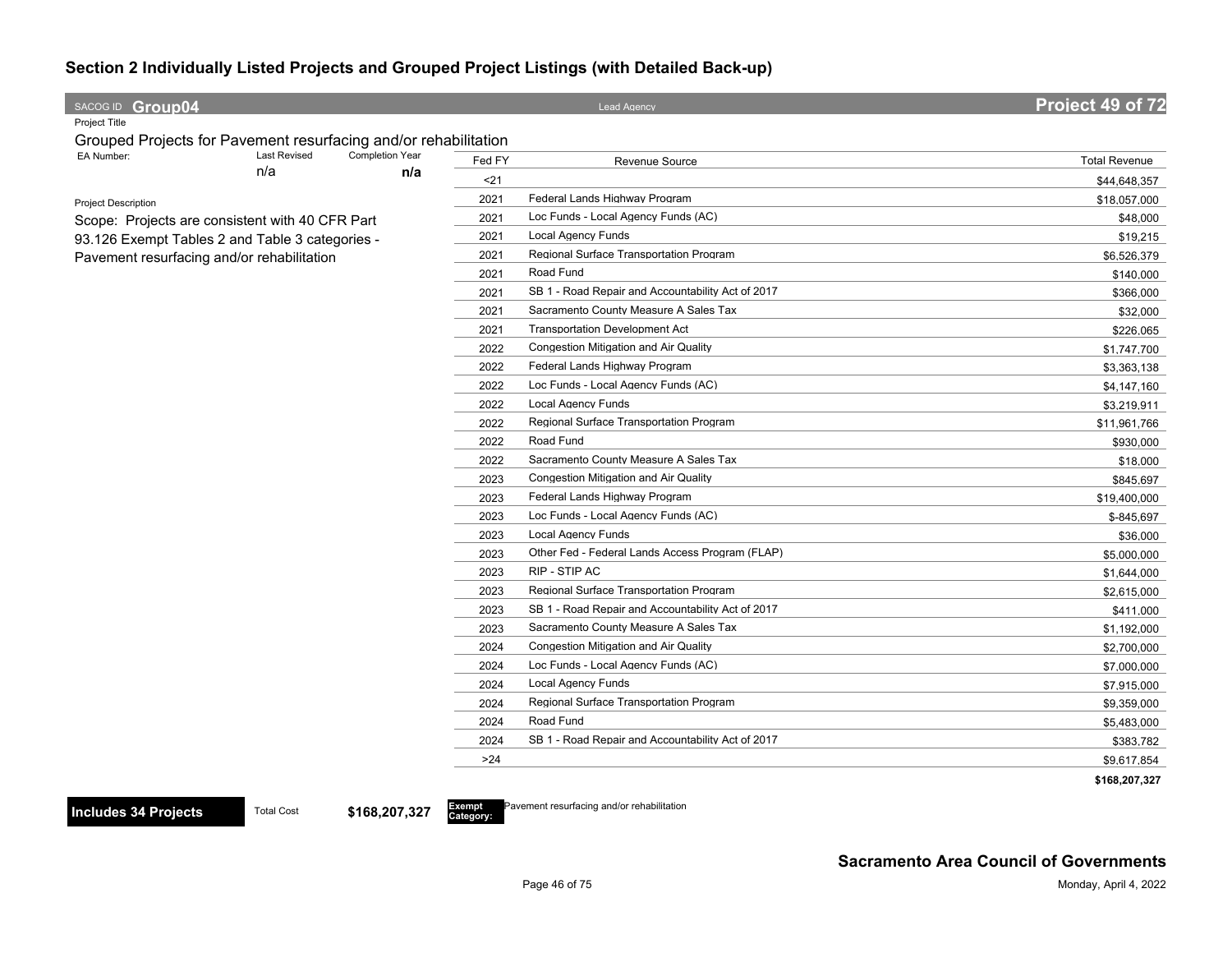| <b>Previously Approved MTIP</b>                                 |                     |                        |        |                                                   |                      |
|-----------------------------------------------------------------|---------------------|------------------------|--------|---------------------------------------------------|----------------------|
| SACOG ID Group04                                                |                     |                        |        | <b>Lead Agency</b>                                |                      |
| Project Title                                                   |                     |                        |        |                                                   |                      |
| Grouped Projects for Pavement resurfacing and/or rehabilitation |                     |                        |        |                                                   |                      |
| EA Number:                                                      | <b>Last Revised</b> | <b>Completion Year</b> | Fed FY | Revenue Source                                    | <b>Total Revenue</b> |
|                                                                 | n/a                 | n/a                    | $21$   |                                                   | \$44,648,357         |
| <b>Project Description</b>                                      |                     |                        | 2021   | Federal Lands Highway Program                     | \$18,057,000         |
| Scope: Projects are consistent with 40 CFR Part                 |                     |                        | 2021   | Loc Funds - Local Agency Funds (AC)               | \$48,000             |
| 93.126 Exempt Tables 2 and Table 3 categories -                 |                     |                        | 2021   | <b>Local Agency Funds</b>                         | \$537,535            |
| Pavement resurfacing and/or rehabilitation                      |                     |                        | 2021   | Regional Surface Transportation Program           | \$6,956,364          |
|                                                                 |                     |                        | 2021   | Road Fund                                         | \$140,000            |
|                                                                 |                     |                        | 2021   | SB 1 - Road Repair and Accountability Act of 2017 | \$366,000            |
|                                                                 |                     |                        | 2021   | Sacramento County Measure A Sales Tax             | \$32,000             |
|                                                                 |                     |                        | 2021   | <b>Transportation Development Act</b>             | \$226,065            |
|                                                                 |                     |                        | 2022   | Congestion Mitigation and Air Quality             | \$1,747,700          |
|                                                                 |                     |                        | 2022   | Federal Lands Highway Program                     | \$3,363,138          |
|                                                                 |                     |                        | 2022   | Loc Funds - Local Agency Funds (AC)               | \$4,147,160          |
|                                                                 |                     |                        | 2022   | <b>Local Agency Funds</b>                         | \$2,701,591          |
|                                                                 |                     |                        | 2022   | Regional Surface Transportation Program           | \$11,531,781         |
|                                                                 |                     |                        | 2022   | Road Fund                                         | \$930,000            |
|                                                                 |                     |                        | 2022   | Sacramento County Measure A Sales Tax             | \$18,000             |
|                                                                 |                     |                        | 2023   | Congestion Mitigation and Air Quality             | \$845,697            |
|                                                                 |                     |                        | 2023   | Federal Lands Highway Program                     | \$19,400,000         |
|                                                                 |                     |                        | 2023   | Loc Funds - Local Agency Funds (AC)               | $$ -845.697$         |
|                                                                 |                     |                        | 2023   | <b>Local Agency Funds</b>                         | \$295,000            |
|                                                                 |                     |                        | 2023   | Other Fed - Federal Lands Access Program (FLAP)   | \$5,000,000          |
|                                                                 |                     |                        | 2023   | RIP - STIP AC                                     | \$5,294,000          |
|                                                                 |                     |                        | 2023   | Regional Surface Transportation Program           | \$2,615,000          |
|                                                                 |                     |                        | 2023   | SB 1 - Road Repair and Accountability Act of 2017 | \$411,000            |
|                                                                 |                     |                        | 2023   | Sacramento County Measure A Sales Tax             | \$1,192,000          |
|                                                                 |                     |                        | 2024   | Congestion Mitigation and Air Quality             | \$2,700,000          |
|                                                                 |                     |                        | 2024   | Loc Funds - Local Agency Funds (AC)               | \$7,000,000          |
|                                                                 |                     |                        | 2024   | <b>Local Agency Funds</b>                         | \$7,915,000          |
|                                                                 |                     |                        | 2024   | Regional Surface Transportation Program           | \$9,359,000          |
|                                                                 |                     |                        | 2024   | Road Fund                                         | \$5.483,000          |
|                                                                 |                     |                        | 2024   | SB 1 - Road Repair and Accountability Act of 2017 | \$383,782            |
|                                                                 |                     |                        | >24    |                                                   | \$5,529,854          |
|                                                                 |                     |                        |        |                                                   | \$168,028,327        |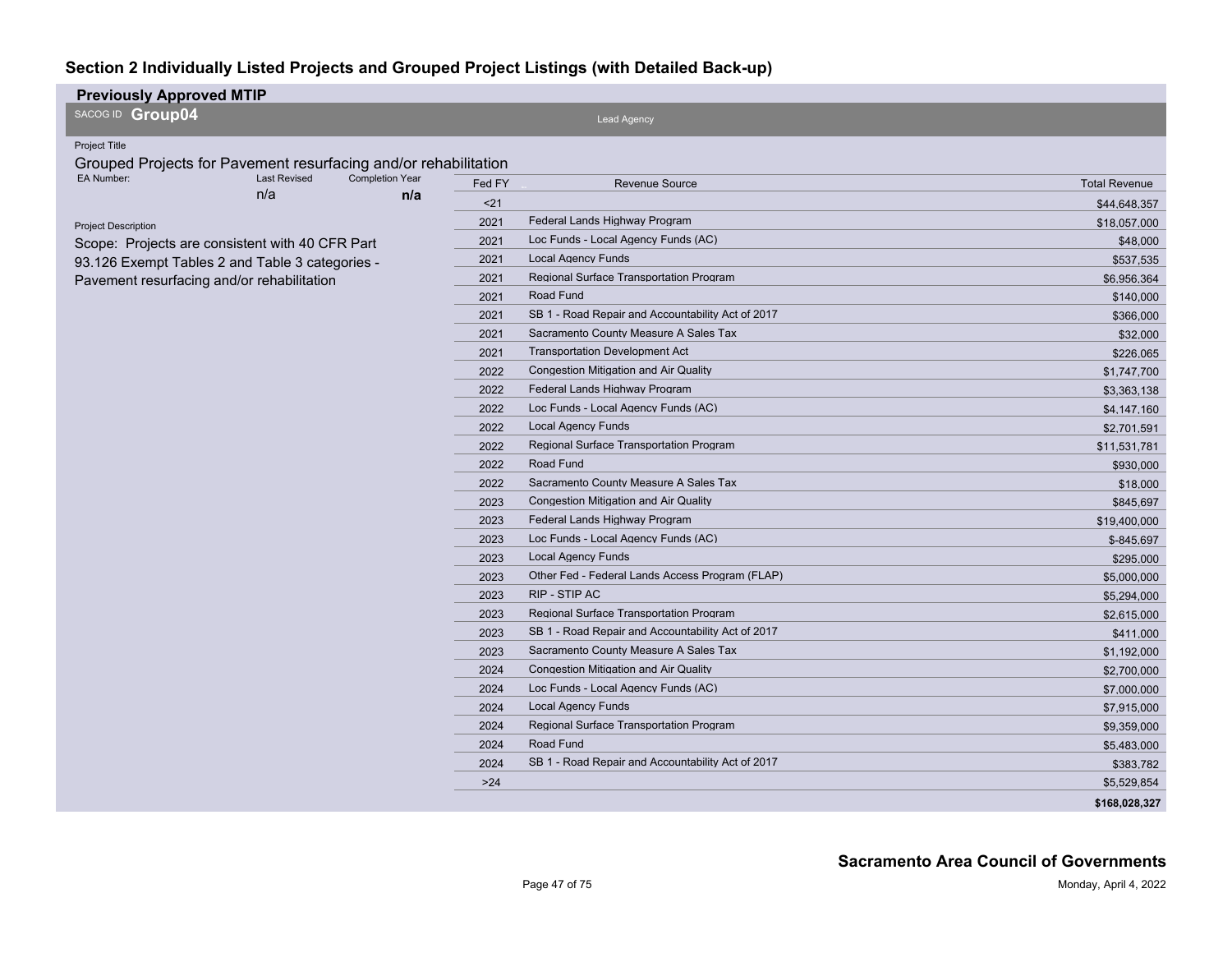| <b>Includes 34 Projects</b>                                                                   | <b>Total Cost</b>                | \$168,028,327                  | Exempt<br>Category: | Pavement resurfacing and/or rehabilitation |             |                                    |              |                      |
|-----------------------------------------------------------------------------------------------|----------------------------------|--------------------------------|---------------------|--------------------------------------------|-------------|------------------------------------|--------------|----------------------|
| SACOG ID CAL21341                                                                             |                                  | <b>ELD</b>                     |                     | <b>Caltrans D3</b><br>Lead Agency          |             |                                    |              | Project 50 of 72     |
| Project Title<br>Sub-Project of Group04 - SR 193 Highway Maintenance                          |                                  |                                |                     |                                            |             |                                    |              |                      |
| EA Number: 1G250                                                                              | <b>Last Revised</b><br>$21 - 13$ | <b>Completion Year</b><br>2020 | Fed FY              | Revenue Source                             | Engineering | Right of Way                       | Construction | <b>Total Revenue</b> |
| FED ID: S193014                                                                               |                                  |                                | $21$                |                                            | \$247.000   | \$1,000                            | \$2,526,000  | \$2,774,000          |
| PPNO: n/a<br><b>Project Description</b>                                                       |                                  |                                |                     |                                            | \$247,000   | \$1,000                            | \$2,526,000  | \$2,774,000          |
| In El Dorado County, on SR 193, near Kelsey, from                                             |                                  |                                |                     |                                            |             |                                    |              |                      |
| 0.1 mile north of Garden Valley Road to the South                                             |                                  |                                |                     |                                            |             |                                    |              |                      |
| Fork American River Bridge (PM 19.3/R24.7):<br>Maintenance asphalt overlay. [HM124 - Pavement |                                  |                                |                     |                                            |             |                                    |              |                      |
| Preservation].                                                                                |                                  |                                |                     |                                            |             |                                    |              |                      |
|                                                                                               |                                  |                                |                     |                                            |             | <b>Listed for Information Only</b> |              |                      |
|                                                                                               |                                  |                                |                     |                                            |             | <b>COMPLETED</b>                   |              |                      |
| <b>Federal Project</b>                                                                        | <b>Total Cost</b>                | \$2,774,000                    | Exempt<br>Category: | Pavement resurfacing and/or rehabilitation |             |                                    |              |                      |
| <b>Previously Approved MTIP</b>                                                               |                                  |                                |                     |                                            |             |                                    |              |                      |
| SACOG ID CAL21341                                                                             |                                  | <b>ELD</b>                     |                     | <b>Lead Agency</b><br><b>Caltrans D3</b>   |             |                                    |              |                      |
| <b>Project Title</b><br>Sub-Project of Group04 - SR 193 Highway Maintenance                   |                                  |                                |                     |                                            |             |                                    |              |                      |
| EA Number: 1G250                                                                              | <b>Last Revised</b>              | <b>Completion Year</b>         | Fed FY              | <b>Revenue Source</b>                      | Engineering | <b>Right of Way</b>                | Construction | <b>Total Revenue</b> |
| FED ID: S193014                                                                               | $21 - 00$                        | 2021                           | < 21                |                                            | \$247.000   | \$1,000                            | \$2,526,000  | \$2,774,000          |
| PPNO: n/a<br><b>Project Description</b>                                                       |                                  |                                |                     |                                            | \$247,000   | \$1,000                            | \$2,526,000  | \$2,774,000          |
| In El Dorado County, on SR 193, near Kelsey, from                                             |                                  |                                |                     |                                            |             |                                    |              |                      |
| 0.1 mile north of Garden Valley Road to the South                                             |                                  |                                |                     |                                            |             |                                    |              |                      |
| Fork American River Bridge (PM 19.3/R24.7):<br>Maintenance asphalt overlay. [HM124 - Pavement |                                  |                                |                     |                                            |             |                                    |              |                      |
| Preservation].                                                                                |                                  |                                |                     |                                            |             |                                    |              |                      |
|                                                                                               |                                  |                                |                     |                                            |             | <b>Listed for Information Only</b> |              |                      |
| <b>Federal Project</b>                                                                        | <b>Total Cost</b>                | \$2,774,000                    | Exempt<br>Category: | Pavement resurfacing and/or rehabilitation |             |                                    |              |                      |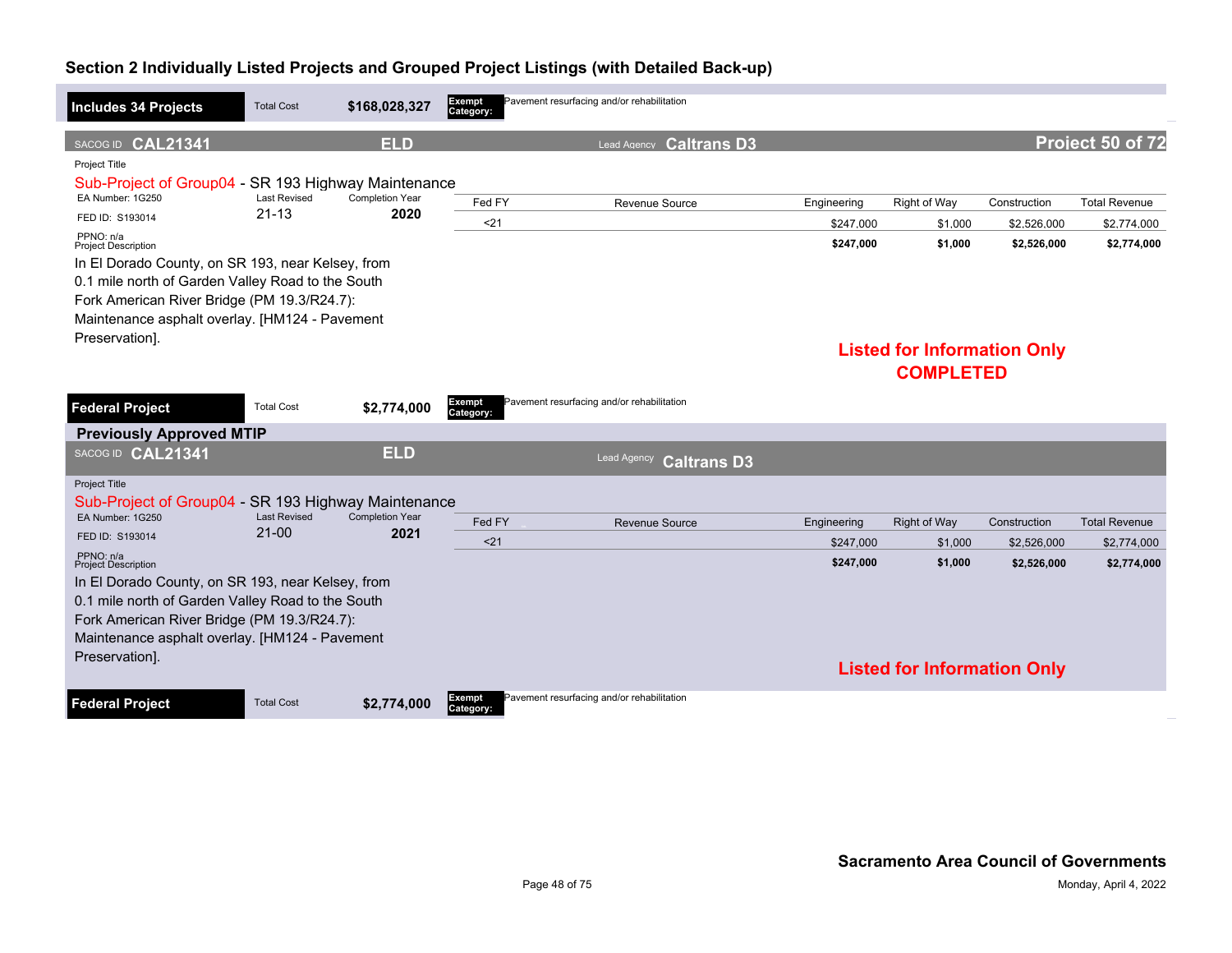| SACOG ID PLA25832                                         |                                  | <b>PLA</b>             |                     | Lead Agency City of Auburn                 |             |                     |              | Project 51 of 72     |  |  |  |
|-----------------------------------------------------------|----------------------------------|------------------------|---------------------|--------------------------------------------|-------------|---------------------|--------------|----------------------|--|--|--|
| Project Title                                             |                                  |                        |                     |                                            |             |                     |              |                      |  |  |  |
| Sub-Project of Group04 - 2021/2022 Road Treatment Project |                                  |                        |                     |                                            |             |                     |              |                      |  |  |  |
| EA Number: n/a                                            | <b>Last Revised</b><br>$21 - 13$ | Completion Year        | Fed FY              | Revenue Source                             | Engineering | Right of Way        | Construction | <b>Total Revenue</b> |  |  |  |
|                                                           |                                  | 2024                   | 2022                | <b>Local Agency Funds</b>                  | \$0         | \$0                 | \$49,320     | \$49,320             |  |  |  |
| <b>Project Description</b>                                |                                  |                        | 2022                | Regional Surface Transportation Program    | \$0         | \$0                 | \$429,985    | \$429,985            |  |  |  |
| In the City of Auburn, on Auburn Folsom Road,             |                                  |                        |                     |                                            | \$0         | \$0                 | \$479,305    | \$479,305            |  |  |  |
| from Lincoln Way to Auburn City Limits: Pavement          |                                  |                        |                     |                                            |             |                     |              |                      |  |  |  |
| rehabilitation, maintenance asphalt overlay.              |                                  |                        |                     |                                            |             |                     |              |                      |  |  |  |
|                                                           |                                  |                        |                     |                                            |             |                     |              |                      |  |  |  |
|                                                           |                                  |                        |                     |                                            |             |                     |              |                      |  |  |  |
| <b>Federal Project</b>                                    | <b>Total Cost</b>                | \$479,305              | Exempt<br>Category: | Pavement resurfacing and/or rehabilitation |             |                     |              |                      |  |  |  |
| <b>Previously Approved MTIP</b>                           |                                  |                        |                     |                                            |             |                     |              |                      |  |  |  |
| SACOG ID PLA25832                                         |                                  | <b>PLA</b>             |                     | Lead Agency<br><b>City of Auburn</b>       |             |                     |              |                      |  |  |  |
| <b>Project Title</b>                                      |                                  |                        |                     |                                            |             |                     |              |                      |  |  |  |
| Sub-Project of Group04 - 2021/2022 Road Treatment Project |                                  |                        |                     |                                            |             |                     |              |                      |  |  |  |
| EA Number: n/a                                            | <b>Last Revised</b>              | <b>Completion Year</b> | Fed FY              | <b>Revenue Source</b>                      | Engineering | <b>Right of Way</b> | Construction | <b>Total Revenue</b> |  |  |  |
|                                                           | $21 - 00$                        | 2024                   | 2021                | <b>Local Agency Funds</b>                  | \$0         | \$0                 | \$49,320     | \$49,320             |  |  |  |
| <b>Project Description</b>                                |                                  |                        | 2021                | Regional Surface Transportation Program    | \$0         | \$0                 | \$429,985    | \$429,985            |  |  |  |
| In the City of Auburn, on Auburn Folsom Road,             |                                  |                        |                     |                                            | \$0         | \$0                 | \$479,305    | \$479,305            |  |  |  |
| from Lincoln Way to Auburn City Limits: Pavement          |                                  |                        |                     |                                            |             |                     |              |                      |  |  |  |
| rehabilitation, maintenance asphalt overlay.              |                                  |                        |                     |                                            |             |                     |              |                      |  |  |  |
|                                                           |                                  |                        |                     |                                            |             |                     |              |                      |  |  |  |
|                                                           |                                  |                        |                     |                                            |             |                     |              |                      |  |  |  |
| <b>Federal Project</b>                                    | <b>Total Cost</b>                | \$479,305              | Exempt<br>Category: | Pavement resurfacing and/or rehabilitation |             |                     |              |                      |  |  |  |
|                                                           |                                  |                        |                     |                                            |             |                     |              |                      |  |  |  |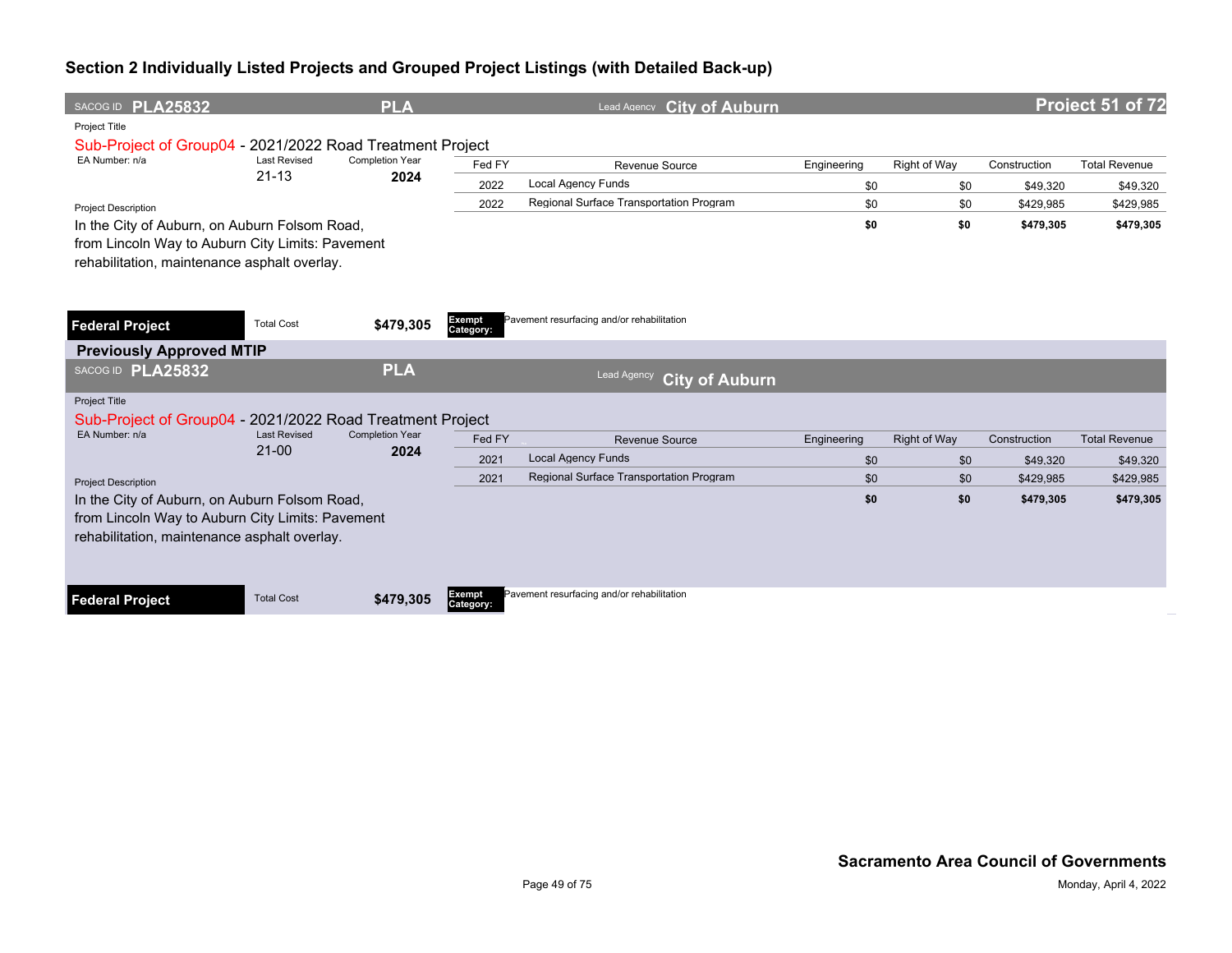| SACOG ID SAC25298                                                 |                                  | <b>SAC</b>                     |                            | <b>City of Rancho Cordova</b><br>Lead Agency   |             |                     |              | Project 52 of 72     |
|-------------------------------------------------------------------|----------------------------------|--------------------------------|----------------------------|------------------------------------------------|-------------|---------------------|--------------|----------------------|
| <b>Project Title</b>                                              |                                  |                                |                            |                                                |             |                     |              |                      |
| Sub-Project of Group04 - Mather Field Road Rehabilitation Project |                                  |                                |                            |                                                |             |                     |              |                      |
| EA Number: n/a                                                    | <b>Last Revised</b><br>$21 - 13$ | <b>Completion Year</b><br>2026 | Fed FY                     | Revenue Source                                 | Engineering | Right of Way        | Construction | <b>Total Revenue</b> |
| FED ID: 5482-047                                                  |                                  |                                | 2022                       | <b>Local Agency Funds</b>                      | \$469,000   | \$0                 | \$0          | \$469,000            |
| PPNO: 5603<br><b>Project Description</b>                          |                                  |                                | 2022                       | Regional Surface Transportation Program        | \$100,000   | \$0                 | \$0          | \$100,000            |
| In the City of Rancho Cordova, on Mather Field                    |                                  |                                | $>24$                      |                                                | \$0         | \$0                 | \$4,088,000  | \$4,088,000          |
| Road between Folsom Boulevard and International                   |                                  |                                |                            |                                                | \$569,000   | \$0                 | \$4,088,000  | \$4,657,000          |
| Drive: rehabilitate the roadway, Class II bicycle                 |                                  |                                |                            |                                                |             |                     |              |                      |
| lanes, medians improvements, install & replace                    |                                  |                                |                            |                                                |             |                     |              |                      |
| sidewalks, improve ADA access & ramps, striping                   |                                  |                                |                            |                                                |             |                     |              |                      |
| and traffic signal upgrades.                                      |                                  |                                |                            |                                                |             |                     |              |                      |
| <b>Federal Project</b>                                            | <b>Total Cost</b>                | \$4,657,000                    | <b>Exempt</b><br>Category: | Pavement resurfacing and/or rehabilitation     |             |                     |              |                      |
| <b>Previously Approved MTIP</b>                                   |                                  |                                |                            |                                                |             |                     |              |                      |
| SACOG ID SAC25298                                                 |                                  | <b>SAC</b>                     |                            | Lead Agency<br><b>City of Rancho Cordova</b>   |             |                     |              |                      |
| Project Title                                                     |                                  |                                |                            |                                                |             |                     |              |                      |
| Sub-Project of Group04 - Mather Field Road Rehabilitation Project |                                  |                                |                            |                                                |             |                     |              |                      |
| EA Number: n/a                                                    | <b>Last Revised</b><br>$21 - 12$ | <b>Completion Year</b>         | Fed FY                     | <b>Revenue Source</b>                          | Engineering | <b>Right of Way</b> | Construction | <b>Total Revenue</b> |
| FED ID: 5482-047                                                  |                                  | 2023                           | 2021                       | <b>Local Agency Funds</b>                      | \$469,000   | \$0                 | \$0          | \$469,000            |
| PPNO: n/a<br><b>Project Description</b>                           |                                  |                                | 2022                       | <b>Regional Surface Transportation Program</b> | \$100,000   | \$0                 | \$0          | \$100,000            |
| In the City of Rancho Cordova, on Mather Field                    |                                  |                                | 2023                       | <b>Local Agency Funds</b>                      | \$0         | \$0                 | \$259,000    | \$259,000            |
| Road between Folsom Boulevard and International                   |                                  |                                | 2023                       | RIP - STIP AC                                  | \$0         | \$0                 | \$3,650,000  | \$3,650,000          |
| Drive: rehabilitate the roadway, Class II bicycle                 |                                  |                                |                            |                                                | \$569,000   | \$0                 | \$3,909,000  | \$4,478,000          |
| lanes, medians improvements, install & replace                    |                                  |                                |                            |                                                |             |                     |              |                      |
| sidewalks, improve ADA access & ramps, striping                   |                                  |                                |                            |                                                |             |                     |              |                      |
| and traffic signal upgrades.                                      |                                  |                                |                            |                                                |             |                     |              |                      |
| <b>Federal Project</b>                                            | <b>Total Cost</b>                | \$4,478,000                    | Exempt<br>Category:        | Pavement resurfacing and/or rehabilitation     |             |                     |              |                      |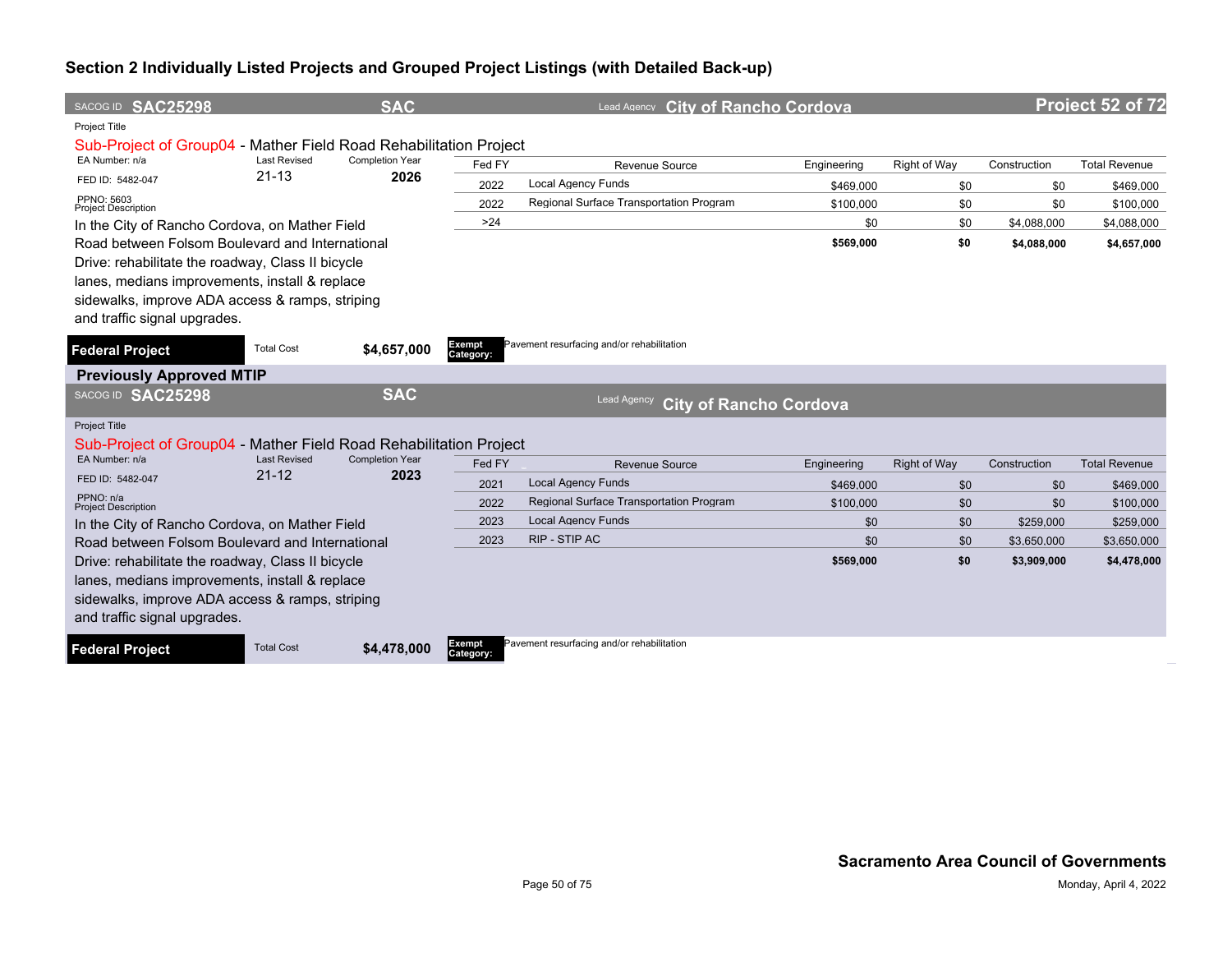| SACOG ID Group20                                     |                     |                        |                     | <b>Lead Agency</b>                                                                                    | Project 53 of 72     |
|------------------------------------------------------|---------------------|------------------------|---------------------|-------------------------------------------------------------------------------------------------------|----------------------|
| <b>Project Title</b>                                 |                     |                        |                     |                                                                                                       |                      |
|                                                      |                     |                        |                     | Grouped Projects for Widening narrow pavements or reconstructing bridges (no additional travel lanes) |                      |
| EA Number:                                           | <b>Last Revised</b> | <b>Completion Year</b> | Fed FY              | Revenue Source                                                                                        | <b>Total Revenue</b> |
|                                                      | n/a                 | n/a                    | $21$                |                                                                                                       | \$1,500,000          |
| <b>Project Description</b>                           |                     |                        | 2022                | <b>Local Agency Funds</b>                                                                             | \$365,000            |
| Scope: Projects are consistent with 40 CFR Part      |                     |                        | 2022                | Regional Surface Transportation Program                                                               | \$378.383            |
| 93.126 Exempt Tables 2 and Table 3 categories -      |                     |                        | 2023                | Sacramento County Measure A Sales Tax                                                                 | \$20,000             |
| Non Capacity widening narrow pavements or            |                     |                        | >24                 |                                                                                                       | \$1,105,000          |
| reconstructing bridges (no additional travel lanes). |                     |                        |                     |                                                                                                       | \$3,368,383          |
|                                                      |                     |                        |                     |                                                                                                       |                      |
| <b>Includes 2 Projects</b>                           | <b>Total Cost</b>   | \$3,368,383            | Exempt<br>Category: | Widening narrow pavements or reconstructing bridges (no additional travel lanes)                      |                      |
| <b>Previously Approved MTIP</b>                      |                     |                        |                     |                                                                                                       |                      |
| SACOG ID Group20                                     |                     |                        |                     | <b>Lead Agency</b>                                                                                    |                      |
| <b>Project Title</b>                                 |                     |                        |                     |                                                                                                       |                      |
|                                                      |                     |                        |                     | Grouped Projects for Widening narrow pavements or reconstructing bridges (no additional travel lanes) |                      |
| <b>EA Number:</b>                                    | <b>Last Revised</b> | <b>Completion Year</b> | Fed FY              | Revenue Source                                                                                        | <b>Total Revenue</b> |
|                                                      | n/a                 | n/a                    |                     |                                                                                                       |                      |
|                                                      |                     |                        | < 21                | <b>Local Agency Funds</b>                                                                             | \$1,500,000          |
| <b>Project Description</b>                           |                     |                        | 2022                | Regional Surface Transportation Program                                                               | \$365,000            |
| Scope: Projects are consistent with 40 CFR Part      |                     |                        | 2022                |                                                                                                       | \$103,383            |
| 93.126 Exempt Tables 2 and Table 3 categories -      |                     |                        |                     |                                                                                                       | \$1,968,383          |
| Non Capacity widening narrow pavements or            |                     |                        |                     |                                                                                                       |                      |
| reconstructing bridges (no additional travel lanes). |                     |                        |                     |                                                                                                       |                      |
|                                                      |                     |                        |                     |                                                                                                       |                      |
| <b>Includes 1 Project</b>                            | <b>Total Cost</b>   | \$1,968,383            | Exempt<br>Category: | Widening narrow pavements or reconstructing bridges (no additional travel lanes)                      |                      |
|                                                      |                     |                        |                     |                                                                                                       |                      |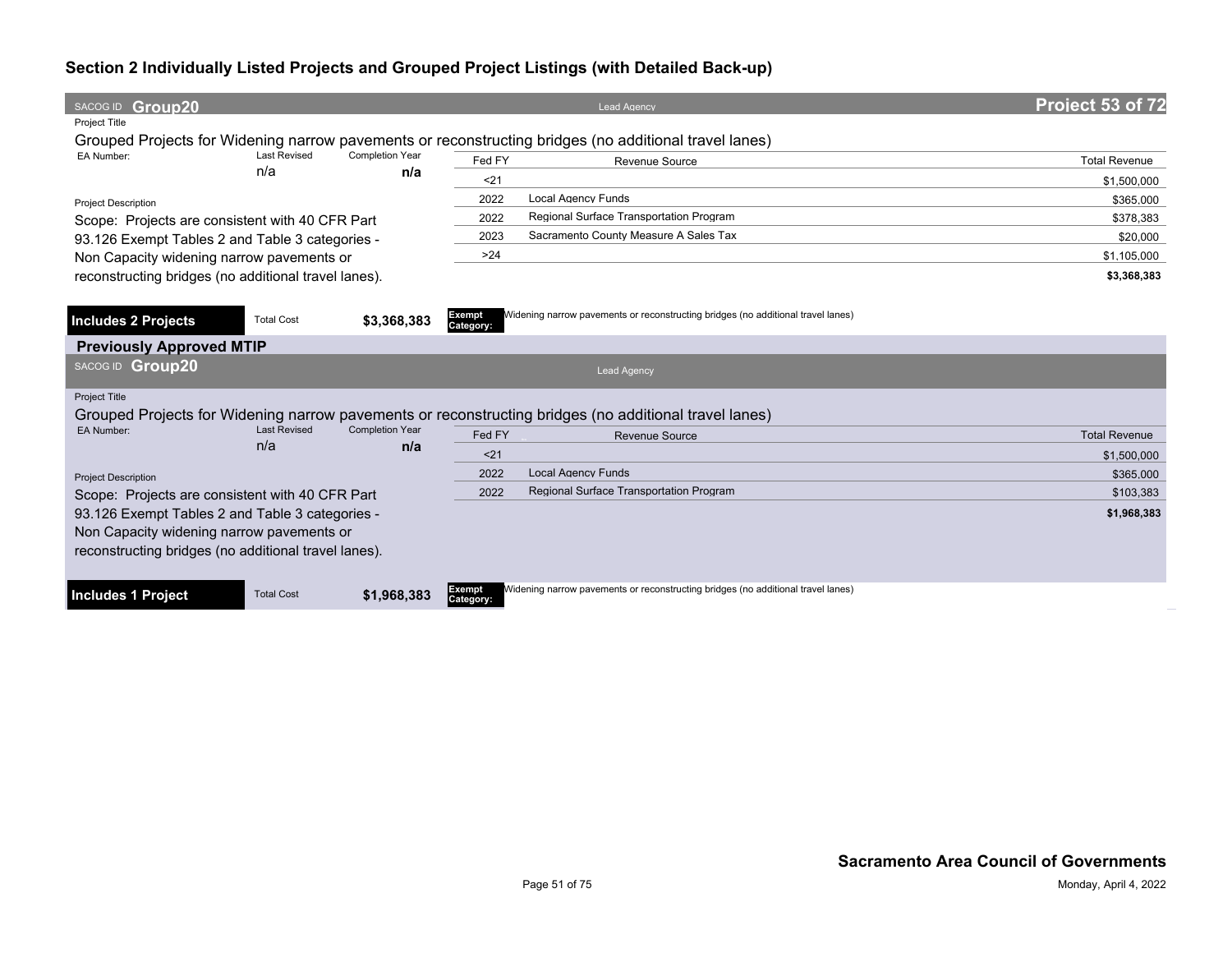| SACOG ID SAC25329                                                |                     | <b>SAC</b>             |                     | Lead Agency City of Galt                |             |              |              | Project 54 of 72     |
|------------------------------------------------------------------|---------------------|------------------------|---------------------|-----------------------------------------|-------------|--------------|--------------|----------------------|
| Project Title                                                    |                     |                        |                     |                                         |             |              |              |                      |
| Sub-Project of Group20 - Kost Road Improvements at UPRR Crossing |                     |                        |                     |                                         |             |              |              |                      |
| EA Number: n/a                                                   | <b>Last Revised</b> | <b>Completion Year</b> | Fed FY              | <b>Revenue Source</b>                   | Engineering | Right of Way | Construction | <b>Total Revenue</b> |
|                                                                  | $21 - 13$           | 2027                   | 2022                | Regional Surface Transportation Program | \$275.000   | \$0          | \$0          | \$275,000            |
| <b>Project Description</b>                                       |                     |                        | 2023                | Sacramento County Measure A Sales Tax   | \$0         | \$20,000     | \$0          | \$20,000             |
| Kost Road at Union Pacific railroad crossing, west               |                     |                        | >24                 |                                         | \$0         | \$0          | \$1,105,000  | \$1,105,000          |
| of Joy Dr., east of Maria Wy.: Widen 400 feet of                 |                     |                        |                     |                                         | \$275,000   | \$20,000     | \$1,105,000  | \$1,400,000          |
| Kost Rd, on each side of the UPRR to construct a                 |                     |                        |                     |                                         |             |              |              |                      |
| widened travel lanes, Class II bike lanes, and                   |                     |                        |                     |                                         |             |              |              |                      |
| ADA-compliant pedestrian pathways.                               |                     |                        |                     |                                         |             |              |              |                      |
| . Toll Credits for ENG                                           |                     |                        |                     |                                         |             |              |              |                      |
| <b>Federal Project</b>                                           | <b>Total Cost</b>   | \$1,400,000            | Exempt<br>Category: | Railroad/highway crossing               |             |              |              |                      |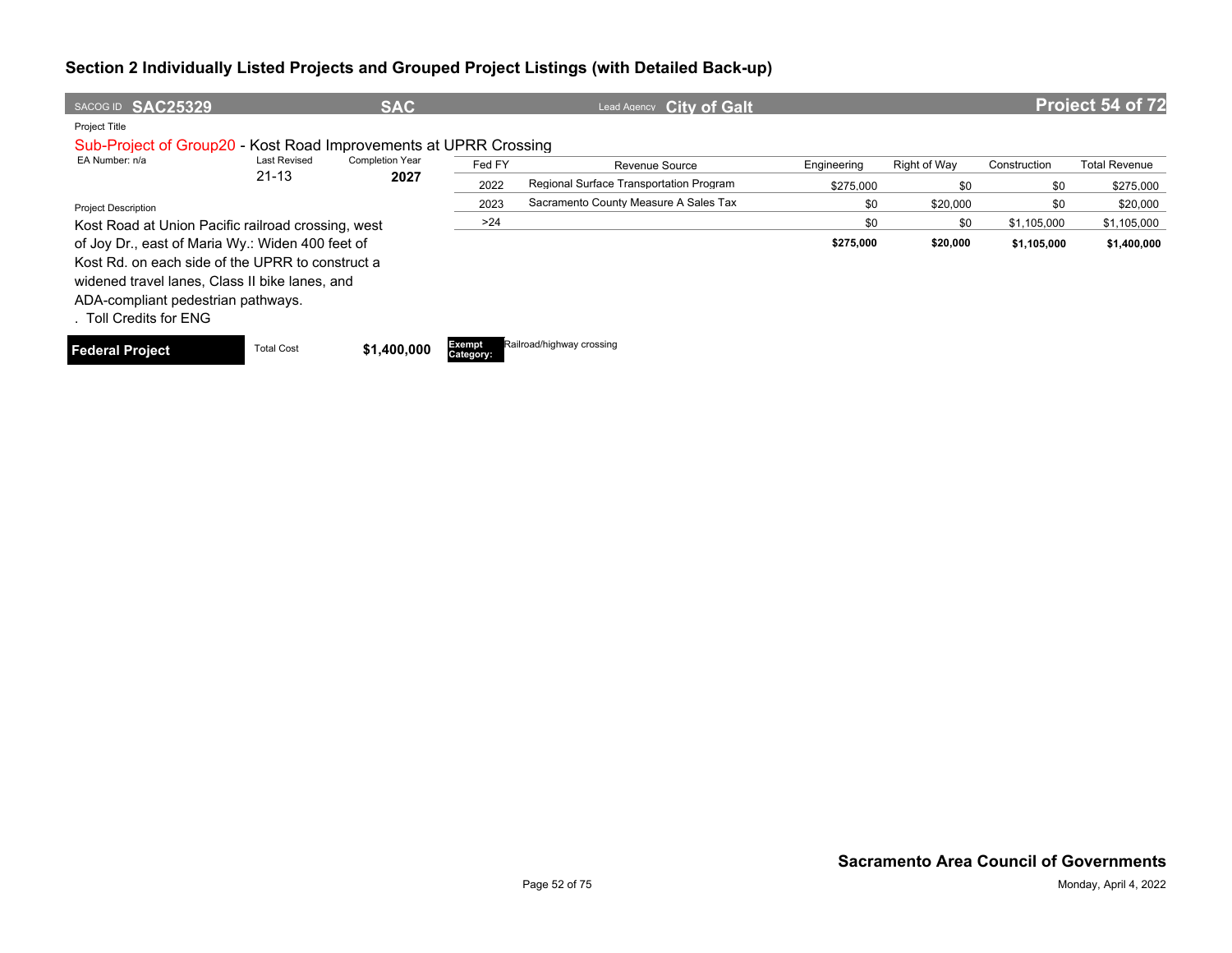## **SACOG ID Group28 Project 55 of 72**

Project Title

Grouped Projects for Bicycle and pedestrian facilities<br>EA Number: Last Revised Completion Year n/a **n/a** Completion Year

Project Description

Scope: Projects are consistent with 40 CFR Part 93.126 Exempt Tables 2 and Table 3 categories - Bicycle and pedestrian facilities (both motorized and Non-motorized)

| Fed FY | Revenue Source                                     | <b>Total Revenue</b> |
|--------|----------------------------------------------------|----------------------|
| $21$   |                                                    | \$65,583,959         |
| 2021   | <b>Community Development Block Grant</b>           | \$400.000            |
| 2021   | <b>Congestion Mitigation and Air Quality</b>       | \$8,131,683          |
| 2021   | Fed Other - Active Transportation Program (ATP)    | \$12,082,000         |
| 2021   | Loc Funds - Local Agency Funds (AC)                | \$5,491,865          |
| 2021   | Local - Developer - Transportation Improvement Fee | \$670,000            |
| 2021   | <b>Local Agency Funds</b>                          | \$7,731,362          |
| 2021   | Local Transportation Fund                          | \$563,000            |
| 2021   | Other Fed - Federal Lands Access Program (FLAP)    | \$985,000            |
| 2021   | RIP - STIP AC                                      | \$8,462,000          |
| 2021   | Regional Surface Transportation Program            | \$3,434,514          |
| 2021   | Sacramento County Measure A Sales Tax              | \$698,000            |
| 2021   | State Other - Active Transportation Program (ATP)  | \$8,802,000          |
| 2021   | <b>Transportation Development Act</b>              | \$2,728,013          |
| 2022   | <b>Community Development Block Grant</b>           | \$500,000            |
| 2022   | Congestion Mitigation and Air Quality              | \$2,001,614          |
| 2022   | Fed Other - Active Transportation Program (ATP)    | \$7,888,000          |
| 2022   | Loc Funds - Local Agency Funds (AC)                | \$7,420,600          |
| 2022   | Local - Developer - Transportation Improvement Fee | \$80,000             |
| 2022   | <b>Local Agency Funds</b>                          | \$9,150,152          |
| 2022   | Regional Surface Transportation Program            | \$6,210,000          |
| 2022   | Sacramento County Measure A Sales Tax              | \$1,395,480          |
| 2022   | State Other - Active Transportation Program (ATP)  | \$19,977,000         |
| 2022   | <b>Transportation Development Act</b>              | \$117,000            |
| 2023   | <b>Community Development Block Grant</b>           | \$333,110            |
| 2023   | Congestion Mitigation and Air Quality              | \$7,033,763          |
| 2023   | Fed Other - Active Transportation Program (ATP)    | \$7,474,000          |
| 2023   | Loc Funds - Local Agency Funds (AC)                | \$3,146,000          |
| 2023   | Local Agency Funds                                 | \$10,435,237         |
| 2023   | Local Transportation Fund                          | \$1,772,000          |
| 2023   | Othr. State - State Cash                           | \$4,300,000          |
| 2023   | RIP - State Cash                                   | \$2,575,000          |
| 2023   | Regional Surface Transportation Program            | \$2,330,000          |
| 2023   | Road Fund                                          | \$63,000             |
| 2023   | SB 1 - Road Repair and Accountability Act of 2017  | \$14,339,000         |
| 2023   | Sacramento County Measure A Sales Tax              | \$2.683.632          |

**Sacramento Area Council of Governments**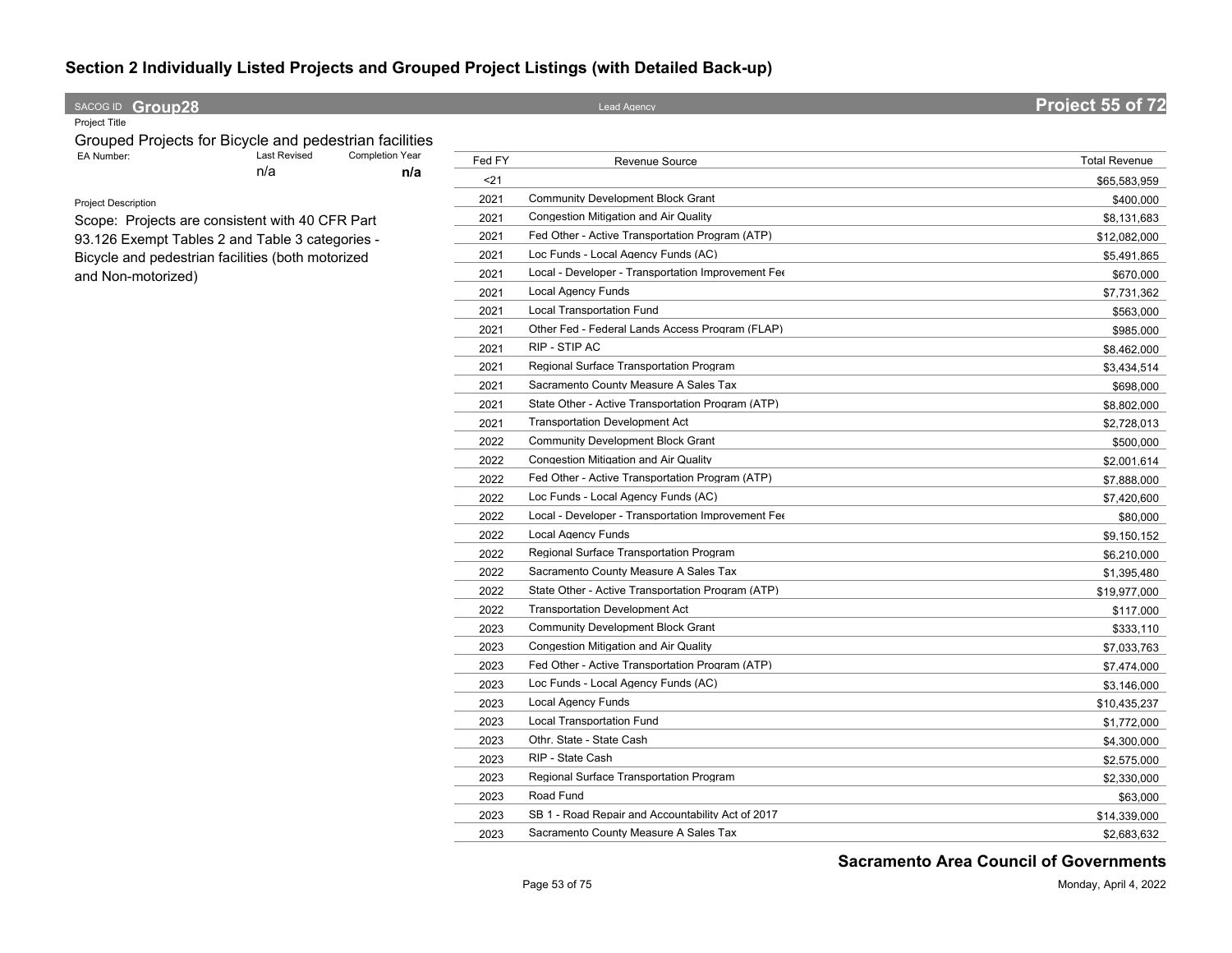| Fed FY | Revenue Source                                    | <b>Total Revenue</b> |
|--------|---------------------------------------------------|----------------------|
| 2023   | State Other - Active Transportation Program (ATP) | \$8,083,000          |
| 2024   | <b>Congestion Mitigation and Air Quality</b>      | \$12,935,497         |
| 2024   | Loc Funds - Local Agency Funds (AC)               | $$-1,576,313$        |
| 2024   | Local Agency Funds                                | \$530.051            |
| 2024   | <b>Local Transportation Fund</b>                  | \$4,100,000          |
| 2024   | RIP - State Cash                                  | \$2,362,000          |
| 2024   | Regional Surface Transportation Program           | \$5,375,250          |
| 2024   | State Other - Active Transportation Program (ATP) | \$3,731,000          |
| >24    |                                                   | \$116.610.141        |
|        |                                                   | \$389.138.610        |

**Includes 75 Projects** Total Cost \$389,138,610

Exempt<br>Category: Bicycle and pedestrian facilities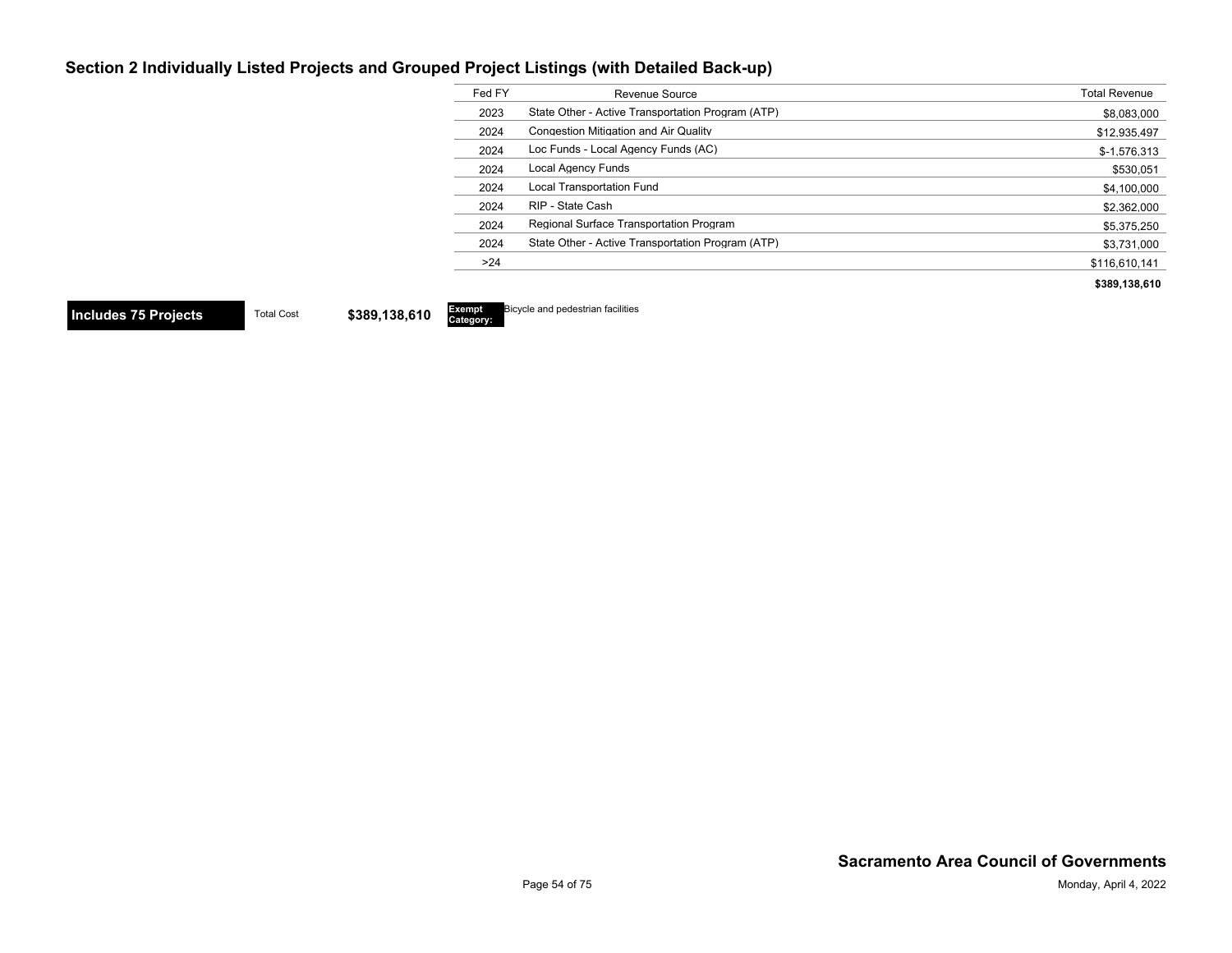| <b>Previously Approved MTIP</b>                                           |        |                                                    |                      |  |  |  |  |  |  |  |
|---------------------------------------------------------------------------|--------|----------------------------------------------------|----------------------|--|--|--|--|--|--|--|
| SACOG ID Group28                                                          |        | Lead Agency                                        |                      |  |  |  |  |  |  |  |
| Project Title                                                             |        |                                                    |                      |  |  |  |  |  |  |  |
| Grouped Projects for Bicycle and pedestrian facilities                    |        |                                                    |                      |  |  |  |  |  |  |  |
| EA Number:<br><b>Last Revised</b><br><b>Completion Year</b><br>n/a<br>n/a | Fed FY | <b>Revenue Source</b>                              | <b>Total Revenue</b> |  |  |  |  |  |  |  |
|                                                                           | $21$   |                                                    | \$65,583,959         |  |  |  |  |  |  |  |
| <b>Project Description</b>                                                | 2021   | <b>Community Development Block Grant</b>           | \$400,000            |  |  |  |  |  |  |  |
| Scope: Projects are consistent with 40 CFR Part                           | 2021   | <b>Congestion Mitigation and Air Quality</b>       | \$8,131,683          |  |  |  |  |  |  |  |
| 93.126 Exempt Tables 2 and Table 3 categories -                           | 2021   | Fed Other - Active Transportation Program (ATP)    | \$12,082,000         |  |  |  |  |  |  |  |
| Bicycle and pedestrian facilities (both motorized                         | 2021   | Loc Funds - Local Agency Funds (AC)                | \$5,491,865          |  |  |  |  |  |  |  |
| and Non-motorized)                                                        | 2021   | Local - Developer - Transportation Improvement Fee | \$670,000            |  |  |  |  |  |  |  |
|                                                                           | 2021   | <b>Local Agency Funds</b>                          | \$7,731,362          |  |  |  |  |  |  |  |
|                                                                           | 2021   | <b>Local Transportation Fund</b>                   | \$563,000            |  |  |  |  |  |  |  |
|                                                                           | 2021   | Other Fed - Federal Lands Access Program (FLAP)    | \$985,000            |  |  |  |  |  |  |  |
|                                                                           | 2021   | RIP - STIP AC                                      | \$8,462,000          |  |  |  |  |  |  |  |
|                                                                           | 2021   | Regional Surface Transportation Program            | \$3,434,514          |  |  |  |  |  |  |  |
|                                                                           | 2021   | Sacramento County Measure A Sales Tax              | \$698,000            |  |  |  |  |  |  |  |
|                                                                           | 2021   | State Other - Active Transportation Program (ATP)  | \$8,802,000          |  |  |  |  |  |  |  |
|                                                                           | 2021   | <b>Transportation Development Act</b>              | \$2,728,013          |  |  |  |  |  |  |  |
|                                                                           | 2022   | <b>Community Development Block Grant</b>           | \$500,000            |  |  |  |  |  |  |  |
|                                                                           | 2022   | Congestion Mitigation and Air Quality              | \$2,001,614          |  |  |  |  |  |  |  |
|                                                                           | 2022   | Fed Other - Active Transportation Program (ATP)    | \$7,888,000          |  |  |  |  |  |  |  |
|                                                                           | 2022   | Loc Funds - Local Agency Funds (AC)                | \$7,420,600          |  |  |  |  |  |  |  |
|                                                                           | 2022   | Local - Developer - Transportation Improvement Fee | \$80,000             |  |  |  |  |  |  |  |
|                                                                           | 2022   | <b>Local Agency Funds</b>                          | \$9,150,152          |  |  |  |  |  |  |  |
|                                                                           | 2022   | <b>Regional Surface Transportation Program</b>     | \$6,210,000          |  |  |  |  |  |  |  |
|                                                                           | 2022   | Sacramento County Measure A Sales Tax              | \$1,395,480          |  |  |  |  |  |  |  |
|                                                                           | 2022   | State Other - Active Transportation Program (ATP)  | \$19,977,000         |  |  |  |  |  |  |  |
|                                                                           | 2022   | <b>Transportation Development Act</b>              | \$117,000            |  |  |  |  |  |  |  |
|                                                                           | 2023   | <b>Community Development Block Grant</b>           | \$333,110            |  |  |  |  |  |  |  |
|                                                                           | 2023   | <b>Congestion Mitigation and Air Quality</b>       | \$7,033,763          |  |  |  |  |  |  |  |
|                                                                           | 2023   | Fed Other - Active Transportation Program (ATP)    | \$7,924,000          |  |  |  |  |  |  |  |
|                                                                           | 2023   | Loc Funds - Local Agency Funds (AC)                | \$3,146,000          |  |  |  |  |  |  |  |
|                                                                           | 2023   | <b>Local Agency Funds</b>                          | \$10,435,237         |  |  |  |  |  |  |  |
|                                                                           | 2023   | <b>Local Transportation Fund</b>                   | \$1,772,000          |  |  |  |  |  |  |  |
|                                                                           | 2023   | Othr. State - State Cash                           | \$4,300,000          |  |  |  |  |  |  |  |
|                                                                           | 2023   | RIP - State Cash                                   | \$2,575,000          |  |  |  |  |  |  |  |
|                                                                           | 2023   | Regional Surface Transportation Program            | \$2,105,000          |  |  |  |  |  |  |  |
|                                                                           | 2023   | Road Fund                                          | \$63,000             |  |  |  |  |  |  |  |
|                                                                           | 2023   | SB 1 - Road Repair and Accountability Act of 2017  | \$14,339,000         |  |  |  |  |  |  |  |
|                                                                           |        |                                                    |                      |  |  |  |  |  |  |  |

**Sacramento Area Council of Governments**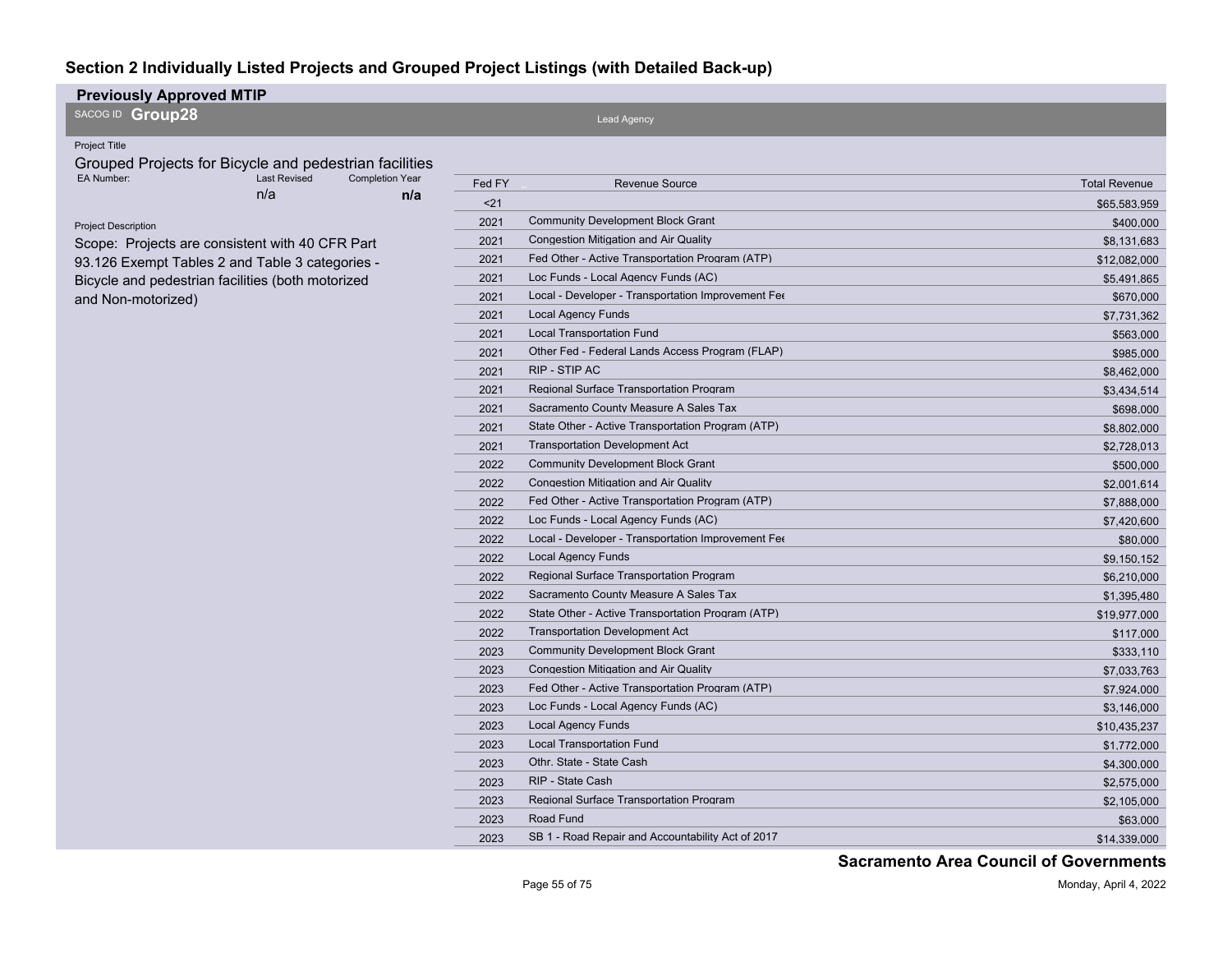|                                                                                                    |                     |                        | Fed FY              | <b>Revenue Source</b>                             |             |                                    |              | <b>Total Revenue</b> |
|----------------------------------------------------------------------------------------------------|---------------------|------------------------|---------------------|---------------------------------------------------|-------------|------------------------------------|--------------|----------------------|
|                                                                                                    |                     |                        | 2023                | Sacramento County Measure A Sales Tax             |             |                                    |              | \$2,653,632          |
|                                                                                                    |                     |                        | 2023                | State Other - Active Transportation Program (ATP) |             |                                    |              | \$7,633,000          |
|                                                                                                    |                     |                        | 2024                | <b>Congestion Mitigation and Air Quality</b>      |             |                                    |              | \$12,935,497         |
|                                                                                                    |                     |                        | 2024                | Loc Funds - Local Agency Funds (AC)               |             |                                    |              | $$-1,576,313$        |
|                                                                                                    |                     |                        | 2024                | <b>Local Agency Funds</b>                         |             |                                    |              | \$530,051            |
|                                                                                                    |                     |                        | 2024                | <b>Local Transportation Fund</b>                  |             |                                    |              | \$4,100,000          |
|                                                                                                    |                     |                        | 2024                | RIP - State Cash                                  |             |                                    |              | \$2,362,000          |
|                                                                                                    |                     |                        | 2024                | <b>Regional Surface Transportation Program</b>    |             |                                    |              | \$5,375,250          |
|                                                                                                    |                     |                        | 2024                | State Other - Active Transportation Program (ATP) |             |                                    |              | \$3,731,000          |
|                                                                                                    |                     |                        | $>24$               |                                                   |             |                                    |              | \$116,587,141        |
|                                                                                                    |                     |                        |                     |                                                   |             |                                    |              | \$388,860,610        |
|                                                                                                    |                     |                        | Exempt              | Bicycle and pedestrian facilities                 |             |                                    |              |                      |
| Includes 75 Projects                                                                               | <b>Total Cost</b>   | \$388,860,610          | Category:           |                                                   |             |                                    |              |                      |
|                                                                                                    |                     |                        |                     |                                                   |             |                                    |              |                      |
| SACOG ID ELD19371                                                                                  |                     | <b>ELD</b>             |                     | Lead Agency <b>El Dorado County</b>               |             |                                    |              | Project 56 of 72     |
| <b>Project Title</b>                                                                               |                     |                        |                     |                                                   |             |                                    |              |                      |
| Sub-Project of Group28 - El Dorado Trail Ext. - Missouri Flat Rd to El Dorado Rd<br>EA Number: n/a | <b>Last Revised</b> | <b>Completion Year</b> |                     |                                                   |             |                                    |              |                      |
| FED ID: 5925-129                                                                                   | $21 - 13$           | 2021                   | Fed FY              | Revenue Source                                    | Engineering | Right of Way                       | Construction | <b>Total Revenue</b> |
|                                                                                                    |                     |                        | $21$                |                                                   | \$845,000   | \$230,000                          | \$3,634,960  | \$4,709,960          |
| PPNO: n/a<br><b>Project Description</b>                                                            |                     |                        |                     |                                                   | \$845,000   | \$230,000                          | \$3,634,960  | \$4,709,960          |
| El Dorado Trail, from Missouri Flat Rd to the Town                                                 |                     |                        |                     |                                                   |             |                                    |              |                      |
| of El Dorado: Construct Class I multi-use bike/ped                                                 |                     |                        |                     |                                                   |             |                                    |              |                      |
| path, approximately 2.2 miles. Improvements                                                        |                     |                        |                     |                                                   |             |                                    |              |                      |
| include: 8 to 10-foot wide paved path, signage,                                                    |                     |                        |                     |                                                   |             |                                    |              |                      |
| roadway crossing at Forni/Blanchard Rds Toll                                                       |                     |                        |                     |                                                   |             |                                    |              |                      |
| Credits for ENG, ROW                                                                               |                     |                        |                     |                                                   |             | <b>Listed for Information Only</b> |              |                      |
|                                                                                                    |                     |                        |                     |                                                   |             | <b>COMPLETED</b>                   |              |                      |
| Emission Benefits in kg/day: [.05] ROG, [.03]                                                      |                     |                        |                     |                                                   |             |                                    |              |                      |
| NOx, [.01] PM10                                                                                    |                     |                        |                     |                                                   |             |                                    |              |                      |
|                                                                                                    |                     |                        |                     | Bicycle and pedestrian facilities                 |             |                                    |              |                      |
| <b>Federal Project</b>                                                                             | <b>Total Cost</b>   | \$4,709,960            | Exempt<br>Category: |                                                   |             |                                    |              |                      |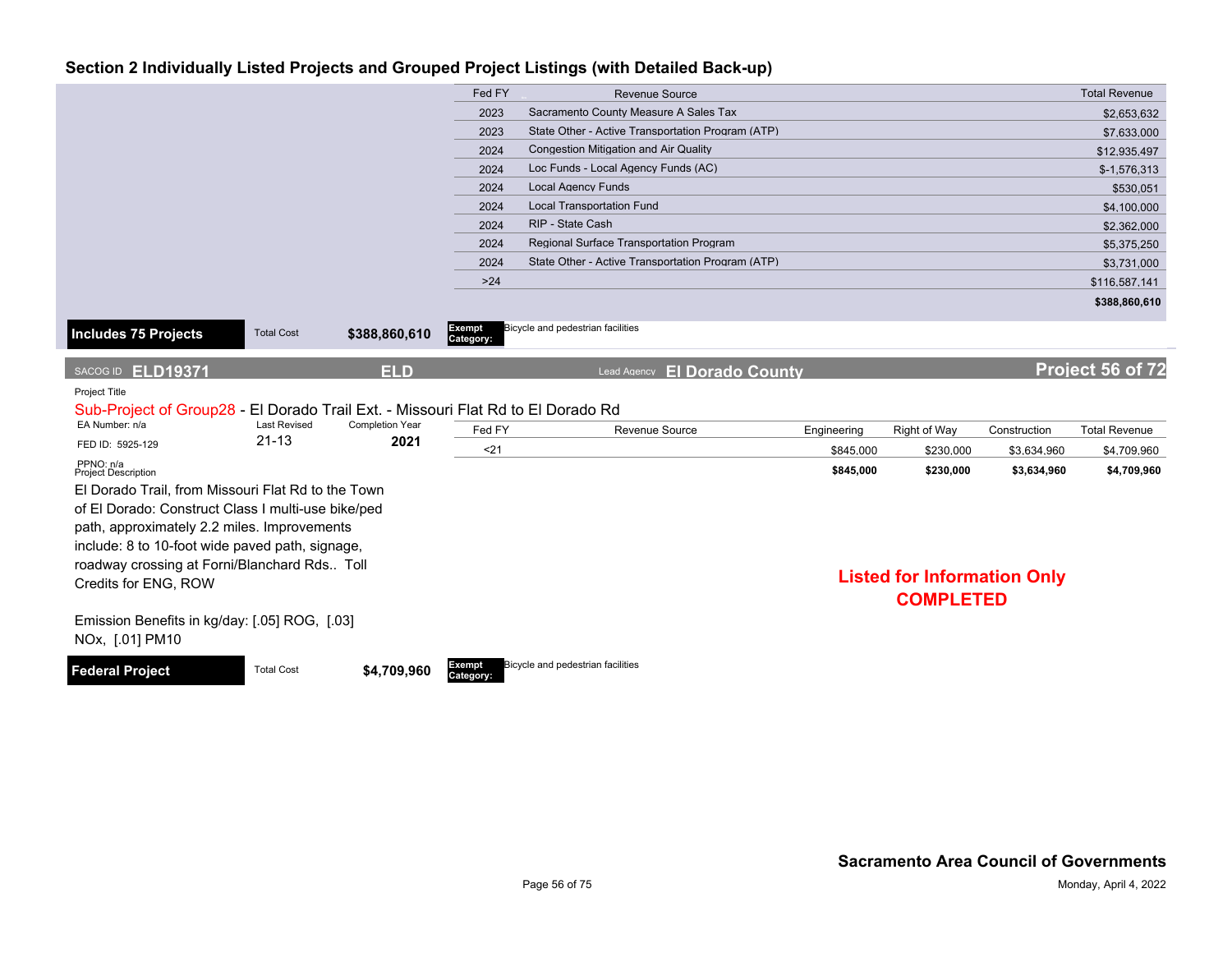| SACOG ID ELD19371<br><b>ELD</b><br><b>Lead Agency</b><br><b>El Dorado County</b><br>Project Title<br>Sub-Project of Group28 - El Dorado Trail Ext. - Missouri Flat Rd to El Dorado Rd<br>EA Number: n/a<br><b>Last Revised</b><br><b>Completion Year</b><br>Fed FY<br>Revenue Source<br>Right of Way<br>Construction<br>Engineering<br>$21 - 01$<br>2021<br>FED ID: 5925-129<br>< 21<br>\$845.000<br>\$230,000<br>\$3,634,960<br>PPNO: n/a<br>\$845,000<br>\$230,000<br>\$3,634,960<br><b>Project Description</b><br>El Dorado Trail, from Missouri Flat Rd to the Town<br>of El Dorado: Construct Class I multi-use bike/ped<br>path, approximately 2.2 miles. Improvements<br>include: 8 to 10-foot wide paved path, signage,<br>roadway crossing at Forni/Blanchard Rds Toll<br><b>Listed for Information Only</b><br>Credits for ENG, ROW<br>Emission Benefits in kg/day: [.05] ROG, [.03]<br>NOx, [.01] PM10<br>Bicycle and pedestrian facilities<br>Exempt<br><b>Federal Project</b><br><b>Total Cost</b><br>\$4,709,960<br>Category:<br>Project 57 of 72<br><b>ELD</b><br>SACOG ID ELD19544<br><b>El Dorado County</b><br>Lead Agency<br>Project Title<br>Sub-Project of Group28 - Silva Valley Parkway Bikeway Drainage<br><b>Last Revised</b><br><b>Completion Year</b><br>EA Number: n/a<br>Fed FY<br>Right of Way<br>Revenue Source<br>Construction<br>Engineering<br>$21 - 13$<br>2021<br>FED ID: 5925-177<br>$21$<br>\$63,000<br>\$301,000<br>\$0<br>PPNO: n/a<br>\$63,000<br>\$0<br>\$301,000<br><b>Project Description</b><br>Silva Valley Parkway Bikeway, from Harvard Way<br>to Green Valley Road: Drainage Improvements.<br>Toll Credits for ENG, CON<br><b>Listed for Information Only</b><br><b>COMPLETED</b><br>Bicycle and pedestrian facilities<br>Exempt<br><b>Total Cost</b><br><b>Federal Project</b><br>\$364,000 | <b>Previously Approved MTIP</b> |  |           |  |  |                      |
|-----------------------------------------------------------------------------------------------------------------------------------------------------------------------------------------------------------------------------------------------------------------------------------------------------------------------------------------------------------------------------------------------------------------------------------------------------------------------------------------------------------------------------------------------------------------------------------------------------------------------------------------------------------------------------------------------------------------------------------------------------------------------------------------------------------------------------------------------------------------------------------------------------------------------------------------------------------------------------------------------------------------------------------------------------------------------------------------------------------------------------------------------------------------------------------------------------------------------------------------------------------------------------------------------------------------------------------------------------------------------------------------------------------------------------------------------------------------------------------------------------------------------------------------------------------------------------------------------------------------------------------------------------------------------------------------------------------------------------------------------------------------------------------------------------------------------------------------------|---------------------------------|--|-----------|--|--|----------------------|
|                                                                                                                                                                                                                                                                                                                                                                                                                                                                                                                                                                                                                                                                                                                                                                                                                                                                                                                                                                                                                                                                                                                                                                                                                                                                                                                                                                                                                                                                                                                                                                                                                                                                                                                                                                                                                                               |                                 |  |           |  |  |                      |
|                                                                                                                                                                                                                                                                                                                                                                                                                                                                                                                                                                                                                                                                                                                                                                                                                                                                                                                                                                                                                                                                                                                                                                                                                                                                                                                                                                                                                                                                                                                                                                                                                                                                                                                                                                                                                                               |                                 |  |           |  |  |                      |
|                                                                                                                                                                                                                                                                                                                                                                                                                                                                                                                                                                                                                                                                                                                                                                                                                                                                                                                                                                                                                                                                                                                                                                                                                                                                                                                                                                                                                                                                                                                                                                                                                                                                                                                                                                                                                                               |                                 |  |           |  |  | <b>Total Revenue</b> |
|                                                                                                                                                                                                                                                                                                                                                                                                                                                                                                                                                                                                                                                                                                                                                                                                                                                                                                                                                                                                                                                                                                                                                                                                                                                                                                                                                                                                                                                                                                                                                                                                                                                                                                                                                                                                                                               |                                 |  |           |  |  | \$4,709,960          |
|                                                                                                                                                                                                                                                                                                                                                                                                                                                                                                                                                                                                                                                                                                                                                                                                                                                                                                                                                                                                                                                                                                                                                                                                                                                                                                                                                                                                                                                                                                                                                                                                                                                                                                                                                                                                                                               |                                 |  |           |  |  | \$4,709,960          |
|                                                                                                                                                                                                                                                                                                                                                                                                                                                                                                                                                                                                                                                                                                                                                                                                                                                                                                                                                                                                                                                                                                                                                                                                                                                                                                                                                                                                                                                                                                                                                                                                                                                                                                                                                                                                                                               |                                 |  |           |  |  |                      |
|                                                                                                                                                                                                                                                                                                                                                                                                                                                                                                                                                                                                                                                                                                                                                                                                                                                                                                                                                                                                                                                                                                                                                                                                                                                                                                                                                                                                                                                                                                                                                                                                                                                                                                                                                                                                                                               |                                 |  |           |  |  |                      |
|                                                                                                                                                                                                                                                                                                                                                                                                                                                                                                                                                                                                                                                                                                                                                                                                                                                                                                                                                                                                                                                                                                                                                                                                                                                                                                                                                                                                                                                                                                                                                                                                                                                                                                                                                                                                                                               |                                 |  |           |  |  |                      |
|                                                                                                                                                                                                                                                                                                                                                                                                                                                                                                                                                                                                                                                                                                                                                                                                                                                                                                                                                                                                                                                                                                                                                                                                                                                                                                                                                                                                                                                                                                                                                                                                                                                                                                                                                                                                                                               |                                 |  |           |  |  |                      |
|                                                                                                                                                                                                                                                                                                                                                                                                                                                                                                                                                                                                                                                                                                                                                                                                                                                                                                                                                                                                                                                                                                                                                                                                                                                                                                                                                                                                                                                                                                                                                                                                                                                                                                                                                                                                                                               |                                 |  |           |  |  | <b>Total Revenue</b> |
|                                                                                                                                                                                                                                                                                                                                                                                                                                                                                                                                                                                                                                                                                                                                                                                                                                                                                                                                                                                                                                                                                                                                                                                                                                                                                                                                                                                                                                                                                                                                                                                                                                                                                                                                                                                                                                               |                                 |  |           |  |  | \$364,000            |
|                                                                                                                                                                                                                                                                                                                                                                                                                                                                                                                                                                                                                                                                                                                                                                                                                                                                                                                                                                                                                                                                                                                                                                                                                                                                                                                                                                                                                                                                                                                                                                                                                                                                                                                                                                                                                                               |                                 |  |           |  |  | \$364,000            |
|                                                                                                                                                                                                                                                                                                                                                                                                                                                                                                                                                                                                                                                                                                                                                                                                                                                                                                                                                                                                                                                                                                                                                                                                                                                                                                                                                                                                                                                                                                                                                                                                                                                                                                                                                                                                                                               |                                 |  | Category: |  |  |                      |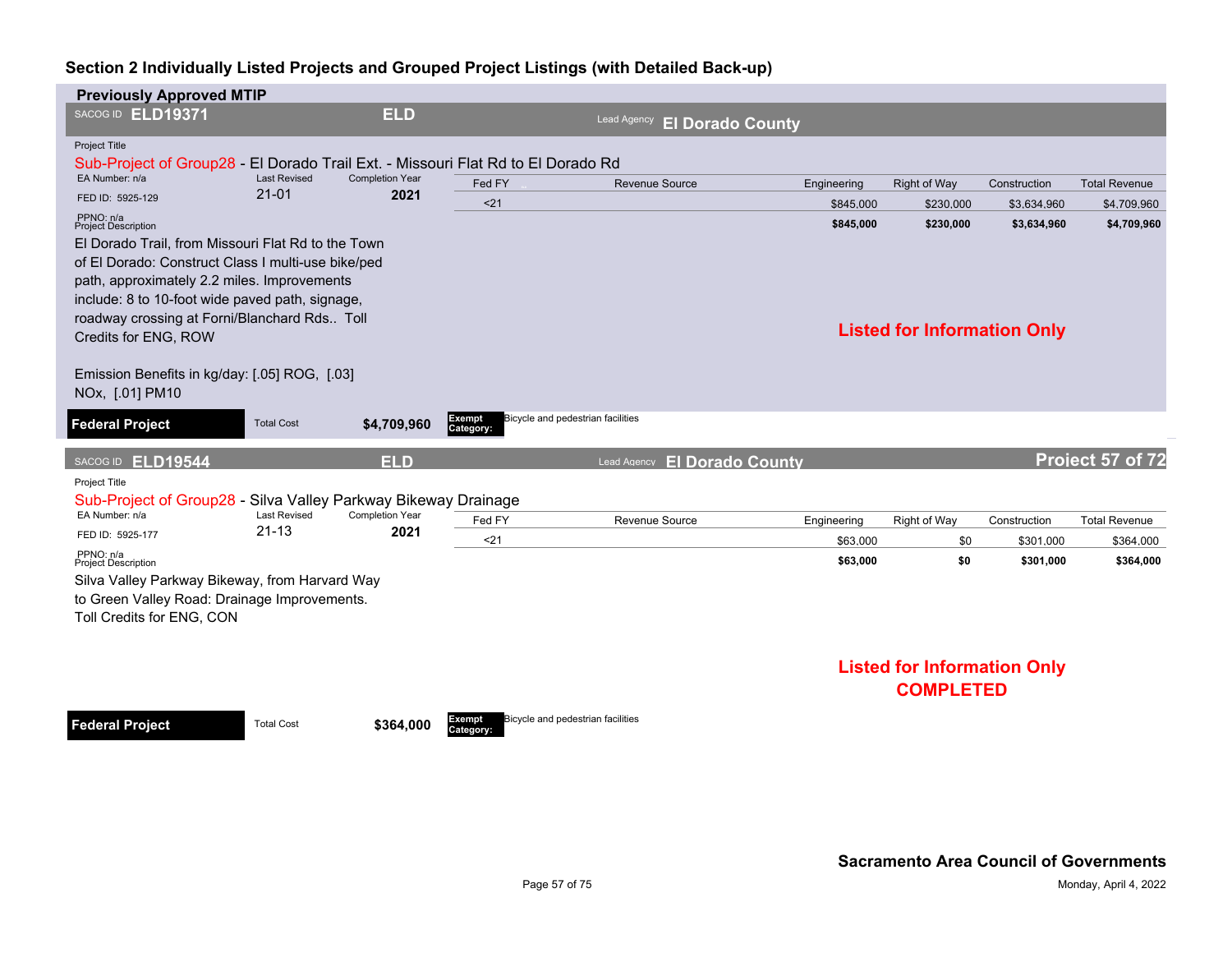| <b>Previously Approved MTIP</b>                                                                                                                                        |                                  |                                |                     |                                               |             |                                    |              |                      |
|------------------------------------------------------------------------------------------------------------------------------------------------------------------------|----------------------------------|--------------------------------|---------------------|-----------------------------------------------|-------------|------------------------------------|--------------|----------------------|
| SACOG ID ELD19544                                                                                                                                                      |                                  | <b>ELD</b>                     |                     | <b>Lead Agency</b><br><b>El Dorado County</b> |             |                                    |              |                      |
| Project Title<br>Sub-Project of Group28 - Silva Valley Parkway Bikeway Drainage                                                                                        |                                  |                                |                     |                                               |             |                                    |              |                      |
| EA Number: n/a                                                                                                                                                         | <b>Last Revised</b><br>$21 - 00$ | <b>Completion Year</b><br>2021 | Fed FY              | <b>Revenue Source</b>                         | Engineering | Right of Way                       | Construction | <b>Total Revenue</b> |
| FED ID: 5925-177                                                                                                                                                       |                                  |                                | $21$                |                                               | \$63,000    | \$0                                | \$301,000    | \$364,000            |
| PPNO: n/a<br><b>Project Description</b><br>Silva Valley Parkway Bikeway, from Harvard Way<br>to Green Valley Road: Drainage Improvements.<br>Toll Credits for ENG, CON |                                  |                                |                     |                                               | \$63,000    | \$0                                | \$301,000    | \$364,000            |
|                                                                                                                                                                        |                                  |                                |                     |                                               |             | <b>Listed for Information Only</b> |              |                      |
| <b>Federal Project</b>                                                                                                                                                 | <b>Total Cost</b>                | \$364,000                      | Exempt<br>Category: | Bicycle and pedestrian facilities             |             |                                    |              |                      |
|                                                                                                                                                                        |                                  |                                |                     |                                               |             |                                    |              |                      |
| SACOG ID SAC25303                                                                                                                                                      |                                  | <b>SAC</b>                     |                     | Lead Agency Sacramento County                 |             |                                    |              | Project 58 of 72     |
| Project Title                                                                                                                                                          |                                  |                                |                     |                                               |             |                                    |              |                      |
| Sub-Project of Group28 - South Sacramento Sidewalk Gap Closure Project                                                                                                 |                                  |                                |                     |                                               |             |                                    |              |                      |
| EA Number: n/a                                                                                                                                                         | <b>Last Revised</b>              | <b>Completion Year</b>         | Fed FY              | Revenue Source                                | Engineering | Right of Way                       | Construction | <b>Total Revenue</b> |
| <b>PPNO: 1815</b>                                                                                                                                                      | $21 - 13$                        | 2026                           | 2022                | Regional Surface Transportation Program       | \$425,000   | \$0                                | \$0          | \$425,000            |
| <b>Project Description</b>                                                                                                                                             |                                  |                                | 2023                | Regional Surface Transportation Program       | \$0         | \$225.000                          | \$0          | \$225,000            |
| Various locations in the South Sacramento area of                                                                                                                      |                                  |                                | 2023                | Sacramento County Measure A Sales Tax         | \$0         | \$30,000                           | \$0          | \$30,000             |
| Sacramento County, along Power Inn Road,                                                                                                                               |                                  |                                | >24                 |                                               | \$0         | \$0                                | \$2,714,000  | \$2,714,000          |
| Stevenson Avenue, Elsie Avenue, and Cottonwood                                                                                                                         |                                  |                                |                     |                                               | \$425,000   | \$255,000                          | \$2,714,000  | \$3,394,000          |
| Lane: Construct sidewalk gap closures, including                                                                                                                       |                                  |                                |                     |                                               |             |                                    |              |                      |
| crossing upgrades and ADA curb ramp upgrades,                                                                                                                          |                                  |                                |                     |                                               |             |                                    |              |                      |
| and install streetlights. (Some locations are near                                                                                                                     |                                  |                                |                     |                                               |             |                                    |              |                      |
| Anna Kirchgator Elementary School and Florin<br>High School). Toll Credits for ENG                                                                                     |                                  |                                |                     |                                               |             |                                    |              |                      |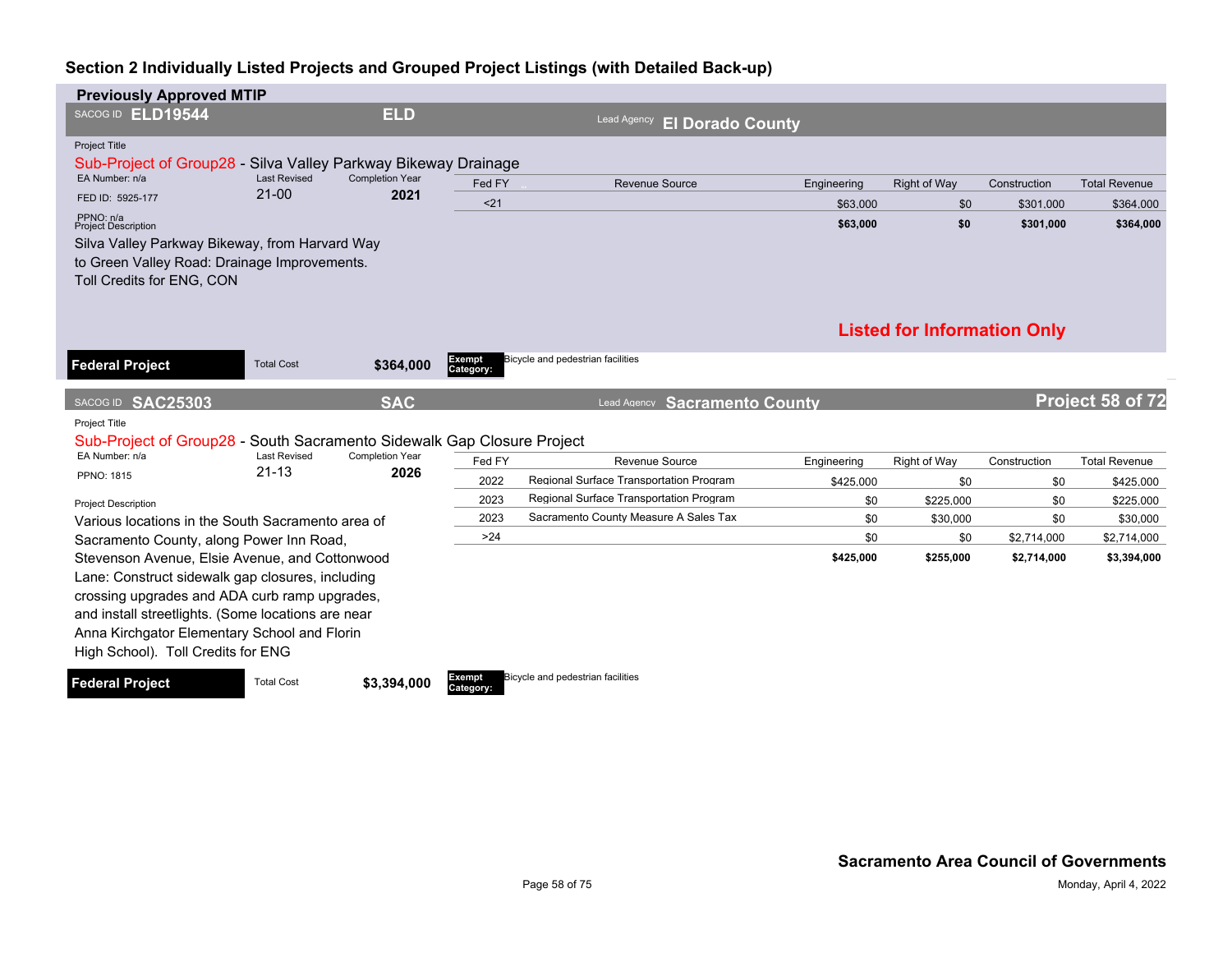| <b>Previously Approved MTIP</b>                                                                                                                                                                                                                                                                                                                                                                          |                                  |                                |                     |                                                                     |                         |                     |                     |                                  |
|----------------------------------------------------------------------------------------------------------------------------------------------------------------------------------------------------------------------------------------------------------------------------------------------------------------------------------------------------------------------------------------------------------|----------------------------------|--------------------------------|---------------------|---------------------------------------------------------------------|-------------------------|---------------------|---------------------|----------------------------------|
| SACOG ID SAC25303                                                                                                                                                                                                                                                                                                                                                                                        |                                  | <b>SAC</b>                     |                     | Lead Agency<br><b>Sacramento County</b>                             |                         |                     |                     |                                  |
| Project Title<br>Sub-Project of Group28 - South Sacramento Sidewalk Gap Closure Project<br>EA Number: n/a                                                                                                                                                                                                                                                                                                | <b>Last Revised</b>              | <b>Completion Year</b>         | Fed FY              | <b>Revenue Source</b>                                               | Engineering             | <b>Right of Way</b> | Construction        | <b>Total Revenue</b>             |
|                                                                                                                                                                                                                                                                                                                                                                                                          | $21 - 06$                        | 2026                           |                     | Regional Surface Transportation Program                             |                         |                     |                     |                                  |
|                                                                                                                                                                                                                                                                                                                                                                                                          |                                  |                                | 2022<br>$>24$       |                                                                     | \$425,000<br>\$0        | \$0<br>\$225,000    | \$0<br>\$2,466,000  | \$425,000<br>\$2,691,000         |
| <b>Project Description</b><br>Various locations in the South Sacramento area of<br>Sacramento County, along Power Inn Road,<br>Stevenson Avenue, Elsie Avenue, and Cottonwood<br>Lane: Construct sidewalk gap closures, including<br>crossing upgrades and ADA curb ramp upgrades,<br>and install streetlights. (Some locations are near<br>Anna Kirchgator Elementary School and Florin<br>High School) |                                  |                                |                     |                                                                     | \$425,000               | \$225,000           | \$2,466,000         | \$3,116,000                      |
| <b>Federal Project</b>                                                                                                                                                                                                                                                                                                                                                                                   | <b>Total Cost</b>                | \$3,116,000                    | Exempt<br>Category: | Bicycle and pedestrian facilities                                   |                         |                     |                     |                                  |
| SACOG ID YOL19534                                                                                                                                                                                                                                                                                                                                                                                        |                                  | YOL                            |                     | <b>City of West Sacramento</b><br>Lead Agency                       |                         |                     |                     | Project 59 of 72                 |
| Project Title<br>Sub-Project of Group28 - Sycamore Trail Extension (Phase 3)<br>EA Number: n/a                                                                                                                                                                                                                                                                                                           | <b>Last Revised</b><br>$21 - 13$ | <b>Completion Year</b><br>2025 | Fed FY<br>2021      | Revenue Source<br>State Other - Active Transportation Program (ATP) | Engineering<br>\$80,000 | Right of Way<br>\$0 | Construction<br>\$0 | <b>Total Revenue</b><br>\$80,000 |
|                                                                                                                                                                                                                                                                                                                                                                                                          |                                  |                                | 2022                | State Other - Active Transportation Program (ATP)                   | \$320,000               | \$100,000           | \$0                 | \$420,000                        |
| <b>Project Description</b><br>In West Sacramento, along the easement from                                                                                                                                                                                                                                                                                                                                |                                  |                                | 2023                | <b>Local Agency Funds</b>                                           | \$0                     | \$0                 | \$189,000           | \$189,000                        |
| Westmore Oaks School to the Park Blyd and                                                                                                                                                                                                                                                                                                                                                                |                                  |                                | 2023                | State Other - Active Transportation Program (ATP)                   | \$0                     | \$0                 | \$2,000,000         | \$2,000,000                      |
| Stone Blvd. intersection: construct Class 1 trail<br>extension.                                                                                                                                                                                                                                                                                                                                          |                                  |                                |                     |                                                                     | \$400,000               | \$100,000           | \$2,189,000         | \$2,689,000                      |
|                                                                                                                                                                                                                                                                                                                                                                                                          | <b>Total Cost</b>                | \$2,689,000                    | Exempt<br>Category: | Bicycle and pedestrian facilities                                   |                         |                     |                     |                                  |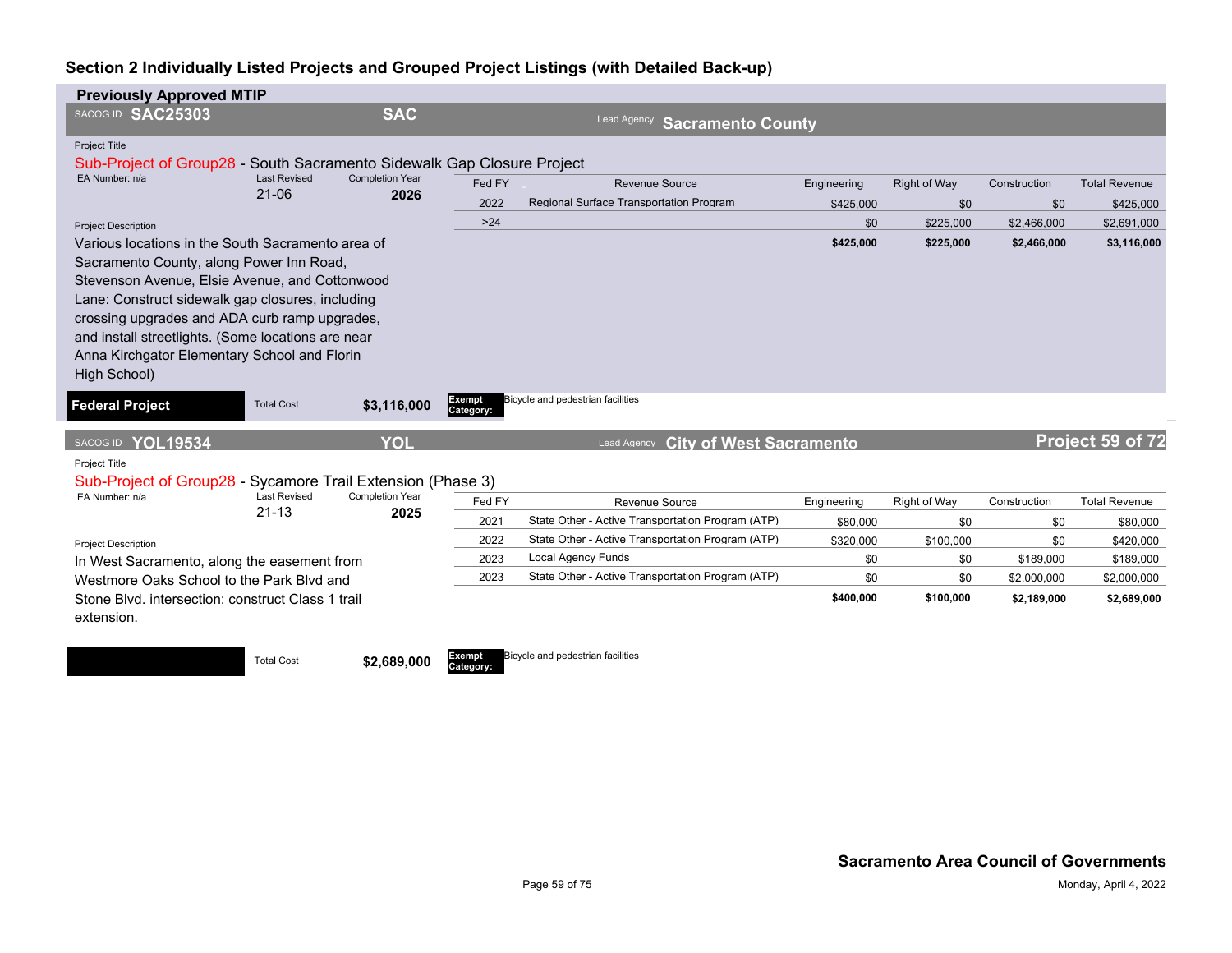| <b>Previously Approved MTIP</b>                                                           |                                  |                                |                                                      |                                                                               |             |                                    |              |                      |  |  |
|-------------------------------------------------------------------------------------------|----------------------------------|--------------------------------|------------------------------------------------------|-------------------------------------------------------------------------------|-------------|------------------------------------|--------------|----------------------|--|--|
| SACOG ID YOL19534                                                                         |                                  | <b>YOL</b>                     | <b>Lead Agency</b><br><b>City of West Sacramento</b> |                                                                               |             |                                    |              |                      |  |  |
| <b>Project Title</b><br>Sub-Project of Group28 - Sycamore Trail Extension (Phase 3)       |                                  |                                |                                                      |                                                                               |             |                                    |              |                      |  |  |
| EA Number: n/a                                                                            | <b>Last Revised</b><br>$21 - 04$ | <b>Completion Year</b><br>2025 | Fed FY                                               | Revenue Source                                                                | Engineering | <b>Right of Way</b>                | Construction | <b>Total Revenue</b> |  |  |
|                                                                                           |                                  |                                | 2021                                                 | State Other - Active Transportation Program (ATP)                             | \$80,000    | \$0                                | \$0          | \$80,000             |  |  |
| <b>Project Description</b>                                                                |                                  |                                | 2022                                                 | State Other - Active Transportation Program (ATP)                             | \$320,000   | \$100,000                          | \$0          | \$420,000            |  |  |
| In West Sacramento, along the easement from                                               |                                  |                                | 2023                                                 | Fed Other - Active Transportation Program (ATP)                               | \$0         | \$0                                | \$450,000    | \$450,000            |  |  |
| Westmore Oaks School to the Park Blyd and                                                 |                                  |                                | 2023                                                 | <b>Local Agency Funds</b>                                                     | \$0         | \$0                                | \$189,000    | \$189,000            |  |  |
| Stone Blvd. intersection: construct Class 1 trail                                         |                                  |                                | 2023                                                 | State Other - Active Transportation Program (ATP)                             | \$0         | \$0                                | \$1.550.000  | \$1,550,000          |  |  |
| extension.                                                                                |                                  |                                |                                                      |                                                                               | \$400,000   | \$100,000                          | \$2,189,000  | \$2,689,000          |  |  |
| <b>Federal Project</b>                                                                    | <b>Total Cost</b>                | \$2,689,000                    | Exempt<br>Category:                                  | Bicycle and pedestrian facilities                                             |             |                                    |              |                      |  |  |
| SACOG ID CAL20526                                                                         |                                  | <b>YUB</b>                     |                                                      | <b>Caltrans D3</b><br>Lead Agency                                             |             |                                    |              | Project 60 of 72     |  |  |
| <b>Project Title</b><br>Sub-Project of Group28 - SR 20 & SR 70 ADA Infrastructure Upgrade |                                  |                                |                                                      |                                                                               |             |                                    |              |                      |  |  |
| EA Number: 2F080                                                                          | <b>Last Revised</b>              | <b>Completion Year</b>         | Fed FY                                               | Revenue Source                                                                | Engineering | Right of Way                       | Construction | <b>Total Revenue</b> |  |  |
| FED ID: X115013                                                                           | $21 - 13$                        | 2020                           | $21$                                                 |                                                                               | \$1,300,000 | \$1,536,000                        | \$4,211,000  | \$7,047,000          |  |  |
| PPNO: 9580<br><b>Project Description</b>                                                  |                                  |                                |                                                      |                                                                               | \$1,300,000 | \$1,536,000                        | \$4,211,000  | \$7,047,000          |  |  |
| On SR 20 in Marysville, at various locations from I                                       |                                  |                                |                                                      |                                                                               |             |                                    |              |                      |  |  |
| Street to Buchanan Street (PM 0.5/R2.0); also on                                          |                                  |                                |                                                      |                                                                               |             |                                    |              |                      |  |  |
| SR 70 from 1st Street to 18th Street (PM                                                  |                                  |                                |                                                      |                                                                               |             |                                    |              |                      |  |  |
| 14.1/15.2): Upgrade pedestrian infrastructure Toll                                        |                                  |                                |                                                      |                                                                               |             |                                    |              |                      |  |  |
| Credits for ENG, ROW, CON                                                                 |                                  |                                |                                                      |                                                                               |             |                                    |              |                      |  |  |
|                                                                                           |                                  |                                |                                                      |                                                                               |             | <b>Listed for Information Only</b> |              |                      |  |  |
|                                                                                           |                                  |                                |                                                      |                                                                               |             | <b>COMPLETED</b>                   |              |                      |  |  |
| <b>Federal Project</b>                                                                    | <b>Total Cost</b>                | \$7,047,000                    | Exempt                                               | Projects that correct, improve, or eliminate a hazardous location or feature. |             |                                    |              |                      |  |  |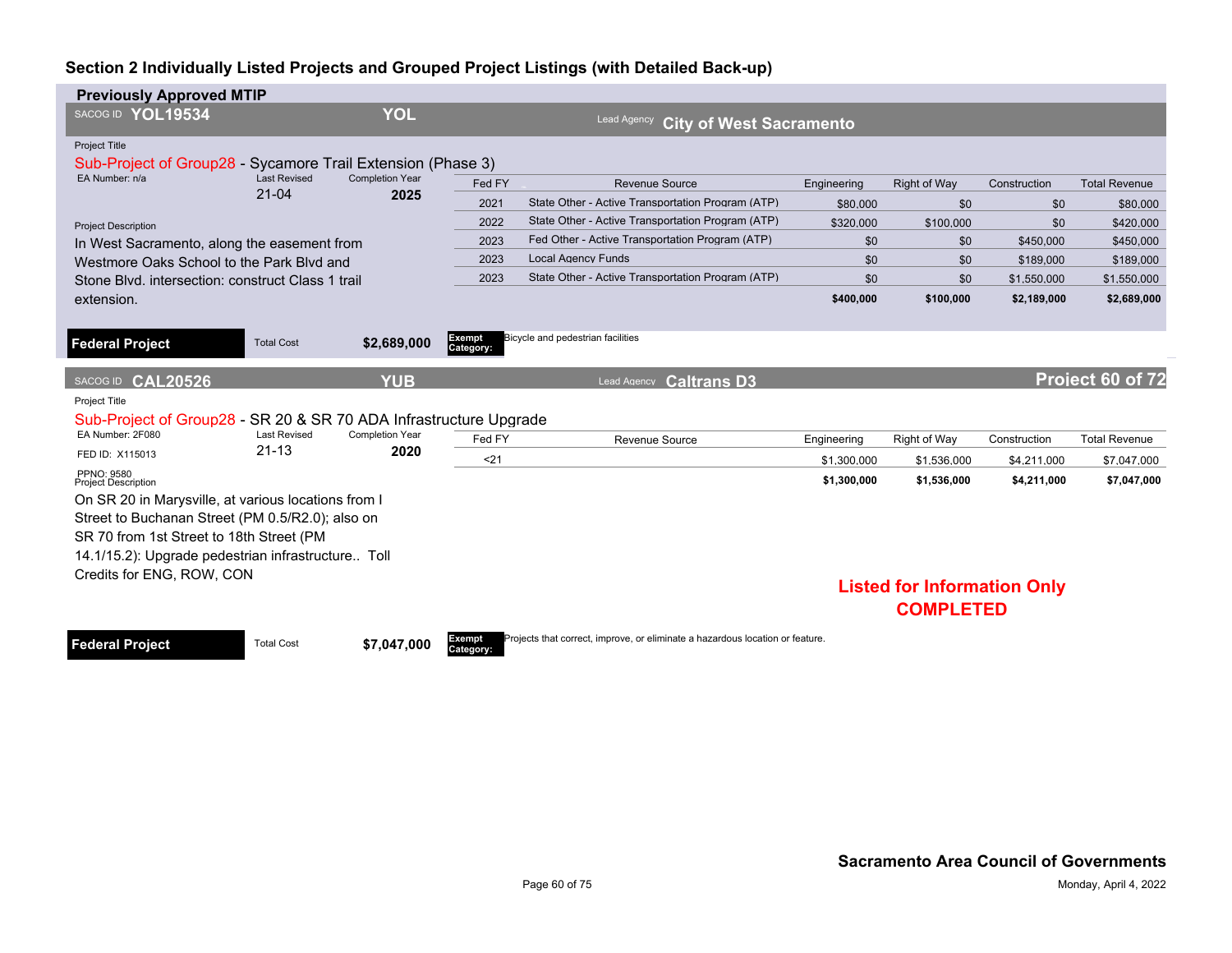| <b>Previously Approved MTIP</b>                                                       |                            |                               |                     |                                                                               |             |                                    |              |                      |
|---------------------------------------------------------------------------------------|----------------------------|-------------------------------|---------------------|-------------------------------------------------------------------------------|-------------|------------------------------------|--------------|----------------------|
| SACOG ID CAL20526                                                                     |                            | <b>YUB</b>                    |                     | Lead Agency Caltrans D3                                                       |             |                                    |              |                      |
|                                                                                       |                            |                               |                     |                                                                               |             |                                    |              |                      |
| Project Title                                                                         |                            |                               |                     |                                                                               |             |                                    |              |                      |
| Sub-Project of Group28 - SR 20 & SR 70 ADA Infrastructure Upgrade<br>EA Number: 2F080 | <b>Last Revised</b>        | <b>Completion Year</b>        |                     |                                                                               |             |                                    |              |                      |
| FED ID: X115013                                                                       | $21 - 00$                  | 2021                          | Fed FY              | <b>Revenue Source</b>                                                         | Engineering | <b>Right of Way</b>                | Construction | <b>Total Revenue</b> |
| PPNO: 9580                                                                            |                            |                               | $21$                |                                                                               | \$1,300,000 | \$1,536,000                        | \$4,211,000  | \$7,047,000          |
| <b>Project Description</b>                                                            |                            |                               |                     |                                                                               | \$1,300,000 | \$1,536,000                        | \$4,211,000  | \$7,047,000          |
| On SR 20 in Marysville, at various locations from I                                   |                            |                               |                     |                                                                               |             |                                    |              |                      |
| Street to Buchanan Street (PM 0.5/R2.0); also on                                      |                            |                               |                     |                                                                               |             |                                    |              |                      |
| SR 70 from 1st Street to 18th Street (PM                                              |                            |                               |                     |                                                                               |             |                                    |              |                      |
| 14.1/15.2): Upgrade pedestrian infrastructure Toll                                    |                            |                               |                     |                                                                               |             |                                    |              |                      |
| Credits for ENG, ROW, CON                                                             |                            |                               |                     |                                                                               |             | <b>Listed for Information Only</b> |              |                      |
|                                                                                       |                            |                               |                     |                                                                               |             |                                    |              |                      |
| <b>Federal Project</b>                                                                | <b>Total Cost</b>          | \$7,047,000                   | Exempt<br>Category: | Projects that correct, improve, or eliminate a hazardous location or feature. |             |                                    |              |                      |
|                                                                                       |                            |                               |                     |                                                                               |             |                                    |              |                      |
| SACOG ID Group16                                                                      |                            |                               |                     | <b>Lead Agency</b>                                                            |             |                                    |              | Project 61 of 72     |
| Project Title                                                                         |                            |                               |                     |                                                                               |             |                                    |              |                      |
| Grouped Projects for Planning activities                                              |                            |                               |                     |                                                                               |             |                                    |              |                      |
| EA Number:                                                                            | <b>Last Revised</b><br>n/a | <b>Completion Year</b><br>n/a | Fed FY              | Revenue Source                                                                |             |                                    |              | <b>Total Revenue</b> |
|                                                                                       |                            |                               | $21$                |                                                                               |             |                                    |              | \$5,403,643          |
| <b>Project Description</b>                                                            |                            |                               | 2021                | Loc Funds-SACOG Managed Funds                                                 |             |                                    |              | \$350,000            |
| Scope: Projects are consistent with 40 CFR Part                                       |                            |                               | 2021                | <b>Local Agency Funds</b>                                                     |             |                                    |              | \$110,000            |
| 93.126 Exempt Tables 2 and Table 3 categories -                                       |                            |                               | 2021                | RIP - State Cash                                                              |             |                                    |              | \$726,000            |
| Planning activities conducted pursuant to titles 23                                   |                            |                               | 2021                | Regional Surface Transportation Program                                       |             |                                    |              | \$242,643            |
| and 49 U.S.C.                                                                         |                            |                               | 2022                | COVID21                                                                       |             |                                    |              | \$405,000            |
|                                                                                       |                            |                               | 2022                | FTA 5307 - Discr.                                                             |             |                                    |              | \$1,000,000          |
|                                                                                       |                            |                               | 2022                | <b>Local Agency Funds</b>                                                     |             |                                    |              | \$35,370             |
|                                                                                       |                            |                               | 2022                | RIP - State Cash                                                              |             |                                    |              | \$725,000            |
|                                                                                       |                            |                               | 2022                | Regional Surface Transportation Program                                       |             |                                    |              | \$515,643            |
|                                                                                       |                            |                               | 2023                | RIP - State Cash                                                              |             |                                    |              | \$724,000            |
|                                                                                       |                            |                               | 2024                | RIP - State Cash                                                              |             |                                    |              | \$715,000            |
|                                                                                       |                            |                               | >24                 |                                                                               |             |                                    |              | \$1,430,000          |
|                                                                                       |                            |                               |                     |                                                                               |             |                                    |              | \$12,382,299         |

#### **Includes 14 Projects** Total Cost \$12,382,299

Exempt Specific activities which do not involve or lead directly to construction, such as: planning and technical studies, grants for training<br>Category: and research programs, planning activities conducted pursuant to titl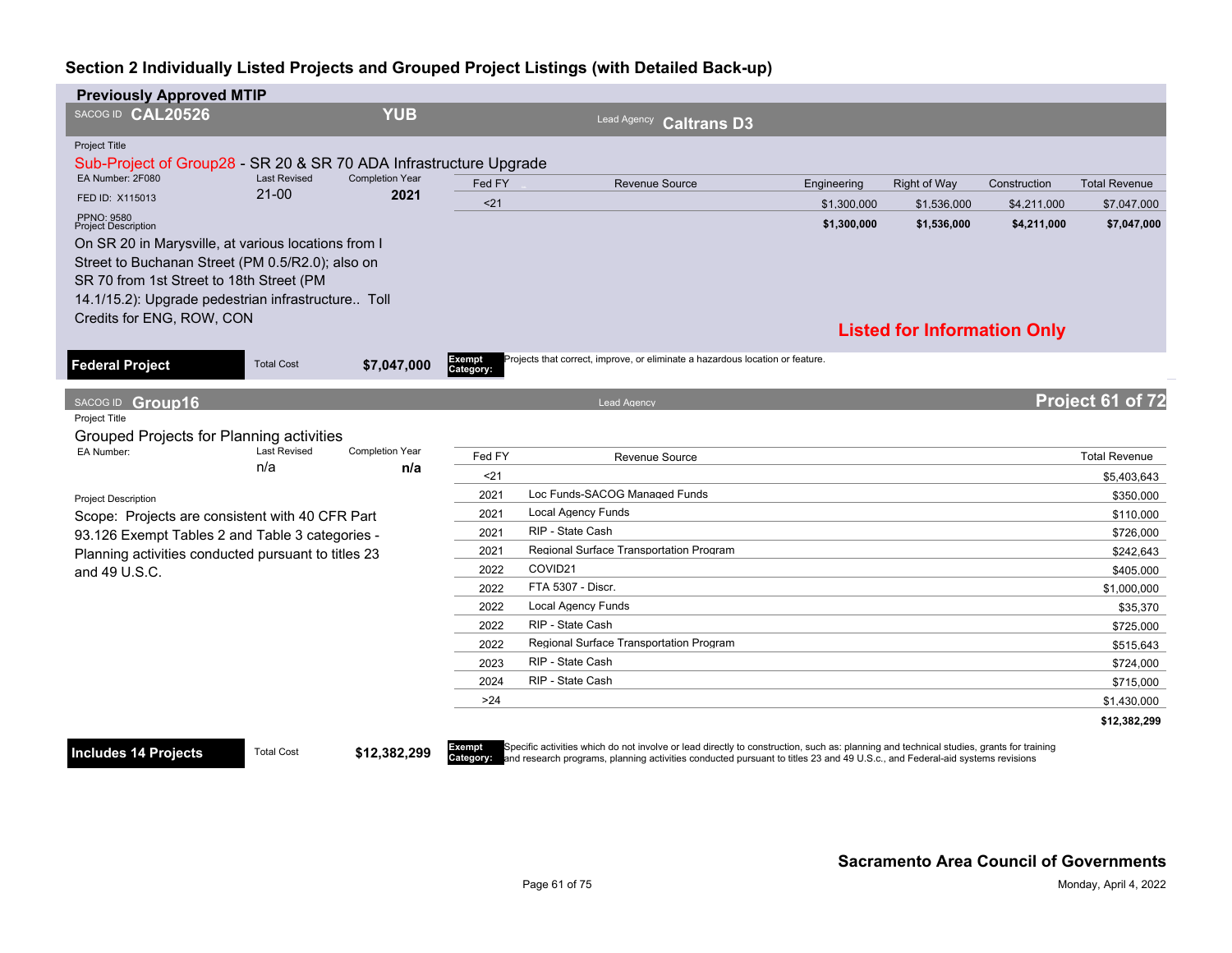| <b>Previously Approved MTIP</b>                     |                     |                        |                     |                                                                                                                                                                                                                                                                        |                      |
|-----------------------------------------------------|---------------------|------------------------|---------------------|------------------------------------------------------------------------------------------------------------------------------------------------------------------------------------------------------------------------------------------------------------------------|----------------------|
| SACOG ID Group16                                    |                     |                        |                     | <b>Lead Agency</b>                                                                                                                                                                                                                                                     |                      |
| <b>Project Title</b>                                |                     |                        |                     |                                                                                                                                                                                                                                                                        |                      |
| Grouped Projects for Planning activities            |                     |                        |                     |                                                                                                                                                                                                                                                                        |                      |
| EA Number:                                          | <b>Last Revised</b> | <b>Completion Year</b> | Fed FY              | <b>Revenue Source</b>                                                                                                                                                                                                                                                  | <b>Total Revenue</b> |
|                                                     | n/a                 | n/a                    | $21$                |                                                                                                                                                                                                                                                                        | \$5.403.643          |
| <b>Project Description</b>                          |                     |                        | 2021                | Loc Funds-SACOG Managed Funds                                                                                                                                                                                                                                          | \$350,000            |
| Scope: Projects are consistent with 40 CFR Part     |                     |                        | 2021                | <b>Local Agency Funds</b>                                                                                                                                                                                                                                              | \$110,000            |
| 93.126 Exempt Tables 2 and Table 3 categories -     |                     |                        | 2021                | RIP - State Cash                                                                                                                                                                                                                                                       | \$726,000            |
| Planning activities conducted pursuant to titles 23 |                     |                        | 2021                | <b>Regional Surface Transportation Program</b>                                                                                                                                                                                                                         | \$242,643            |
| and 49 U.S.C.                                       |                     |                        | 2022                | COVID21                                                                                                                                                                                                                                                                | \$405,000            |
|                                                     |                     |                        | 2022                | FTA 5307 - Discr.                                                                                                                                                                                                                                                      | \$1,000,000          |
|                                                     |                     |                        | 2022                | <b>Local Agency Funds</b>                                                                                                                                                                                                                                              | \$35,370             |
|                                                     |                     |                        | 2022                | RIP - State Cash                                                                                                                                                                                                                                                       | \$725,000            |
|                                                     |                     |                        | 2022                | Regional Surface Transportation Program                                                                                                                                                                                                                                | \$515,643            |
|                                                     |                     |                        | 2023                | RIP - State Cash                                                                                                                                                                                                                                                       | \$724,000            |
|                                                     |                     |                        | 2024                | RIP - State Cash                                                                                                                                                                                                                                                       | \$715,000            |
|                                                     |                     |                        | $>24$               |                                                                                                                                                                                                                                                                        | \$1,430,000          |
|                                                     |                     |                        |                     |                                                                                                                                                                                                                                                                        | \$12,382,299         |
| <b>Includes 14 Projects</b>                         | <b>Total Cost</b>   | \$12,382,299           | Exempt<br>Category: | Specific activities which do not involve or lead directly to construction, such as: planning and technical studies, grants for training<br>and research programs, planning activities conducted pursuant to titles 23 and 49 U.S.c., and Eederal-aid systems revisions |                      |

**Category:** and research programs, planning activities conducted pursuant to titles 23 and 49 U.S.c., and Federal-aid systems revisions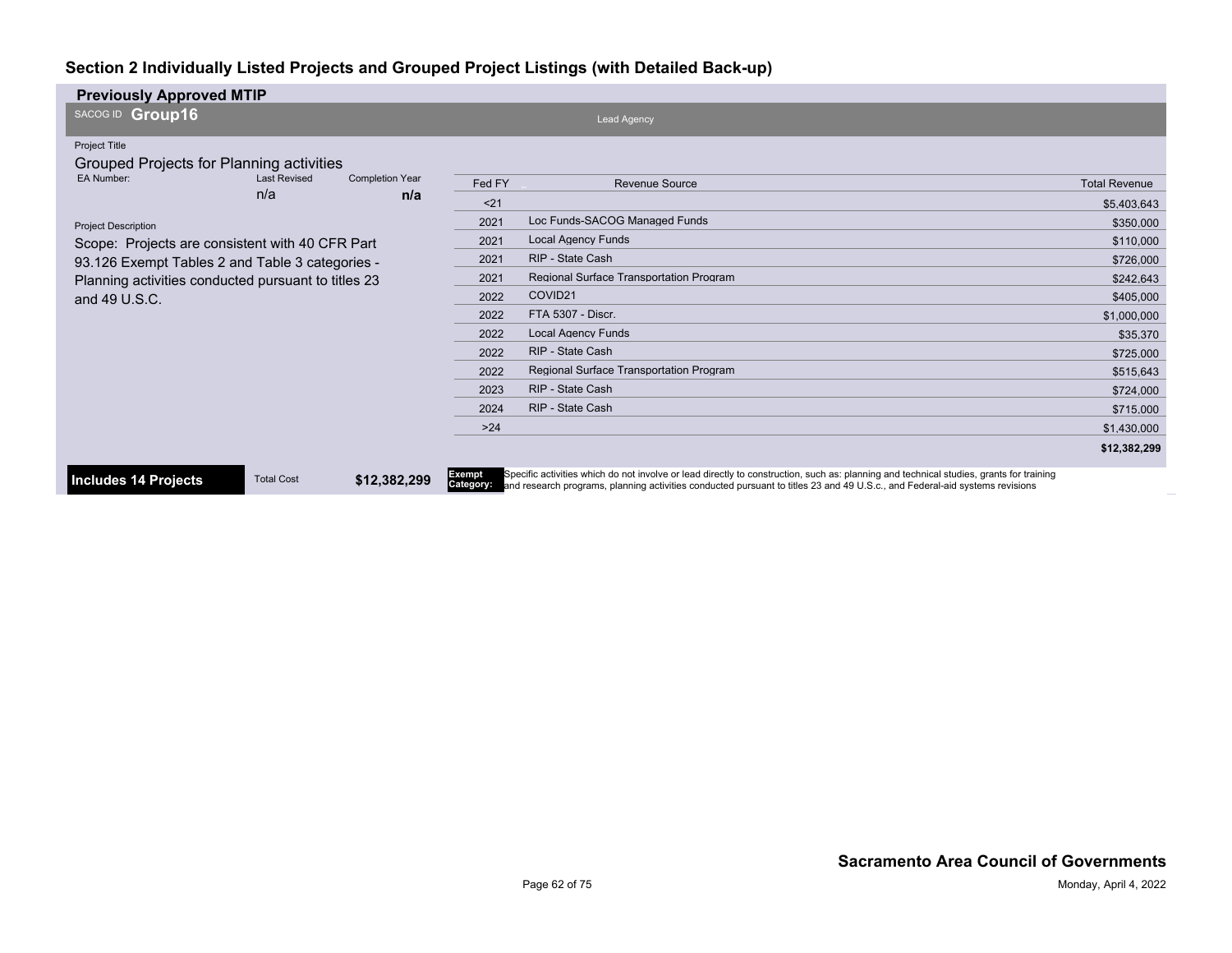| SACOG ID VAR56281                                                                                          |                                  | <b>VAR</b>                     |                            | Lead Agency SACOG                                                                                                                                                                                                                                                                |             |                     |              | Project 62 of 72     |
|------------------------------------------------------------------------------------------------------------|----------------------------------|--------------------------------|----------------------------|----------------------------------------------------------------------------------------------------------------------------------------------------------------------------------------------------------------------------------------------------------------------------------|-------------|---------------------|--------------|----------------------|
| Project Title                                                                                              |                                  |                                |                            |                                                                                                                                                                                                                                                                                  |             |                     |              |                      |
| Sub-Project of Group16 - Regional Transit Network Plan                                                     |                                  |                                |                            |                                                                                                                                                                                                                                                                                  |             |                     |              |                      |
| EA Number: n/a                                                                                             | <b>Last Revised</b><br>$21 - 13$ | <b>Completion Year</b><br>2023 | Fed FY                     | Revenue Source                                                                                                                                                                                                                                                                   | Engineering | Right of Way        | Construction | <b>Total Revenue</b> |
|                                                                                                            |                                  |                                | 2022                       | FTA 5307 - Discr.                                                                                                                                                                                                                                                                | \$0         | \$0                 | \$1,000,000  | \$1,000,000          |
| <b>Project Description</b>                                                                                 |                                  |                                |                            |                                                                                                                                                                                                                                                                                  | \$0         | \$0                 | \$1,000,000  | \$1,000,000          |
| This planning effort will begin implementation the                                                         |                                  |                                |                            |                                                                                                                                                                                                                                                                                  |             |                     |              |                      |
| Next Generation Transit Strategies and will focus                                                          |                                  |                                |                            |                                                                                                                                                                                                                                                                                  |             |                     |              |                      |
| on developing a regional transit network that                                                              |                                  |                                |                            |                                                                                                                                                                                                                                                                                  |             |                     |              |                      |
| improves transit travel speed and near-term                                                                |                                  |                                |                            |                                                                                                                                                                                                                                                                                  |             |                     |              |                      |
| infrastructure improvements to support                                                                     |                                  |                                |                            |                                                                                                                                                                                                                                                                                  |             |                     |              |                      |
| high-capacity transit services to assist our regional                                                      |                                  |                                |                            |                                                                                                                                                                                                                                                                                  |             |                     |              |                      |
| transit operators in their post-pandemic transit<br>recovery activities, which includes surveying efforts. |                                  |                                |                            |                                                                                                                                                                                                                                                                                  |             |                     |              |                      |
| This project is funded by FFY 2021 American                                                                |                                  |                                |                            |                                                                                                                                                                                                                                                                                  |             |                     |              |                      |
| Rescue Plan Act funds. No matching funds are                                                               |                                  |                                |                            |                                                                                                                                                                                                                                                                                  |             |                     |              |                      |
| required for these federal stimulus funds.                                                                 |                                  |                                |                            |                                                                                                                                                                                                                                                                                  |             |                     |              |                      |
|                                                                                                            |                                  |                                |                            |                                                                                                                                                                                                                                                                                  |             |                     |              |                      |
| <b>Federal Project</b>                                                                                     | <b>Total Cost</b>                | \$1,000,000                    | <b>Exempt</b><br>Category: | Specific activities which do not involve or lead directly to construction, such as: planning and technical studies, grants for training<br>and research programs, planning activities conducted pursuant to titles 23 and 49 U.S.c., and Federal-aid systems revisions           |             |                     |              |                      |
| <b>Previously Approved MTIP</b>                                                                            |                                  |                                |                            |                                                                                                                                                                                                                                                                                  |             |                     |              |                      |
| SACOG ID VAR56281                                                                                          |                                  | <b>VAR</b>                     |                            | Lead Agency <b>SACOG</b>                                                                                                                                                                                                                                                         |             |                     |              |                      |
| <b>Project Title</b>                                                                                       |                                  |                                |                            |                                                                                                                                                                                                                                                                                  |             |                     |              |                      |
|                                                                                                            |                                  |                                |                            | Sub-Project of Group16 - Regional Transit Network Capacity, Speed, and Reliability Investment Plan                                                                                                                                                                               |             |                     |              |                      |
| EA Number: n/a                                                                                             | <b>Last Revised</b>              | <b>Completion Year</b>         | Fed FY                     | Revenue Source                                                                                                                                                                                                                                                                   | Engineering | <b>Right of Way</b> | Construction | <b>Total Revenue</b> |
|                                                                                                            | $21 - 11$                        | 2023                           | 2022                       | FTA 5307 - Discr.                                                                                                                                                                                                                                                                | \$0         | \$0                 | \$1,000,000  | \$1,000,000          |
| <b>Project Description</b>                                                                                 |                                  |                                |                            |                                                                                                                                                                                                                                                                                  | \$0         | \$0                 | \$1,000,000  | \$1,000,000          |
| This planning effort will begin implementation the                                                         |                                  |                                |                            |                                                                                                                                                                                                                                                                                  |             |                     |              |                      |
| Next Generation Transit Strategies and will focus                                                          |                                  |                                |                            |                                                                                                                                                                                                                                                                                  |             |                     |              |                      |
| on developing a regional transit network that                                                              |                                  |                                |                            |                                                                                                                                                                                                                                                                                  |             |                     |              |                      |
| improves transit travel speed and near-term                                                                |                                  |                                |                            |                                                                                                                                                                                                                                                                                  |             |                     |              |                      |
| infrastructure improvements to support                                                                     |                                  |                                |                            |                                                                                                                                                                                                                                                                                  |             |                     |              |                      |
| high-capacity transit services to assist our regional                                                      |                                  |                                |                            |                                                                                                                                                                                                                                                                                  |             |                     |              |                      |
| transit operators in their post-pandemic recovery.                                                         |                                  |                                |                            |                                                                                                                                                                                                                                                                                  |             |                     |              |                      |
| This project is funded by FFY 2021 American                                                                |                                  |                                |                            |                                                                                                                                                                                                                                                                                  |             |                     |              |                      |
| Rescue Plan Act funds. No matching funds are                                                               |                                  |                                |                            |                                                                                                                                                                                                                                                                                  |             |                     |              |                      |
| required for these federal stimulus funds.                                                                 |                                  |                                |                            |                                                                                                                                                                                                                                                                                  |             |                     |              |                      |
| <b>Federal Project</b>                                                                                     | <b>Total Cost</b>                | \$1,000,000                    | Exempt                     | Specific activities which do not involve or lead directly to construction, such as: planning and technical studies, grants for training<br>Category: and research programs, planning activities conducted pursuant to titles 23 and 49 U.S.c., and Federal-aid systems revisions |             |                     |              |                      |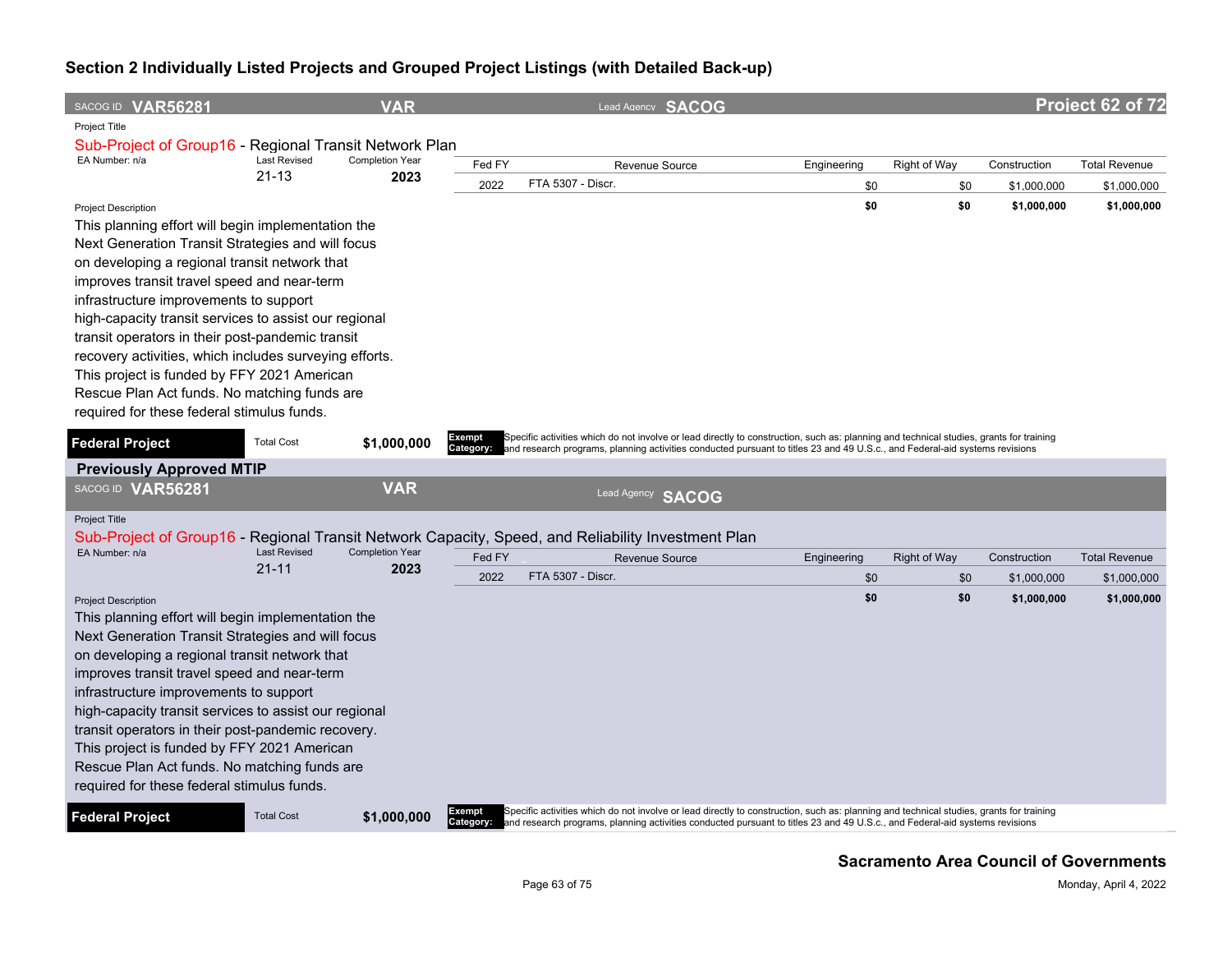| SACOG ID Group30                                                                                       |                     |                        |        | <b>Lead Agency</b>                                                                                                                                                                                    | Project 63 of 72     |
|--------------------------------------------------------------------------------------------------------|---------------------|------------------------|--------|-------------------------------------------------------------------------------------------------------------------------------------------------------------------------------------------------------|----------------------|
| Project Title<br>Grouped Projects for Reconstruction or renovation of transit buildings and structures |                     |                        |        |                                                                                                                                                                                                       |                      |
| EA Number:                                                                                             | <b>Last Revised</b> | <b>Completion Year</b> | Fed FY | Revenue Source                                                                                                                                                                                        | <b>Total Revenue</b> |
|                                                                                                        | n/a                 | n/a                    | $21$   |                                                                                                                                                                                                       | \$12,143,530         |
| <b>Project Description</b>                                                                             |                     |                        | 2021   | FTA 5307 - E.S.                                                                                                                                                                                       | \$5,000,000          |
| Scope: Projects are consistent with 40 CFR Part                                                        |                     |                        | 2021   | FTA 5337                                                                                                                                                                                              | \$1,914,988          |
| 93.126 Exempt Tables 2 and Table 3 categories -                                                        |                     |                        | 2021   | State Transit Assistance Fund                                                                                                                                                                         | \$4,393,494          |
| Reconstruction or renovation of transit buildings                                                      |                     |                        | 2022   | COVID21                                                                                                                                                                                               | \$3,350,000          |
| and structures (e.g., rail or bus buildings, storage                                                   |                     |                        | 2022   | FTA 5311                                                                                                                                                                                              | \$1,328,120          |
| and maintenance facilities, stations, terminals, and                                                   |                     |                        | 2022   | <b>Local Agency Funds</b>                                                                                                                                                                             | \$2,862,465          |
| ancillary structures) (non-capacity Increasing)                                                        |                     |                        | 2022   | SB 1 - Road Repair and Accountability Act of 2017                                                                                                                                                     | \$7,937,000          |
|                                                                                                        |                     |                        | 2022   | State Transit Assistance Fund                                                                                                                                                                         | \$622,052            |
|                                                                                                        |                     |                        | 2023   | Othr. State - State Cash                                                                                                                                                                              | \$3,500,000          |
|                                                                                                        |                     |                        | 2023   | State Transit Assistance Fund                                                                                                                                                                         | \$525,606            |
|                                                                                                        |                     |                        | >24    |                                                                                                                                                                                                       | \$69,421,990         |
|                                                                                                        |                     |                        |        |                                                                                                                                                                                                       | \$112,999,245        |
| <b>Includes 7 Projects</b>                                                                             | <b>Total Cost</b>   | \$112,999,245          | Exempt | Reconstruction or renovation of transit buildings and structures (e.g., rail or bus buildings, storage and maintenance facilities,<br><b>Category:</b> stations, terminals, and ancillary structures) |                      |

**Category:** stations, terminals, and ancillary structures)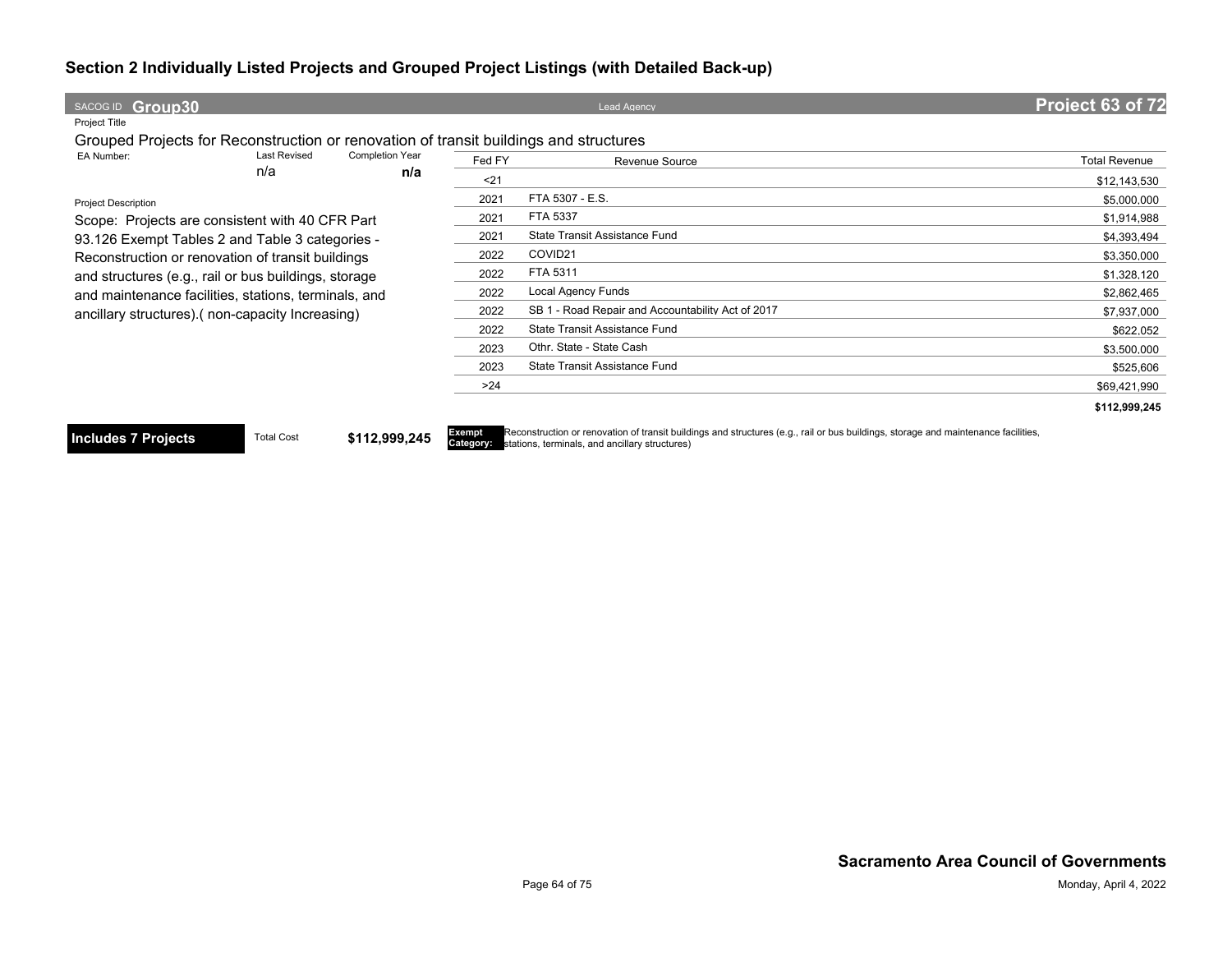| <b>Previously Approved MTIP</b>                                                                              |                     |                                                                                                                                                                                      |             |              |              |                      |  |
|--------------------------------------------------------------------------------------------------------------|---------------------|--------------------------------------------------------------------------------------------------------------------------------------------------------------------------------------|-------------|--------------|--------------|----------------------|--|
| SACOG ID Group30                                                                                             |                     | <b>Lead Agency</b>                                                                                                                                                                   |             |              |              |                      |  |
| <b>Project Title</b>                                                                                         |                     |                                                                                                                                                                                      |             |              |              |                      |  |
| Grouped Projects for Reconstruction or renovation of transit buildings and structures                        |                     |                                                                                                                                                                                      |             |              |              |                      |  |
| <b>EA Number:</b><br><b>Last Revised</b><br><b>Completion Year</b>                                           | Fed FY              | <b>Revenue Source</b>                                                                                                                                                                |             |              |              | <b>Total Revenue</b> |  |
| n/a<br>n/a                                                                                                   | $21$                |                                                                                                                                                                                      |             |              |              | \$12,143,530         |  |
| <b>Project Description</b>                                                                                   | 2021                | FTA 5307 - E.S.                                                                                                                                                                      |             |              |              | \$5,000,000          |  |
| Scope: Projects are consistent with 40 CFR Part                                                              | 2021                | <b>FTA 5337</b>                                                                                                                                                                      |             |              |              | \$1,914,988          |  |
| 93.126 Exempt Tables 2 and Table 3 categories -                                                              | 2021                | <b>State Transit Assistance Fund</b>                                                                                                                                                 |             |              |              | \$5,443,494          |  |
| Reconstruction or renovation of transit buildings                                                            | 2022                | COVID21                                                                                                                                                                              |             |              |              | \$3,350,000          |  |
| and structures (e.g., rail or bus buildings, storage                                                         | 2022                | FTA 5307 - Sm. Urb.                                                                                                                                                                  |             |              |              | \$2,137,528          |  |
| and maintenance facilities, stations, terminals, and                                                         | 2022                | FTA 5311                                                                                                                                                                             |             |              |              | \$1,328,120          |  |
| ancillary structures). (non-capacity Increasing)                                                             | 2022                | <b>Local Agency Funds</b>                                                                                                                                                            |             |              |              | \$2.862.465          |  |
|                                                                                                              | 2022                | SB 1 - Road Repair and Accountability Act of 2017<br>\$7,937,000                                                                                                                     |             |              |              |                      |  |
|                                                                                                              | 2022                | State Transit Assistance Fund                                                                                                                                                        |             |              |              | \$583.352            |  |
|                                                                                                              | 2023                | FTA 5307 - Sm. Urb.                                                                                                                                                                  |             |              |              | \$1,911,604          |  |
|                                                                                                              | 2023                | Othr. State - State Cash                                                                                                                                                             |             |              |              | \$7,500,000          |  |
|                                                                                                              | 2023                | <b>State Transit Assistance Fund</b>                                                                                                                                                 |             |              |              | \$4,089,396          |  |
|                                                                                                              | >24                 |                                                                                                                                                                                      |             |              |              | \$47,897,768         |  |
|                                                                                                              |                     |                                                                                                                                                                                      |             |              |              | \$104,099,245        |  |
| <b>Includes 7 Projects</b><br><b>Total Cost</b><br>\$104,099,245                                             | Exempt<br>Category: | Reconstruction or renovation of transit buildings and structures (e.g., rail or bus buildings, storage and maintenance facilities,<br>stations, terminals, and ancillary structures) |             |              |              |                      |  |
| <b>YUB</b><br>SACOG ID YST10533                                                                              |                     | Lead Agency Yuba Sutter Transit                                                                                                                                                      |             |              |              | Project 64 of 72     |  |
| <b>Project Title</b>                                                                                         |                     |                                                                                                                                                                                      |             |              |              |                      |  |
| Sub-Project of Group30 - Next Generation Zero-Emission Bus Operations, Maintenance & Administration Facility |                     |                                                                                                                                                                                      |             |              |              |                      |  |
| <b>Last Revised</b><br><b>Completion Year</b><br>EA Number: n/a                                              | Fed FY              | Revenue Source                                                                                                                                                                       | Engineering | Right of Way | Construction | <b>Total Revenue</b> |  |
| $21 - 13$<br>2025                                                                                            | 2022                | FTA 5311                                                                                                                                                                             | \$1,328,120 | \$0          | \$0          | \$1,328,120          |  |
| <b>Project Description</b>                                                                                   | 2022                | State Transit Assistance Fund                                                                                                                                                        | \$622.052   | \$0          | \$0          | \$622,052            |  |
| In Marysville, replace and upgrade existing transit                                                          | 2023                | Othr. State - State Cash                                                                                                                                                             | \$0         | \$0          | \$3,500,000  | \$3,500,000          |  |
| maintenance facility for zero emission bus                                                                   | 2023                | State Transit Assistance Fund                                                                                                                                                        | \$0         | \$0          | \$525,606    | \$525,606            |  |
| operations.                                                                                                  | >24                 |                                                                                                                                                                                      | \$3,267,935 | \$0          | \$38,256,287 | \$41,524,222         |  |
|                                                                                                              |                     |                                                                                                                                                                                      | \$5,218,107 | \$0          | \$42,281,893 | \$47,500,000         |  |
|                                                                                                              |                     |                                                                                                                                                                                      |             |              |              |                      |  |

**Federal Project** Total Cost \$47,500,000

**Exempt R**econstruction or renovation of transit buildings and structures (e.g., rail or bus buildings, storage and maintenance facilities, <br>**Category: s**tations, terminals, and ancillary structures)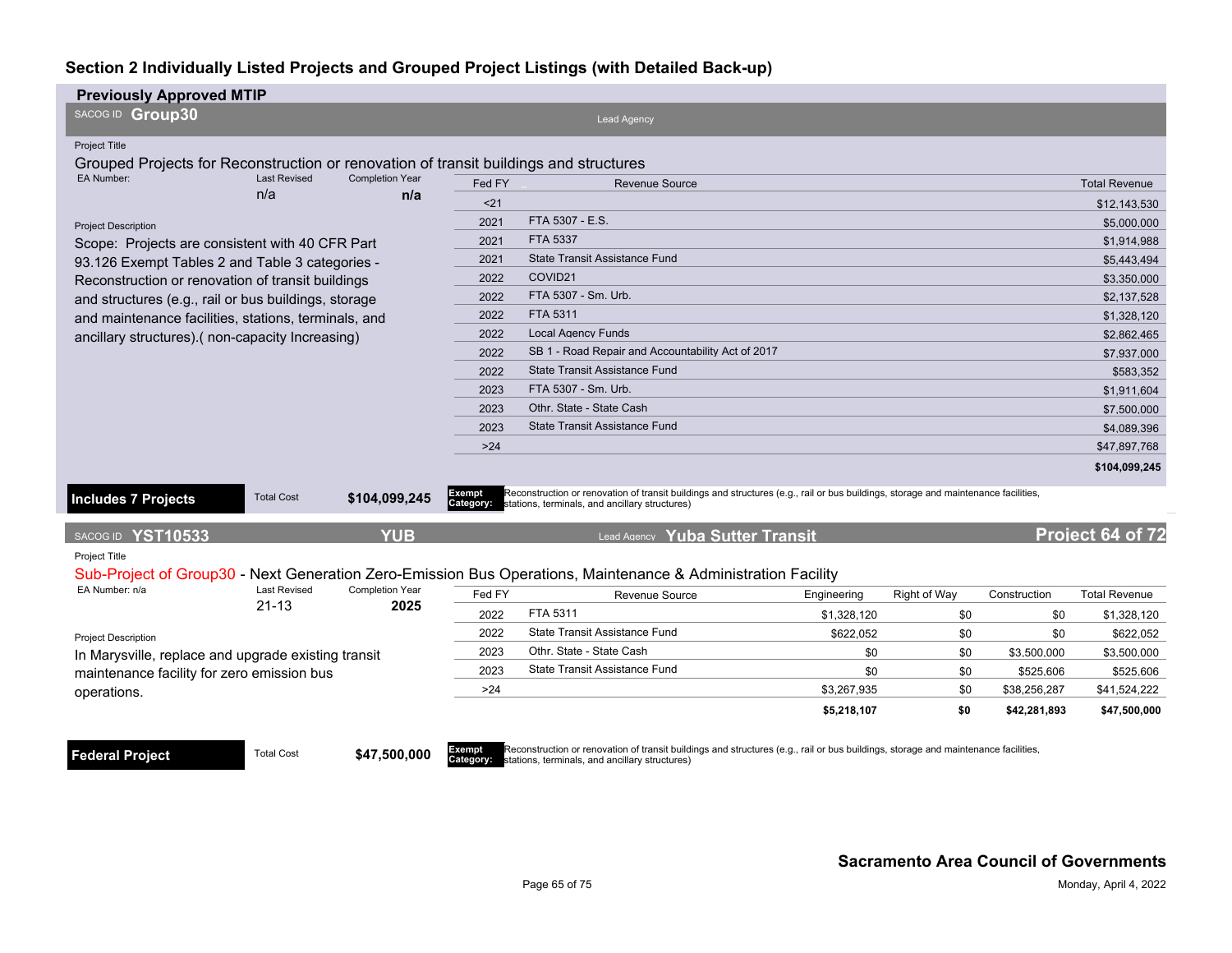| <b>Previously Approved MTIP</b>                     |                     |                        |                               |                                                                                                                                                                                                       |             |              |              |                      |
|-----------------------------------------------------|---------------------|------------------------|-------------------------------|-------------------------------------------------------------------------------------------------------------------------------------------------------------------------------------------------------|-------------|--------------|--------------|----------------------|
| SACOG ID YST10533                                   |                     | <b>YUB</b>             |                               | <b>Lead Agency</b><br>Yuba Sutter Transit                                                                                                                                                             |             |              |              |                      |
| <b>Project Title</b>                                |                     |                        |                               | Sub-Project of Group30 - Next Generation Zero-Emission Bus Operations, Maintenance & Administration Facility                                                                                          |             |              |              |                      |
| EA Number: n/a                                      | <b>Last Revised</b> | <b>Completion Year</b> | Fed FY                        | <b>Revenue Source</b>                                                                                                                                                                                 | Engineering | Right of Way | Construction | <b>Total Revenue</b> |
|                                                     | $21 - 01$<br>2025   | 2021                   | State Transit Assistance Fund | \$100,000                                                                                                                                                                                             | \$950,000   | \$0          | \$1,050,000  |                      |
| <b>Project Description</b>                          |                     |                        | 2022                          | FTA 5307 - Sm. Urb.                                                                                                                                                                                   | \$2,137,528 | \$0          | \$0          | \$2,137,528          |
| In Marysville, replace and upgrade existing transit |                     |                        | 2022                          | FTA 5311                                                                                                                                                                                              | \$1,328,120 | \$0          | \$0          | \$1,328,120          |
| maintenance facility for zero emission bus          |                     |                        | 2022                          | State Transit Assistance Fund                                                                                                                                                                         | \$583,352   | \$0          | \$0          | \$583,352            |
| operations.                                         |                     |                        | 2023                          | FTA 5307 - Sm. Urb.                                                                                                                                                                                   | \$0         | \$0          | \$1,911,604  | \$1,911,604          |
|                                                     |                     |                        | 2023                          | Othr. State - State Cash                                                                                                                                                                              | \$0         | \$0          | \$7,500,000  | \$7,500,000          |
|                                                     |                     |                        | 2023                          | State Transit Assistance Fund                                                                                                                                                                         | \$0         | \$0          | \$4,089,396  | \$4,089,396          |
|                                                     |                     |                        | $>24$                         |                                                                                                                                                                                                       | \$0         | \$0          | \$20,000,000 | \$20,000,000         |
|                                                     |                     |                        |                               |                                                                                                                                                                                                       | \$4,149,000 | \$950,000    | \$33,501,000 | \$38,600,000         |
| Federal Project                                     | <b>Total Cost</b>   | \$38,600,000           | <b>Exempt</b>                 | Reconstruction or renovation of transit buildings and structures (e.g., rail or bus buildings, storage and maintenance facilities,<br><b>Category:</b> stations, terminals, and ancillary structures) |             |              |              |                      |

**Exempt R**econstruction or renovation of transit buildings and structures (e.g., rail or bus buildings, storage and maintenance facilities, <br>**Category: s**tations, terminals, and ancillary structures)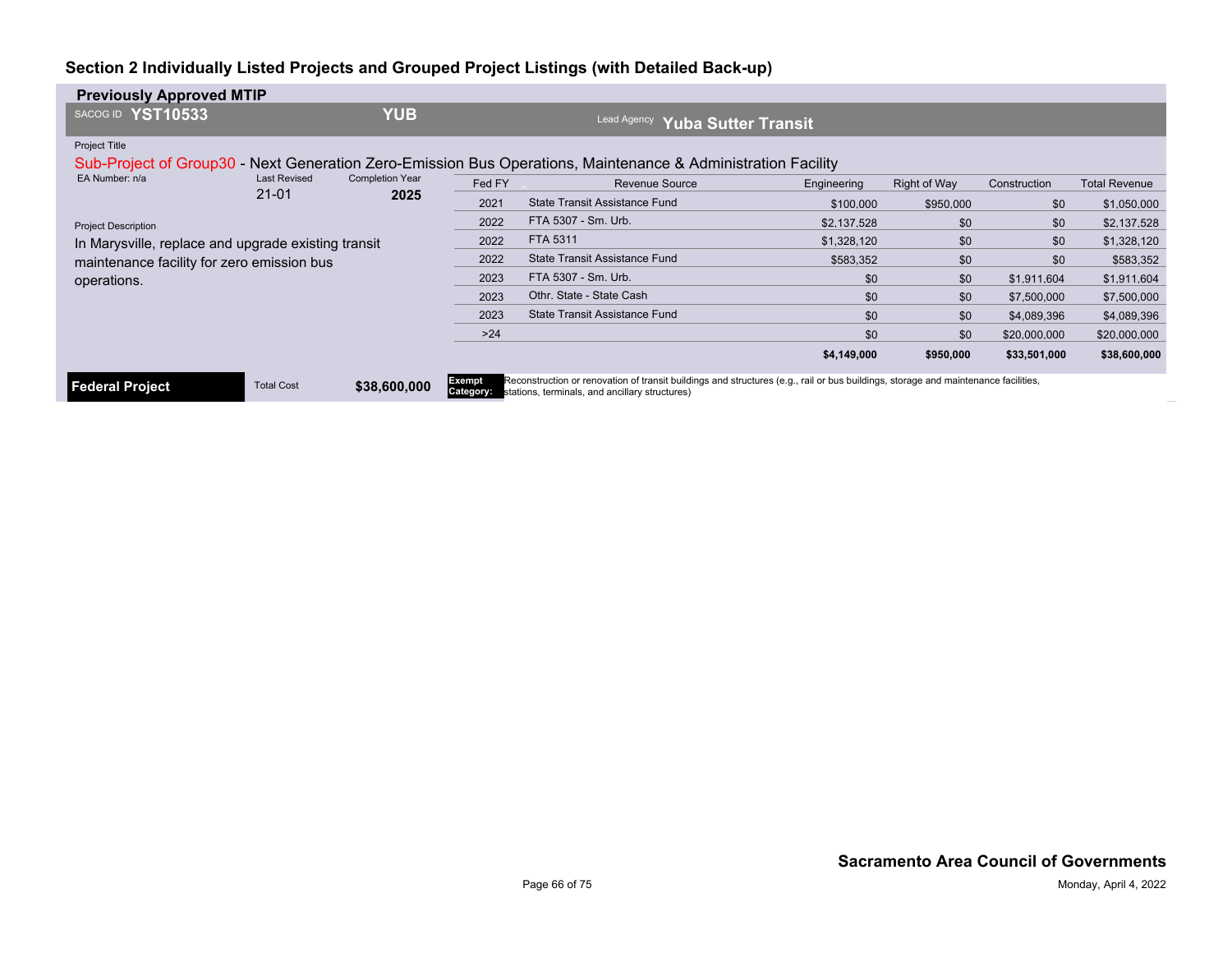| SACOG ID Group15                                              |                     |                 |        | Lead Agency                                        |                      |  |
|---------------------------------------------------------------|---------------------|-----------------|--------|----------------------------------------------------|----------------------|--|
| Project Title                                                 |                     |                 |        |                                                    |                      |  |
| Grouped Projects for Operating assistance to transit agencies |                     |                 |        |                                                    |                      |  |
| EA Number:                                                    | <b>Last Revised</b> | Completion Year | Fed FY | Revenue Source                                     | <b>Total Revenue</b> |  |
|                                                               | n/a                 | n/a             | $21$   |                                                    | \$221,438,965        |  |
| Project Description                                           |                     |                 | 2021   | Cap and Trade Program                              | \$289,000            |  |
| Scope: Projects are consistent with 40 CFR Part               |                     |                 | 2021   | FTA 5307 - Discr.                                  | \$116,855            |  |
| 93.126 Exempt Tables 2 and Table 3 categories -               |                     |                 | 2021   | FTA 5307 - E.S.                                    | \$22,262,544         |  |
| Operating assistance to transit agencies                      |                     |                 | 2021   | FTA 5307 - Sm. Urb.                                | \$3,631,413          |  |
|                                                               |                     |                 | 2021   | FTA 5311                                           | \$1,960,656          |  |
|                                                               |                     |                 | 2021   | FTA 5337                                           | \$11,810,979         |  |
|                                                               |                     |                 | 2021   | Farebox Revenue                                    | \$434,359            |  |
|                                                               |                     |                 | 2021   | <b>Local Agency Funds</b>                          | \$7,941,162          |  |
|                                                               |                     |                 | 2021   | <b>Local Transportation Fund</b>                   | \$4,486,913          |  |
|                                                               |                     |                 | 2021   | <b>Transportation Development Act</b>              | \$6,375,678          |  |
|                                                               |                     |                 | 2021   | <b>University Fees</b>                             | \$2,704,323          |  |
|                                                               |                     |                 | 2022   | CMAQ Funds Transferred to FTA                      | \$2,313,000          |  |
|                                                               |                     |                 | 2022   | FTA 5307 - Discr.                                  | \$2,213,130          |  |
|                                                               |                     |                 | 2022   | FTA 5307 - E.S.                                    | \$19,883,659         |  |
|                                                               |                     |                 | 2022   | FTA 5307 - Sm. Urb.                                | \$1,300,000          |  |
|                                                               |                     |                 | 2022   | FTA 5310                                           | \$120,000            |  |
|                                                               |                     |                 | 2022   | FTA 5311                                           | \$1,040,227          |  |
|                                                               |                     |                 | 2022   | FTA 5337                                           | \$11,810,979         |  |
|                                                               |                     |                 | 2022   | Farebox Revenue                                    | \$1,874,333          |  |
|                                                               |                     |                 | 2022   | <b>LCTOP</b>                                       | \$1,650,000          |  |
|                                                               |                     |                 | 2022   | Local - Developer - Transportation Improvement Fee | \$612,000            |  |
|                                                               |                     |                 | 2022   | <b>Local Agency Funds</b>                          | \$10,138,292         |  |
|                                                               |                     |                 | 2022   | <b>Local Matching Funds</b>                        | \$975,000            |  |
|                                                               |                     |                 | 2022   | Local Transportation Fund                          | \$3,700,000          |  |
|                                                               |                     |                 | 2022   | Othr. State - State Cash                           | \$110,300            |  |
|                                                               |                     |                 | 2022   | SB 1 - Road Repair and Accountability Act of 2017  | \$6,000,000          |  |
|                                                               |                     |                 | 2022   | <b>Transportation Development Act</b>              | \$3,641,537          |  |
|                                                               |                     |                 | 2022   | <b>University Fees</b>                             | \$2,711,805          |  |
|                                                               |                     |                 | 2023   | FTA 5307 - Sm. Urb.                                | \$2,200,000          |  |
|                                                               |                     |                 | 2023   | FTA 5311                                           | \$590,000            |  |
|                                                               |                     |                 | 2023   | Farebox Revenue                                    | \$863,800            |  |
|                                                               |                     |                 | 2023   | <b>LCTOP</b>                                       | \$150,445            |  |
|                                                               |                     |                 | 2023   | <b>Local Agency Funds</b>                          | \$95,000             |  |
|                                                               |                     |                 | 2023   | <b>Local Transportation Fund</b>                   | \$3,450,000          |  |
|                                                               |                     |                 | 2023   | Othr. State - State Cash                           | \$88,992             |  |
|                                                               |                     |                 |        |                                                    |                      |  |

**Sacramento Area Council of Governments**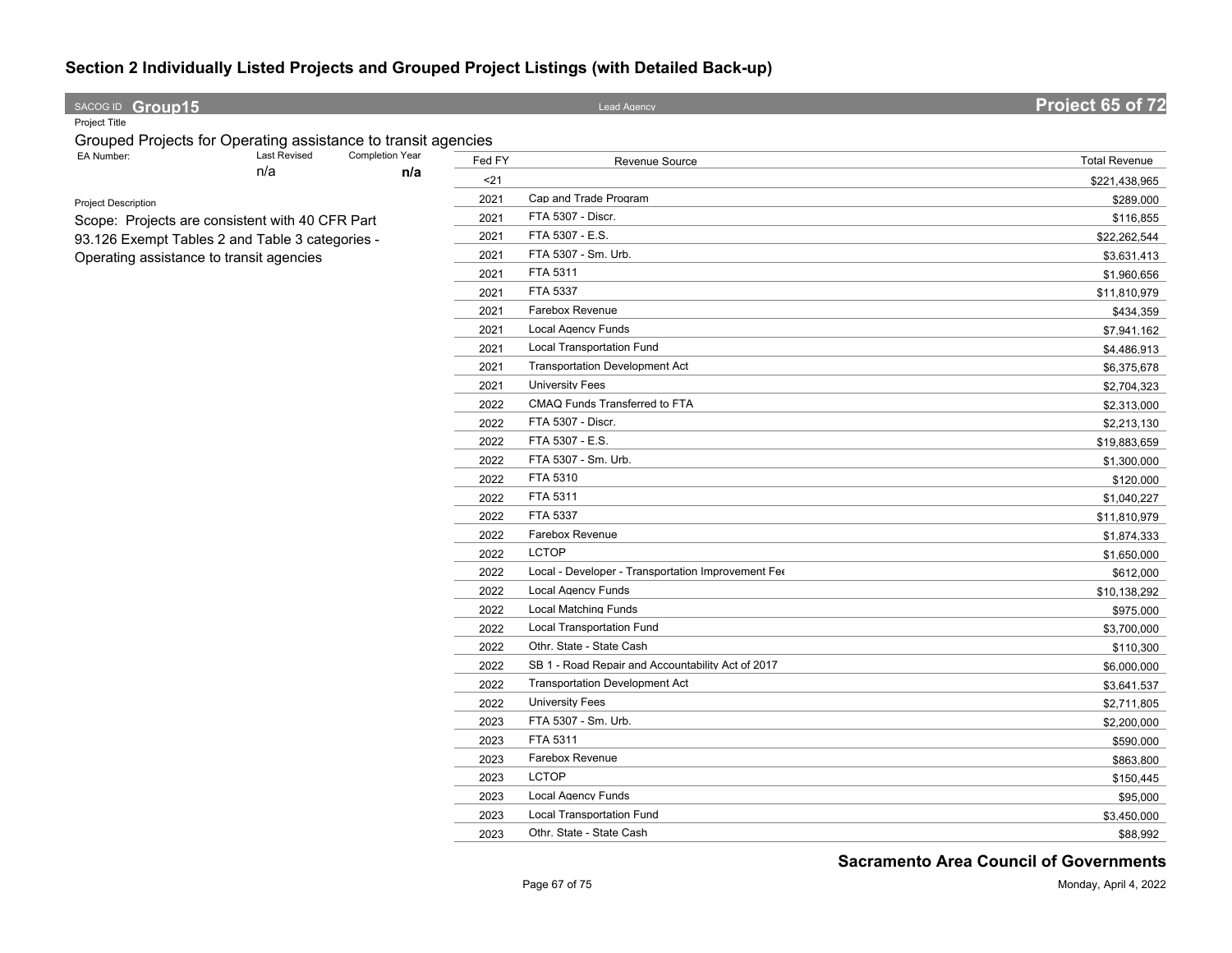Exempt<br>Category:

| Fed FY | Revenue Source                        | <b>Total Revenue</b> |
|--------|---------------------------------------|----------------------|
| 2023   | State Transit Assistance Fund         | \$2,244,063          |
| 2023   | <b>Transportation Development Act</b> | \$340,000            |
| 2024   | FTA 5307 - Sm. Urb.                   | \$2,200,000          |
| 2024   | FTA 5311                              | \$260,000            |
| 2024   | Farebox Revenue                       | \$1,042,200          |
| 2024   | Local Agency Funds                    | \$88,000             |
| 2024   | <b>Local Transportation Fund</b>      | \$3,750,000          |
| 2024   | State Transit Assistance Fund         | \$2,459,200          |
| >24    |                                       | \$200.000            |
|        |                                       | \$373.568.809        |

**Includes 34 Projects** Total Cost \$373,568,809

**Operating assistance to transit agencies**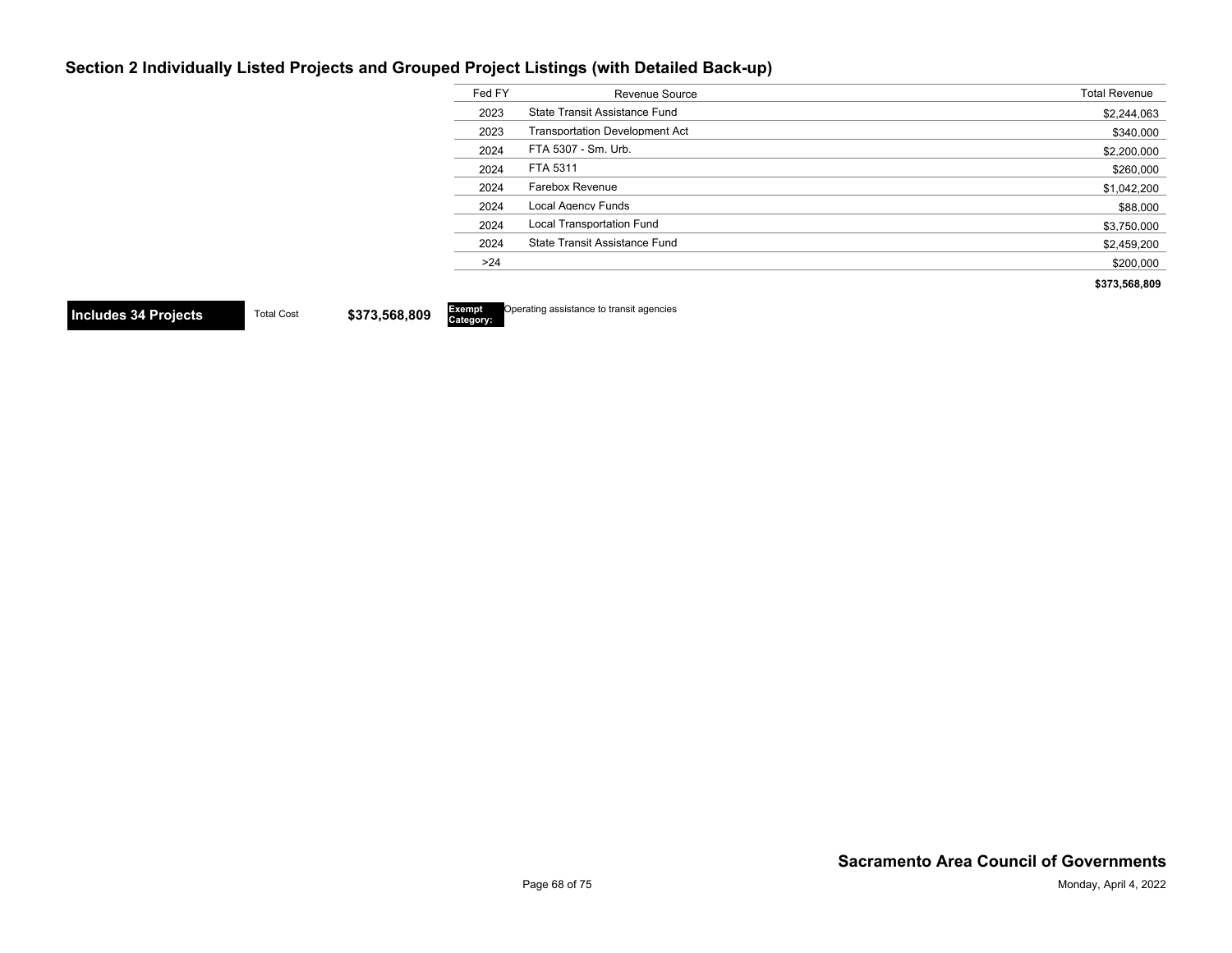| <b>Previously Approved MTIP</b>                                           |        |                                                    |                      |
|---------------------------------------------------------------------------|--------|----------------------------------------------------|----------------------|
| SACOG ID Group15                                                          |        | Lead Agency                                        |                      |
| Project Title                                                             |        |                                                    |                      |
| Grouped Projects for Operating assistance to transit agencies             |        |                                                    |                      |
| EA Number:<br><b>Last Revised</b><br><b>Completion Year</b><br>n/a<br>n/a | Fed FY | <b>Revenue Source</b>                              | <b>Total Revenue</b> |
|                                                                           | $21$   |                                                    | \$221,438,965        |
| <b>Project Description</b>                                                | 2021   | Cap and Trade Program                              | \$289,000            |
| Scope: Projects are consistent with 40 CFR Part                           | 2021   | FTA 5307 - Discr.                                  | \$116,855            |
| 93.126 Exempt Tables 2 and Table 3 categories -                           | 2021   | FTA 5307 - E.S.                                    | \$22,262,544         |
| Operating assistance to transit agencies                                  | 2021   | FTA 5307 - Sm. Urb.                                | \$3,631,413          |
|                                                                           | 2021   | FTA 5311                                           | \$1,960,656          |
|                                                                           | 2021   | FTA 5337                                           | \$11,810,979         |
|                                                                           | 2021   | <b>Farebox Revenue</b>                             | \$434,359            |
|                                                                           | 2021   | <b>Local Agency Funds</b>                          | \$7,941,162          |
|                                                                           | 2021   | <b>Local Transportation Fund</b>                   | \$4,486,913          |
|                                                                           | 2021   | <b>Transportation Development Act</b>              | \$6,375,678          |
|                                                                           | 2021   | <b>University Fees</b>                             | \$2,704,323          |
|                                                                           | 2022   | CMAQ Funds Transferred to FTA                      | \$2,313,000          |
|                                                                           | 2022   | FTA 5307 - E.S.                                    | \$19,883,659         |
|                                                                           | 2022   | FTA 5307 - Sm. Urb.                                | \$1,300,000          |
|                                                                           | 2022   | FTA 5311                                           | \$1,040,227          |
|                                                                           | 2022   | FTA 5337                                           | \$11,810,979         |
|                                                                           | 2022   | Farebox Revenue                                    | \$1,874,333          |
|                                                                           | 2022   | <b>LCTOP</b>                                       | \$1,650,000          |
|                                                                           | 2022   | Local - Developer - Transportation Improvement Fee | \$612,000            |
|                                                                           | 2022   | <b>Local Agency Funds</b>                          | \$7,925,162          |
|                                                                           | 2022   | <b>Local Matching Funds</b>                        | \$975,000            |
|                                                                           | 2022   | <b>Local Transportation Fund</b>                   | \$3,700,000          |
|                                                                           | 2022   | Othr. State - State Cash                           | \$110,300            |
|                                                                           | 2022   | SB 1 - Road Repair and Accountability Act of 2017  | \$6,000,000          |
|                                                                           | 2022   | <b>Transportation Development Act</b>              | \$3,641,537          |
|                                                                           | 2022   | <b>University Fees</b>                             | \$2,711,805          |
|                                                                           | 2023   | FTA 5307 - Sm. Urb.                                | \$2,200,000          |
|                                                                           | 2023   | FTA 5311                                           | \$590,000            |
|                                                                           | 2023   | Farebox Revenue                                    | \$863,800            |
|                                                                           | 2023   | <b>LCTOP</b>                                       | \$150,445            |
|                                                                           | 2023   | <b>Local Agency Funds</b>                          | \$95,000             |
|                                                                           | 2023   | <b>Local Transportation Fund</b>                   | \$3,450,000          |
|                                                                           | 2023   | Othr. State - State Cash                           | \$88,992             |
|                                                                           | 2023   | State Transit Assistance Fund                      | \$2,244,063          |

**Sacramento Area Council of Governments**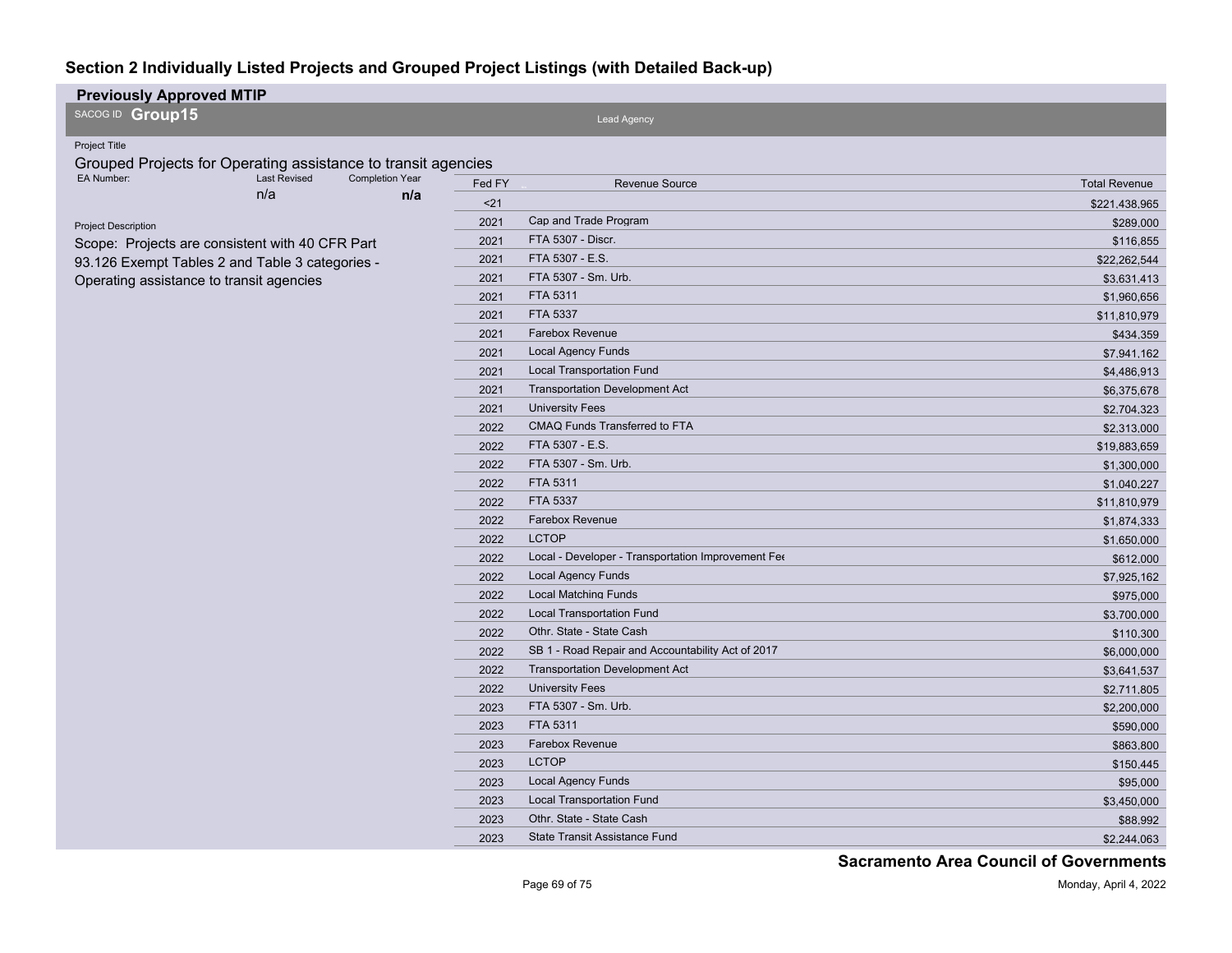|                                                              |                     |                        | Fed FY                     | <b>Revenue Source</b>                    |             |              |              | <b>Total Revenue</b> |
|--------------------------------------------------------------|---------------------|------------------------|----------------------------|------------------------------------------|-------------|--------------|--------------|----------------------|
|                                                              |                     |                        | 2023                       | <b>Transportation Development Act</b>    |             |              |              | \$340,000            |
|                                                              |                     |                        | 2024                       | FTA 5307 - Sm. Urb.                      |             |              |              | \$2,200,000          |
|                                                              |                     |                        | 2024                       | FTA 5311                                 |             |              |              | \$260,000            |
|                                                              |                     |                        | 2024                       | <b>Farebox Revenue</b>                   |             |              |              | \$1,042,200          |
|                                                              |                     |                        | 2024                       | <b>Local Agency Funds</b>                |             |              |              | \$88,000             |
|                                                              |                     |                        | 2024                       | <b>Local Transportation Fund</b>         |             |              |              | \$3,750,000          |
|                                                              |                     |                        | 2024                       | State Transit Assistance Fund            |             |              |              | \$2,459,200          |
|                                                              |                     |                        | $>24$                      |                                          |             |              |              | \$200,000            |
|                                                              |                     |                        |                            |                                          |             |              |              | \$369,022,549        |
| <b>Includes 33 Projects</b>                                  | <b>Total Cost</b>   | \$369,022,549          | Exempt<br>Category:        | Operating assistance to transit agencies |             |              |              |                      |
| SACOG ID ELD19547                                            |                     | <b>ELD</b>             |                            | Lead Agency El Dorado County Transit     |             |              |              | Project 66 of 72     |
| Project Title                                                |                     |                        |                            |                                          |             |              |              |                      |
| Sub-Project of Group15 - Scheduling and Dispatching Software |                     |                        |                            |                                          |             |              |              |                      |
| EA Number: n/a                                               | <b>Last Revised</b> | <b>Completion Year</b> | Fed FY                     | Revenue Source                           | Engineering | Right of Way | Construction | <b>Total Revenue</b> |
|                                                              | $21 - 13$           | 2023                   | 2022                       | FTA 5310                                 | \$0         | \$0          | \$120,000    | \$120,000            |
| <b>Project Description</b>                                   |                     |                        |                            |                                          | \$0         | \$0          | \$120,000    | \$120,000            |
| Purchase new scheduling and dispatching software             |                     |                        |                            |                                          |             |              |              |                      |
|                                                              |                     |                        |                            |                                          |             |              |              |                      |
|                                                              |                     |                        |                            |                                          |             |              |              |                      |
|                                                              |                     |                        |                            |                                          |             |              |              |                      |
|                                                              |                     |                        |                            |                                          |             |              |              |                      |
|                                                              |                     |                        |                            |                                          |             |              |              |                      |
| <b>Federal Project</b>                                       | <b>Total Cost</b>   | \$120,000              | <b>Exempt</b><br>Category: | Operating assistance to transit agencies |             |              |              |                      |
|                                                              |                     |                        |                            |                                          |             |              |              |                      |
| SACOG ID REG18040                                            |                     | <b>SAC</b>             |                            | Lead Agency RT                           |             |              |              | Project 67 of 72     |
| Project Title                                                |                     |                        |                            |                                          |             |              |              |                      |
| Sub-Project of Group15 - SRTD JARC Operating Assistance      |                     |                        |                            |                                          |             |              |              |                      |
| EA Number: n/a                                               | <b>Last Revised</b> | <b>Completion Year</b> | Fed FY                     | Revenue Source                           | Engineering | Right of Way | Construction | <b>Total Revenue</b> |
|                                                              | $21 - 13$           | 2023                   | $21$                       |                                          | \$0         | \$0          | \$8,536,356  | \$8,536,356          |
| <b>Project Description</b>                                   |                     |                        | 2022                       | FTA 5307 - Discr.                        | \$0         | \$0          | \$2,213,130  | \$2,213,130          |
| The project will maintain current bus service levels         |                     |                        | 2022                       | <b>Local Agency Funds</b>                | \$0         | \$0          | \$2,213,130  | \$2,213,130          |
| for key routes serving low-income, transit                   |                     |                        |                            |                                          | \$0         | \$0          | \$12,962,616 | \$12,962,616         |
| dependent residents connecting them to work,                 |                     |                        |                            |                                          |             |              |              |                      |
| education and services.                                      |                     |                        |                            |                                          |             |              |              |                      |
|                                                              |                     |                        |                            |                                          |             |              |              |                      |
| <b>Federal Project</b>                                       | <b>Total Cost</b>   | \$12,962,616           | Exempt                     | Operating assistance to transit agencies |             |              |              |                      |
|                                                              |                     |                        | Category:                  |                                          |             |              |              |                      |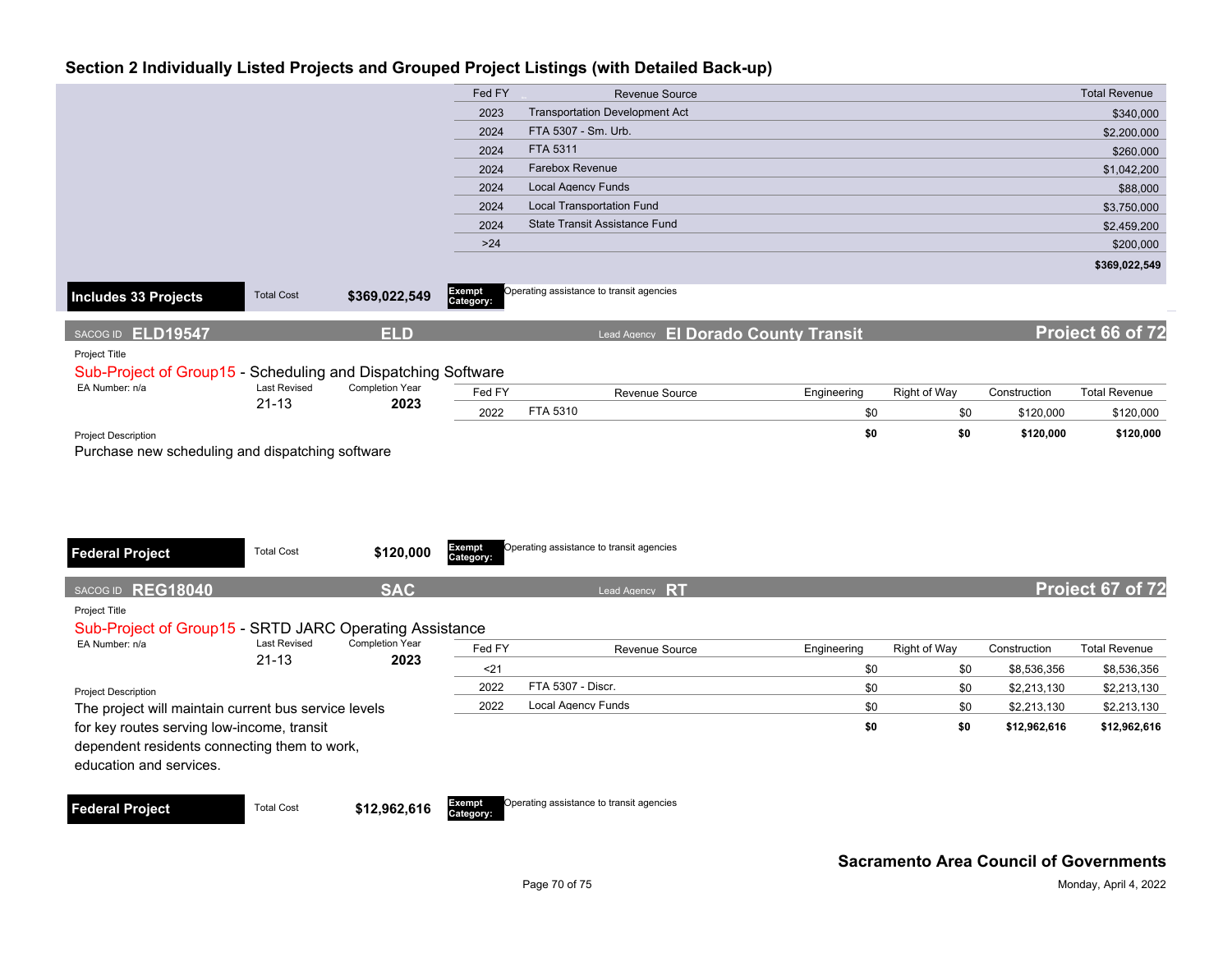| <b>Previously Approved MTIP</b>                                                                  |                            |                        |                     |                                                                               |             |                     |                                    |                      |
|--------------------------------------------------------------------------------------------------|----------------------------|------------------------|---------------------|-------------------------------------------------------------------------------|-------------|---------------------|------------------------------------|----------------------|
| SACOG ID REG18040                                                                                |                            | <b>SAC</b>             |                     | Lead Agency RT                                                                |             |                     |                                    |                      |
| <b>Project Title</b>                                                                             |                            |                        |                     |                                                                               |             |                     |                                    |                      |
| Sub-Project of Group15 - SRTD JARC Operating Assistance<br>EA Number: n/a                        | <b>Last Revised</b>        | <b>Completion Year</b> |                     |                                                                               |             |                     |                                    |                      |
|                                                                                                  | $21 - 00$                  | 2021                   | Fed FY              | <b>Revenue Source</b>                                                         | Engineering | <b>Right of Way</b> | Construction                       | <b>Total Revenue</b> |
|                                                                                                  |                            |                        | $21$                |                                                                               | \$0         | \$0                 | \$8,536,356                        | \$8,536,356          |
| <b>Project Description</b>                                                                       |                            |                        |                     |                                                                               | \$0         | \$0                 | \$8,536,356                        | \$8,536,356          |
| The project will maintain current bus service levels                                             |                            |                        |                     |                                                                               |             |                     |                                    |                      |
| for key routes serving low-income, transit<br>dependent residents connecting them to work,       |                            |                        |                     |                                                                               |             |                     |                                    |                      |
| education and services.                                                                          |                            |                        |                     |                                                                               |             |                     |                                    |                      |
|                                                                                                  |                            |                        |                     |                                                                               |             |                     |                                    |                      |
|                                                                                                  |                            |                        |                     |                                                                               |             |                     | <b>Listed for Information Only</b> |                      |
|                                                                                                  | <b>Total Cost</b>          |                        | Exempt              | Operating assistance to transit agencies                                      |             |                     |                                    |                      |
| <b>Federal Project</b>                                                                           |                            | \$8,536,356            | Category:           |                                                                               |             |                     |                                    |                      |
| SACOG ID Group38                                                                                 |                            |                        |                     | <b>Lead Agency</b>                                                            |             |                     |                                    | Project 68 of 72     |
| Project Title                                                                                    |                            |                        |                     |                                                                               |             |                     |                                    |                      |
| Grouped Projects for CT Minor Program: Safety & Shoulder Improvements, Pavement rehabilitation   |                            |                        |                     |                                                                               |             |                     |                                    |                      |
| EA Number:                                                                                       | <b>Last Revised</b><br>n/a | <b>Completion Year</b> | Fed FY              | Revenue Source                                                                |             |                     |                                    | <b>Total Revenue</b> |
|                                                                                                  |                            | n/a                    | 2021                | CT Minor Pgm. - SHOPP AC                                                      |             |                     |                                    | \$1,504,000          |
| <b>Project Description</b>                                                                       |                            |                        | 2022                | CT Minor Pqm. - SHOPP AC                                                      |             |                     |                                    | \$7,795,000          |
| Scope: Projects are consistent with 40 CFR Part                                                  |                            |                        |                     |                                                                               |             |                     |                                    | \$9,299,000          |
| 93.126 Exempt Tables 2 and Table 3 categories -                                                  |                            |                        |                     |                                                                               |             |                     |                                    |                      |
| Railroad/highway crossing, Safer non-Federal-aid                                                 |                            |                        |                     |                                                                               |             |                     |                                    |                      |
| system roads, Shoulder improvements, traffic                                                     |                            |                        |                     |                                                                               |             |                     |                                    |                      |
| control devices and operating assistance other                                                   |                            |                        |                     |                                                                               |             |                     |                                    |                      |
| than signalization projects, Intersection<br>signalization projects at individual intersections, |                            |                        |                     |                                                                               |             |                     |                                    |                      |
| Pavement marking demonstration, Truck climbing                                                   |                            |                        |                     |                                                                               |             |                     |                                    |                      |
| lanes outside the urbanized area, Lighting                                                       |                            |                        |                     |                                                                               |             |                     |                                    |                      |
| improvements, Emergency truck pullovers,                                                         |                            |                        |                     |                                                                               |             |                     |                                    |                      |
| Pavement resurfacing and/or rehabilitation,                                                      |                            |                        |                     |                                                                               |             |                     |                                    |                      |
| Emergency relief (23 U.S.C. 125), Widening narrow                                                |                            |                        |                     |                                                                               |             |                     |                                    |                      |
| pavements or reconstructing bridges (no additional                                               |                            |                        |                     |                                                                               |             |                     |                                    |                      |
| travel lanes)                                                                                    |                            |                        |                     |                                                                               |             |                     |                                    |                      |
| <b>Includes 9 Projects</b>                                                                       | <b>Total Cost</b>          | \$9,299,000            | Exempt<br>Category: | Projects that correct, improve, or eliminate a hazardous location or feature. |             |                     |                                    |                      |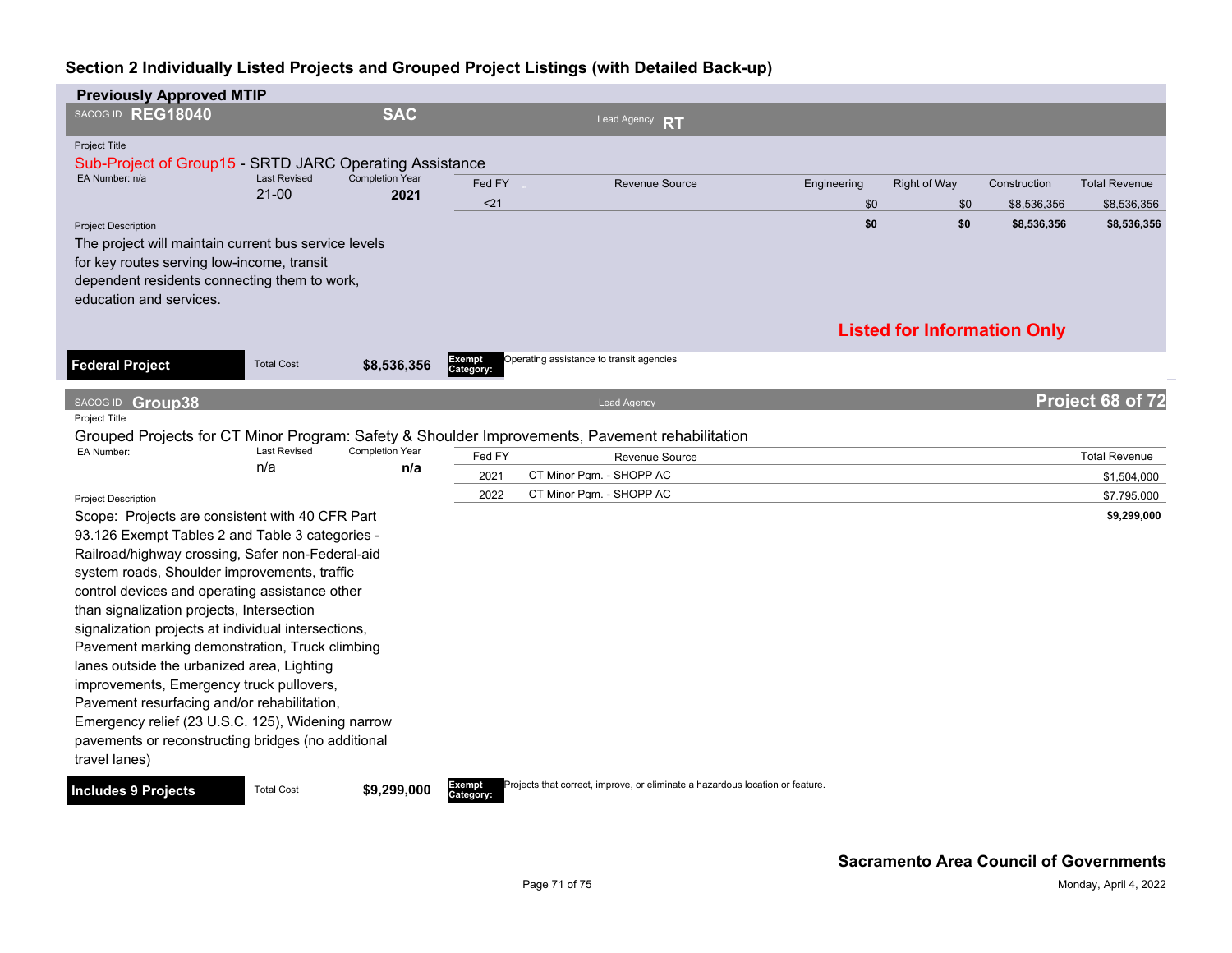| <b>Previously Approved MTIP</b>                                                                |                     |                               |                     |                                            |                                                                               |             |                |              |                      |
|------------------------------------------------------------------------------------------------|---------------------|-------------------------------|---------------------|--------------------------------------------|-------------------------------------------------------------------------------|-------------|----------------|--------------|----------------------|
| SACOG ID Group38                                                                               |                     |                               |                     |                                            | Lead Agency                                                                   |             |                |              |                      |
| <b>Project Title</b>                                                                           |                     |                               |                     |                                            |                                                                               |             |                |              |                      |
| Grouped Projects for CT Minor Program: Safety & Shoulder Improvements, Pavement rehabilitation |                     |                               |                     |                                            |                                                                               |             |                |              |                      |
| EA Number:                                                                                     | <b>Last Revised</b> | <b>Completion Year</b><br>n/a | Fed FY              |                                            | Revenue Source                                                                |             |                |              | <b>Total Revenue</b> |
|                                                                                                | n/a                 |                               | 2021                | CT Minor Pgm. - SHOPP AC                   |                                                                               |             |                |              | \$2,409,000          |
| <b>Project Description</b>                                                                     |                     |                               | 2022                | CT Minor Pgm. - SHOPP AC                   |                                                                               |             |                |              | \$9,705,000          |
| Scope: Projects are consistent with 40 CFR Part                                                |                     |                               |                     |                                            |                                                                               |             |                |              | \$12,114,000         |
| 93.126 Exempt Tables 2 and Table 3 categories -                                                |                     |                               |                     |                                            |                                                                               |             |                |              |                      |
| Railroad/highway crossing, Safer non-Federal-aid                                               |                     |                               |                     |                                            |                                                                               |             |                |              |                      |
| system roads, Shoulder improvements, traffic                                                   |                     |                               |                     |                                            |                                                                               |             |                |              |                      |
| control devices and operating assistance other<br>than signalization projects, Intersection    |                     |                               |                     |                                            |                                                                               |             |                |              |                      |
| signalization projects at individual intersections,                                            |                     |                               |                     |                                            |                                                                               |             |                |              |                      |
| Pavement marking demonstration, Truck climbing                                                 |                     |                               |                     |                                            |                                                                               |             |                |              |                      |
| lanes outside the urbanized area, Lighting                                                     |                     |                               |                     |                                            |                                                                               |             |                |              |                      |
| improvements, Emergency truck pullovers,                                                       |                     |                               |                     |                                            |                                                                               |             |                |              |                      |
| Pavement resurfacing and/or rehabilitation,                                                    |                     |                               |                     |                                            |                                                                               |             |                |              |                      |
| Emergency relief (23 U.S.C. 125), Widening narrow                                              |                     |                               |                     |                                            |                                                                               |             |                |              |                      |
| pavements or reconstructing bridges (no additional                                             |                     |                               |                     |                                            |                                                                               |             |                |              |                      |
| travel lanes)                                                                                  |                     |                               |                     |                                            |                                                                               |             |                |              |                      |
| <b>Includes 11 Projects</b>                                                                    | <b>Total Cost</b>   | \$12,114,000                  | Exempt<br>Category: |                                            | Projects that correct, improve, or eliminate a hazardous location or feature. |             |                |              |                      |
| SACOG ID CAL21385                                                                              |                     | <b>PLA</b>                    |                     |                                            | Lead Agency Caltrans D3                                                       |             |                |              | Project 69 of 72     |
| Project Title                                                                                  |                     |                               |                     |                                            |                                                                               |             |                |              |                      |
| Sub-Project of Group38 - Placer 267 Drainage                                                   |                     |                               |                     |                                            |                                                                               |             |                |              |                      |
| EA Number: 1J510                                                                               | <b>Last Revised</b> | <b>Completion Year</b>        | Fed FY              |                                            | Revenue Source                                                                | Engineering | Right of Way   | Construction | <b>Total Revenue</b> |
|                                                                                                | $21 - 13$           | 2022                          |                     |                                            |                                                                               |             |                |              |                      |
| <b>Project Description</b>                                                                     |                     |                               |                     |                                            |                                                                               |             |                |              |                      |
| Near Truckee, from 2.0 miles south of Martis Dam                                               |                     |                               |                     |                                            |                                                                               |             |                |              |                      |
| Road to Martis Peak Road (PM 3.0/6.0): Install                                                 |                     |                               |                     |                                            |                                                                               |             |                |              |                      |
| underdrains.                                                                                   |                     |                               |                     |                                            |                                                                               |             |                |              |                      |
|                                                                                                |                     |                               |                     |                                            |                                                                               |             | <b>DELETED</b> |              |                      |
|                                                                                                |                     |                               |                     |                                            |                                                                               |             |                |              |                      |
|                                                                                                | <b>Total Cost</b>   | \$0                           | Exempt<br>Category: | Pavement resurfacing and/or rehabilitation |                                                                               |             |                |              |                      |
|                                                                                                |                     |                               |                     |                                            |                                                                               |             |                |              |                      |
|                                                                                                |                     |                               |                     |                                            |                                                                               |             |                |              |                      |
|                                                                                                |                     |                               |                     |                                            |                                                                               |             |                |              |                      |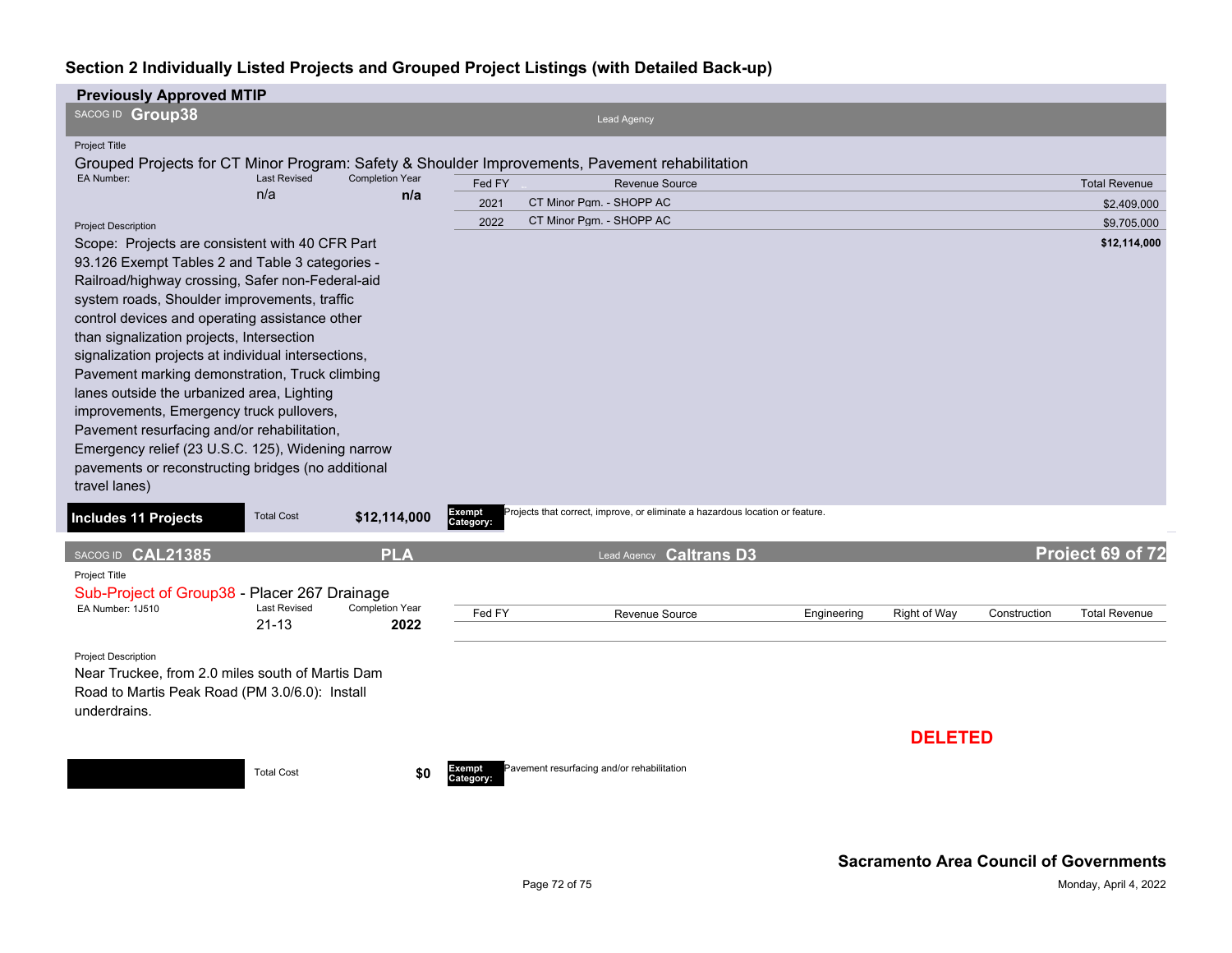| <b>Previously Approved MTIP</b>                                                                                                                  |                                  |                                |                     |                                                                                    |             |                |              |                      |
|--------------------------------------------------------------------------------------------------------------------------------------------------|----------------------------------|--------------------------------|---------------------|------------------------------------------------------------------------------------|-------------|----------------|--------------|----------------------|
| SACOG ID CAL21385                                                                                                                                |                                  | <b>PLA</b>                     |                     | Lead Agency Caltrans D3                                                            |             |                |              |                      |
| Project Title<br>Sub-Project of Group38 - Placer 267 Drainage                                                                                    |                                  |                                |                     |                                                                                    |             |                |              |                      |
| EA Number: 1J510                                                                                                                                 | <b>Last Revised</b><br>$21 - 12$ | <b>Completion Year</b><br>2022 | Fed FY              | Revenue Source                                                                     | Engineering | Right of Way   | Construction | <b>Total Revenue</b> |
|                                                                                                                                                  |                                  |                                | 2022                | CT Minor Pam. - SHOPP AC                                                           | \$0         | \$5,000        | \$1,905,000  | \$1,910,000          |
| <b>Project Description</b><br>Near Truckee, from 2.0 miles south of Martis Dam<br>Road to Martis Peak Road (PM 3.0/6.0): Install<br>underdrains. |                                  |                                |                     |                                                                                    | \$0         | \$5,000        | \$1,905,000  | \$1,910,000          |
|                                                                                                                                                  | <b>Total Cost</b>                | \$1,910,000                    | Exempt<br>Category: | Pavement resurfacing and/or rehabilitation                                         |             |                |              |                      |
| SACOG ID CAL21343                                                                                                                                |                                  | <b>SAC</b>                     |                     | <b>Caltrans D3</b><br>Lead Agency                                                  |             |                |              | Project 70 of 72     |
| Project Title<br>Sub-Project of Group38 - I-5 Airport Blvd Ramp Meter<br>EA Number: 0J220                                                        | <b>Last Revised</b><br>$21 - 13$ | <b>Completion Year</b><br>2021 | Fed FY              | Revenue Source                                                                     | Engineering | Right of Way   | Construction | <b>Total Revenue</b> |
| <b>Project Description</b><br>On I-5 in Sacramento County at the Airport Blvd<br>loop on-ramp to SB I-5 (PM 32.8): Install ramp<br>metering.     |                                  |                                |                     |                                                                                    |             |                |              |                      |
|                                                                                                                                                  |                                  |                                |                     |                                                                                    |             | <b>DELETED</b> |              |                      |
|                                                                                                                                                  | <b>Total Cost</b>                | \$0                            | Exempt<br>Category: | Traffic control devices and operating assistance other than signalization projects |             |                |              |                      |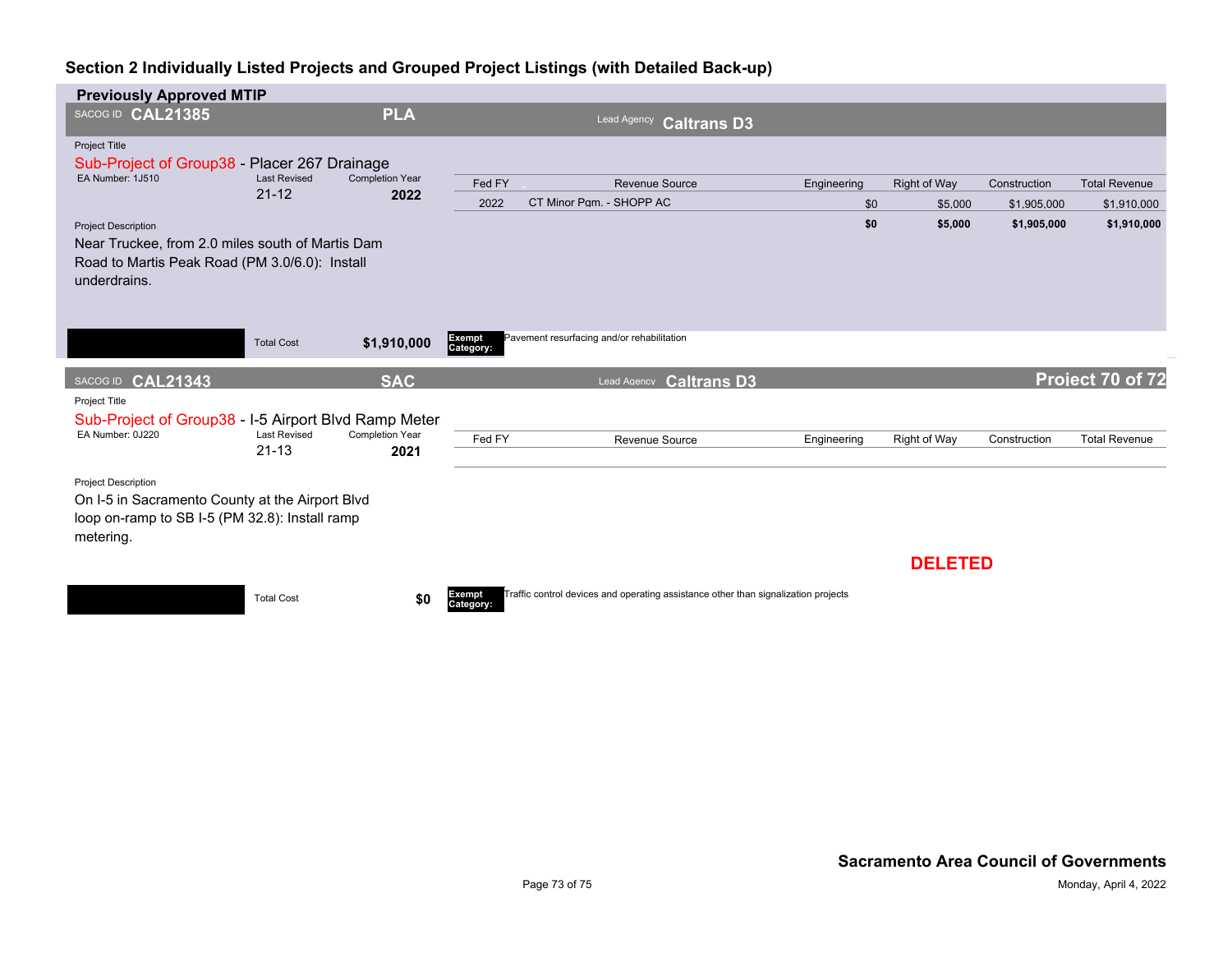| <b>Previously Approved MTIP</b>                                                                                                                                                                                                                       |                                  |                                |                     |                                                                                                          |             |                     |              |                      |
|-------------------------------------------------------------------------------------------------------------------------------------------------------------------------------------------------------------------------------------------------------|----------------------------------|--------------------------------|---------------------|----------------------------------------------------------------------------------------------------------|-------------|---------------------|--------------|----------------------|
| SACOG ID CAL21343                                                                                                                                                                                                                                     |                                  | <b>SAC</b>                     |                     | <b>Lead Agency</b><br><b>Caltrans D3</b>                                                                 |             |                     |              |                      |
| <b>Project Title</b><br>Sub-Project of Group38 - I-5 Airport Blvd Ramp Meter                                                                                                                                                                          |                                  |                                |                     |                                                                                                          |             |                     |              |                      |
| EA Number: 0J220                                                                                                                                                                                                                                      | <b>Last Revised</b><br>$21 - 00$ | <b>Completion Year</b><br>2021 | Fed FY              | <b>Revenue Source</b>                                                                                    | Engineering | <b>Right of Way</b> | Construction | <b>Total Revenue</b> |
|                                                                                                                                                                                                                                                       |                                  |                                | 2021                | CT Minor Pqm. - SHOPP AC                                                                                 | \$0         | \$5,000             | \$900,000    | \$905,000            |
| <b>Project Description</b><br>On I-5 in Sacramento County at the Airport Blvd<br>loop on-ramp to SB I-5 (PM 32.8): Install ramp<br>metering.                                                                                                          |                                  |                                |                     |                                                                                                          | \$0         | \$5,000             | \$900,000    | \$905,000            |
| SACOG ID Group05                                                                                                                                                                                                                                      | <b>Total Cost</b>                | \$905,000                      | Exempt<br>Category: | Traffic control devices and operating assistance other than signalization projects<br><b>Lead Agency</b> |             |                     |              | Project 71 of 72     |
| Project Title                                                                                                                                                                                                                                         |                                  |                                |                     |                                                                                                          |             |                     |              |                      |
| <b>Grouped Projects for Engineering</b><br>EA Number:                                                                                                                                                                                                 | <b>Last Revised</b>              | <b>Completion Year</b>         | Fed FY              | Revenue Source                                                                                           |             |                     |              | <b>Total Revenue</b> |
|                                                                                                                                                                                                                                                       | n/a                              | n/a                            | $21$                |                                                                                                          |             |                     |              | \$6,259,121          |
| <b>Project Description</b>                                                                                                                                                                                                                            |                                  |                                | 2021                | SHOPP - Collision Reduction (SHOPP AC)                                                                   |             |                     |              | \$1,160,000          |
| Engineering to assess social, economic, and                                                                                                                                                                                                           |                                  |                                | 2022                | Regional Surface Transportation Program                                                                  |             |                     |              | \$480,000            |
| environmental effects of the proposed action or                                                                                                                                                                                                       |                                  |                                | 2023                | SHOPP - Collision Reduction (SHOPP AC)                                                                   |             |                     |              | \$1,380,000          |
| alternatives to that action. (Funding in the<br>construction phase is not for the construction of<br>projects, but rather for the development of plans.<br>Caltrans and Federal DOT require such work to be<br>programmed in the construction phase.) |                                  |                                |                     |                                                                                                          |             |                     |              | \$9,279,121          |
|                                                                                                                                                                                                                                                       |                                  |                                |                     |                                                                                                          |             |                     |              |                      |